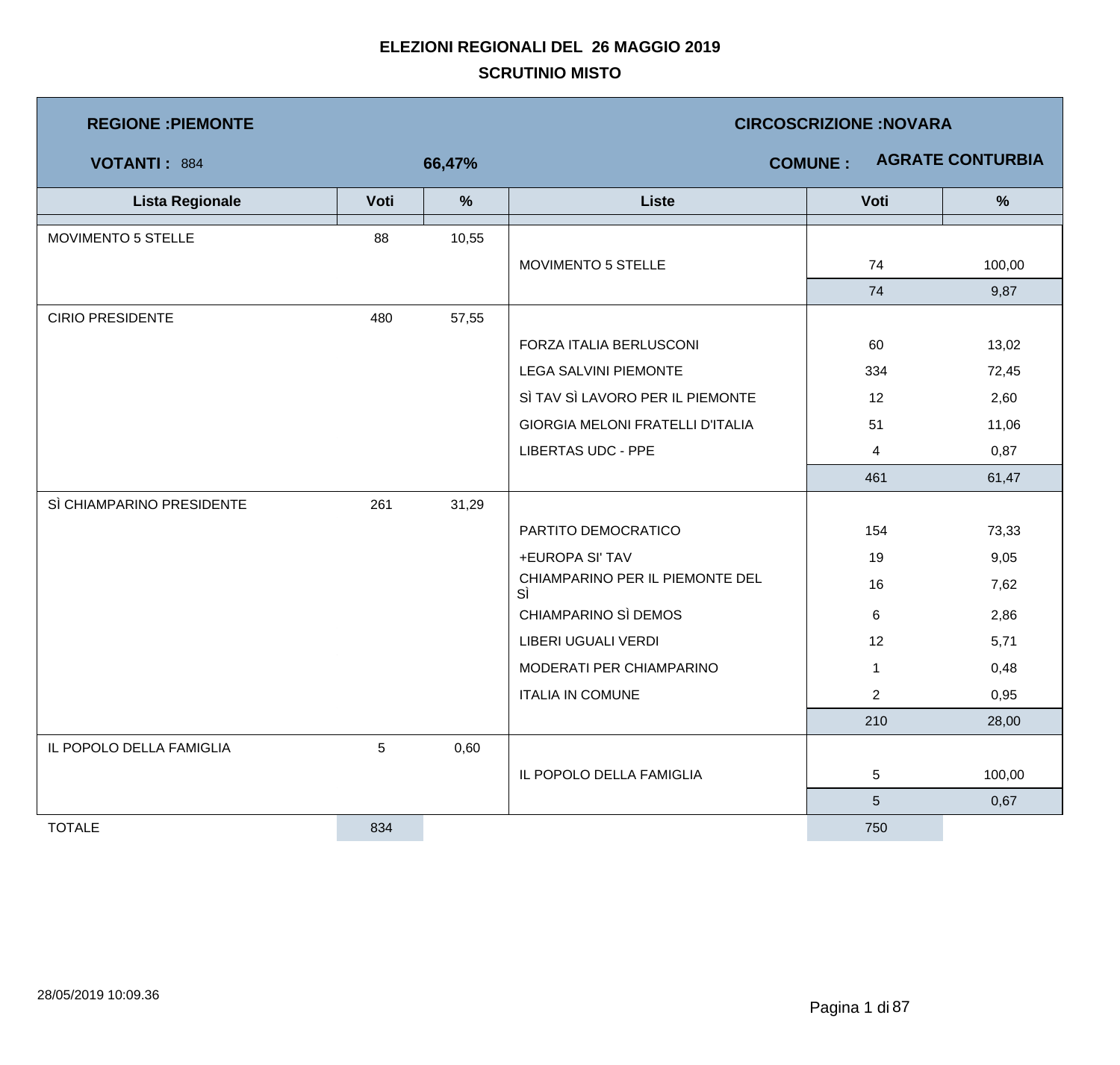| <b>REGIONE: PIEMONTE</b>  |              |               | <b>CIRCOSCRIZIONE: NOVARA</b>         |                                |        |  |  |
|---------------------------|--------------|---------------|---------------------------------------|--------------------------------|--------|--|--|
| <b>VOTANTI: 444</b>       |              | 56,92%        |                                       | <b>COMUNE:</b><br><b>AMENO</b> |        |  |  |
| <b>Lista Regionale</b>    | Voti         | $\frac{9}{6}$ | <b>Liste</b>                          | Voti                           | %      |  |  |
| MOVIMENTO 5 STELLE        | 45           | 10,49         |                                       |                                |        |  |  |
|                           |              |               | MOVIMENTO 5 STELLE                    | 42                             | 100,00 |  |  |
|                           |              |               |                                       | 42                             | 11,02  |  |  |
| <b>CIRIO PRESIDENTE</b>   | 196          | 45,69         |                                       |                                |        |  |  |
|                           |              |               | GIORGIA MELONI FRATELLI D'ITALIA      | 16                             | 8,60   |  |  |
|                           |              |               | <b>LIBERTAS UDC - PPE</b>             | $\overline{2}$                 | 1,08   |  |  |
|                           |              |               | FORZA ITALIA BERLUSCONI               | 23                             | 12,37  |  |  |
|                           |              |               | <b>LEGA SALVINI PIEMONTE</b>          | 144                            | 77,42  |  |  |
|                           |              |               | SÌ TAV SÌ LAVORO PER IL PIEMONTE      | $\mathbf{1}$                   | 0,54   |  |  |
|                           |              |               |                                       | 186                            | 48,82  |  |  |
| SÌ CHIAMPARINO PRESIDENTE | 187          | 43,59         |                                       |                                |        |  |  |
|                           |              |               | +EUROPA SI' TAV                       | $\overline{7}$                 | 4,58   |  |  |
|                           |              |               | <b>ITALIA IN COMUNE</b>               | $\mathbf{1}$                   | 0,65   |  |  |
|                           |              |               | MODERATI PER CHIAMPARINO              | $\overline{2}$                 | 1,31   |  |  |
|                           |              |               | LIBERI UGUALI VERDI                   | $\overline{7}$                 | 4,58   |  |  |
|                           |              |               | CHIAMPARINO SÌ DEMOS                  | 12                             | 7,84   |  |  |
|                           |              |               | CHIAMPARINO PER IL PIEMONTE DEL<br>SÌ | 12                             | 7,84   |  |  |
|                           |              |               | PARTITO DEMOCRATICO                   | 112                            | 73,20  |  |  |
|                           |              |               |                                       | 153                            | 40,16  |  |  |
| IL POPOLO DELLA FAMIGLIA  | $\mathbf{1}$ | 0,23          |                                       |                                |        |  |  |
|                           |              |               | IL POPOLO DELLA FAMIGLIA              | $\mathbf 0$                    | 0,00   |  |  |
|                           |              |               |                                       | $\overline{0}$                 | 0,00   |  |  |
| <b>TOTALE</b>             | 429          |               |                                       | 381                            |        |  |  |

m,

and the state of the state of the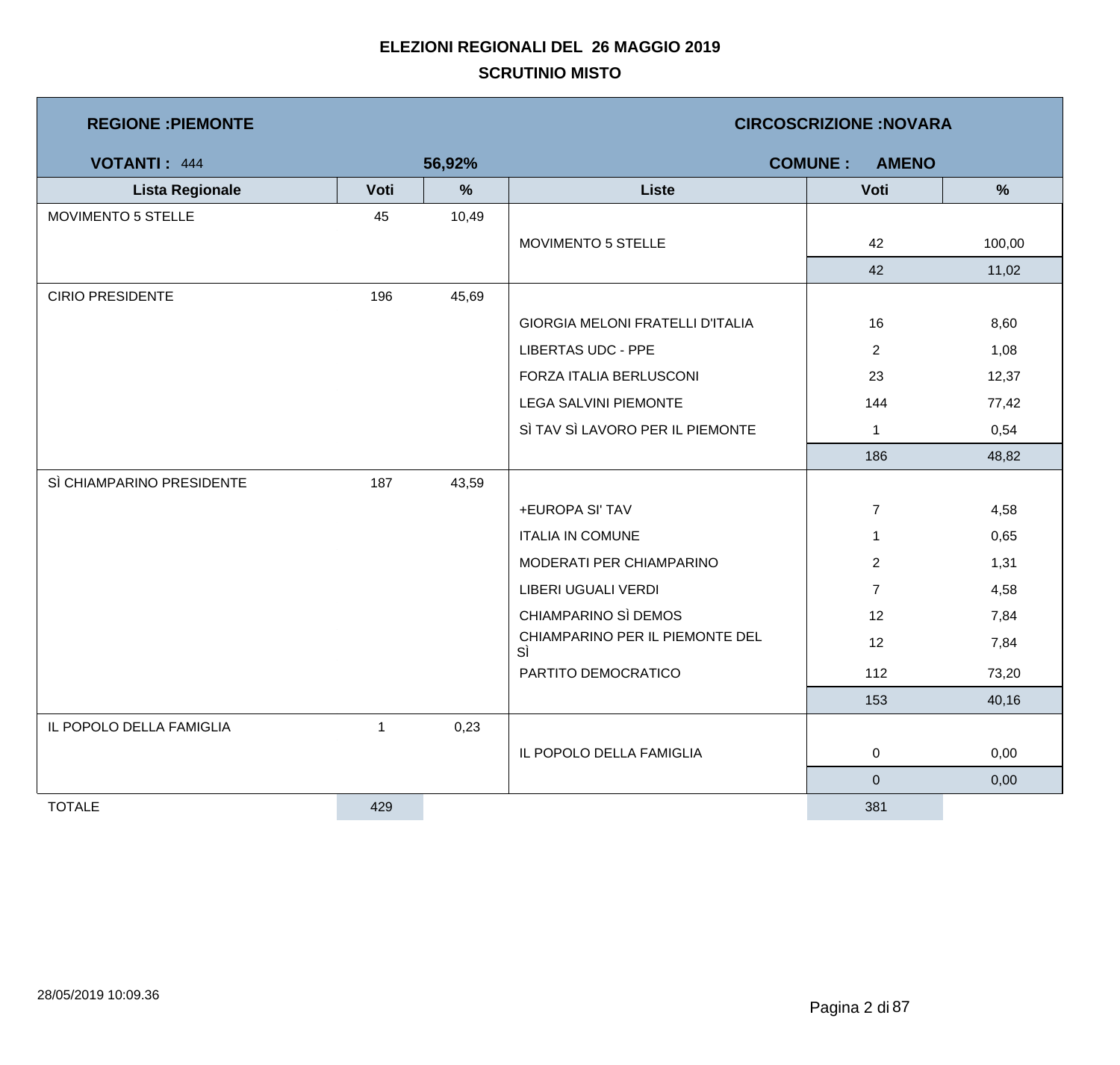| <b>REGIONE : PIEMONTE</b> |       |        | <b>CIRCOSCRIZIONE:NOVARA</b>            |                                 |               |  |  |
|---------------------------|-------|--------|-----------------------------------------|---------------------------------|---------------|--|--|
| <b>VOTANTI: 1.359</b>     |       | 64,71% |                                         | <b>COMUNE:</b><br><b>ARMENO</b> |               |  |  |
| <b>Lista Regionale</b>    | Voti  | $\%$   | <b>Liste</b>                            | Voti                            | $\frac{0}{0}$ |  |  |
| MOVIMENTO 5 STELLE        | 105   | 8,26   |                                         |                                 |               |  |  |
|                           |       |        | MOVIMENTO 5 STELLE                      | 86                              | 100,00        |  |  |
|                           |       |        |                                         | 86                              | 7,50          |  |  |
| <b>CIRIO PRESIDENTE</b>   | 822   | 64,67  |                                         |                                 |               |  |  |
|                           |       |        | <b>GIORGIA MELONI FRATELLI D'ITALIA</b> | 54                              | 6,98          |  |  |
|                           |       |        | <b>LIBERTAS UDC - PPE</b>               | 6                               | 0,78          |  |  |
|                           |       |        | FORZA ITALIA BERLUSCONI                 | 91                              | 11,76         |  |  |
|                           |       |        | <b>LEGA SALVINI PIEMONTE</b>            | 605                             | 78,17         |  |  |
|                           |       |        | SÌ TAV SÌ LAVORO PER IL PIEMONTE        | 18                              | 2,33          |  |  |
|                           |       |        |                                         | 774                             | 67,54         |  |  |
| SÌ CHIAMPARINO PRESIDENTE | 332   | 26,12  |                                         |                                 |               |  |  |
|                           |       |        | +EUROPA SI' TAV                         | 18                              | 6,50          |  |  |
|                           |       |        | <b>ITALIA IN COMUNE</b>                 | 0                               | 0,00          |  |  |
|                           |       |        | MODERATI PER CHIAMPARINO                | $\overline{7}$                  | 2,53          |  |  |
|                           |       |        | LIBERI UGUALI VERDI                     | 15                              | 5,42          |  |  |
|                           |       |        | CHIAMPARINO SÌ DEMOS                    | 21                              | 7,58          |  |  |
|                           |       |        | CHIAMPARINO PER IL PIEMONTE DEL<br>SÌ   | 24                              | 8,66          |  |  |
|                           |       |        | PARTITO DEMOCRATICO                     | 192                             | 69,31         |  |  |
|                           |       |        |                                         | 277                             | 24,17         |  |  |
| IL POPOLO DELLA FAMIGLIA  | 12    | 0,94   |                                         |                                 |               |  |  |
|                           |       |        | IL POPOLO DELLA FAMIGLIA                | 9                               | 100,00        |  |  |
|                           |       |        |                                         | $\boldsymbol{9}$                | 0,79          |  |  |
| <b>TOTALE</b>             | 1.271 |        |                                         | 1.146                           |               |  |  |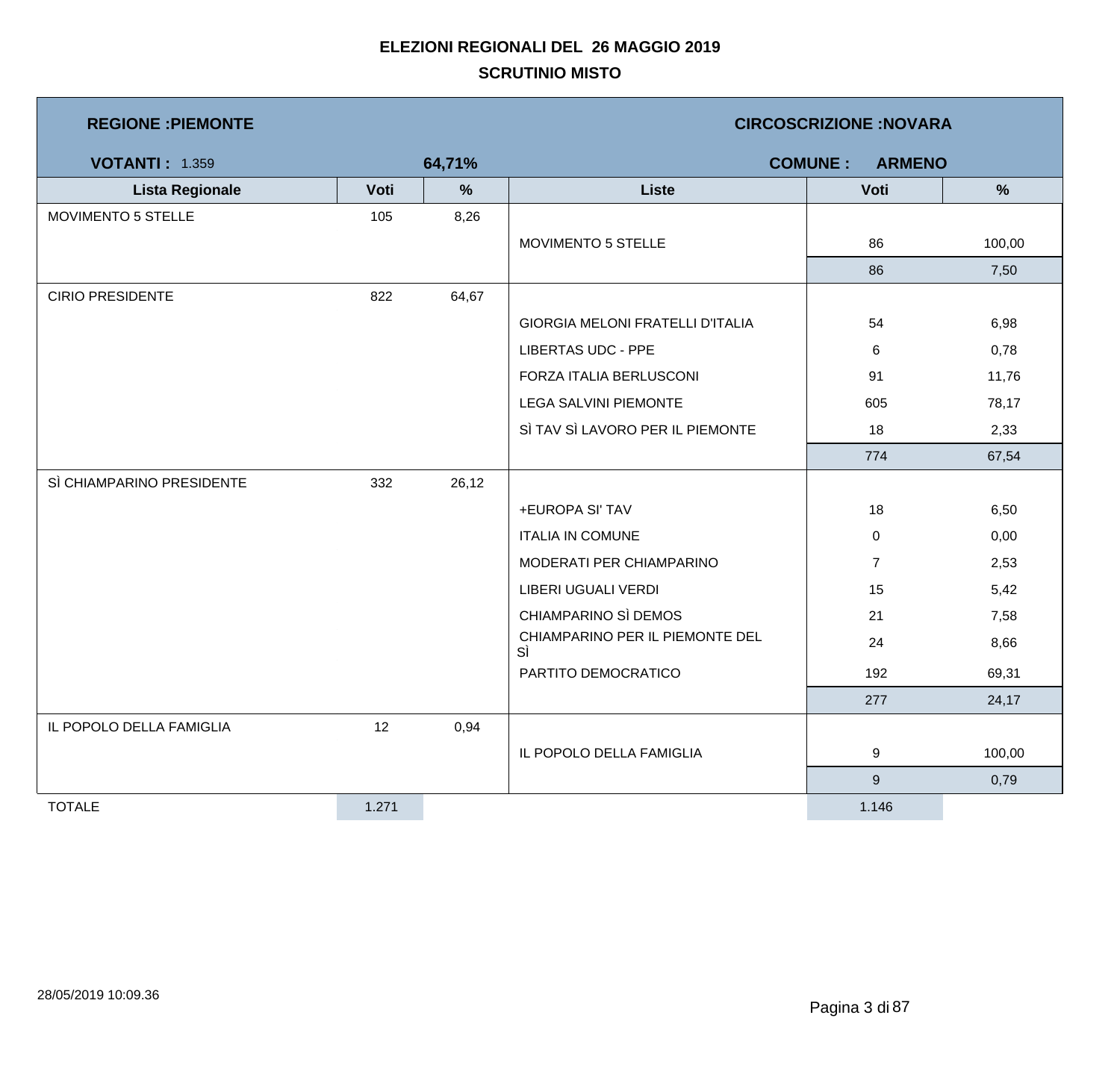| <b>REGIONE : PIEMONTE</b> |       |        | <b>CIRCOSCRIZIONE:NOVARA</b>            |       |        |  |  |
|---------------------------|-------|--------|-----------------------------------------|-------|--------|--|--|
| <b>VOTANTI: 6.936</b>     |       | 57,92% | <b>COMUNE:</b><br><b>ARONA</b>          |       |        |  |  |
| <b>Lista Regionale</b>    | Voti  | %      | <b>Liste</b>                            | Voti  | %      |  |  |
| MOVIMENTO 5 STELLE        | 669   | 9,95   |                                         |       |        |  |  |
|                           |       |        | MOVIMENTO 5 STELLE                      | 585   | 100,00 |  |  |
|                           |       |        |                                         | 585   | 9,62   |  |  |
| <b>CIRIO PRESIDENTE</b>   | 3.575 | 53,16  |                                         |       |        |  |  |
|                           |       |        | <b>GIORGIA MELONI FRATELLI D'ITALIA</b> | 306   | 9,06   |  |  |
|                           |       |        | <b>LIBERTAS UDC - PPE</b>               | 33    | 0,98   |  |  |
|                           |       |        | FORZA ITALIA BERLUSCONI                 | 600   | 17,76  |  |  |
|                           |       |        | <b>LEGA SALVINI PIEMONTE</b>            | 2.395 | 70,88  |  |  |
|                           |       |        | SÌ TAV SÌ LAVORO PER IL PIEMONTE        | 45    | 1,33   |  |  |
|                           |       |        |                                         | 3.379 | 55,54  |  |  |
| SÌ CHIAMPARINO PRESIDENTE | 2.412 | 35,87  |                                         |       |        |  |  |
|                           |       |        | +EUROPA SI' TAV                         | 161   | 7,82   |  |  |
|                           |       |        | <b>ITALIA IN COMUNE</b>                 | 6     | 0,29   |  |  |
|                           |       |        | PARTITO DEMOCRATICO                     | 1.603 | 77,85  |  |  |
|                           |       |        | CHIAMPARINO PER IL PIEMONTE DEL<br>SÌ   | 99    | 4,81   |  |  |
|                           |       |        | CHIAMPARINO SÌ DEMOS                    | 70    | 3,40   |  |  |
|                           |       |        | LIBERI UGUALI VERDI                     | 97    | 4,71   |  |  |
|                           |       |        | MODERATI PER CHIAMPARINO                | 23    | 1,12   |  |  |
|                           |       |        |                                         | 2.059 | 33,84  |  |  |
| IL POPOLO DELLA FAMIGLIA  | 69    | 1,03   |                                         |       |        |  |  |
|                           |       |        | IL POPOLO DELLA FAMIGLIA                | 61    | 100,00 |  |  |
|                           |       |        |                                         | 61    | 1,00   |  |  |
| <b>TOTALE</b>             | 6.725 |        |                                         | 6.084 |        |  |  |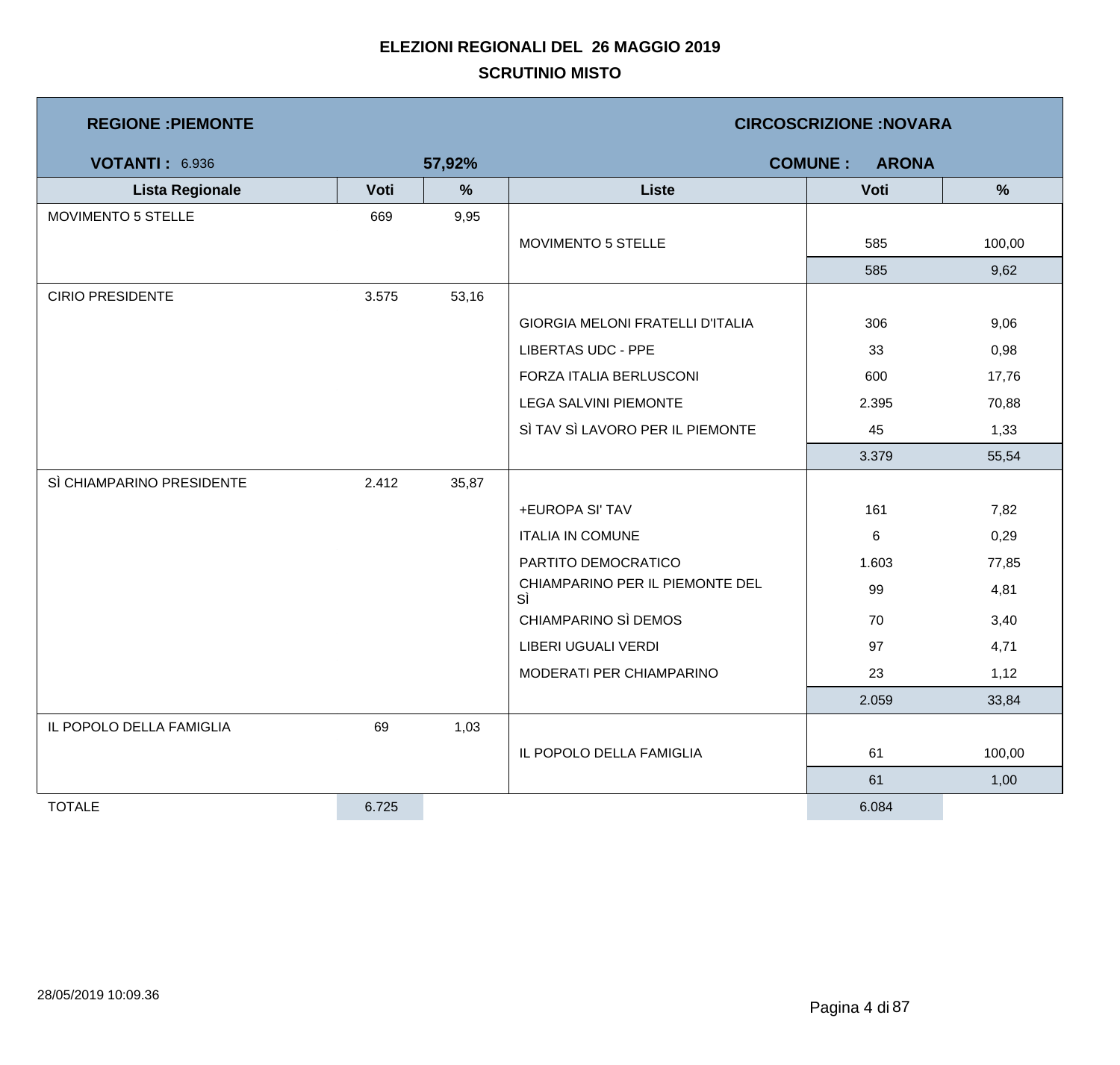| <b>REGIONE : PIEMONTE</b> |              |        | <b>CIRCOSCRIZIONE: NOVARA</b>           |                |               |  |  |
|---------------------------|--------------|--------|-----------------------------------------|----------------|---------------|--|--|
| <b>VOTANTI: 551</b>       |              | 76,21% | <b>COMUNE:</b><br><b>BARENGO</b>        |                |               |  |  |
| <b>Lista Regionale</b>    | Voti         | $\%$   | <b>Liste</b>                            | Voti           | $\frac{9}{6}$ |  |  |
| MOVIMENTO 5 STELLE        | 56           | 11,07  |                                         |                |               |  |  |
|                           |              |        | MOVIMENTO 5 STELLE                      | 51             | 100,00        |  |  |
|                           |              |        |                                         | 51             | 10,99         |  |  |
| <b>CIRIO PRESIDENTE</b>   | 309          | 61,07  |                                         |                |               |  |  |
|                           |              |        | FORZA ITALIA BERLUSCONI                 | 41             | 13,80         |  |  |
|                           |              |        | <b>LEGA SALVINI PIEMONTE</b>            | 226            | 76,09         |  |  |
|                           |              |        | SÌ TAV SÌ LAVORO PER IL PIEMONTE        | 3              | 1,01          |  |  |
|                           |              |        | <b>GIORGIA MELONI FRATELLI D'ITALIA</b> | 26             | 8,75          |  |  |
|                           |              |        | <b>LIBERTAS UDC - PPE</b>               | $\mathbf{1}$   | 0,34          |  |  |
|                           |              |        |                                         | 297            | 64,01         |  |  |
| SÌ CHIAMPARINO PRESIDENTE | 138          | 27,27  |                                         |                |               |  |  |
|                           |              |        | PARTITO DEMOCRATICO                     | 84             | 74,34         |  |  |
|                           |              |        | +EUROPA SI' TAV                         | 5              | 4,42          |  |  |
|                           |              |        | CHIAMPARINO PER IL PIEMONTE DEL<br>SÌ   | 12             | 10,62         |  |  |
|                           |              |        | CHIAMPARINO SÌ DEMOS                    | 3              | 2,65          |  |  |
|                           |              |        | <b>LIBERI UGUALI VERDI</b>              | 4              | 3,54          |  |  |
|                           |              |        | MODERATI PER CHIAMPARINO                | 3              | 2,65          |  |  |
|                           |              |        | <b>ITALIA IN COMUNE</b>                 | $\overline{2}$ | 1,77          |  |  |
|                           |              |        |                                         | 113            | 24,35         |  |  |
| IL POPOLO DELLA FAMIGLIA  | $\mathbf{3}$ | 0,59   |                                         |                |               |  |  |
|                           |              |        | IL POPOLO DELLA FAMIGLIA                | 3              | 100,00        |  |  |
|                           |              |        |                                         | $\mathbf{3}$   | 0,65          |  |  |
| <b>TOTALE</b>             | 506          |        |                                         | 464            |               |  |  |

a sa kacamatan ing Kabupatèn Kabupatèn Ing

J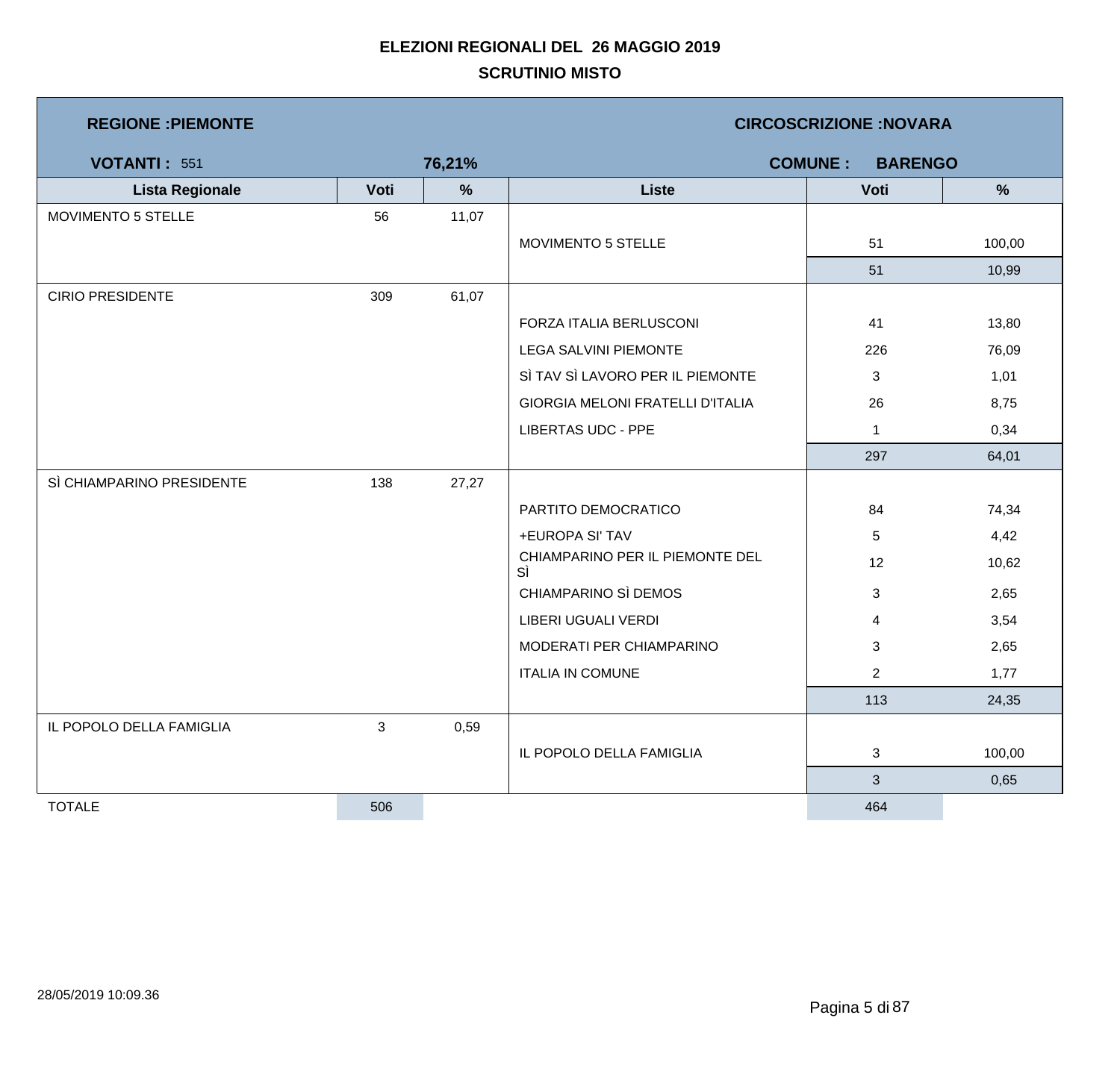| <b>REGIONE: PIEMONTE</b>  |       |               | <b>CIRCOSCRIZIONE:NOVARA</b>          |                                                        |               |  |  |
|---------------------------|-------|---------------|---------------------------------------|--------------------------------------------------------|---------------|--|--|
| <b>VOTANTI: 5.547</b>     |       | 71,48%        |                                       | <b>BELLINZAGO</b><br><b>COMUNE:</b><br><b>NOVARESE</b> |               |  |  |
| <b>Lista Regionale</b>    | Voti  | $\frac{9}{6}$ | <b>Liste</b>                          | Voti                                                   | $\frac{9}{6}$ |  |  |
| MOVIMENTO 5 STELLE        | 719   | 13,86         |                                       |                                                        |               |  |  |
|                           |       |               | MOVIMENTO 5 STELLE                    | 606                                                    | 100,00        |  |  |
|                           |       |               |                                       | 606                                                    | 12,69         |  |  |
| <b>CIRIO PRESIDENTE</b>   | 3.146 | 60,63         |                                       |                                                        |               |  |  |
|                           |       |               | GIORGIA MELONI FRATELLI D'ITALIA      | 283                                                    | 9,28          |  |  |
|                           |       |               | <b>LIBERTAS UDC - PPE</b>             | 28                                                     | 0,92          |  |  |
|                           |       |               | FORZA ITALIA BERLUSCONI               | 658                                                    | 21,58         |  |  |
|                           |       |               | <b>LEGA SALVINI PIEMONTE</b>          | 2.043                                                  | 67,01         |  |  |
|                           |       |               | SÌ TAV SÌ LAVORO PER IL PIEMONTE      | 37                                                     | 1,21          |  |  |
|                           |       |               |                                       | 3.049                                                  | 63,83         |  |  |
| SÌ CHIAMPARINO PRESIDENTE | 1.277 | 24,61         |                                       |                                                        |               |  |  |
|                           |       |               | +EUROPA SI' TAV                       | 62                                                     | 5,74          |  |  |
|                           |       |               | <b>ITALIA IN COMUNE</b>               | 8                                                      | 0,74          |  |  |
|                           |       |               | MODERATI PER CHIAMPARINO              | 18                                                     | 1,67          |  |  |
|                           |       |               | LIBERI UGUALI VERDI                   | 65                                                     | 6,02          |  |  |
|                           |       |               | CHIAMPARINO SÌ DEMOS                  | 39                                                     | 3,61          |  |  |
|                           |       |               | CHIAMPARINO PER IL PIEMONTE DEL<br>SÌ | 60                                                     | 5,56          |  |  |
|                           |       |               | PARTITO DEMOCRATICO                   | 828                                                    | 76,67         |  |  |
|                           |       |               |                                       | 1.080                                                  | 22,61         |  |  |
| IL POPOLO DELLA FAMIGLIA  | 47    | 0,91          |                                       |                                                        |               |  |  |
|                           |       |               | IL POPOLO DELLA FAMIGLIA              | 42                                                     | 100,00        |  |  |
|                           |       |               |                                       | 42                                                     | 0,88          |  |  |
| <b>TOTALE</b>             | 5.189 |               |                                       | 4.777                                                  |               |  |  |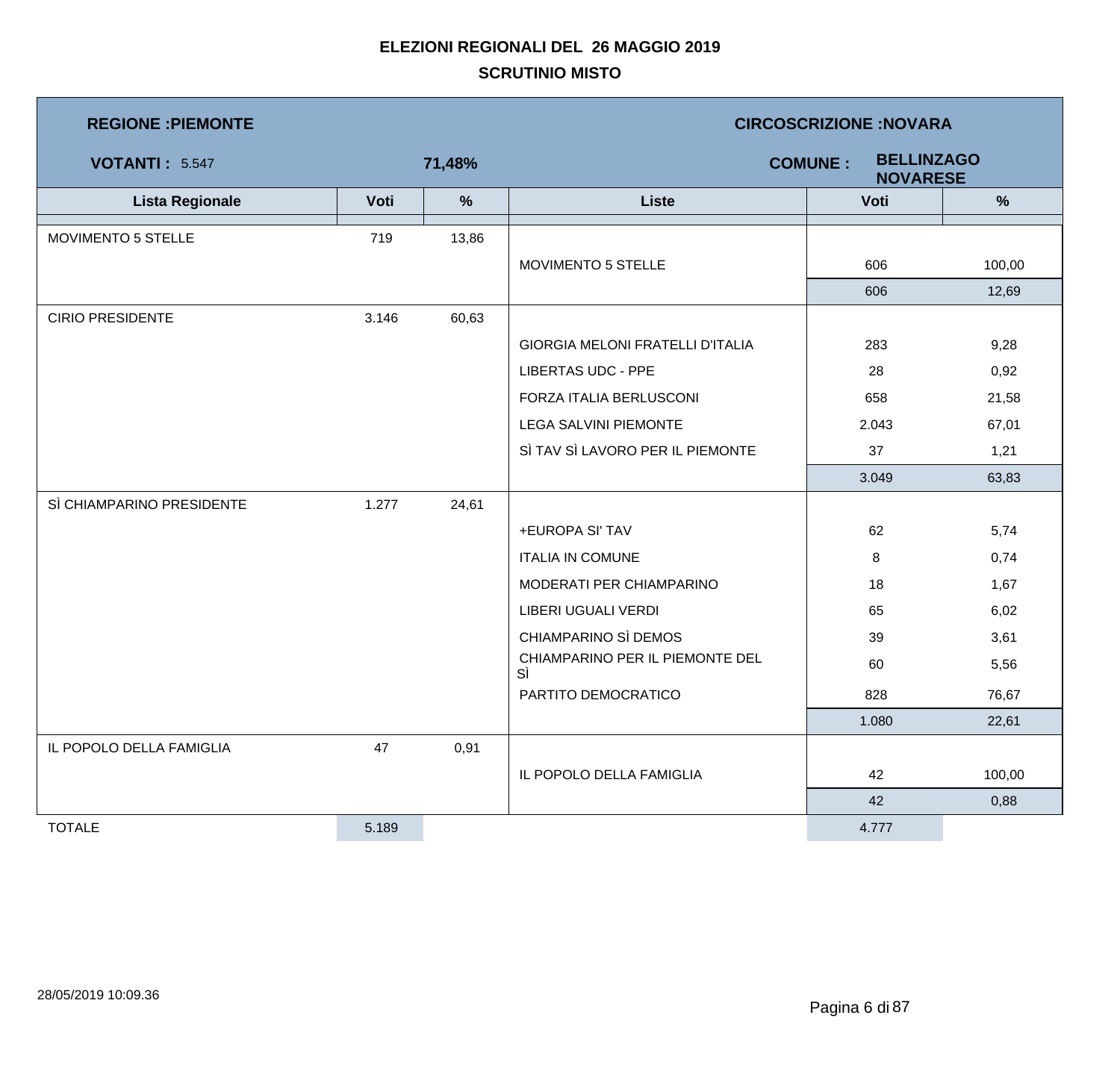| <b>REGIONE : PIEMONTE</b> |              |       | <b>CIRCOSCRIZIONE: NOVARA</b>           |                                    |               |  |  |
|---------------------------|--------------|-------|-----------------------------------------|------------------------------------|---------------|--|--|
| <b>VOTANTI: 493</b>       |              | 53,3% |                                         | <b>COMUNE:</b><br><b>BIANDRATE</b> |               |  |  |
| <b>Lista Regionale</b>    | Voti         | %     | <b>Liste</b>                            | Voti                               | $\frac{9}{6}$ |  |  |
| MOVIMENTO 5 STELLE        | 42           | 8,81  |                                         |                                    |               |  |  |
|                           |              |       | MOVIMENTO 5 STELLE                      | 38                                 | 100,00        |  |  |
|                           |              |       |                                         | 38                                 | 8,44          |  |  |
| <b>CIRIO PRESIDENTE</b>   | 321          | 67,30 |                                         |                                    |               |  |  |
|                           |              |       | <b>GIORGIA MELONI FRATELLI D'ITALIA</b> | 34                                 | 11,00         |  |  |
|                           |              |       | <b>LIBERTAS UDC - PPE</b>               | 0                                  | 0,00          |  |  |
|                           |              |       | FORZA ITALIA BERLUSCONI                 | 65                                 | 21,04         |  |  |
|                           |              |       | <b>LEGA SALVINI PIEMONTE</b>            | 207                                | 66,99         |  |  |
|                           |              |       | SÌ TAV SÌ LAVORO PER IL PIEMONTE        | 3                                  | 0,97          |  |  |
|                           |              |       |                                         | 309                                | 68,67         |  |  |
| SÌ CHIAMPARINO PRESIDENTE | 113          | 23,69 |                                         |                                    |               |  |  |
|                           |              |       | +EUROPA SI' TAV                         | 5                                  | 4,90          |  |  |
|                           |              |       | <b>ITALIA IN COMUNE</b>                 | 1                                  | 0,98          |  |  |
|                           |              |       | MODERATI PER CHIAMPARINO                | 5                                  | 4,90          |  |  |
|                           |              |       | LIBERI UGUALI VERDI                     | $\overline{7}$                     | 6,86          |  |  |
|                           |              |       | CHIAMPARINO SÌ DEMOS                    | 10                                 | 9,80          |  |  |
|                           |              |       | CHIAMPARINO PER IL PIEMONTE DEL<br>SÌ   | 10                                 | 9,80          |  |  |
|                           |              |       | PARTITO DEMOCRATICO                     | 64                                 | 62,75         |  |  |
|                           |              |       |                                         | 102                                | 22,67         |  |  |
| IL POPOLO DELLA FAMIGLIA  | $\mathbf{1}$ | 0,21  |                                         |                                    |               |  |  |
|                           |              |       | IL POPOLO DELLA FAMIGLIA                | 1                                  | 100,00        |  |  |
|                           |              |       |                                         | $\mathbf{1}$                       | 0,22          |  |  |
| <b>TOTALE</b>             | 477          |       |                                         | 450                                |               |  |  |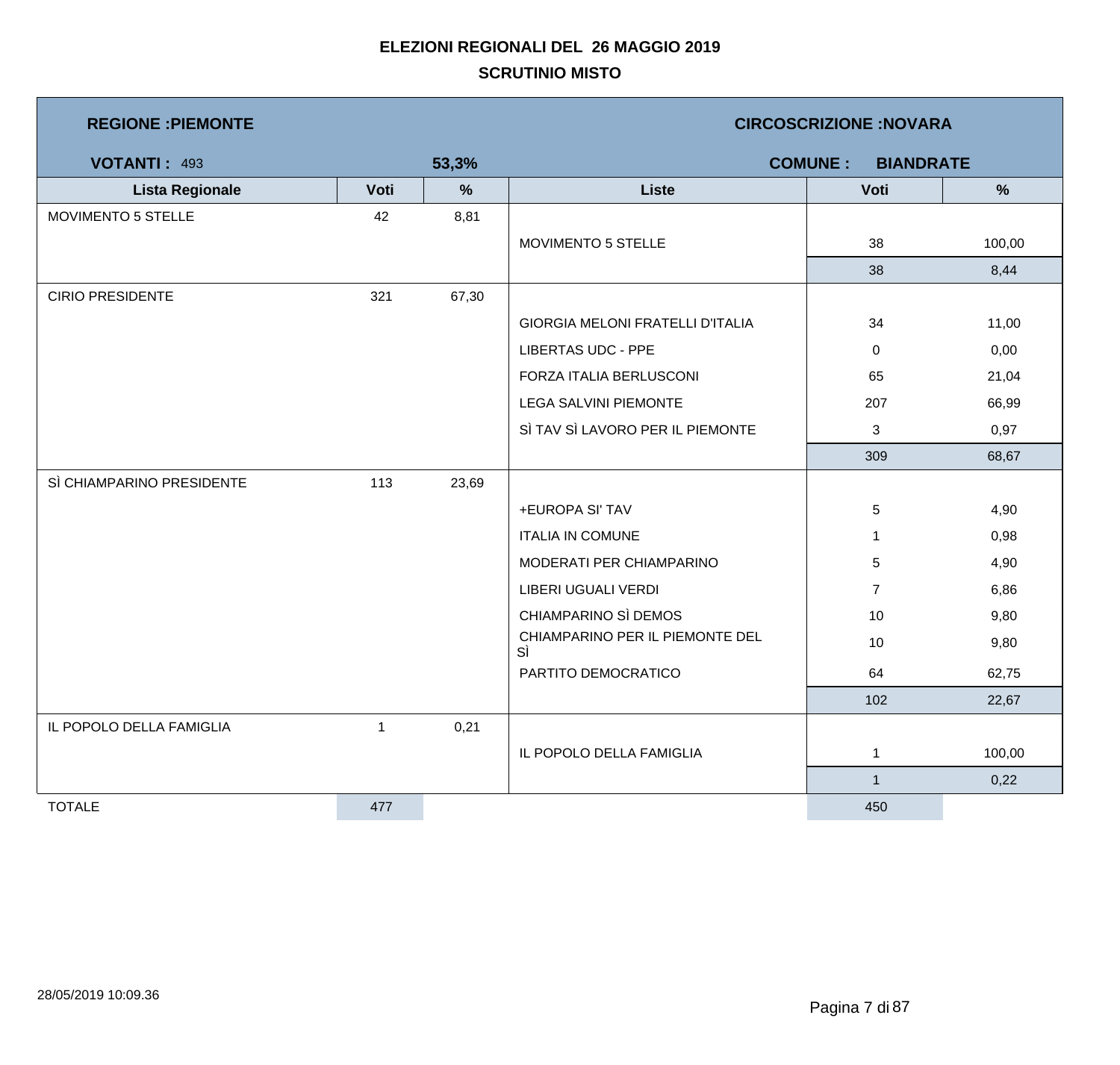| <b>REGIONE : PIEMONTE</b> |      |        |                                       | <b>CIRCOSCRIZIONE: NOVARA</b> |        |
|---------------------------|------|--------|---------------------------------------|-------------------------------|--------|
| <b>VOTANTI: 556</b>       |      | 43,99% |                                       | <b>COMUNE:</b><br><b>BOCA</b> |        |
| <b>Lista Regionale</b>    | Voti | $\%$   | <b>Liste</b>                          | Voti                          | %      |
| MOVIMENTO 5 STELLE        | 80   | 15,01  |                                       |                               |        |
|                           |      |        | MOVIMENTO 5 STELLE                    | 72                            | 100,00 |
|                           |      |        |                                       | 72                            | 14,40  |
| <b>CIRIO PRESIDENTE</b>   | 320  | 60,04  |                                       |                               |        |
|                           |      |        | GIORGIA MELONI FRATELLI D'ITALIA      | 30                            | 9,65   |
|                           |      |        | <b>LIBERTAS UDC - PPE</b>             | 0                             | 0,00   |
|                           |      |        | FORZA ITALIA BERLUSCONI               | 60                            | 19,29  |
|                           |      |        | <b>LEGA SALVINI PIEMONTE</b>          | 209                           | 67,20  |
|                           |      |        | SÌ TAV SÌ LAVORO PER IL PIEMONTE      | 12                            | 3,86   |
|                           |      |        |                                       | 311                           | 62,20  |
| SÌ CHIAMPARINO PRESIDENTE | 131  | 24,58  |                                       |                               |        |
|                           |      |        | +EUROPA SI' TAV                       | 4                             | 3,48   |
|                           |      |        | <b>ITALIA IN COMUNE</b>               | $\mathbf 1$                   | 0,87   |
|                           |      |        | PARTITO DEMOCRATICO                   | 96                            | 83,48  |
|                           |      |        | CHIAMPARINO PER IL PIEMONTE DEL<br>SÌ | 4                             | 3,48   |
|                           |      |        | CHIAMPARINO SÌ DEMOS                  | $\overline{2}$                | 1,74   |
|                           |      |        | LIBERI UGUALI VERDI                   | $\overline{7}$                | 6,09   |
|                           |      |        | MODERATI PER CHIAMPARINO              | 1                             | 0,87   |
|                           |      |        |                                       | 115                           | 23,00  |
| IL POPOLO DELLA FAMIGLIA  | 2    | 0,38   |                                       |                               |        |
|                           |      |        | IL POPOLO DELLA FAMIGLIA              | $\overline{2}$                | 100,00 |
|                           |      |        |                                       | $\overline{2}$                | 0,40   |
| <b>TOTALE</b>             | 533  |        |                                       | 500                           |        |

m,

<u> 1989 - Johann Barnett, mars et al. 1989 - Anna anno 1989 - Anna ann an t-</u>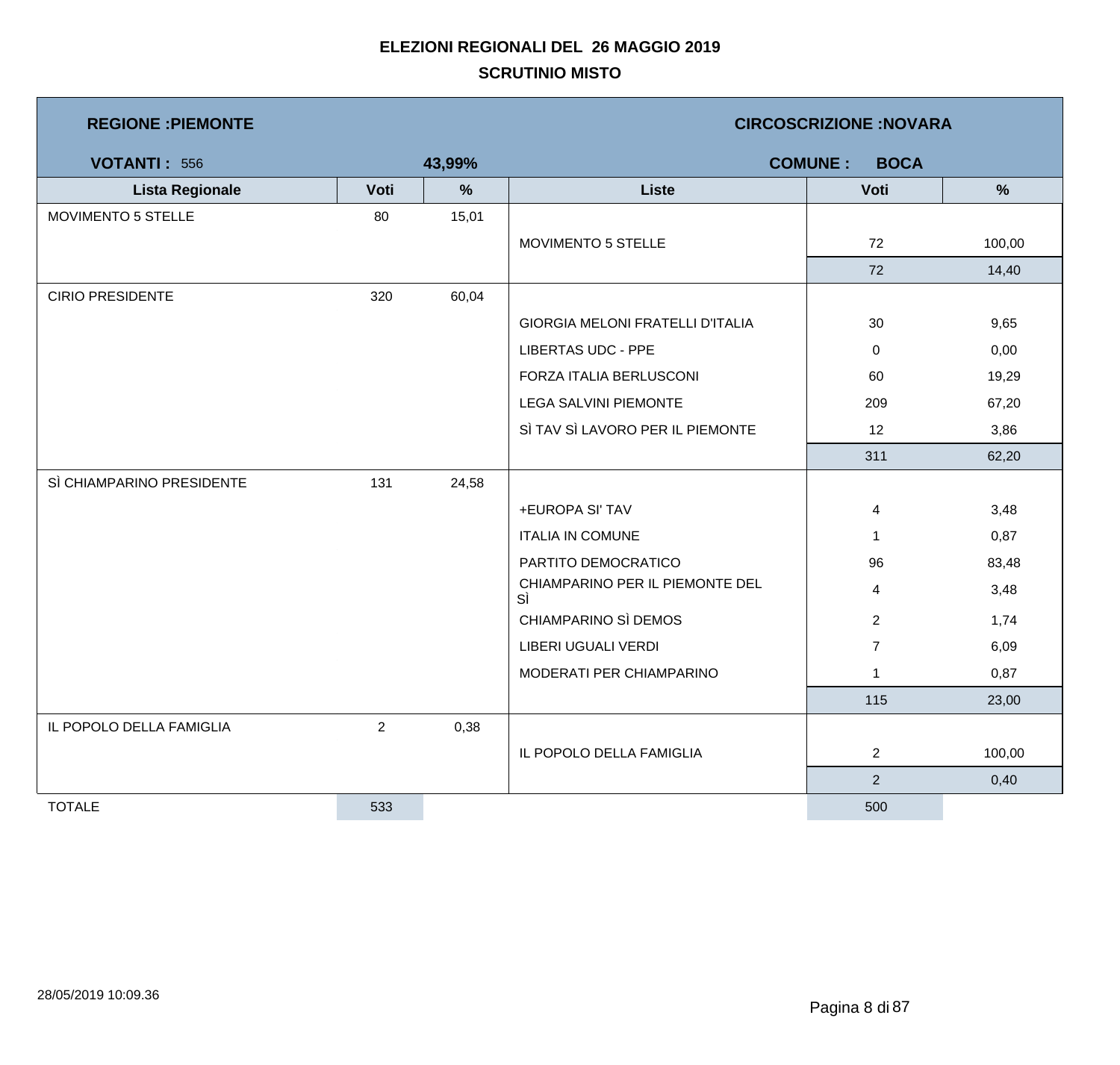| <b>REGIONE : PIEMONTE</b> |                |        | <b>CIRCOSCRIZIONE:NOVARA</b><br><b>COMUNE:</b><br><b>BOGOGNO</b> |                |               |  |  |
|---------------------------|----------------|--------|------------------------------------------------------------------|----------------|---------------|--|--|
| VOTANTI: 664              |                | 59,07% |                                                                  |                |               |  |  |
| <b>Lista Regionale</b>    | Voti           | $\%$   | <b>Liste</b>                                                     | Voti           | $\frac{9}{6}$ |  |  |
| MOVIMENTO 5 STELLE        | 56             | 8,67   |                                                                  |                |               |  |  |
|                           |                |        | MOVIMENTO 5 STELLE                                               | 45             | 100,00        |  |  |
|                           |                |        |                                                                  | 45             | 7,69          |  |  |
| <b>CIRIO PRESIDENTE</b>   | 395            | 61,15  |                                                                  |                |               |  |  |
|                           |                |        | <b>GIORGIA MELONI FRATELLI D'ITALIA</b>                          | 43             | 11,41         |  |  |
|                           |                |        | <b>LIBERTAS UDC - PPE</b>                                        | 3              | 0,80          |  |  |
|                           |                |        | FORZA ITALIA BERLUSCONI                                          | 67             | 17,77         |  |  |
|                           |                |        | <b>LEGA SALVINI PIEMONTE</b>                                     | 257            | 68,17         |  |  |
|                           |                |        | SÌ TAV SÌ LAVORO PER IL PIEMONTE                                 | $\overline{7}$ | 1,86          |  |  |
|                           |                |        |                                                                  | 377            | 64,44         |  |  |
| SÌ CHIAMPARINO PRESIDENTE | 188            | 29,10  |                                                                  |                |               |  |  |
|                           |                |        | MODERATI PER CHIAMPARINO                                         | $\overline{2}$ | 1,27          |  |  |
|                           |                |        | PARTITO DEMOCRATICO                                              | 133            | 84,18         |  |  |
|                           |                |        | LIBERI UGUALI VERDI                                              | 3              | 1,90          |  |  |
|                           |                |        | CHIAMPARINO SÌ DEMOS                                             | 4              | 2,53          |  |  |
|                           |                |        | CHIAMPARINO PER IL PIEMONTE DEL<br>SÌ                            | 4              | 2,53          |  |  |
|                           |                |        | +EUROPA SI' TAV                                                  | 10             | 6,33          |  |  |
|                           |                |        | <b>ITALIA IN COMUNE</b>                                          | $\overline{2}$ | 1,27          |  |  |
|                           |                |        |                                                                  | 158            | 27,01         |  |  |
| IL POPOLO DELLA FAMIGLIA  | $\overline{7}$ | 1,08   |                                                                  |                |               |  |  |
|                           |                |        | IL POPOLO DELLA FAMIGLIA                                         | 5              | 100,00        |  |  |
|                           |                |        |                                                                  | $\sqrt{5}$     | 0,85          |  |  |
| <b>TOTALE</b>             | 646            |        |                                                                  | 585            |               |  |  |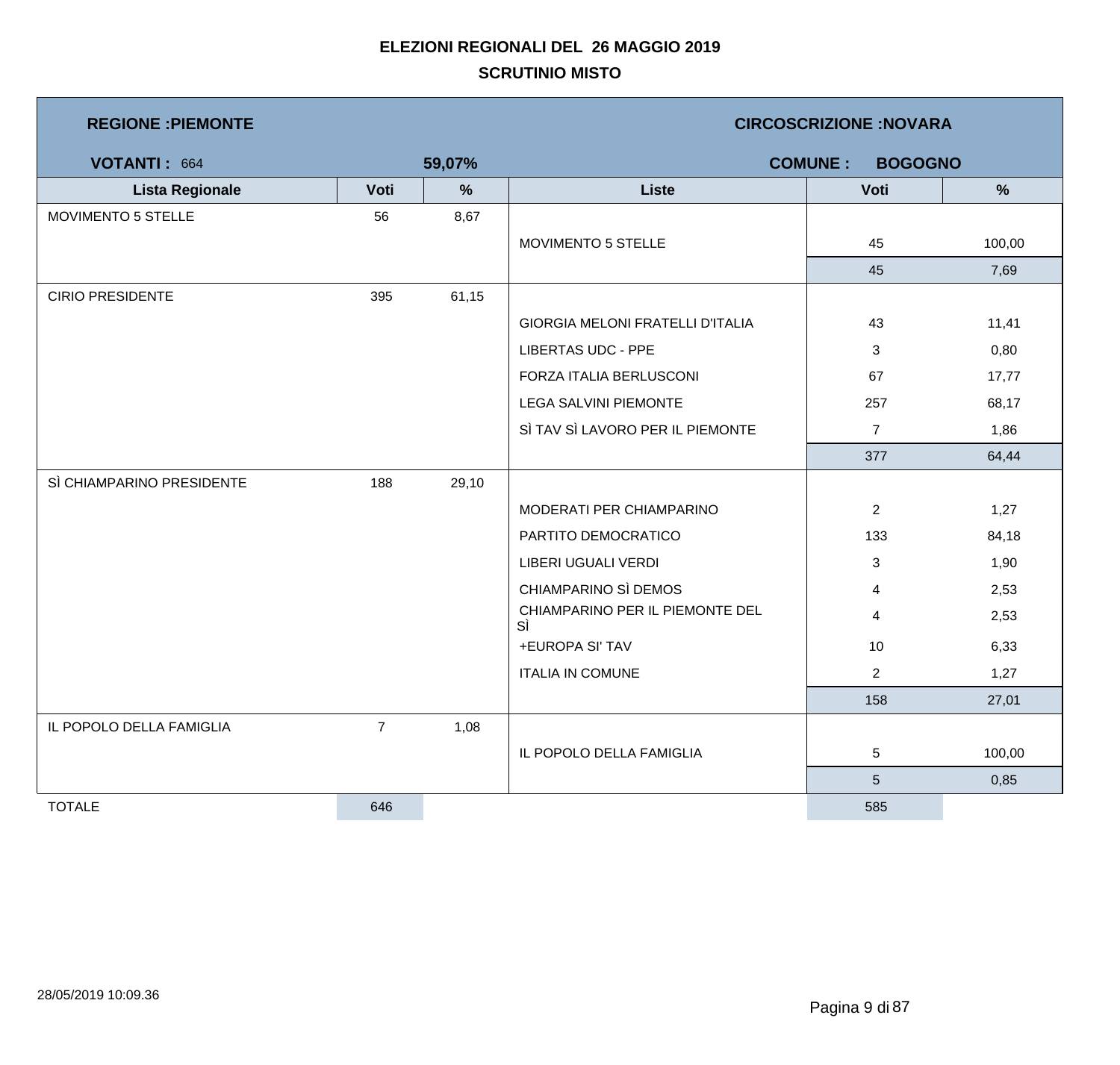| <b>REGIONE : PIEMONTE</b> |      |        | <b>CIRCOSCRIZIONE:NOVARA</b>          |                |                         |  |  |
|---------------------------|------|--------|---------------------------------------|----------------|-------------------------|--|--|
| VOTANTI: 816              |      | 76,98% |                                       | <b>COMUNE:</b> | <b>BOLZANO NOVARESE</b> |  |  |
| <b>Lista Regionale</b>    | Voti | $\%$   | <b>Liste</b>                          | Voti           | $\frac{9}{6}$           |  |  |
| MOVIMENTO 5 STELLE        | 76   | 10,07  |                                       |                |                         |  |  |
|                           |      |        | MOVIMENTO 5 STELLE                    | 57             | 100,00                  |  |  |
|                           |      |        |                                       | 57             | 8,31                    |  |  |
| <b>CIRIO PRESIDENTE</b>   | 378  | 50,07  |                                       |                |                         |  |  |
|                           |      |        | LEGA SALVINI PIEMONTE                 | 267            | 74,37                   |  |  |
|                           |      |        | FORZA ITALIA BERLUSCONI               | 36             | 10,03                   |  |  |
|                           |      |        | SÌ TAV SÌ LAVORO PER IL PIEMONTE      | 9              | 2,51                    |  |  |
|                           |      |        | GIORGIA MELONI FRATELLI D'ITALIA      | 45             | 12,53                   |  |  |
|                           |      |        | <b>LIBERTAS UDC - PPE</b>             | $\overline{2}$ | 0,56                    |  |  |
|                           |      |        |                                       | 359            | 52,33                   |  |  |
| SÌ CHIAMPARINO PRESIDENTE | 291  | 38,54  |                                       |                |                         |  |  |
|                           |      |        | CHIAMPARINO PER IL PIEMONTE DEL<br>SÌ | 75             | 28,85                   |  |  |
|                           |      |        | PARTITO DEMOCRATICO                   | 123            | 47,31                   |  |  |
|                           |      |        | MODERATI PER CHIAMPARINO              | 5              | 1,92                    |  |  |
|                           |      |        | <b>LIBERI UGUALI VERDI</b>            | 18             | 6,92                    |  |  |
|                           |      |        | CHIAMPARINO SÌ DEMOS                  | 18             | 6,92                    |  |  |
|                           |      |        | +EUROPA SI' TAV                       | 16             | 6, 15                   |  |  |
|                           |      |        | <b>ITALIA IN COMUNE</b>               | 5              | 1,92                    |  |  |
|                           |      |        |                                       | 260            | 37,90                   |  |  |
| IL POPOLO DELLA FAMIGLIA  | 10   | 1,32   |                                       |                |                         |  |  |
|                           |      |        | IL POPOLO DELLA FAMIGLIA              | 10             | 100,00                  |  |  |
|                           |      |        |                                       | 10             | 1,46                    |  |  |
| <b>TOTALE</b>             | 755  |        |                                       | 686            |                         |  |  |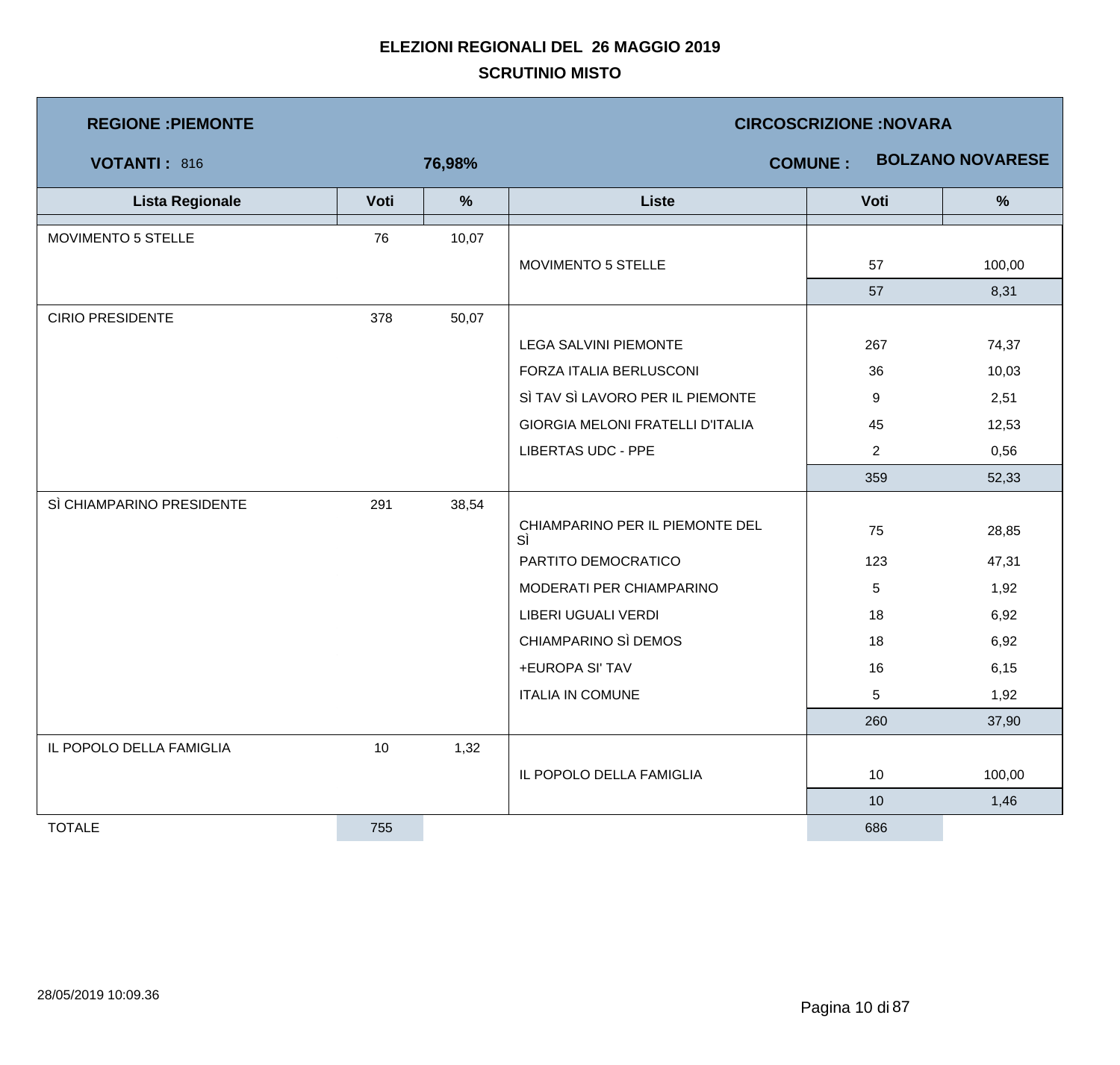| <b>REGIONE : PIEMONTE</b> |                |        | <b>CIRCOSCRIZIONE:NOVARA</b>          |                                         |        |  |  |
|---------------------------|----------------|--------|---------------------------------------|-----------------------------------------|--------|--|--|
| <b>VOTANTI: 1.221</b>     |                | 67,91% |                                       | <b>COMUNE:</b><br><b>BORGOLAVEZZARO</b> |        |  |  |
| <b>Lista Regionale</b>    | Voti           | $\%$   | <b>Liste</b>                          | Voti                                    | %      |  |  |
| MOVIMENTO 5 STELLE        | 135            | 11,67  |                                       |                                         |        |  |  |
|                           |                |        | MOVIMENTO 5 STELLE                    | 112                                     | 100,00 |  |  |
|                           |                |        |                                       | 112                                     | 10,51  |  |  |
| <b>CIRIO PRESIDENTE</b>   | 733            | 63,35  |                                       |                                         |        |  |  |
|                           |                |        | <b>LEGA SALVINI PIEMONTE</b>          | 557                                     | 79,01  |  |  |
|                           |                |        | FORZA ITALIA BERLUSCONI               | 72                                      | 10,21  |  |  |
|                           |                |        | <b>LIBERTAS UDC - PPE</b>             | $\overline{2}$                          | 0,28   |  |  |
|                           |                |        | SÌ TAV SÌ LAVORO PER IL PIEMONTE      | 11                                      | 1,56   |  |  |
|                           |                |        | GIORGIA MELONI FRATELLI D'ITALIA      | 63                                      | 8,94   |  |  |
|                           |                |        |                                       | 705                                     | 66,14  |  |  |
| SÌ CHIAMPARINO PRESIDENTE | 282            | 24,37  |                                       |                                         |        |  |  |
|                           |                |        | CHIAMPARINO PER IL PIEMONTE DEL<br>SÌ | 12                                      | 4,94   |  |  |
|                           |                |        | PARTITO DEMOCRATICO                   | 188                                     | 77,37  |  |  |
|                           |                |        | MODERATI PER CHIAMPARINO              | $\overline{7}$                          | 2,88   |  |  |
|                           |                |        | LIBERI UGUALI VERDI                   | 14                                      | 5,76   |  |  |
|                           |                |        | CHIAMPARINO SÌ DEMOS                  | 9                                       | 3,70   |  |  |
|                           |                |        | +EUROPA SI' TAV                       | 10                                      | 4,12   |  |  |
|                           |                |        | <b>ITALIA IN COMUNE</b>               | 3                                       | 1,23   |  |  |
|                           |                |        |                                       | 243                                     | 22,80  |  |  |
| IL POPOLO DELLA FAMIGLIA  | $\overline{7}$ | 0,61   |                                       |                                         |        |  |  |
|                           |                |        | IL POPOLO DELLA FAMIGLIA              | 6                                       | 100,00 |  |  |
|                           |                |        |                                       | $6\phantom{.}6$                         | 0,56   |  |  |
| <b>TOTALE</b>             | 1.157          |        |                                       | 1.066                                   |        |  |  |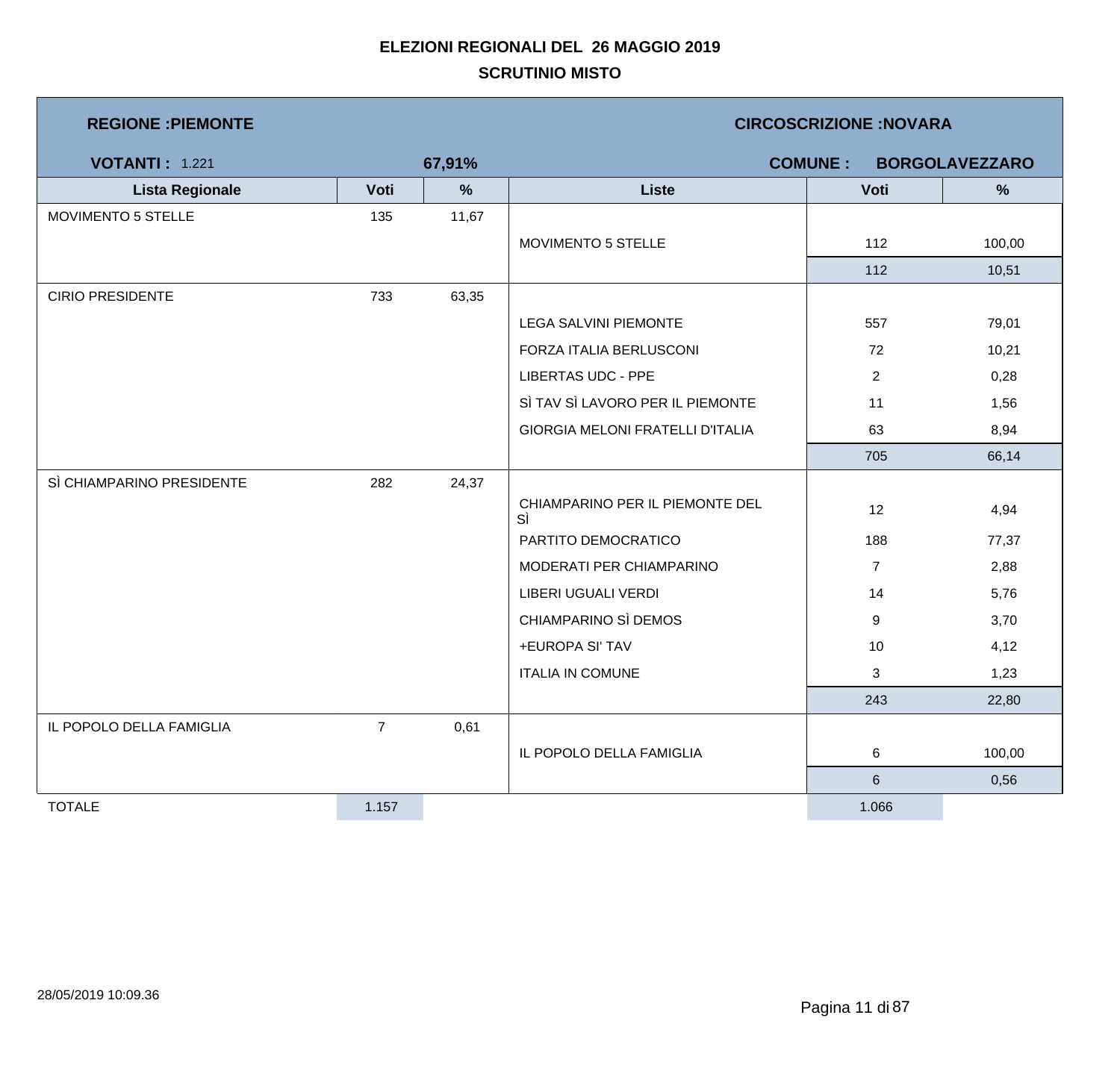| <b>REGIONE : PIEMONTE</b> |       |        | <b>CIRCOSCRIZIONE:NOVARA</b>          |                |                    |  |  |
|---------------------------|-------|--------|---------------------------------------|----------------|--------------------|--|--|
| <b>VOTANTI: 10.273</b>    |       | 58,32% |                                       | <b>COMUNE:</b> | <b>BORGOMANERO</b> |  |  |
| <b>Lista Regionale</b>    | Voti  | $\%$   | <b>Liste</b>                          | Voti           | $\frac{9}{6}$      |  |  |
| MOVIMENTO 5 STELLE        | 1.070 | 10,83  |                                       |                |                    |  |  |
|                           |       |        | MOVIMENTO 5 STELLE                    | 896            | 100,00             |  |  |
|                           |       |        |                                       | 896            | 9,89               |  |  |
| <b>CIRIO PRESIDENTE</b>   | 5.755 | 58,24  |                                       |                |                    |  |  |
|                           |       |        | GIORGIA MELONI FRATELLI D'ITALIA      | 533            | 9,62               |  |  |
|                           |       |        | <b>LIBERTAS UDC - PPE</b>             | 67             | 1,21               |  |  |
|                           |       |        | FORZA ITALIA BERLUSCONI               | 1.056          | 19,05              |  |  |
|                           |       |        | <b>LEGA SALVINI PIEMONTE</b>          | 3.609          | 65,11              |  |  |
|                           |       |        | SÌ TAV SÌ LAVORO PER IL PIEMONTE      | 278            | 5,02               |  |  |
|                           |       |        |                                       | 5.543          | 61,17              |  |  |
| SÌ CHIAMPARINO PRESIDENTE | 2.940 | 29,75  |                                       |                |                    |  |  |
|                           |       |        | <b>ITALIA IN COMUNE</b>               | 18             | 0,71               |  |  |
|                           |       |        | PARTITO DEMOCRATICO                   | 1.860          | 73,69              |  |  |
|                           |       |        | +EUROPA SI' TAV                       | 178            | 7,05               |  |  |
|                           |       |        | CHIAMPARINO PER IL PIEMONTE DEL<br>SÌ | 190            | 7,53               |  |  |
|                           |       |        | CHIAMPARINO SÌ DEMOS                  | 140            | 5,55               |  |  |
|                           |       |        | LIBERI UGUALI VERDI                   | 96             | 3,80               |  |  |
|                           |       |        | MODERATI PER CHIAMPARINO              | 42             | 1,66               |  |  |
|                           |       |        |                                       | 2.524          | 27,85              |  |  |
| IL POPOLO DELLA FAMIGLIA  | 116   | 1,17   |                                       |                |                    |  |  |
|                           |       |        | IL POPOLO DELLA FAMIGLIA              | 99             | 100,00             |  |  |
|                           |       |        |                                       | 99             | 1,09               |  |  |
| <b>TOTALE</b>             | 9.881 |        |                                       | 9.062          |                    |  |  |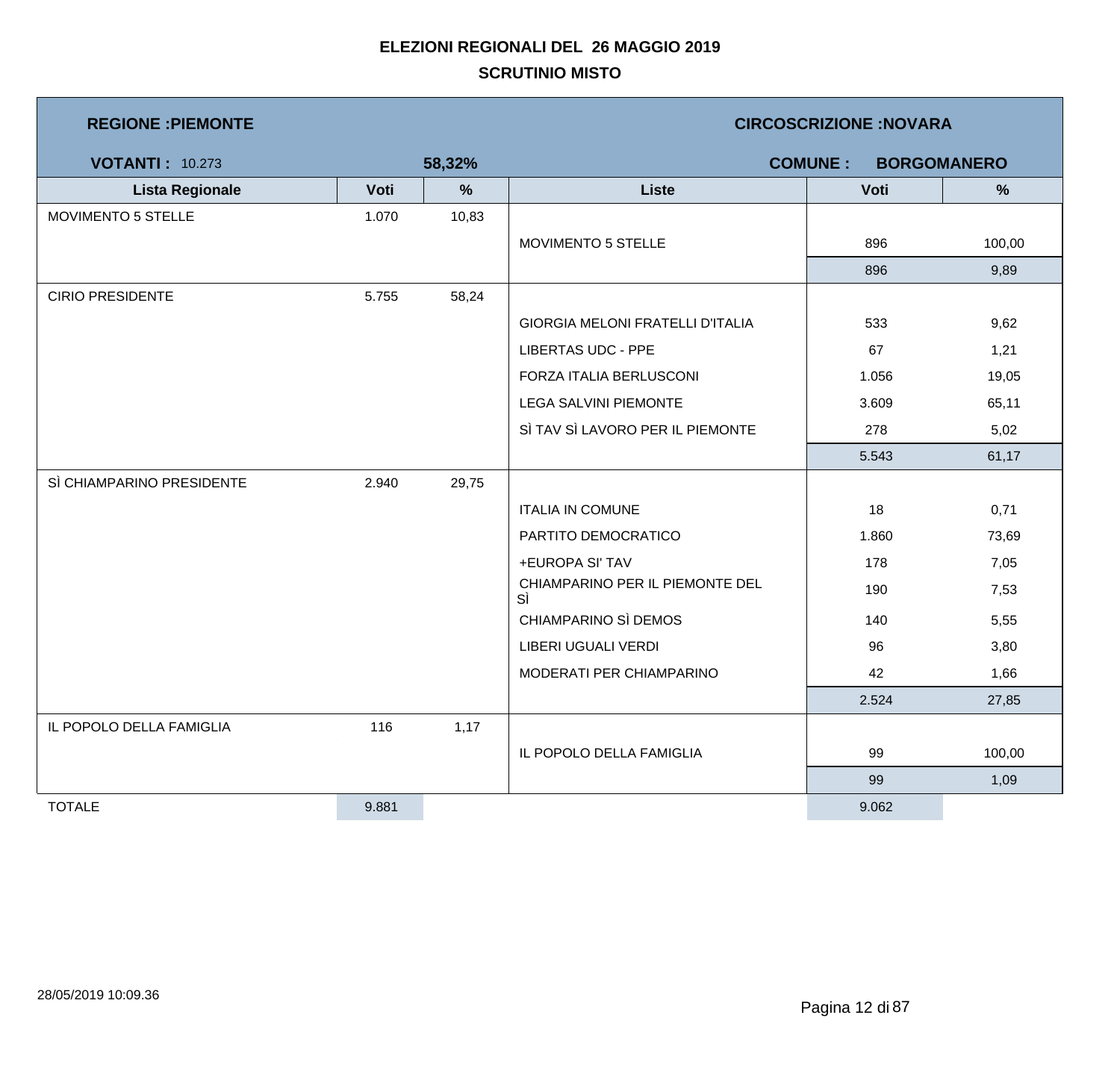| <b>REGIONE : PIEMONTE</b> |       |        | <b>CIRCOSCRIZIONE: NOVARA</b>           |                |        |  |  |
|---------------------------|-------|--------|-----------------------------------------|----------------|--------|--|--|
| <b>VOTANTI: 2.152</b>     |       | 52,35% | <b>COMUNE:</b><br><b>BORGO TICINO</b>   |                |        |  |  |
| <b>Lista Regionale</b>    | Voti  | $\%$   | <b>Liste</b>                            | Voti           | %      |  |  |
| MOVIMENTO 5 STELLE        | 252   | 12,19  |                                         |                |        |  |  |
|                           |       |        | MOVIMENTO 5 STELLE                      | 216            | 100,00 |  |  |
|                           |       |        |                                         | 216            | 11,26  |  |  |
| <b>CIRIO PRESIDENTE</b>   | 1.308 | 63,25  |                                         |                |        |  |  |
|                           |       |        | <b>GIORGIA MELONI FRATELLI D'ITALIA</b> | 105            | 8,33   |  |  |
|                           |       |        | FORZA ITALIA BERLUSCONI                 | 243            | 19,29  |  |  |
|                           |       |        | <b>LEGA SALVINI PIEMONTE</b>            | 888            | 70,48  |  |  |
|                           |       |        | SÌ TAV SÌ LAVORO PER IL PIEMONTE        | 17             | 1,35   |  |  |
|                           |       |        | <b>LIBERTAS UDC - PPE</b>               | $\overline{7}$ | 0,56   |  |  |
|                           |       |        |                                         | 1.260          | 65,69  |  |  |
| SÌ CHIAMPARINO PRESIDENTE | 500   | 24,18  |                                         |                |        |  |  |
|                           |       |        | PARTITO DEMOCRATICO                     | 345            | 78,95  |  |  |
|                           |       |        | MODERATI PER CHIAMPARINO                | 4              | 0,92   |  |  |
|                           |       |        | LIBERI UGUALI VERDI                     | 21             | 4,81   |  |  |
|                           |       |        | CHIAMPARINO SÌ DEMOS                    | 10             | 2,29   |  |  |
|                           |       |        | CHIAMPARINO PER IL PIEMONTE DEL<br>SÌ   | 28             | 6,41   |  |  |
|                           |       |        | +EUROPA SI' TAV                         | 27             | 6,18   |  |  |
|                           |       |        | <b>ITALIA IN COMUNE</b>                 | $\overline{2}$ | 0,46   |  |  |
|                           |       |        |                                         | 437            | 22,78  |  |  |
| IL POPOLO DELLA FAMIGLIA  | 8     | 0,39   |                                         |                |        |  |  |
|                           |       |        | IL POPOLO DELLA FAMIGLIA                | 5              | 100,00 |  |  |
|                           |       |        |                                         | $\sqrt{5}$     | 0,26   |  |  |
| <b>TOTALE</b>             | 2.068 |        |                                         | 1.918          |        |  |  |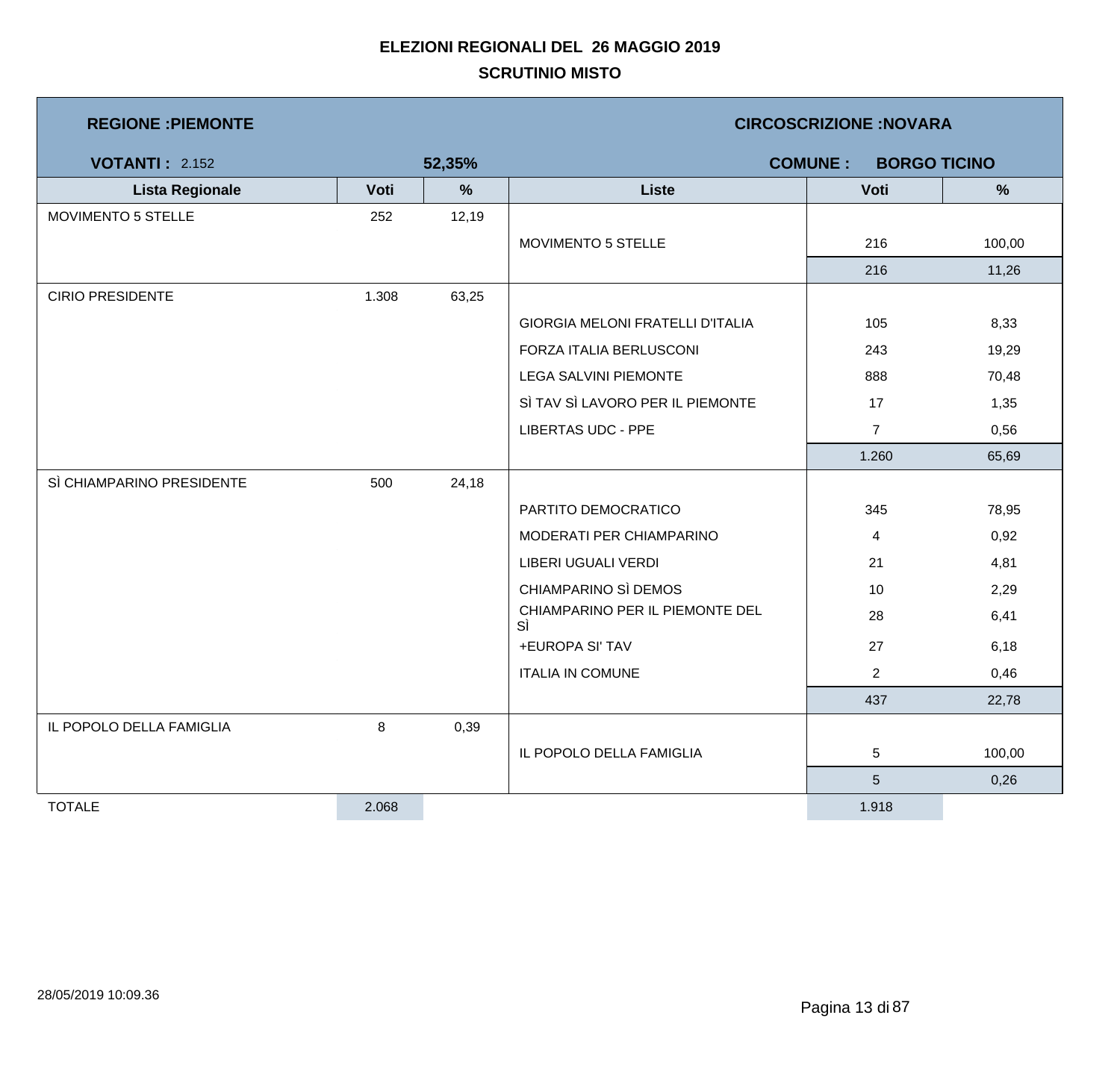| <b>REGIONE : PIEMONTE</b> |       |               | <b>CIRCOSCRIZIONE:NOVARA</b>            |                |                       |  |
|---------------------------|-------|---------------|-----------------------------------------|----------------|-----------------------|--|
| <b>VOTANTI: 1.781</b>     |       | 72,43%        |                                         | <b>COMUNE:</b> | <b>BRIGA NOVARESE</b> |  |
| <b>Lista Regionale</b>    | Voti  | $\frac{9}{6}$ | <b>Liste</b>                            | Voti           | %                     |  |
| MOVIMENTO 5 STELLE        | 199   | 12,01         |                                         |                |                       |  |
|                           |       |               | MOVIMENTO 5 STELLE                      | 157            | 100,00                |  |
|                           |       |               |                                         | 157            | 10,47                 |  |
| <b>CIRIO PRESIDENTE</b>   | 1.070 | 64,57         |                                         |                |                       |  |
|                           |       |               | <b>LEGA SALVINI PIEMONTE</b>            | 728            | 71,37                 |  |
|                           |       |               | SÌ TAV SÌ LAVORO PER IL PIEMONTE        | 40             | 3,92                  |  |
|                           |       |               | FORZA ITALIA BERLUSCONI                 | 150            | 14,71                 |  |
|                           |       |               | <b>LIBERTAS UDC - PPE</b>               | 8              | 0,78                  |  |
|                           |       |               | <b>GIORGIA MELONI FRATELLI D'ITALIA</b> | 94             | 9,22                  |  |
|                           |       |               |                                         | 1.020          | 68,05                 |  |
| SÌ CHIAMPARINO PRESIDENTE | 377   | 22,75         |                                         |                |                       |  |
|                           |       |               | PARTITO DEMOCRATICO                     | 216            | 68,57                 |  |
|                           |       |               | <b>ITALIA IN COMUNE</b>                 | 5              | 1,59                  |  |
|                           |       |               | +EUROPA SI' TAV                         | 21             | 6,67                  |  |
|                           |       |               | CHIAMPARINO PER IL PIEMONTE DEL<br>SÌ   | 45             | 14,29                 |  |
|                           |       |               | LIBERI UGUALI VERDI                     | 15             | 4,76                  |  |
|                           |       |               | CHIAMPARINO SÌ DEMOS                    | 9              | 2,86                  |  |
|                           |       |               | MODERATI PER CHIAMPARINO                | 4              | 1,27                  |  |
|                           |       |               |                                         | 315            | 21,01                 |  |
| IL POPOLO DELLA FAMIGLIA  | 11    | 0,66          |                                         |                |                       |  |
|                           |       |               | IL POPOLO DELLA FAMIGLIA                | $\overline{7}$ | 100,00                |  |
|                           |       |               |                                         | $\overline{7}$ | 0,47                  |  |
| <b>TOTALE</b>             | 1.657 |               |                                         | 1.499          |                       |  |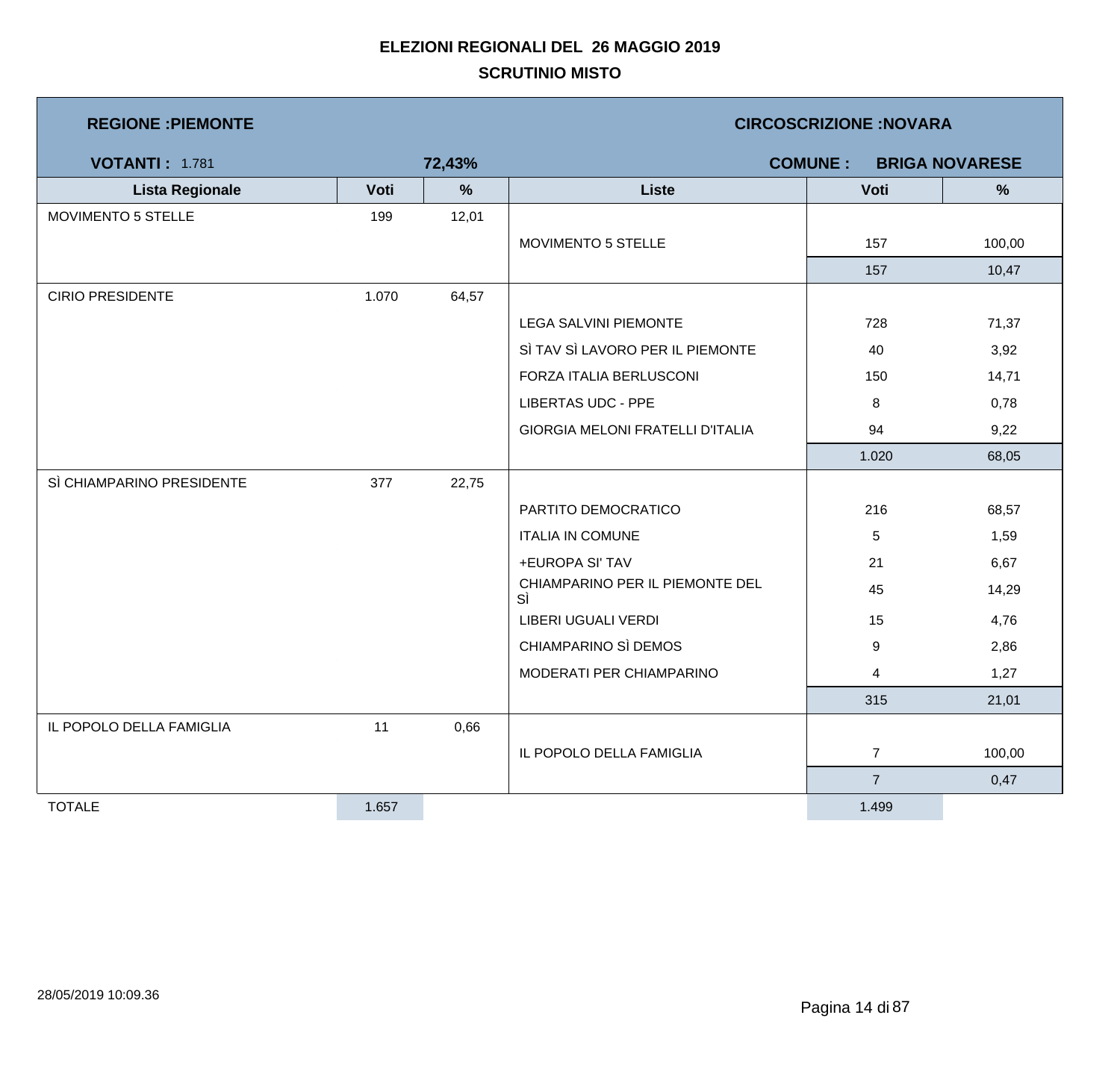| <b>REGIONE : PIEMONTE</b> |      |               |                                         | <b>CIRCOSCRIZIONE: NOVARA</b>   |        |
|---------------------------|------|---------------|-----------------------------------------|---------------------------------|--------|
| <b>VOTANTI: 719</b>       |      | 77,73%        |                                         | <b>COMUNE:</b><br><b>BRIONA</b> |        |
| <b>Lista Regionale</b>    | Voti | $\frac{9}{6}$ | <b>Liste</b>                            | Voti                            | %      |
| MOVIMENTO 5 STELLE        | 51   | 7,86          |                                         |                                 |        |
|                           |      |               | MOVIMENTO 5 STELLE                      | 40                              | 100,00 |
|                           |      |               |                                         | 40                              | 6,66   |
| <b>CIRIO PRESIDENTE</b>   | 425  | 65,49         |                                         |                                 |        |
|                           |      |               | <b>GIORGIA MELONI FRATELLI D'ITALIA</b> | 30                              | 7,21   |
|                           |      |               | <b>LIBERTAS UDC - PPE</b>               | $\overline{7}$                  | 1,68   |
|                           |      |               | FORZA ITALIA BERLUSCONI                 | 63                              | 15,14  |
|                           |      |               | LEGA SALVINI PIEMONTE                   | 307                             | 73,80  |
|                           |      |               | SÌ TAV SÌ LAVORO PER IL PIEMONTE        | 9                               | 2,16   |
|                           |      |               |                                         | 416                             | 69,22  |
| SÌ CHIAMPARINO PRESIDENTE | 167  | 25,73         |                                         |                                 |        |
|                           |      |               | PARTITO DEMOCRATICO                     | 108                             | 77,70  |
|                           |      |               | +EUROPA SI' TAV                         | 10                              | 7,19   |
|                           |      |               | CHIAMPARINO PER IL PIEMONTE DEL<br>SÌ   | 6                               | 4,32   |
|                           |      |               | CHIAMPARINO SÌ DEMOS                    | $\overline{7}$                  | 5,04   |
|                           |      |               | LIBERI UGUALI VERDI                     | $\mathbf 1$                     | 0,72   |
|                           |      |               | MODERATI PER CHIAMPARINO                | 4                               | 2,88   |
|                           |      |               | <b>ITALIA IN COMUNE</b>                 | 3                               | 2,16   |
|                           |      |               |                                         | 139                             | 23,13  |
| IL POPOLO DELLA FAMIGLIA  | 6    | 0,92          |                                         |                                 |        |
|                           |      |               | IL POPOLO DELLA FAMIGLIA                | 6                               | 100,00 |
|                           |      |               |                                         | $6\phantom{a}$                  | 1,00   |
| <b>TOTALE</b>             | 649  |               |                                         | 601                             |        |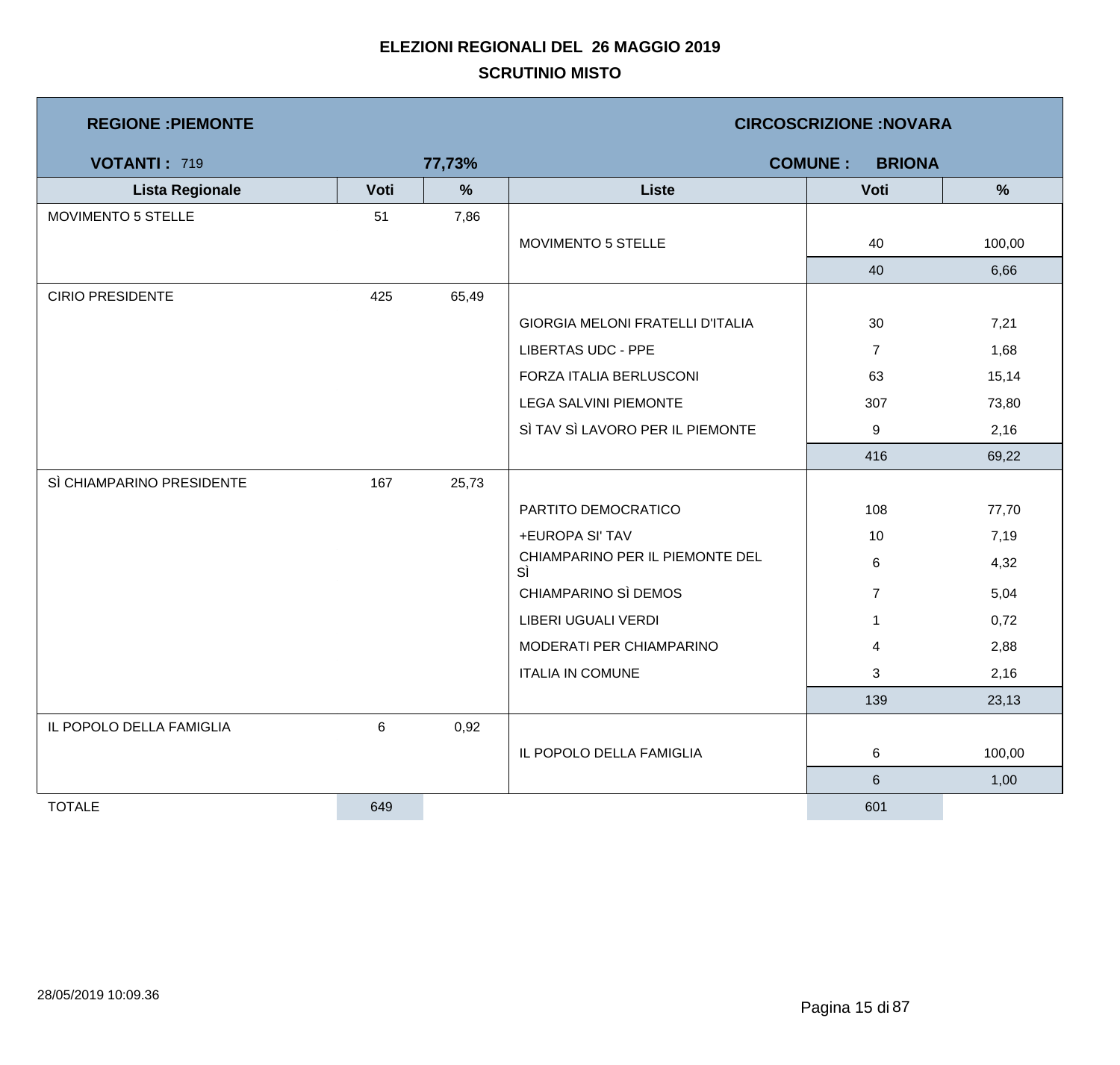| <b>REGIONE : PIEMONTE</b> |       |       | <b>CIRCOSCRIZIONE: NOVARA</b>           |                |        |  |  |
|---------------------------|-------|-------|-----------------------------------------|----------------|--------|--|--|
| <b>VOTANTI: 1.619</b>     | 77,1% |       | <b>COMUNE:</b><br><b>CALTIGNAGA</b>     |                |        |  |  |
| <b>Lista Regionale</b>    | Voti  | $\%$  | <b>Liste</b>                            | Voti           | %      |  |  |
| MOVIMENTO 5 STELLE        | 203   | 13,32 |                                         |                |        |  |  |
|                           |       |       | MOVIMENTO 5 STELLE                      | 174            | 100,00 |  |  |
|                           |       |       |                                         | 174            | 12,35  |  |  |
| <b>CIRIO PRESIDENTE</b>   | 918   | 60,24 |                                         |                |        |  |  |
|                           |       |       | <b>LIBERTAS UDC - PPE</b>               | 9              | 1,01   |  |  |
|                           |       |       | FORZA ITALIA BERLUSCONI                 | 113            | 12,63  |  |  |
|                           |       |       | LEGA SALVINI PIEMONTE                   | 661            | 73,85  |  |  |
|                           |       |       | SÌ TAV SÌ LAVORO PER IL PIEMONTE        | 11             | 1,23   |  |  |
|                           |       |       | <b>GIORGIA MELONI FRATELLI D'ITALIA</b> | 101            | 11,28  |  |  |
|                           |       |       |                                         | 895            | 63,52  |  |  |
| SÌ CHIAMPARINO PRESIDENTE | 392   | 25,72 |                                         |                |        |  |  |
|                           |       |       | PARTITO DEMOCRATICO                     | 264            | 79,52  |  |  |
|                           |       |       | +EUROPA SI' TAV                         | 18             | 5,42   |  |  |
|                           |       |       | CHIAMPARINO PER IL PIEMONTE DEL<br>SÌ   | 16             | 4,82   |  |  |
|                           |       |       | CHIAMPARINO SÌ DEMOS                    | 8              | 2,41   |  |  |
|                           |       |       | LIBERI UGUALI VERDI                     | 18             | 5,42   |  |  |
|                           |       |       | MODERATI PER CHIAMPARINO                | $\overline{7}$ | 2,11   |  |  |
|                           |       |       | <b>ITALIA IN COMUNE</b>                 | $\mathbf 1$    | 0,30   |  |  |
|                           |       |       |                                         | 332            | 23,56  |  |  |
| IL POPOLO DELLA FAMIGLIA  | 11    | 0,72  |                                         |                |        |  |  |
|                           |       |       | IL POPOLO DELLA FAMIGLIA                | 8              | 100,00 |  |  |
|                           |       |       |                                         | 8              | 0,57   |  |  |
| <b>TOTALE</b>             | 1.524 |       |                                         | 1.409          |        |  |  |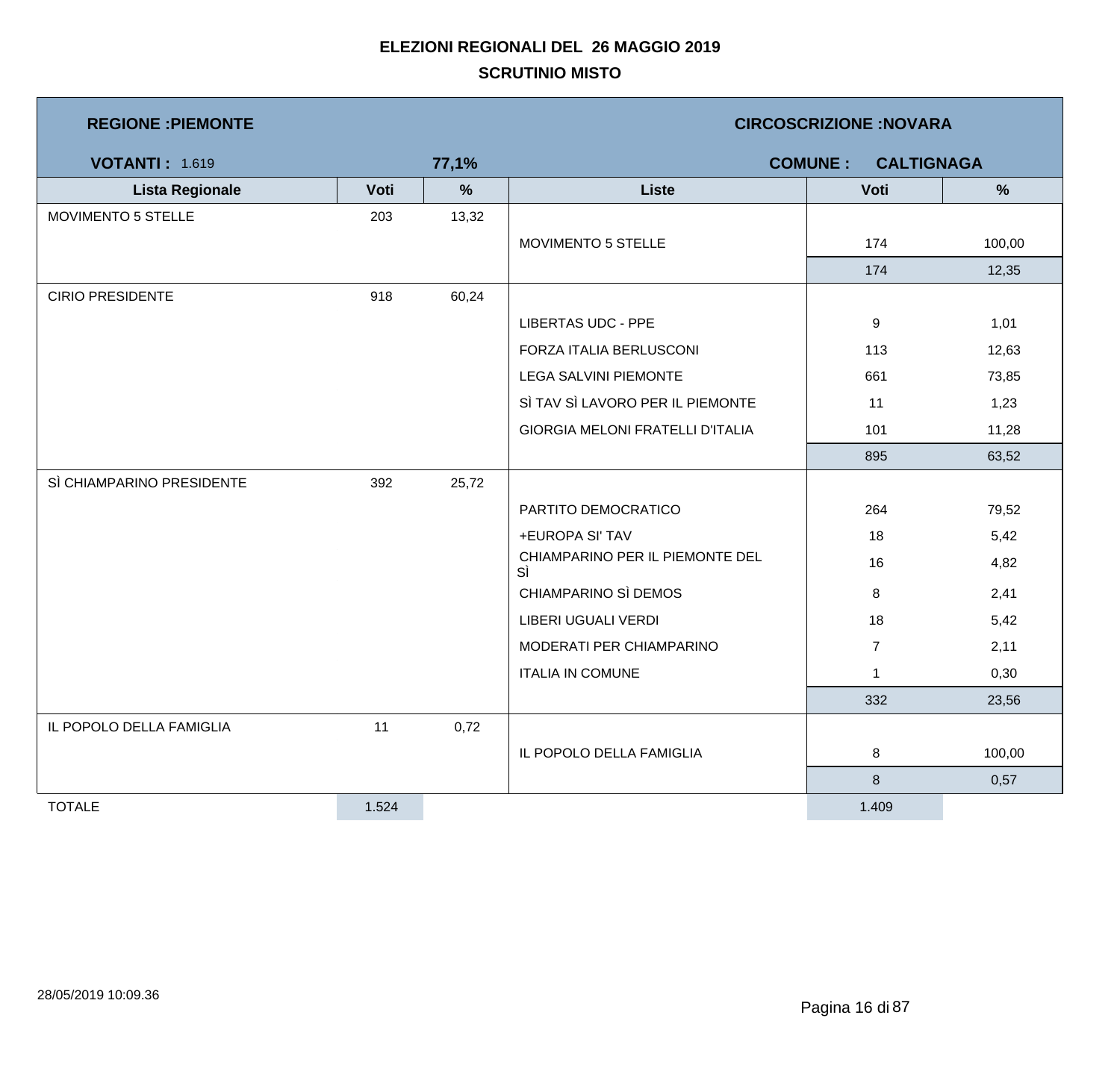| <b>REGIONE : PIEMONTE</b> |       |        | <b>CIRCOSCRIZIONE: NOVARA</b>         |                                 |        |  |  |
|---------------------------|-------|--------|---------------------------------------|---------------------------------|--------|--|--|
| <b>VOTANTI: 6.142</b>     |       | 70,23% |                                       | <b>COMUNE:</b><br><b>CAMERI</b> |        |  |  |
| <b>Lista Regionale</b>    | Voti  | %      | <b>Liste</b>                          | Voti                            | %      |  |  |
| MOVIMENTO 5 STELLE        | 844   | 14,42  |                                       |                                 |        |  |  |
|                           |       |        | MOVIMENTO 5 STELLE                    | 594                             | 100,00 |  |  |
|                           |       |        |                                       | 594                             | 11,30  |  |  |
| <b>CIRIO PRESIDENTE</b>   | 3.492 | 59,67  |                                       |                                 |        |  |  |
|                           |       |        | GIORGIA MELONI FRATELLI D'ITALIA      | 451                             | 13,38  |  |  |
|                           |       |        | <b>LIBERTAS UDC - PPE</b>             | 13                              | 0,39   |  |  |
|                           |       |        | FORZA ITALIA BERLUSCONI               | 537                             | 15,93  |  |  |
|                           |       |        | LEGA SALVINI PIEMONTE                 | 2.342                           | 69,50  |  |  |
|                           |       |        | SÌ TAV SÌ LAVORO PER IL PIEMONTE      | 27                              | 0,80   |  |  |
|                           |       |        |                                       | 3.370                           | 64,09  |  |  |
| SÌ CHIAMPARINO PRESIDENTE | 1.468 | 25,09  |                                       |                                 |        |  |  |
|                           |       |        | MODERATI PER CHIAMPARINO              | 18                              | 1,43   |  |  |
|                           |       |        | PARTITO DEMOCRATICO                   | 998                             | 79,27  |  |  |
|                           |       |        | <b>LIBERI UGUALI VERDI</b>            | 53                              | 4,21   |  |  |
|                           |       |        | CHIAMPARINO SÌ DEMOS                  | 59                              | 4,69   |  |  |
|                           |       |        | CHIAMPARINO PER IL PIEMONTE DEL<br>SÌ | 47                              | 3,73   |  |  |
|                           |       |        | +EUROPA SI' TAV                       | 71                              | 5,64   |  |  |
|                           |       |        | <b>ITALIA IN COMUNE</b>               | 13                              | 1,03   |  |  |
|                           |       |        |                                       | 1.259                           | 23,94  |  |  |
| IL POPOLO DELLA FAMIGLIA  | 48    | 0,82   |                                       |                                 |        |  |  |
|                           |       |        | IL POPOLO DELLA FAMIGLIA              | 35                              | 100,00 |  |  |
|                           |       |        |                                       | 35                              | 0,67   |  |  |
| <b>TOTALE</b>             | 5.852 |        |                                       | 5.258                           |        |  |  |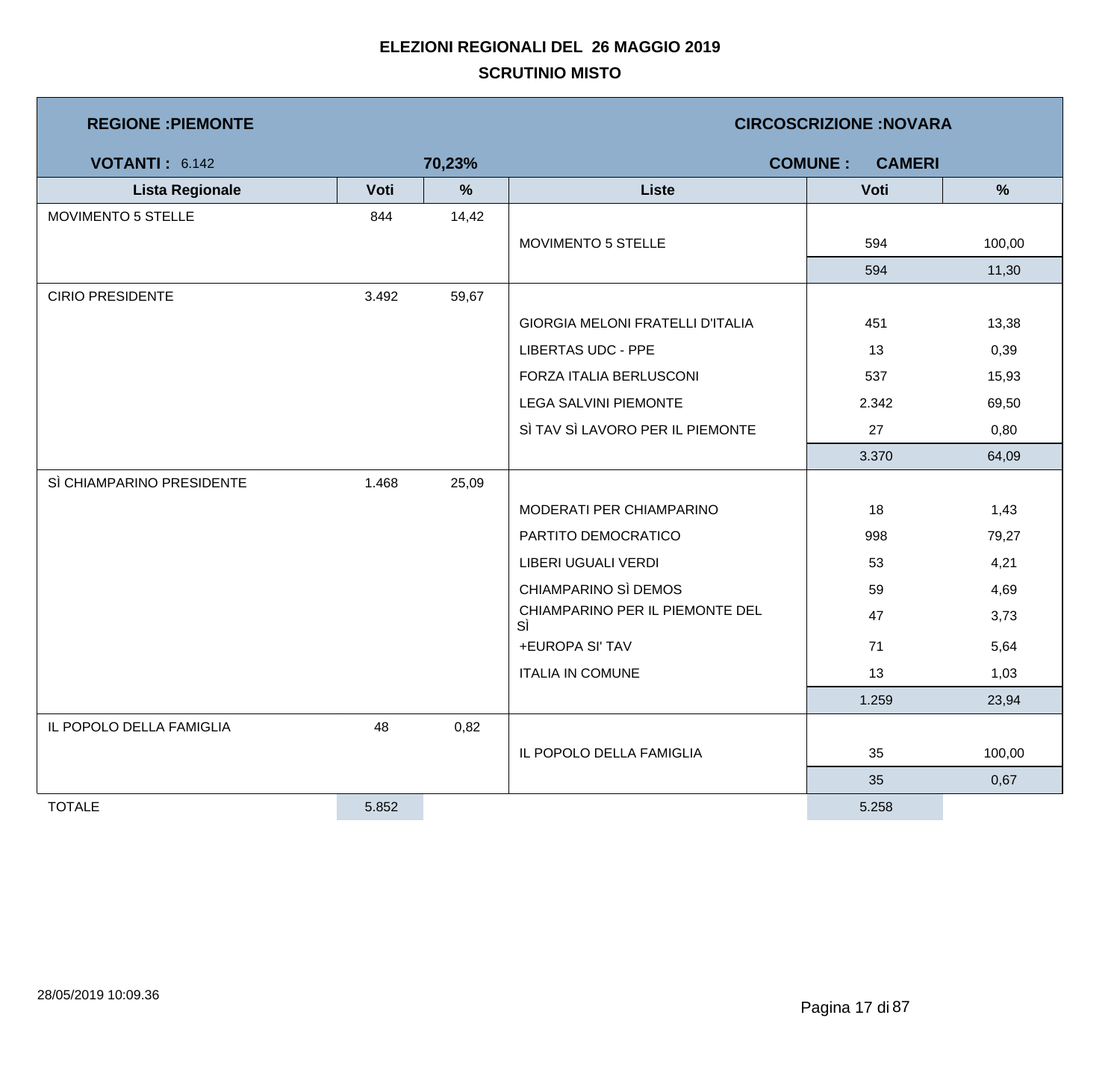| <b>REGIONE: PIEMONTE</b>  |       |       | <b>CIRCOSCRIZIONE: NOVARA</b>           |                 |                         |  |  |
|---------------------------|-------|-------|-----------------------------------------|-----------------|-------------------------|--|--|
| <b>VOTANTI: 1.490</b>     |       | 73%   |                                         | <b>COMUNE:</b>  | <b>CARPIGNANO SESIA</b> |  |  |
| <b>Lista Regionale</b>    | Voti  | %     | <b>Liste</b>                            | Voti            | $\frac{9}{6}$           |  |  |
| MOVIMENTO 5 STELLE        | 169   | 12,17 |                                         |                 |                         |  |  |
|                           |       |       | MOVIMENTO 5 STELLE                      | 145             | 100,00                  |  |  |
|                           |       |       |                                         | 145             | 11,31                   |  |  |
| <b>CIRIO PRESIDENTE</b>   | 882   | 63,50 |                                         |                 |                         |  |  |
|                           |       |       | <b>LEGA SALVINI PIEMONTE</b>            | 629             | 73,74                   |  |  |
|                           |       |       | FORZA ITALIA BERLUSCONI                 | 109             | 12,78                   |  |  |
|                           |       |       | SÌ TAV SÌ LAVORO PER IL PIEMONTE        | 21              | 2,46                    |  |  |
|                           |       |       | <b>GIORGIA MELONI FRATELLI D'ITALIA</b> | 93              | 10,90                   |  |  |
|                           |       |       | <b>LIBERTAS UDC - PPE</b>               | $\mathbf{1}$    | 0,12                    |  |  |
|                           |       |       |                                         | 853             | 66,54                   |  |  |
| SÌ CHIAMPARINO PRESIDENTE | 325   | 23,40 |                                         |                 |                         |  |  |
|                           |       |       | CHIAMPARINO PER IL PIEMONTE DEL<br>SÌ   | 15              | 5,51                    |  |  |
|                           |       |       | PARTITO DEMOCRATICO                     | 202             | 74,26                   |  |  |
|                           |       |       | MODERATI PER CHIAMPARINO                | $5\phantom{.0}$ | 1,84                    |  |  |
|                           |       |       | LIBERI UGUALI VERDI                     | 16              | 5,88                    |  |  |
|                           |       |       | CHIAMPARINO SÌ DEMOS                    | 14              | 5,15                    |  |  |
|                           |       |       | +EUROPA SI' TAV                         | 16              | 5,88                    |  |  |
|                           |       |       | <b>ITALIA IN COMUNE</b>                 | 4               | 1,47                    |  |  |
|                           |       |       |                                         | 272             | 21,22                   |  |  |
| IL POPOLO DELLA FAMIGLIA  | 13    | 0,94  |                                         |                 |                         |  |  |
|                           |       |       | IL POPOLO DELLA FAMIGLIA                | 12              | 100,00                  |  |  |
|                           |       |       |                                         | 12              | 0,94                    |  |  |
| <b>TOTALE</b>             | 1.389 |       |                                         | 1.282           |                         |  |  |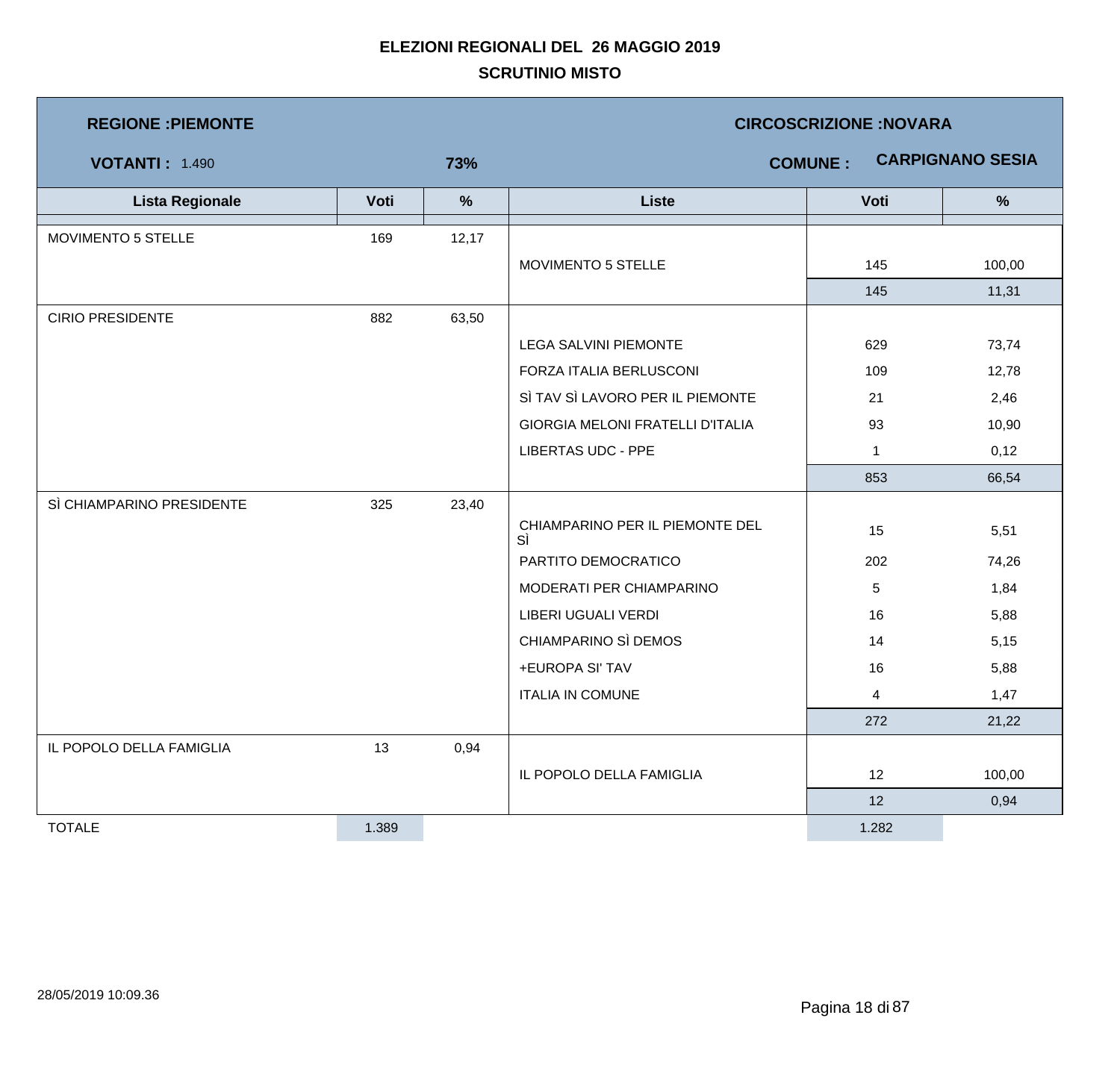| <b>REGIONE: PIEMONTE</b>  |      |        | <b>CIRCOSCRIZIONE: NOVARA</b>           |                |                      |  |  |
|---------------------------|------|--------|-----------------------------------------|----------------|----------------------|--|--|
| <b>VOTANTI: 599</b>       |      | 76,79% |                                         | <b>COMUNE:</b> | <b>CASALBELTRAME</b> |  |  |
| <b>Lista Regionale</b>    | Voti | %      | <b>Liste</b>                            | Voti           | $\%$                 |  |  |
| <b>MOVIMENTO 5 STELLE</b> | 83   | 14,59  |                                         |                |                      |  |  |
|                           |      |        | MOVIMENTO 5 STELLE                      | 71             | 100,00               |  |  |
|                           |      |        |                                         | 71             | 13,63                |  |  |
| <b>CIRIO PRESIDENTE</b>   | 371  | 65,20  |                                         |                |                      |  |  |
|                           |      |        | LEGA SALVINI PIEMONTE                   | 266            | 74,09                |  |  |
|                           |      |        | FORZA ITALIA BERLUSCONI                 | 54             | 15,04                |  |  |
|                           |      |        | <b>LIBERTAS UDC - PPE</b>               | $\mathbf 1$    | 0,28                 |  |  |
|                           |      |        | SÌ TAV SÌ LAVORO PER IL PIEMONTE        | 8              | 2,23                 |  |  |
|                           |      |        | <b>GIORGIA MELONI FRATELLI D'ITALIA</b> | 30             | 8,36                 |  |  |
|                           |      |        |                                         | 359            | 68,91                |  |  |
| SÌ CHIAMPARINO PRESIDENTE | 111  | 19,51  |                                         |                |                      |  |  |
|                           |      |        | CHIAMPARINO PER IL PIEMONTE DEL<br>SÌ   | $\sqrt{5}$     | 5,75                 |  |  |
|                           |      |        | PARTITO DEMOCRATICO                     | 73             | 83,91                |  |  |
|                           |      |        | MODERATI PER CHIAMPARINO                | 3              | 3,45                 |  |  |
|                           |      |        | LIBERI UGUALI VERDI                     | 3              | 3,45                 |  |  |
|                           |      |        | CHIAMPARINO SÌ DEMOS                    | 3              | 3,45                 |  |  |
|                           |      |        | +EUROPA SI' TAV                         | 0              | 0,00                 |  |  |
|                           |      |        | <b>ITALIA IN COMUNE</b>                 | $\mathbf 0$    | 0,00                 |  |  |
|                           |      |        |                                         | 87             | 16,70                |  |  |
| IL POPOLO DELLA FAMIGLIA  | 4    | 0,70   |                                         |                |                      |  |  |
|                           |      |        | IL POPOLO DELLA FAMIGLIA                | $\overline{4}$ | 100,00               |  |  |
|                           |      |        |                                         | $\overline{4}$ | 0,77                 |  |  |
| <b>TOTALE</b>             | 569  |        |                                         | 521            |                      |  |  |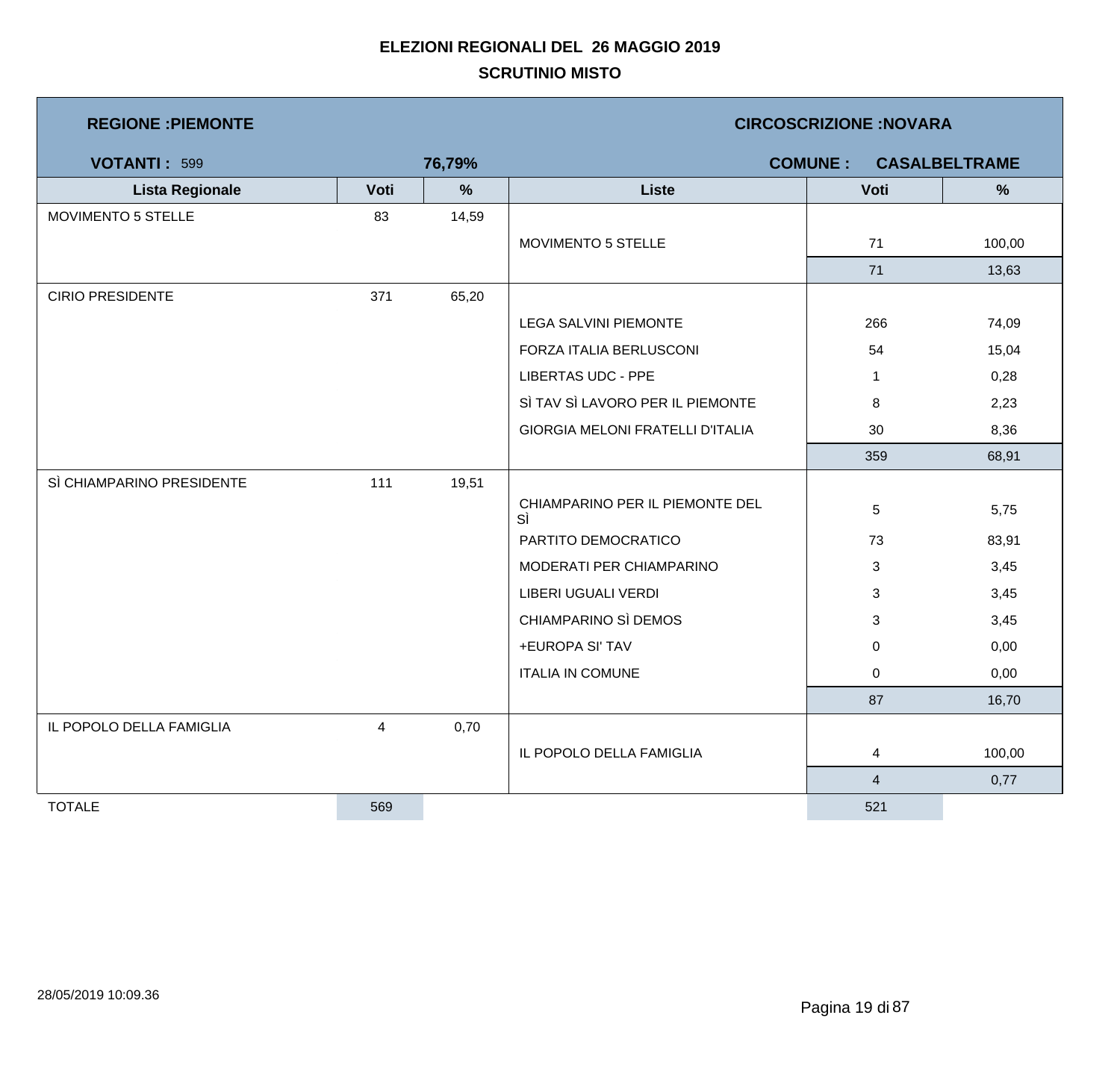| <b>REGIONE : PIEMONTE</b> |                |       | <b>CIRCOSCRIZIONE:NOVARA</b>          |                |                          |  |  |
|---------------------------|----------------|-------|---------------------------------------|----------------|--------------------------|--|--|
| <b>VOTANTI: 496</b>       |                | 65,7% |                                       | <b>COMUNE:</b> | <b>CASALEGGIO NOVARA</b> |  |  |
| <b>Lista Regionale</b>    | Voti           | $\%$  | <b>Liste</b>                          | Voti           | $\frac{9}{6}$            |  |  |
| MOVIMENTO 5 STELLE        | 66             | 14,07 |                                       |                |                          |  |  |
|                           |                |       | MOVIMENTO 5 STELLE                    | 58             | 100,00                   |  |  |
|                           |                |       |                                       | 58             | 12,92                    |  |  |
| <b>CIRIO PRESIDENTE</b>   | 326            | 69,51 |                                       |                |                          |  |  |
|                           |                |       | GIORGIA MELONI FRATELLI D'ITALIA      | 31             | 9,72                     |  |  |
|                           |                |       | <b>LIBERTAS UDC - PPE</b>             | 0              | 0,00                     |  |  |
|                           |                |       | FORZA ITALIA BERLUSCONI               | 54             | 16,93                    |  |  |
|                           |                |       | <b>LEGA SALVINI PIEMONTE</b>          | 230            | 72,10                    |  |  |
|                           |                |       | SÌ TAV SÌ LAVORO PER IL PIEMONTE      | $\overline{4}$ | 1,25                     |  |  |
|                           |                |       |                                       | 319            | 71,05                    |  |  |
| SÌ CHIAMPARINO PRESIDENTE | 73             | 15,57 |                                       |                |                          |  |  |
|                           |                |       | <b>ITALIA IN COMUNE</b>               | 0              | 0,00                     |  |  |
|                           |                |       | PARTITO DEMOCRATICO                   | 47             | 69,12                    |  |  |
|                           |                |       | +EUROPA SI' TAV                       | 4              | 5,88                     |  |  |
|                           |                |       | CHIAMPARINO PER IL PIEMONTE DEL<br>SÌ | 6              | 8,82                     |  |  |
|                           |                |       | CHIAMPARINO SÌ DEMOS                  | $\mathbf 1$    | 1,47                     |  |  |
|                           |                |       | LIBERI UGUALI VERDI                   | $\overline{2}$ | 2,94                     |  |  |
|                           |                |       | MODERATI PER CHIAMPARINO              | 8              | 11,76                    |  |  |
|                           |                |       |                                       | 68             | 15,14                    |  |  |
| IL POPOLO DELLA FAMIGLIA  | $\overline{4}$ | 0,85  |                                       |                |                          |  |  |
|                           |                |       | IL POPOLO DELLA FAMIGLIA              | 4              | 100,00                   |  |  |
|                           |                |       |                                       | $\overline{4}$ | 0,89                     |  |  |
| <b>TOTALE</b>             | 469            |       |                                       | 449            |                          |  |  |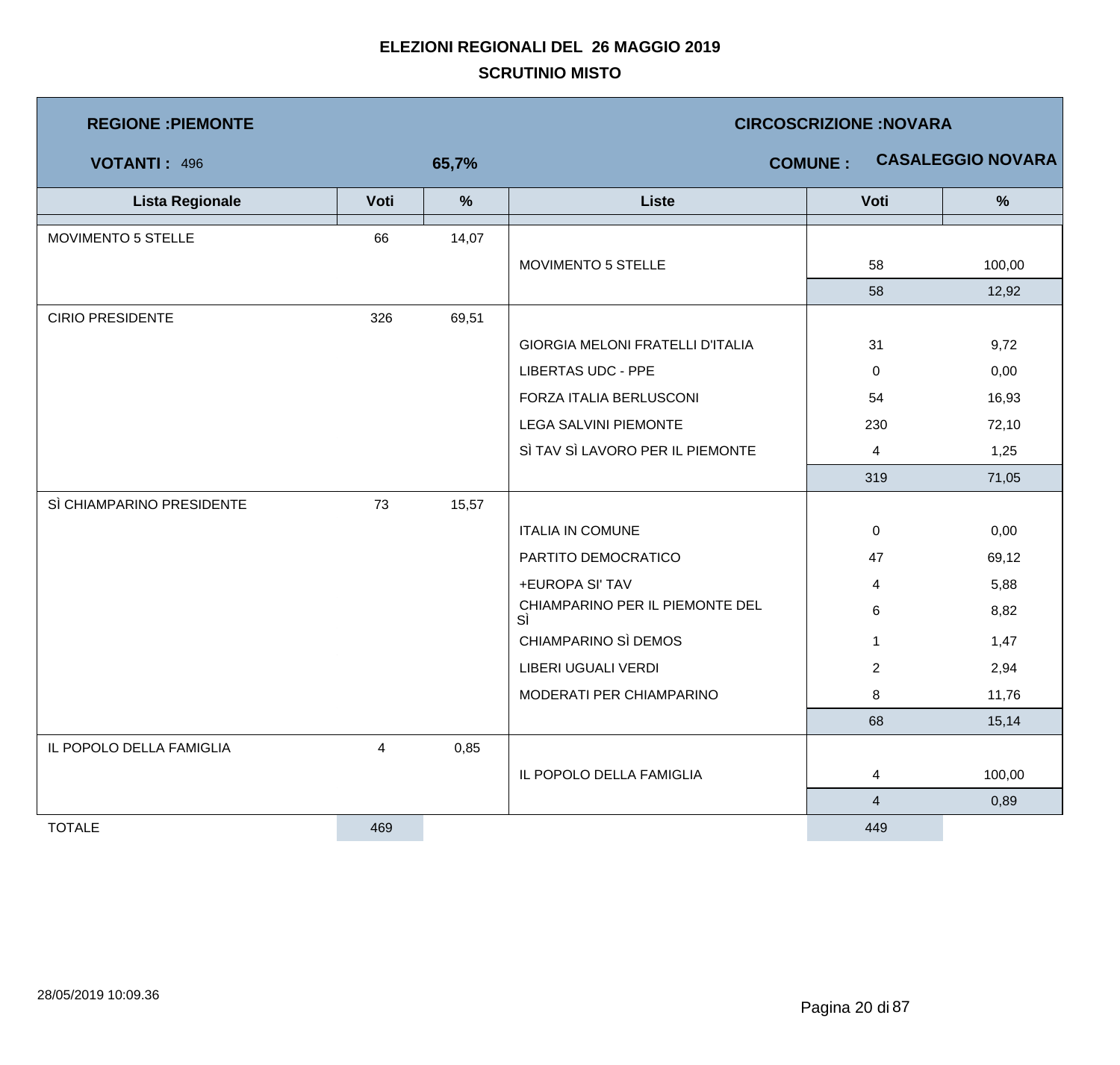| <b>REGIONE : PIEMONTE</b> |      |        | <b>CIRCOSCRIZIONE:NOVARA</b>          |                                   |        |  |  |
|---------------------------|------|--------|---------------------------------------|-----------------------------------|--------|--|--|
| <b>VOTANTI: 1.033</b>     |      | 78,85% |                                       | <b>COMUNE:</b><br><b>CASALINO</b> |        |  |  |
| <b>Lista Regionale</b>    | Voti | %      | <b>Liste</b>                          | Voti                              | %      |  |  |
| MOVIMENTO 5 STELLE        | 140  | 14,17  |                                       |                                   |        |  |  |
|                           |      |        | MOVIMENTO 5 STELLE                    | 120                               | 100,00 |  |  |
|                           |      |        |                                       | 120                               | 12,96  |  |  |
| <b>CIRIO PRESIDENTE</b>   | 616  | 62,35  |                                       |                                   |        |  |  |
|                           |      |        | GIORGIA MELONI FRATELLI D'ITALIA      | 85                                | 14,07  |  |  |
|                           |      |        | FORZA ITALIA BERLUSCONI               | 99                                | 16,39  |  |  |
|                           |      |        | <b>LEGA SALVINI PIEMONTE</b>          | 410                               | 67,88  |  |  |
|                           |      |        | SÌ TAV SÌ LAVORO PER IL PIEMONTE      | $\overline{7}$                    | 1,16   |  |  |
|                           |      |        | <b>LIBERTAS UDC - PPE</b>             | 3                                 | 0,50   |  |  |
|                           |      |        |                                       | 604                               | 65,23  |  |  |
| SÌ CHIAMPARINO PRESIDENTE | 227  | 22,98  |                                       |                                   |        |  |  |
|                           |      |        | PARTITO DEMOCRATICO                   | 165                               | 83,33  |  |  |
|                           |      |        | MODERATI PER CHIAMPARINO              | $\overline{2}$                    | 1,01   |  |  |
|                           |      |        | LIBERI UGUALI VERDI                   | 6                                 | 3,03   |  |  |
|                           |      |        | CHIAMPARINO SÌ DEMOS                  | 6                                 | 3,03   |  |  |
|                           |      |        | CHIAMPARINO PER IL PIEMONTE DEL<br>SÌ | 10                                | 5,05   |  |  |
|                           |      |        | +EUROPA SI' TAV                       | 9                                 | 4,55   |  |  |
|                           |      |        | <b>ITALIA IN COMUNE</b>               | 0                                 | 0,00   |  |  |
|                           |      |        |                                       | 198                               | 21,38  |  |  |
| IL POPOLO DELLA FAMIGLIA  | 5    | 0,51   |                                       |                                   |        |  |  |
|                           |      |        | IL POPOLO DELLA FAMIGLIA              | 4                                 | 100,00 |  |  |
|                           |      |        |                                       | $\overline{\mathbf{4}}$           | 0,43   |  |  |
| <b>TOTALE</b>             | 988  |        |                                       | 926                               |        |  |  |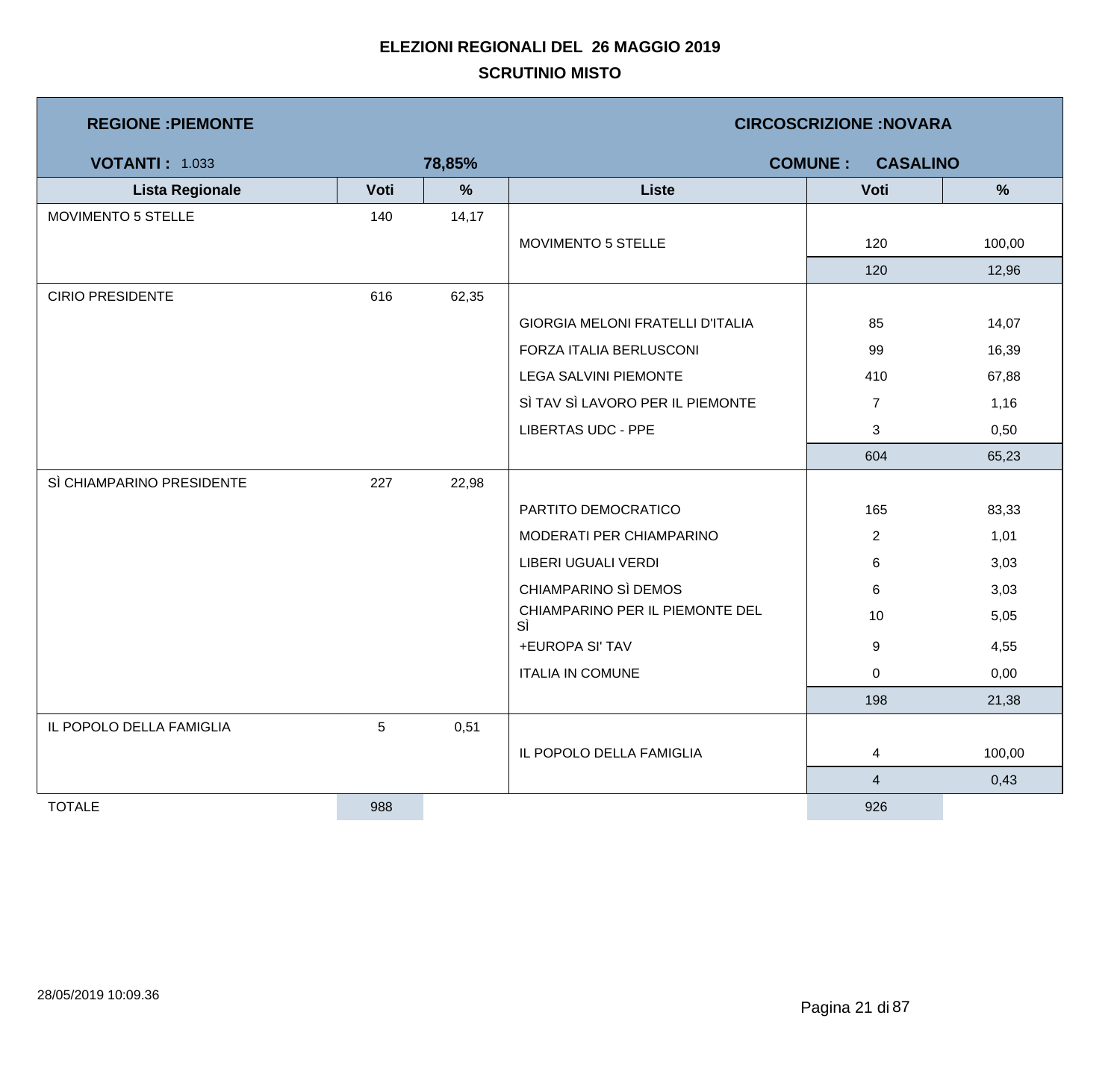| <b>REGIONE: PIEMONTE</b>  |        |       | <b>CIRCOSCRIZIONE: NOVARA</b>         |                  |                                      |  |  |  |
|---------------------------|--------|-------|---------------------------------------|------------------|--------------------------------------|--|--|--|
| <b>VOTANTI: 433</b>       | 63,86% |       |                                       |                  | <b>COMUNE:</b><br><b>CASALVOLONE</b> |  |  |  |
| <b>Lista Regionale</b>    | Voti   | %     | <b>Liste</b>                          | Voti             | %                                    |  |  |  |
| MOVIMENTO 5 STELLE        | 50     | 11,85 |                                       |                  |                                      |  |  |  |
|                           |        |       | MOVIMENTO 5 STELLE                    | 42               | 100,00                               |  |  |  |
|                           |        |       |                                       | 42               | 10,82                                |  |  |  |
| <b>CIRIO PRESIDENTE</b>   | 275    | 65,17 |                                       |                  |                                      |  |  |  |
|                           |        |       | GIORGIA MELONI FRATELLI D'ITALIA      | 36               | 13,38                                |  |  |  |
|                           |        |       | <b>LIBERTAS UDC - PPE</b>             | $\mathbf 1$      | 0,37                                 |  |  |  |
|                           |        |       | FORZA ITALIA BERLUSCONI               | 37               | 13,75                                |  |  |  |
|                           |        |       | LEGA SALVINI PIEMONTE                 | 193              | 71,75                                |  |  |  |
|                           |        |       | SÌ TAV SÌ LAVORO PER IL PIEMONTE      | $\overline{2}$   | 0,74                                 |  |  |  |
|                           |        |       |                                       | 269              | 69,33                                |  |  |  |
| SÌ CHIAMPARINO PRESIDENTE | 97     | 22,99 |                                       |                  |                                      |  |  |  |
|                           |        |       | MODERATI PER CHIAMPARINO              | 3                | 3,90                                 |  |  |  |
|                           |        |       | PARTITO DEMOCRATICO                   | 54               | 70,13                                |  |  |  |
|                           |        |       | LIBERI UGUALI VERDI                   | $\overline{2}$   | 2,60                                 |  |  |  |
|                           |        |       | CHIAMPARINO SÌ DEMOS                  | 5                | 6,49                                 |  |  |  |
|                           |        |       | CHIAMPARINO PER IL PIEMONTE DEL<br>SÌ | 8                | 10,39                                |  |  |  |
|                           |        |       | +EUROPA SI' TAV                       | $\sqrt{5}$       | 6,49                                 |  |  |  |
|                           |        |       | <b>ITALIA IN COMUNE</b>               | $\overline{0}$   | 0,00                                 |  |  |  |
|                           |        |       |                                       | 77               | 19,85                                |  |  |  |
| IL POPOLO DELLA FAMIGLIA  | 0      | 0,00  |                                       |                  |                                      |  |  |  |
|                           |        |       | IL POPOLO DELLA FAMIGLIA              | $\mathbf 0$      | 0,00                                 |  |  |  |
|                           |        |       |                                       | $\boldsymbol{0}$ | 0,00                                 |  |  |  |
| <b>TOTALE</b>             | 422    |       |                                       | 388              |                                      |  |  |  |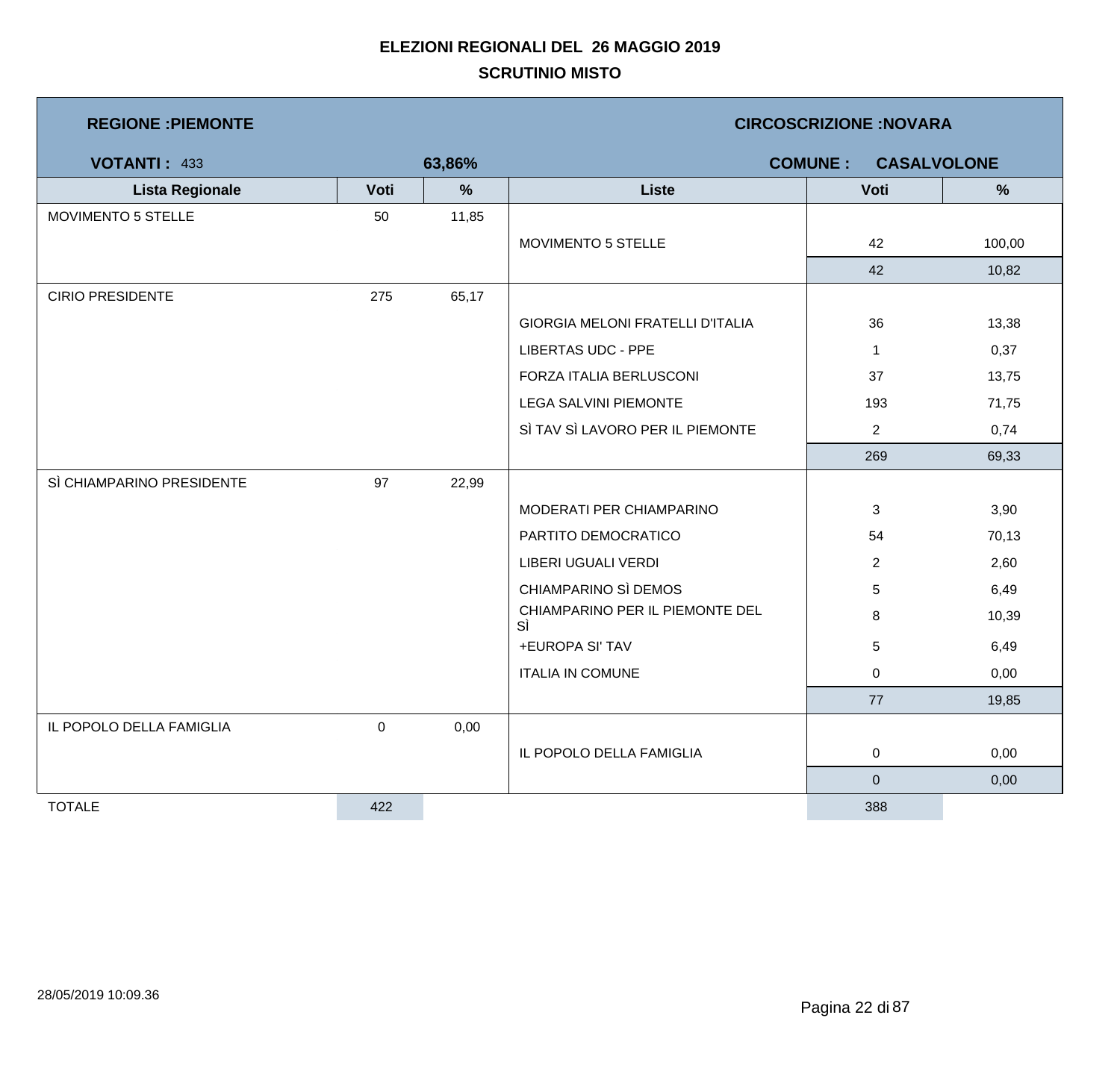| <b>REGIONE : PIEMONTE</b> |                  |       | <b>CIRCOSCRIZIONE:NOVARA</b>          |                                                         |        |  |  |
|---------------------------|------------------|-------|---------------------------------------|---------------------------------------------------------|--------|--|--|
| VOTANTI: 181              |                  | 75,1% |                                       | <b>CASTELLAZZO</b><br><b>COMUNE:</b><br><b>NOVARESE</b> |        |  |  |
| <b>Lista Regionale</b>    | Voti             | %     | <b>Liste</b>                          | Voti                                                    | %      |  |  |
| MOVIMENTO 5 STELLE        | 12               | 6,94  |                                       |                                                         |        |  |  |
|                           |                  |       | MOVIMENTO 5 STELLE                    | 9                                                       | 100,00 |  |  |
|                           |                  |       |                                       | 9                                                       | 5,63   |  |  |
| <b>CIRIO PRESIDENTE</b>   | 131              | 75,72 |                                       |                                                         |        |  |  |
|                           |                  |       | <b>LEGA SALVINI PIEMONTE</b>          | 89                                                      | 71,20  |  |  |
|                           |                  |       | FORZA ITALIA BERLUSCONI               | 23                                                      | 18,40  |  |  |
|                           |                  |       | SÌ TAV SÌ LAVORO PER IL PIEMONTE      | $\mathbf{1}$                                            | 0,80   |  |  |
|                           |                  |       | GIORGIA MELONI FRATELLI D'ITALIA      | 12                                                      | 9,60   |  |  |
|                           |                  |       | <b>LIBERTAS UDC - PPE</b>             | $\mathbf 0$                                             | 0,00   |  |  |
|                           |                  |       |                                       | 125                                                     | 78,13  |  |  |
| SÌ CHIAMPARINO PRESIDENTE | 30               | 17,34 |                                       |                                                         |        |  |  |
|                           |                  |       | CHIAMPARINO PER IL PIEMONTE DEL<br>SÌ | $\overline{2}$                                          | 7,69   |  |  |
|                           |                  |       | PARTITO DEMOCRATICO                   | 21                                                      | 80,77  |  |  |
|                           |                  |       | MODERATI PER CHIAMPARINO              | $\mathbf 0$                                             | 0,00   |  |  |
|                           |                  |       | LIBERI UGUALI VERDI                   | $\mathbf{1}$                                            | 3,85   |  |  |
|                           |                  |       | CHIAMPARINO SÌ DEMOS                  | $\mathbf{1}$                                            | 3,85   |  |  |
|                           |                  |       | +EUROPA SI' TAV                       | $\mathbf{1}$                                            | 3,85   |  |  |
|                           |                  |       | <b>ITALIA IN COMUNE</b>               | 0                                                       | 0,00   |  |  |
|                           |                  |       |                                       | 26                                                      | 16,25  |  |  |
| IL POPOLO DELLA FAMIGLIA  | $\boldsymbol{0}$ | 0,00  |                                       |                                                         |        |  |  |
|                           |                  |       | IL POPOLO DELLA FAMIGLIA              | $\mathbf 0$                                             | 0,00   |  |  |
|                           |                  |       |                                       | $\mathbf 0$                                             | 0,00   |  |  |
| <b>TOTALE</b>             | 173              |       |                                       | 160                                                     |        |  |  |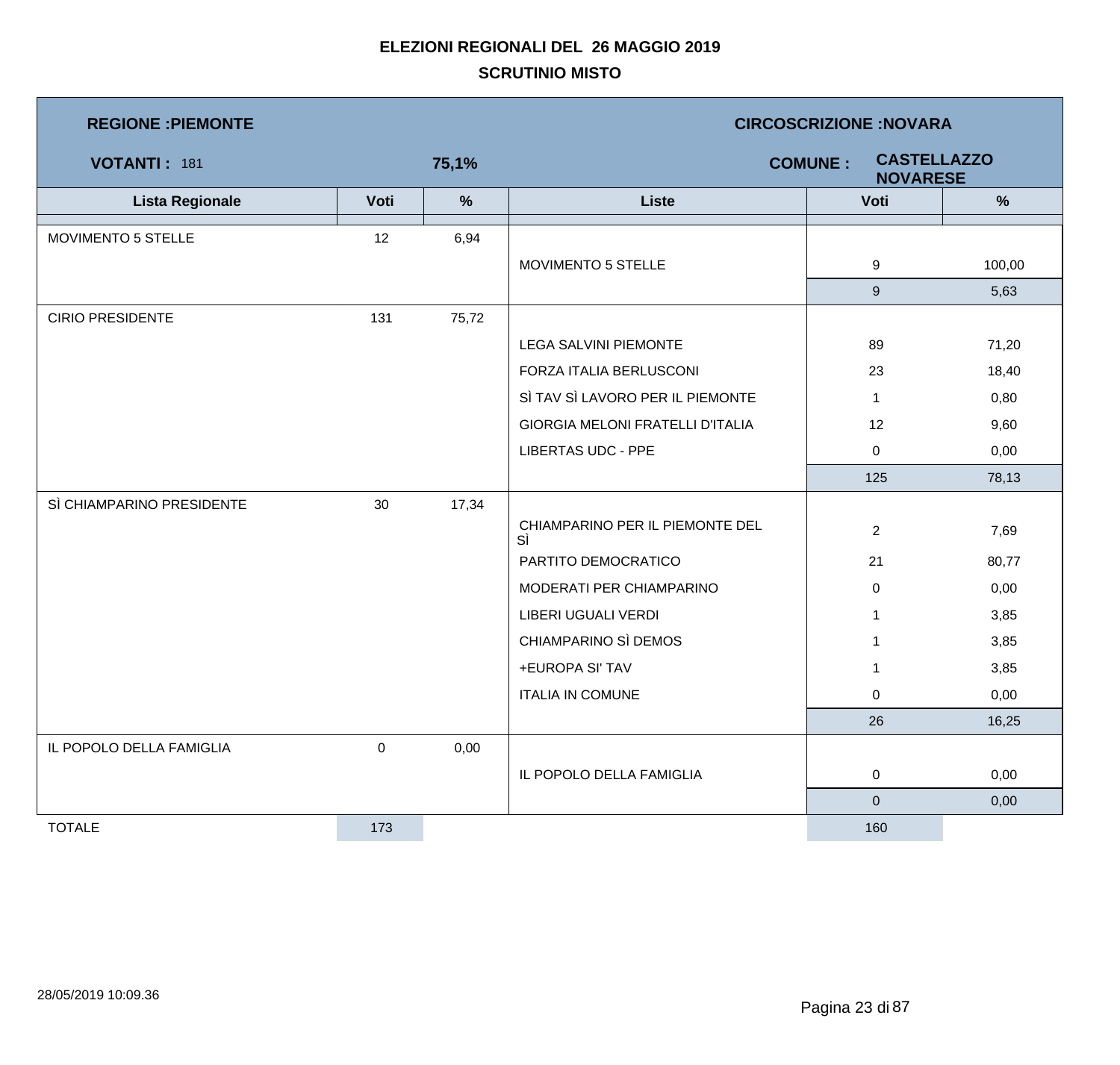| <b>REGIONE : PIEMONTE</b> |       |               | <b>CIRCOSCRIZIONE:NOVARA</b>            |                                 |                          |  |  |
|---------------------------|-------|---------------|-----------------------------------------|---------------------------------|--------------------------|--|--|
| <b>VOTANTI: 5.501</b>     |       | 67,7%         |                                         | <b>COMUNE:</b><br><b>TICINO</b> | <b>CASTELLETTO SOPRA</b> |  |  |
| <b>Lista Regionale</b>    | Voti  | $\frac{9}{6}$ | <b>Liste</b>                            | Voti                            | $\frac{9}{6}$            |  |  |
| MOVIMENTO 5 STELLE        | 690   | 13,16         |                                         |                                 |                          |  |  |
|                           |       |               | MOVIMENTO 5 STELLE                      | 618                             | 100,00                   |  |  |
|                           |       |               |                                         | 618                             | 12,64                    |  |  |
| <b>CIRIO PRESIDENTE</b>   | 3.086 | 58,84         |                                         |                                 |                          |  |  |
|                           |       |               | <b>LEGA SALVINI PIEMONTE</b>            | 2.221                           | 74,38                    |  |  |
|                           |       |               | FORZA ITALIA BERLUSCONI                 | 431                             | 14,43                    |  |  |
|                           |       |               | <b>LIBERTAS UDC - PPE</b>               | 31                              | 1,04                     |  |  |
|                           |       |               | SÌ TAV SÌ LAVORO PER IL PIEMONTE        | 27                              | 0,90                     |  |  |
|                           |       |               | <b>GIORGIA MELONI FRATELLI D'ITALIA</b> | 276                             | 9,24                     |  |  |
|                           |       |               |                                         | 2.986                           | 61,06                    |  |  |
| SÌ CHIAMPARINO PRESIDENTE | 1.441 | 27,47         |                                         |                                 |                          |  |  |
|                           |       |               | CHIAMPARINO PER IL PIEMONTE DEL<br>SÌ   | 77                              | 6,12                     |  |  |
|                           |       |               | PARTITO DEMOCRATICO                     | 996                             | 79,17                    |  |  |
|                           |       |               | MODERATI PER CHIAMPARINO                | 16                              | 1,27                     |  |  |
|                           |       |               | LIBERI UGUALI VERDI                     | 58                              | 4,61                     |  |  |
|                           |       |               | CHIAMPARINO SÌ DEMOS                    | 38                              | 3,02                     |  |  |
|                           |       |               | +EUROPA SI' TAV                         | 58                              | 4,61                     |  |  |
|                           |       |               | <b>ITALIA IN COMUNE</b>                 | 15                              | 1,19                     |  |  |
|                           |       |               |                                         | 1.258                           | 25,73                    |  |  |
| IL POPOLO DELLA FAMIGLIA  | 28    | 0,53          |                                         |                                 |                          |  |  |
|                           |       |               | IL POPOLO DELLA FAMIGLIA                | 28                              | 100,00                   |  |  |
|                           |       |               |                                         | 28                              | 0,57                     |  |  |
| <b>TOTALE</b>             | 5.245 |               |                                         | 4.890                           |                          |  |  |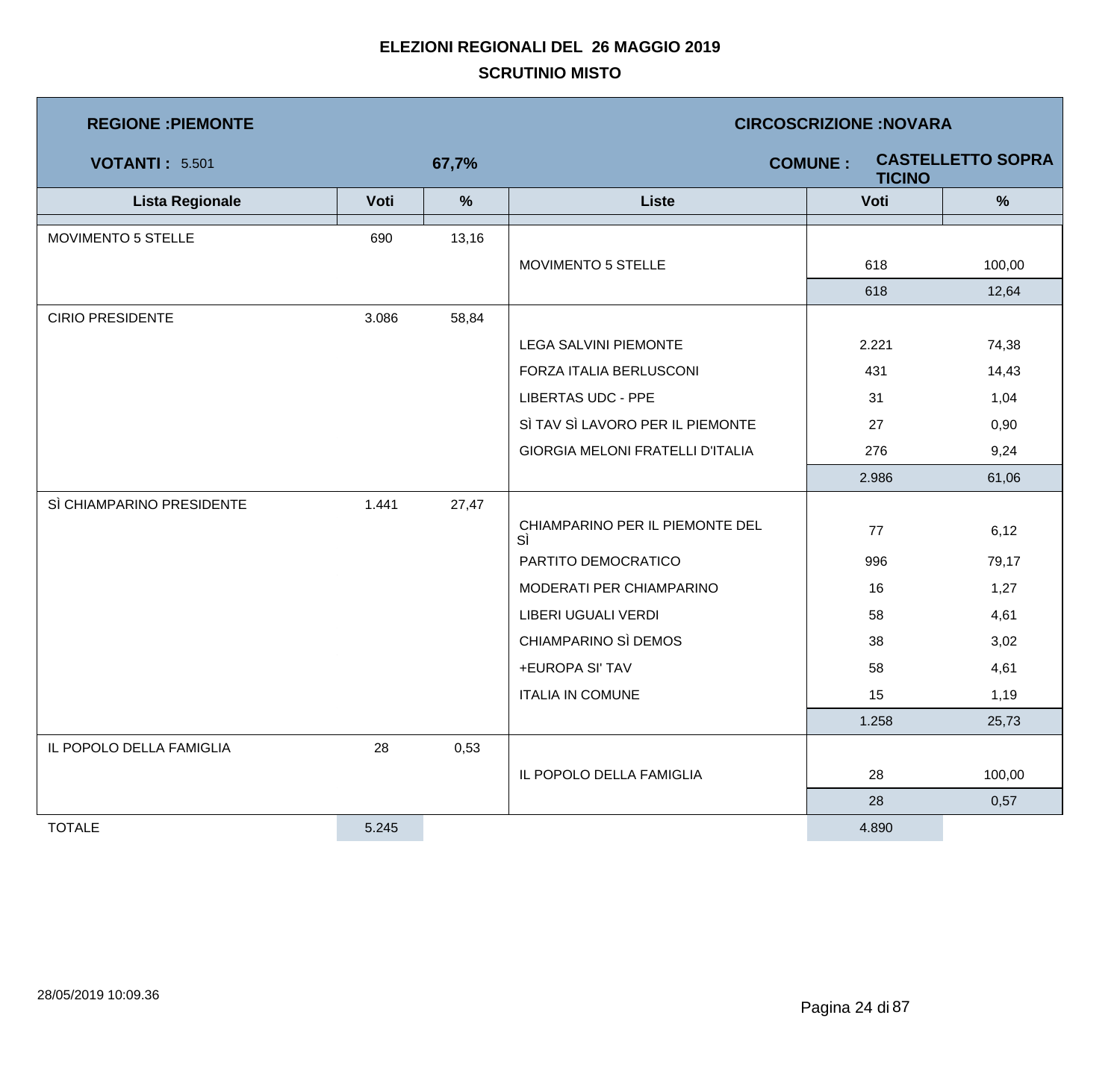| <b>REGIONE : PIEMONTE</b> |                  |               | <b>CIRCOSCRIZIONE:NOVARA</b>            |              |        |  |  |
|---------------------------|------------------|---------------|-----------------------------------------|--------------|--------|--|--|
| <b>VOTANTI: 241</b>       |                  | 67,51%        | <b>COMUNE:</b><br><b>CAVAGLIETTO</b>    |              |        |  |  |
| <b>Lista Regionale</b>    | Voti             | $\frac{9}{6}$ | <b>Liste</b>                            | Voti         | %      |  |  |
| MOVIMENTO 5 STELLE        | 21               | 9,59          |                                         |              |        |  |  |
|                           |                  |               | MOVIMENTO 5 STELLE                      | 17           | 100,00 |  |  |
|                           |                  |               |                                         | 17           | 8,37   |  |  |
| <b>CIRIO PRESIDENTE</b>   | 135              | 61,64         |                                         |              |        |  |  |
|                           |                  |               | <b>GIORGIA MELONI FRATELLI D'ITALIA</b> | 13           | 10,00  |  |  |
|                           |                  |               | <b>LIBERTAS UDC - PPE</b>               | $\mathbf 0$  | 0,00   |  |  |
|                           |                  |               | FORZA ITALIA BERLUSCONI                 | 25           | 19,23  |  |  |
|                           |                  |               | <b>LEGA SALVINI PIEMONTE</b>            | 88           | 67,69  |  |  |
|                           |                  |               | SÌ TAV SÌ LAVORO PER IL PIEMONTE        | 4            | 3,08   |  |  |
|                           |                  |               |                                         | 130          | 64,04  |  |  |
| SÌ CHIAMPARINO PRESIDENTE | 63               | 28,77         |                                         |              |        |  |  |
|                           |                  |               | <b>ITALIA IN COMUNE</b>                 | $\mathbf 0$  | 0,00   |  |  |
|                           |                  |               | PARTITO DEMOCRATICO                     | 46           | 82,14  |  |  |
|                           |                  |               | +EUROPA SI' TAV                         | 3            | 5,36   |  |  |
|                           |                  |               | CHIAMPARINO PER IL PIEMONTE DEL<br>SÌ   | 0            | 0,00   |  |  |
|                           |                  |               | CHIAMPARINO SÌ DEMOS                    | 0            | 0,00   |  |  |
|                           |                  |               | <b>LIBERI UGUALI VERDI</b>              | 6            | 10,71  |  |  |
|                           |                  |               | MODERATI PER CHIAMPARINO                | $\mathbf{1}$ | 1,79   |  |  |
|                           |                  |               |                                         | 56           | 27,59  |  |  |
| IL POPOLO DELLA FAMIGLIA  | $\boldsymbol{0}$ | 0,00          |                                         |              |        |  |  |
|                           |                  |               | IL POPOLO DELLA FAMIGLIA                | $\mathbf 0$  | 0,00   |  |  |
|                           |                  |               |                                         | $\mathbf 0$  | 0,00   |  |  |
| <b>TOTALE</b>             | 219              |               |                                         | 203          |        |  |  |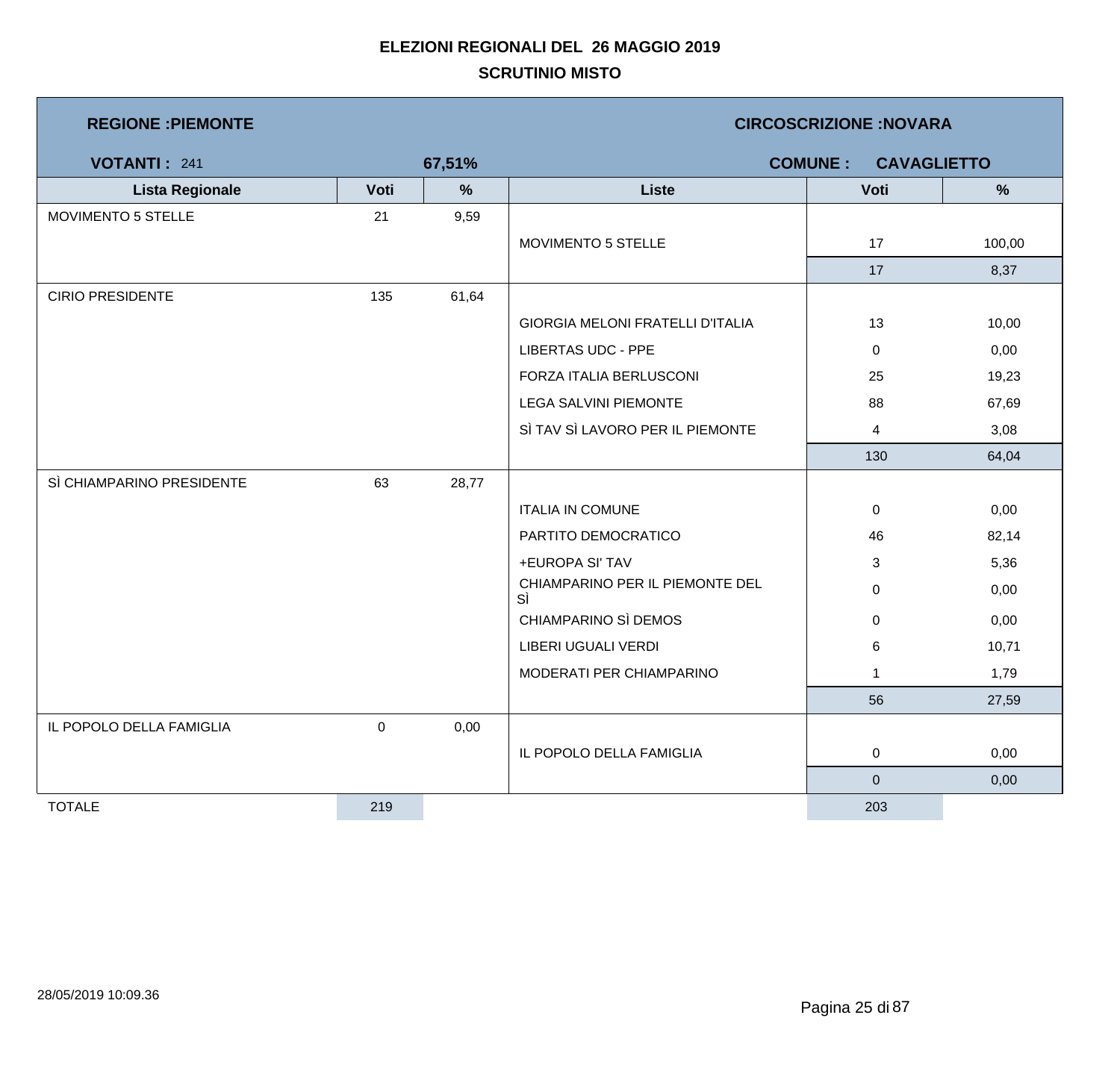| <b>REGIONE : PIEMONTE</b> |                |               | <b>CIRCOSCRIZIONE:NOVARA</b>            |                |                          |  |  |
|---------------------------|----------------|---------------|-----------------------------------------|----------------|--------------------------|--|--|
| VOTANTI: 643              |                | 64,3%         |                                         | <b>COMUNE:</b> | <b>CAVAGLIO D'AGOGNA</b> |  |  |
| <b>Lista Regionale</b>    | Voti           | $\frac{9}{6}$ | <b>Liste</b>                            | Voti           | $\%$                     |  |  |
| MOVIMENTO 5 STELLE        | 79             | 12,66         |                                         |                |                          |  |  |
|                           |                |               | MOVIMENTO 5 STELLE                      | 61             | 100,00                   |  |  |
|                           |                |               |                                         | 61             | 10,66                    |  |  |
| <b>CIRIO PRESIDENTE</b>   | 418            | 66,99         |                                         |                |                          |  |  |
|                           |                |               | <b>GIORGIA MELONI FRATELLI D'ITALIA</b> | 38             | 9,48                     |  |  |
|                           |                |               | FORZA ITALIA BERLUSCONI                 | 53             | 13,22                    |  |  |
|                           |                |               | LEGA SALVINI PIEMONTE                   | 295            | 73,57                    |  |  |
|                           |                |               | SÌ TAV SÌ LAVORO PER IL PIEMONTE        | 8              | 2,00                     |  |  |
|                           |                |               | <b>LIBERTAS UDC - PPE</b>               | $\overline{7}$ | 1,75                     |  |  |
|                           |                |               |                                         | 401            | 70,10                    |  |  |
| SÌ CHIAMPARINO PRESIDENTE | 125            | 20,03         |                                         |                |                          |  |  |
|                           |                |               | PARTITO DEMOCRATICO                     | 79             | 73,15                    |  |  |
|                           |                |               | MODERATI PER CHIAMPARINO                | $\overline{2}$ | 1,85                     |  |  |
|                           |                |               | LIBERI UGUALI VERDI                     | 8              | 7,41                     |  |  |
|                           |                |               | CHIAMPARINO SÌ DEMOS                    | 5              | 4,63                     |  |  |
|                           |                |               | CHIAMPARINO PER IL PIEMONTE DEL<br>SÌ   | 8              | 7,41                     |  |  |
|                           |                |               | +EUROPA SI' TAV                         | 5              | 4,63                     |  |  |
|                           |                |               | <b>ITALIA IN COMUNE</b>                 | 1              | 0,93                     |  |  |
|                           |                |               |                                         | 108            | 18,88                    |  |  |
| IL POPOLO DELLA FAMIGLIA  | $\overline{2}$ | 0,32          |                                         |                |                          |  |  |
|                           |                |               | IL POPOLO DELLA FAMIGLIA                | $\overline{2}$ | 100,00                   |  |  |
|                           |                |               |                                         | $\overline{2}$ | 0,35                     |  |  |
| <b>TOTALE</b>             | 624            |               |                                         | 572            |                          |  |  |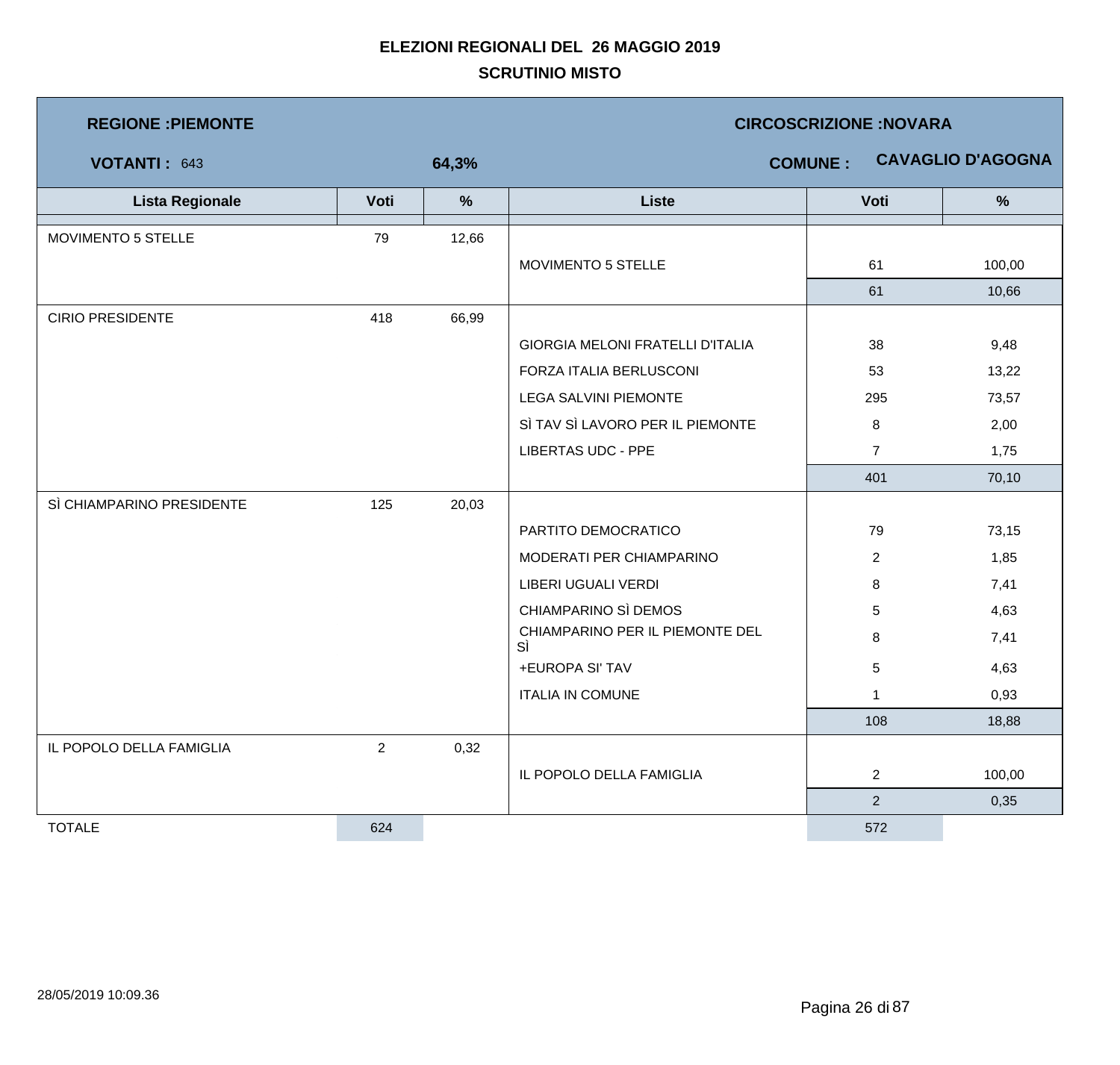| <b>REGIONE : PIEMONTE</b> |      |        | <b>CIRCOSCRIZIONE: NOVARA</b>           |                         |        |  |  |
|---------------------------|------|--------|-----------------------------------------|-------------------------|--------|--|--|
| <b>VOTANTI: 781</b>       |      | 70,11% | <b>COMUNE:</b><br><b>CAVALLIRIO</b>     |                         |        |  |  |
| <b>Lista Regionale</b>    | Voti | $\%$   | <b>Liste</b>                            | Voti                    | %      |  |  |
| MOVIMENTO 5 STELLE        | 88   | 11,96  |                                         |                         |        |  |  |
|                           |      |        | MOVIMENTO 5 STELLE                      | 71                      | 100,00 |  |  |
|                           |      |        |                                         | 71                      | 10,61  |  |  |
| <b>CIRIO PRESIDENTE</b>   | 469  | 63,72  |                                         |                         |        |  |  |
|                           |      |        | <b>LEGA SALVINI PIEMONTE</b>            | 373                     | 80,91  |  |  |
|                           |      |        | SÌ TAV SÌ LAVORO PER IL PIEMONTE        | 9                       | 1,95   |  |  |
|                           |      |        | FORZA ITALIA BERLUSCONI                 | 48                      | 10,41  |  |  |
|                           |      |        | <b>LIBERTAS UDC - PPE</b>               | 3                       | 0,65   |  |  |
|                           |      |        | <b>GIORGIA MELONI FRATELLI D'ITALIA</b> | 28                      | 6,07   |  |  |
|                           |      |        |                                         | 461                     | 68,91  |  |  |
| SÌ CHIAMPARINO PRESIDENTE | 176  | 23,91  |                                         |                         |        |  |  |
|                           |      |        | PARTITO DEMOCRATICO                     | 94                      | 70,15  |  |  |
|                           |      |        | <b>ITALIA IN COMUNE</b>                 | $\mathbf 0$             | 0,00   |  |  |
|                           |      |        | +EUROPA SI' TAV                         | 8                       | 5,97   |  |  |
|                           |      |        | CHIAMPARINO PER IL PIEMONTE DEL<br>SÌ   | $\overline{7}$          | 5,22   |  |  |
|                           |      |        | LIBERI UGUALI VERDI                     | 19                      | 14,18  |  |  |
|                           |      |        | CHIAMPARINO SÌ DEMOS                    | $\overline{\mathbf{4}}$ | 2,99   |  |  |
|                           |      |        | MODERATI PER CHIAMPARINO                | $\overline{2}$          | 1,49   |  |  |
|                           |      |        |                                         | 134                     | 20,03  |  |  |
| IL POPOLO DELLA FAMIGLIA  | 3    | 0,41   |                                         |                         |        |  |  |
|                           |      |        | IL POPOLO DELLA FAMIGLIA                | 3                       | 100,00 |  |  |
|                           |      |        |                                         | 3                       | 0,45   |  |  |
| <b>TOTALE</b>             | 736  |        |                                         | 669                     |        |  |  |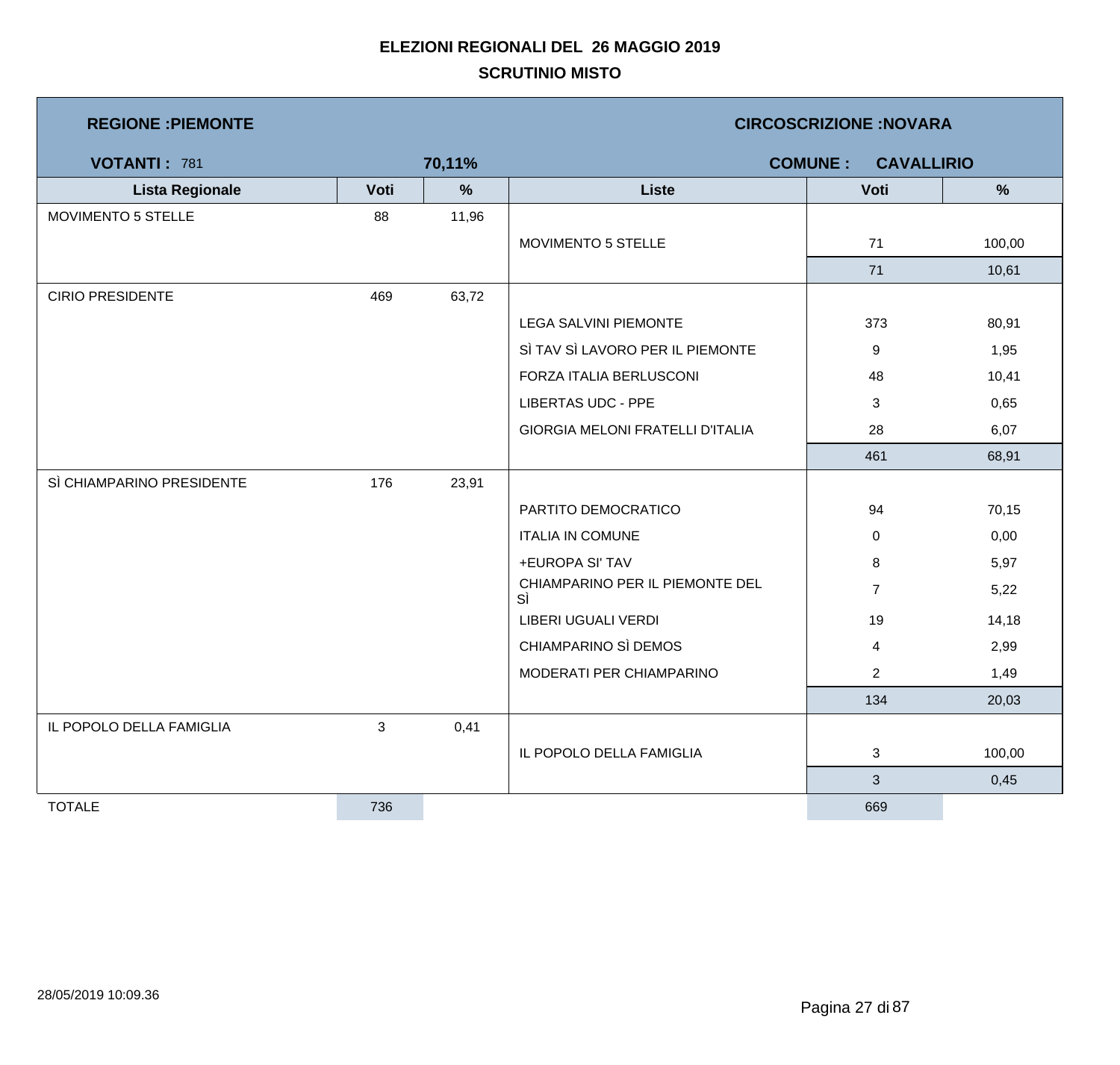| <b>REGIONE : PIEMONTE</b> |       |        | <b>CIRCOSCRIZIONE: NOVARA</b>         |                |        |  |  |
|---------------------------|-------|--------|---------------------------------------|----------------|--------|--|--|
| <b>VOTANTI: 3.592</b>     |       | 69,87% | <b>COMUNE:</b><br><b>CERANO</b>       |                |        |  |  |
| <b>Lista Regionale</b>    | Voti  | %      | <b>Liste</b>                          | Voti           | %      |  |  |
| MOVIMENTO 5 STELLE        | 382   | 11,44  |                                       |                |        |  |  |
|                           |       |        | MOVIMENTO 5 STELLE                    | 311            | 100,00 |  |  |
|                           |       |        |                                       | 311            | 10,16  |  |  |
| <b>CIRIO PRESIDENTE</b>   | 2.077 | 62,20  |                                       |                |        |  |  |
|                           |       |        | GIORGIA MELONI FRATELLI D'ITALIA      | 271            | 13,45  |  |  |
|                           |       |        | <b>LIBERTAS UDC - PPE</b>             | 10             | 0,50   |  |  |
|                           |       |        | FORZA ITALIA BERLUSCONI               | 330            | 16,38  |  |  |
|                           |       |        | <b>LEGA SALVINI PIEMONTE</b>          | 1.387          | 68,83  |  |  |
|                           |       |        | SÌ TAV SÌ LAVORO PER IL PIEMONTE      | 17             | 0,84   |  |  |
|                           |       |        |                                       | 2.015          | 65,81  |  |  |
| SÌ CHIAMPARINO PRESIDENTE | 859   | 25,73  |                                       |                |        |  |  |
|                           |       |        | PARTITO DEMOCRATICO                   | 599            | 83,19  |  |  |
|                           |       |        | +EUROPA SI' TAV                       | 36             | 5,00   |  |  |
|                           |       |        | CHIAMPARINO PER IL PIEMONTE DEL<br>SÌ | 30             | 4,17   |  |  |
|                           |       |        | CHIAMPARINO SÌ DEMOS                  | 24             | 3,33   |  |  |
|                           |       |        | LIBERI UGUALI VERDI                   | 16             | 2,22   |  |  |
|                           |       |        | MODERATI PER CHIAMPARINO              | 8              | 1,11   |  |  |
|                           |       |        | <b>ITALIA IN COMUNE</b>               | $\overline{7}$ | 0,97   |  |  |
|                           |       |        |                                       | 720            | 23,51  |  |  |
| IL POPOLO DELLA FAMIGLIA  | 21    | 0,63   |                                       |                |        |  |  |
|                           |       |        | IL POPOLO DELLA FAMIGLIA              | 16             | 100,00 |  |  |
|                           |       |        |                                       | 16             | 0,52   |  |  |
| <b>TOTALE</b>             | 3.339 |        |                                       | 3.062          |        |  |  |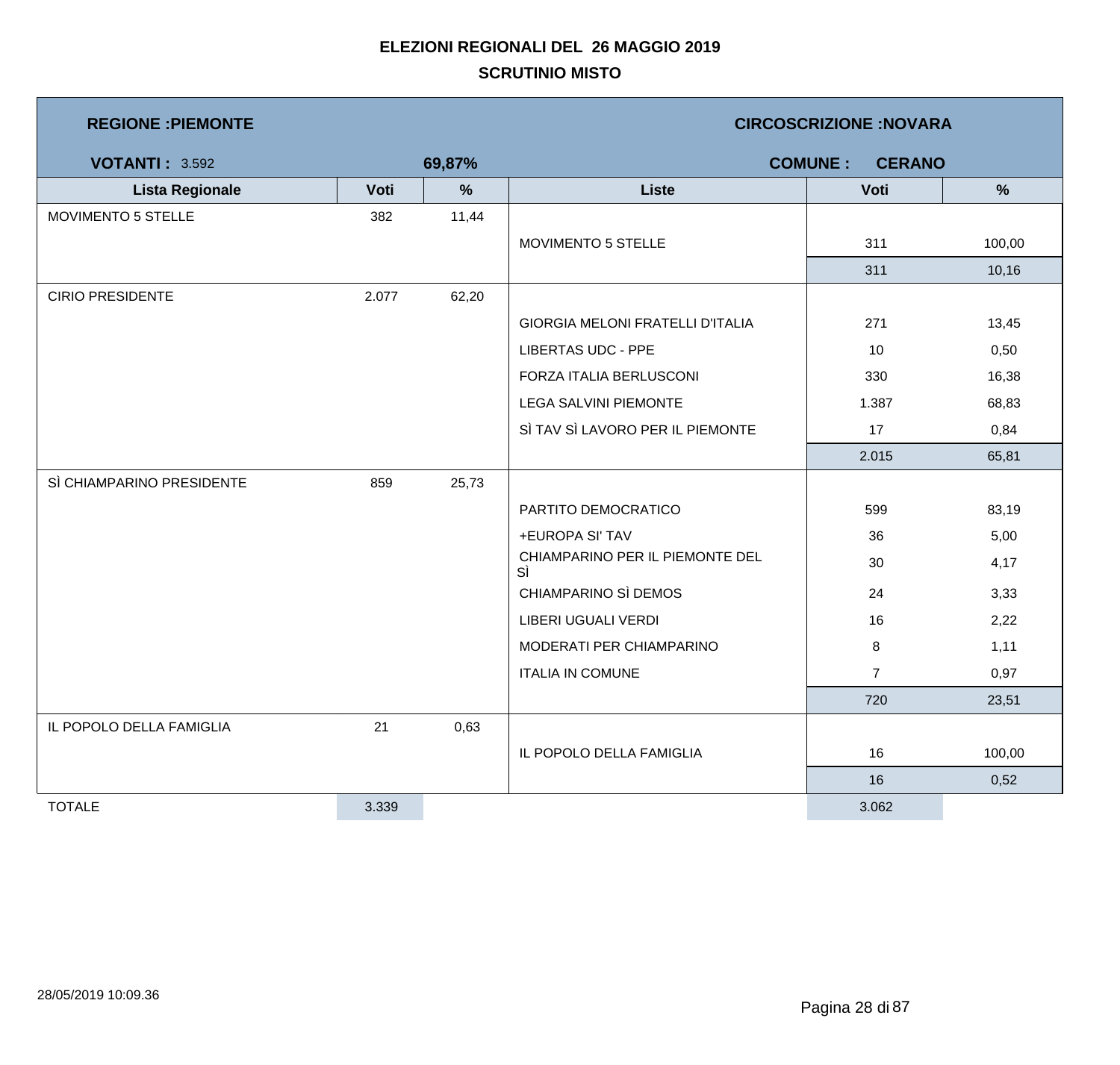| <b>REGIONE : PIEMONTE</b> |      |        | <b>CIRCOSCRIZIONE: NOVARA</b>         |                                  |        |  |  |
|---------------------------|------|--------|---------------------------------------|----------------------------------|--------|--|--|
| <b>VOTANTI: 280</b>       |      | 68,63% |                                       | <b>COMUNE:</b><br><b>COLAZZA</b> |        |  |  |
| <b>Lista Regionale</b>    | Voti | $\%$   | <b>Liste</b>                          | Voti                             | $\%$   |  |  |
| MOVIMENTO 5 STELLE        | 32   | 11,90  |                                       |                                  |        |  |  |
|                           |      |        | MOVIMENTO 5 STELLE                    | 26                               | 100,00 |  |  |
|                           |      |        |                                       | 26                               | 10,61  |  |  |
| <b>CIRIO PRESIDENTE</b>   | 176  | 65,43  |                                       |                                  |        |  |  |
|                           |      |        | <b>LIBERTAS UDC - PPE</b>             | $\overline{2}$                   | 1,18   |  |  |
|                           |      |        | FORZA ITALIA BERLUSCONI               | 20                               | 11,76  |  |  |
|                           |      |        | <b>LEGA SALVINI PIEMONTE</b>          | 125                              | 73,53  |  |  |
|                           |      |        | SÌ TAV SÌ LAVORO PER IL PIEMONTE      | 0                                | 0,00   |  |  |
|                           |      |        | GIORGIA MELONI FRATELLI D'ITALIA      | 23                               | 13,53  |  |  |
|                           |      |        |                                       | 170                              | 69,39  |  |  |
| SÌ CHIAMPARINO PRESIDENTE | 57   | 21,19  |                                       |                                  |        |  |  |
|                           |      |        | PARTITO DEMOCRATICO                   | 35                               | 77,78  |  |  |
|                           |      |        | +EUROPA SI' TAV                       | 5                                | 11,11  |  |  |
|                           |      |        | CHIAMPARINO PER IL PIEMONTE DEL<br>SÌ | $\overline{2}$                   | 4,44   |  |  |
|                           |      |        | CHIAMPARINO SÌ DEMOS                  | $\mathbf{1}$                     | 2,22   |  |  |
|                           |      |        | LIBERI UGUALI VERDI                   | $\overline{2}$                   | 4,44   |  |  |
|                           |      |        | MODERATI PER CHIAMPARINO              | 0                                | 0,00   |  |  |
|                           |      |        | <b>ITALIA IN COMUNE</b>               | 0                                | 0,00   |  |  |
|                           |      |        |                                       | 45                               | 18,37  |  |  |
| IL POPOLO DELLA FAMIGLIA  | 4    | 1,49   |                                       |                                  |        |  |  |
|                           |      |        | IL POPOLO DELLA FAMIGLIA              | 4                                | 100,00 |  |  |
|                           |      |        |                                       | $\overline{\mathbf{4}}$          | 1,63   |  |  |
| <b>TOTALE</b>             | 269  |        |                                       | 245                              |        |  |  |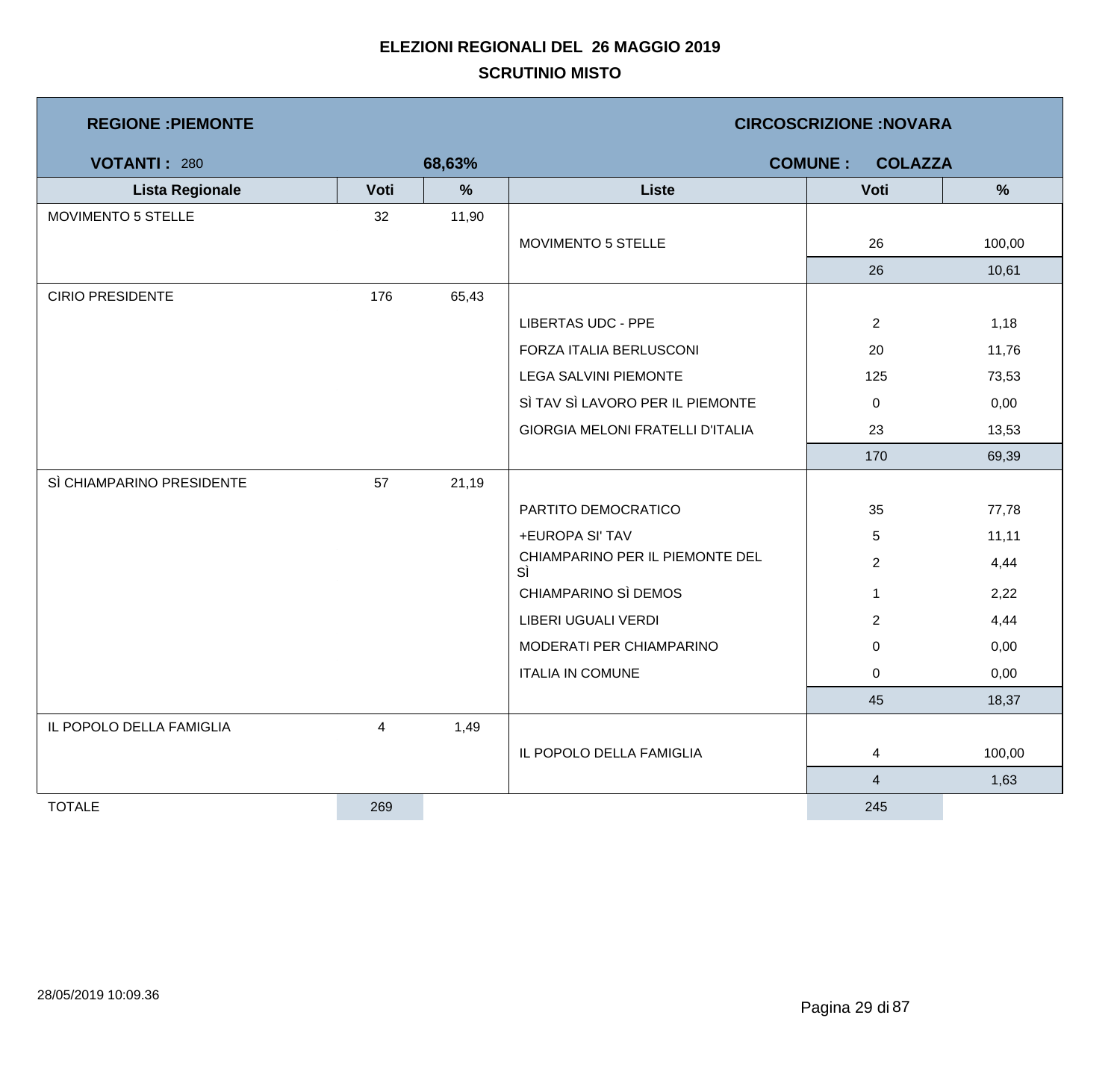| <b>REGIONE: PIEMONTE</b>  |      |        | <b>CIRCOSCRIZIONE:NOVARA</b>          |                 |        |  |  |
|---------------------------|------|--------|---------------------------------------|-----------------|--------|--|--|
| VOTANTI: 671              |      | 64,83% | <b>COMUNE:</b><br><b>COMIGNAGO</b>    |                 |        |  |  |
| <b>Lista Regionale</b>    | Voti | %      | <b>Liste</b>                          | Voti            | %      |  |  |
| MOVIMENTO 5 STELLE        | 68   | 10,40  |                                       |                 |        |  |  |
|                           |      |        | MOVIMENTO 5 STELLE                    | 58              | 100,00 |  |  |
|                           |      |        |                                       | 58              | 9,42   |  |  |
| <b>CIRIO PRESIDENTE</b>   | 388  | 59,33  |                                       |                 |        |  |  |
|                           |      |        | FORZA ITALIA BERLUSCONI               | 53              | 13,91  |  |  |
|                           |      |        | LEGA SALVINI PIEMONTE                 | 288             | 75,59  |  |  |
|                           |      |        | SÌ TAV SÌ LAVORO PER IL PIEMONTE      | $\overline{7}$  | 1,84   |  |  |
|                           |      |        | GIORGIA MELONI FRATELLI D'ITALIA      | 32              | 8,40   |  |  |
|                           |      |        | <b>LIBERTAS UDC - PPE</b>             | $\mathbf 1$     | 0,26   |  |  |
|                           |      |        |                                       | 381             | 61,85  |  |  |
| SÌ CHIAMPARINO PRESIDENTE | 193  | 29,51  |                                       |                 |        |  |  |
|                           |      |        | PARTITO DEMOCRATICO                   | 126             | 73,26  |  |  |
|                           |      |        | +EUROPA SI' TAV                       | 18              | 10,47  |  |  |
|                           |      |        | CHIAMPARINO PER IL PIEMONTE DEL<br>SÌ | 11              | 6,40   |  |  |
|                           |      |        | CHIAMPARINO SÌ DEMOS                  | 5               | 2,91   |  |  |
|                           |      |        | LIBERI UGUALI VERDI                   | 8               | 4,65   |  |  |
|                           |      |        | MODERATI PER CHIAMPARINO              | $\overline{2}$  | 1,16   |  |  |
|                           |      |        | <b>ITALIA IN COMUNE</b>               | $\overline{2}$  | 1,16   |  |  |
|                           |      |        |                                       | 172             | 27,92  |  |  |
| IL POPOLO DELLA FAMIGLIA  | 5    | 0,76   |                                       |                 |        |  |  |
|                           |      |        | IL POPOLO DELLA FAMIGLIA              | 5               | 100,00 |  |  |
|                           |      |        |                                       | $5\phantom{.0}$ | 0,81   |  |  |
| <b>TOTALE</b>             | 654  |        |                                       | 616             |        |  |  |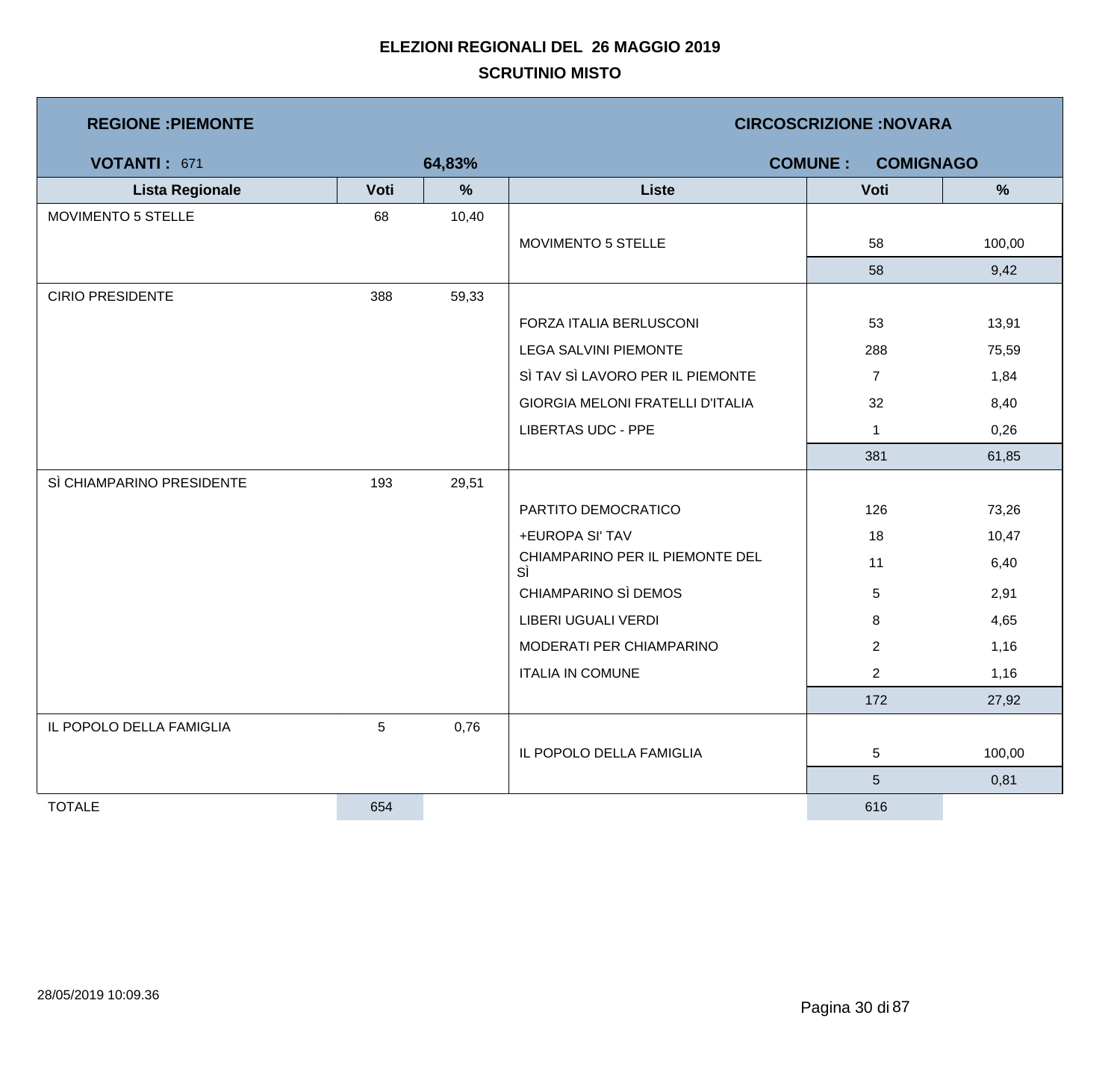| <b>REGIONE : PIEMONTE</b> |      |        | <b>CIRCOSCRIZIONE:NOVARA</b>            |                                 |        |  |
|---------------------------|------|--------|-----------------------------------------|---------------------------------|--------|--|
| <b>VOTANTI: 957</b>       |      | 68,16% |                                         | <b>COMUNE:</b><br><b>CRESSA</b> |        |  |
| <b>Lista Regionale</b>    | Voti | $\%$   | <b>Liste</b>                            | Voti                            | $\%$   |  |
| MOVIMENTO 5 STELLE        | 114  | 12,75  |                                         |                                 |        |  |
|                           |      |        | MOVIMENTO 5 STELLE                      | 96                              | 100,00 |  |
|                           |      |        |                                         | 96                              | 11,91  |  |
| <b>CIRIO PRESIDENTE</b>   | 453  | 50,67  |                                         |                                 |        |  |
|                           |      |        | <b>GIORGIA MELONI FRATELLI D'ITALIA</b> | 35                              | 8,14   |  |
|                           |      |        | <b>LIBERTAS UDC - PPE</b>               | $\sqrt{5}$                      | 1,16   |  |
|                           |      |        | FORZA ITALIA BERLUSCONI                 | 72                              | 16,74  |  |
|                           |      |        | <b>LEGA SALVINI PIEMONTE</b>            | 302                             | 70,23  |  |
|                           |      |        | SÌ TAV SÌ LAVORO PER IL PIEMONTE        | 16                              | 3,72   |  |
|                           |      |        |                                         | 430                             | 53,35  |  |
| SÌ CHIAMPARINO PRESIDENTE | 323  | 36,13  |                                         |                                 |        |  |
|                           |      |        | +EUROPA SI' TAV                         | 8                               | 2,89   |  |
|                           |      |        | <b>ITALIA IN COMUNE</b>                 | 3                               | 1,08   |  |
|                           |      |        | MODERATI PER CHIAMPARINO                | 5                               | 1,81   |  |
|                           |      |        | LIBERI UGUALI VERDI                     | 12                              | 4,33   |  |
|                           |      |        | CHIAMPARINO SÌ DEMOS                    | 12                              | 4,33   |  |
|                           |      |        | CHIAMPARINO PER IL PIEMONTE DEL<br>SÌ   | 18                              | 6,50   |  |
|                           |      |        | PARTITO DEMOCRATICO                     | 219                             | 79,06  |  |
|                           |      |        |                                         | 277                             | 34,37  |  |
| IL POPOLO DELLA FAMIGLIA  | 4    | 0,45   |                                         |                                 |        |  |
|                           |      |        | IL POPOLO DELLA FAMIGLIA                | 3                               | 100,00 |  |
|                           |      |        |                                         | 3 <sup>1</sup>                  | 0,37   |  |
| <b>TOTALE</b>             | 894  |        |                                         | 806                             |        |  |

Ħ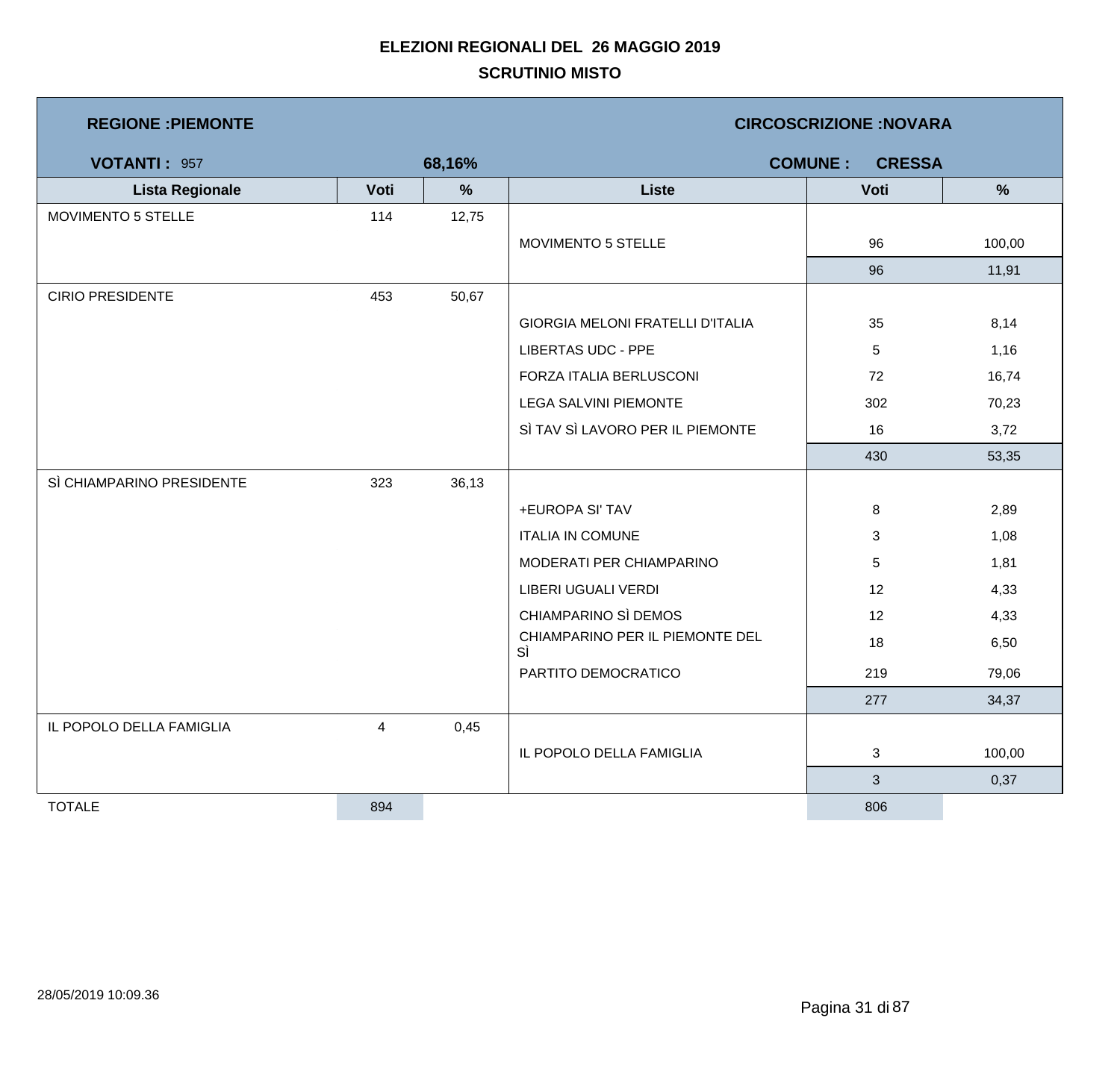| <b>REGIONE: PIEMONTE</b>  |       |        | <b>CIRCOSCRIZIONE:NOVARA</b>          |                                   |        |  |  |
|---------------------------|-------|--------|---------------------------------------|-----------------------------------|--------|--|--|
| <b>VOTANTI: 1.485</b>     |       | 65,97% |                                       | <b>COMUNE:</b><br><b>CUREGGIO</b> |        |  |  |
| <b>Lista Regionale</b>    | Voti  | %      | <b>Liste</b>                          | Voti                              | %      |  |  |
| MOVIMENTO 5 STELLE        | 166   | 11,98  |                                       |                                   |        |  |  |
|                           |       |        | MOVIMENTO 5 STELLE                    | 159                               | 100,00 |  |  |
|                           |       |        |                                       | 159                               | 12,22  |  |  |
| <b>CIRIO PRESIDENTE</b>   | 873   | 62,99  |                                       |                                   |        |  |  |
|                           |       |        | GIORGIA MELONI FRATELLI D'ITALIA      | 58                                | 7,00   |  |  |
|                           |       |        | <b>LIBERTAS UDC - PPE</b>             | 8                                 | 0,97   |  |  |
|                           |       |        | FORZA ITALIA BERLUSCONI               | 230                               | 27,74  |  |  |
|                           |       |        | <b>LEGA SALVINI PIEMONTE</b>          | 505                               | 60,92  |  |  |
|                           |       |        | SÌ TAV SÌ LAVORO PER IL PIEMONTE      | 28                                | 3,38   |  |  |
|                           |       |        |                                       | 829                               | 63,72  |  |  |
| SÌ CHIAMPARINO PRESIDENTE | 338   | 24,39  |                                       |                                   |        |  |  |
|                           |       |        | +EUROPA SI' TAV                       | 13                                | 4,28   |  |  |
|                           |       |        | <b>ITALIA IN COMUNE</b>               | $\overline{2}$                    | 0,66   |  |  |
|                           |       |        | MODERATI PER CHIAMPARINO              | 5                                 | 1,64   |  |  |
|                           |       |        | LIBERI UGUALI VERDI                   | 16                                | 5,26   |  |  |
|                           |       |        | CHIAMPARINO SÌ DEMOS                  | 10                                | 3,29   |  |  |
|                           |       |        | CHIAMPARINO PER IL PIEMONTE DEL<br>SÌ | 18                                | 5,92   |  |  |
|                           |       |        | PARTITO DEMOCRATICO                   | 240                               | 78,95  |  |  |
|                           |       |        |                                       | 304                               | 23,37  |  |  |
| IL POPOLO DELLA FAMIGLIA  | 9     | 0,65   |                                       |                                   |        |  |  |
|                           |       |        | IL POPOLO DELLA FAMIGLIA              | 9                                 | 100,00 |  |  |
|                           |       |        |                                       | $\boldsymbol{9}$                  | 0,69   |  |  |
| <b>TOTALE</b>             | 1.386 |        |                                       | 1.301                             |        |  |  |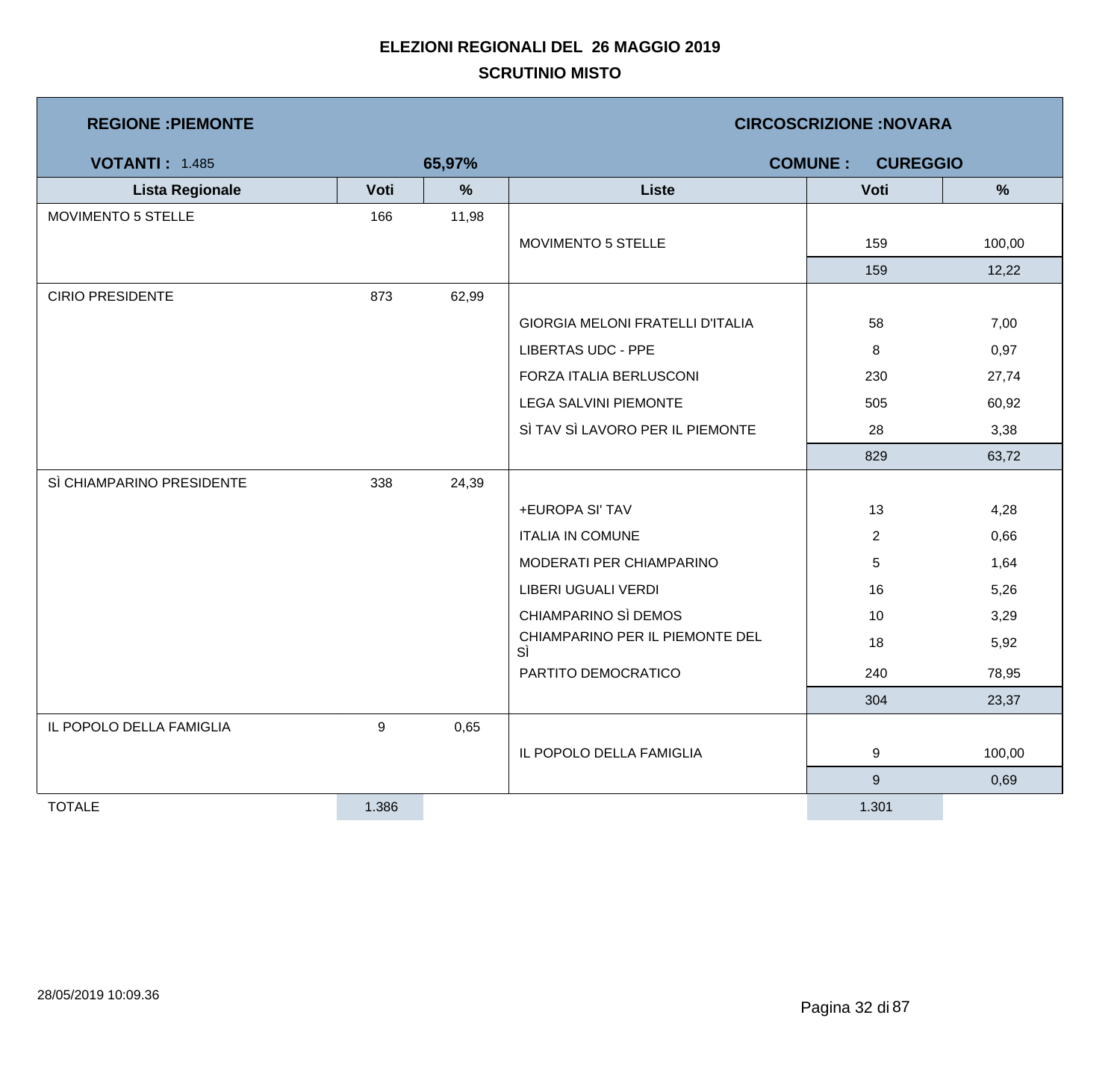| <b>REGIONE : PIEMONTE</b> |      | <b>CIRCOSCRIZIONE: NOVARA</b> |                                         |                |               |  |  |
|---------------------------|------|-------------------------------|-----------------------------------------|----------------|---------------|--|--|
| VOTANTI: 624              |      | 54,21%                        | <b>COMUNE:</b><br><b>DIVIGNANO</b>      |                |               |  |  |
| <b>Lista Regionale</b>    | Voti | $\%$                          | <b>Liste</b>                            | Voti           | $\frac{9}{6}$ |  |  |
| MOVIMENTO 5 STELLE        | 86   | 14,41                         |                                         |                |               |  |  |
|                           |      |                               | MOVIMENTO 5 STELLE                      | 75             | 100,00        |  |  |
|                           |      |                               |                                         | 75             | 13,32         |  |  |
| <b>CIRIO PRESIDENTE</b>   | 373  | 62,48                         |                                         |                |               |  |  |
|                           |      |                               | <b>GIORGIA MELONI FRATELLI D'ITALIA</b> | 24             | 6,56          |  |  |
|                           |      |                               | <b>LIBERTAS UDC - PPE</b>               | $\mathbf{1}$   | 0,27          |  |  |
|                           |      |                               | FORZA ITALIA BERLUSCONI                 | 55             | 15,03         |  |  |
|                           |      |                               | <b>LEGA SALVINI PIEMONTE</b>            | 284            | 77,60         |  |  |
|                           |      |                               | SÌ TAV SÌ LAVORO PER IL PIEMONTE        | $\overline{2}$ | 0,55          |  |  |
|                           |      |                               |                                         | 366            | 65,01         |  |  |
| SÌ CHIAMPARINO PRESIDENTE | 135  | 22,61                         |                                         |                |               |  |  |
|                           |      |                               | +EUROPA SI' TAV                         | 6              | 5,04          |  |  |
|                           |      |                               | <b>ITALIA IN COMUNE</b>                 | 0              | 0,00          |  |  |
|                           |      |                               | PARTITO DEMOCRATICO                     | 96             | 80,67         |  |  |
|                           |      |                               | CHIAMPARINO PER IL PIEMONTE DEL<br>SÌ   | 5              | 4,20          |  |  |
|                           |      |                               | CHIAMPARINO SÌ DEMOS                    | 4              | 3,36          |  |  |
|                           |      |                               | LIBERI UGUALI VERDI                     | $\overline{7}$ | 5,88          |  |  |
|                           |      |                               | MODERATI PER CHIAMPARINO                | $\mathbf{1}$   | 0,84          |  |  |
|                           |      |                               |                                         | 119            | 21,14         |  |  |
| IL POPOLO DELLA FAMIGLIA  | 3    | 0,50                          |                                         |                |               |  |  |
|                           |      |                               | IL POPOLO DELLA FAMIGLIA                | 3              | 100,00        |  |  |
|                           |      |                               |                                         | $\mathbf{3}$   | 0,53          |  |  |
| <b>TOTALE</b>             | 597  |                               |                                         | 563            |               |  |  |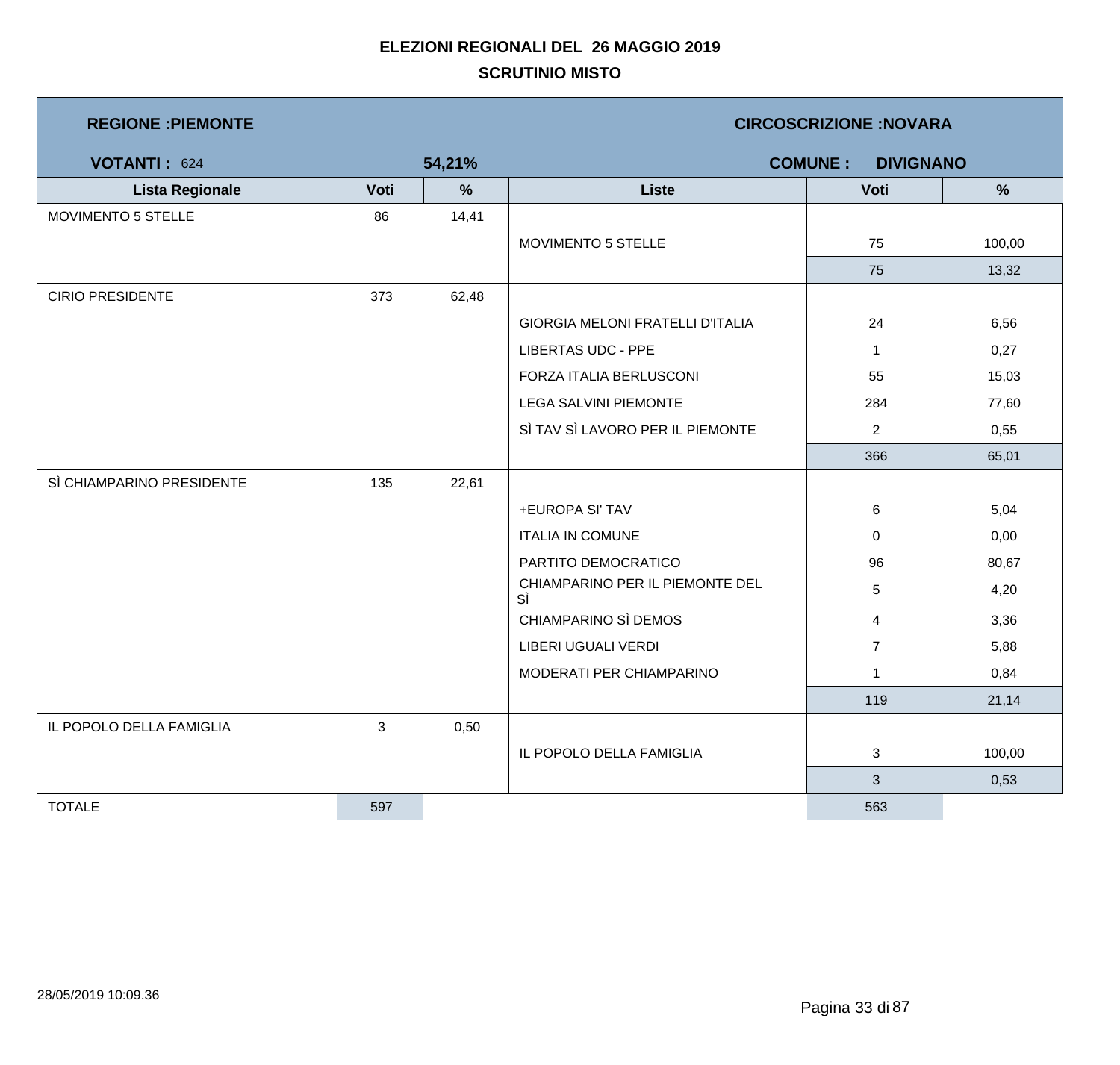| <b>REGIONE : PIEMONTE</b> |                | <b>CIRCOSCRIZIONE:NOVARA</b> |                                         |                |        |  |
|---------------------------|----------------|------------------------------|-----------------------------------------|----------------|--------|--|
| <b>VOTANTI: 1.283</b>     |                | 60,09%                       | <b>COMUNE:</b><br><b>DORMELLETTO</b>    |                |        |  |
| <b>Lista Regionale</b>    | Voti           | $\frac{9}{6}$                | <b>Liste</b>                            | Voti           | %      |  |
| MOVIMENTO 5 STELLE        | 120            | 9,57                         |                                         |                |        |  |
|                           |                |                              | MOVIMENTO 5 STELLE                      | 102            | 100,00 |  |
|                           |                |                              |                                         | 102            | 8,89   |  |
| <b>CIRIO PRESIDENTE</b>   | 777            | 61,96                        |                                         |                |        |  |
|                           |                |                              | <b>GIORGIA MELONI FRATELLI D'ITALIA</b> | 97             | 12,95  |  |
|                           |                |                              | <b>LIBERTAS UDC - PPE</b>               | $\,6$          | 0,80   |  |
|                           |                |                              | FORZA ITALIA BERLUSCONI                 | 151            | 20,16  |  |
|                           |                |                              | <b>LEGA SALVINI PIEMONTE</b>            | 481            | 64,22  |  |
|                           |                |                              | SÌ TAV SÌ LAVORO PER IL PIEMONTE        | 14             | 1,87   |  |
|                           |                |                              |                                         | 749            | 65,30  |  |
| SÌ CHIAMPARINO PRESIDENTE | 350            | 27,91                        |                                         |                |        |  |
|                           |                |                              | MODERATI PER CHIAMPARINO                | $\overline{2}$ | 0,68   |  |
|                           |                |                              | PARTITO DEMOCRATICO                     | 229            | 78,16  |  |
|                           |                |                              | LIBERI UGUALI VERDI                     | 10             | 3,41   |  |
|                           |                |                              | CHIAMPARINO SÌ DEMOS                    | $\overline{7}$ | 2,39   |  |
|                           |                |                              | CHIAMPARINO PER IL PIEMONTE DEL<br>SÌ   | 18             | 6,14   |  |
|                           |                |                              | +EUROPA SI' TAV                         | 24             | 8,19   |  |
|                           |                |                              | <b>ITALIA IN COMUNE</b>                 | 3              | 1,02   |  |
|                           |                |                              |                                         | 293            | 25,54  |  |
| IL POPOLO DELLA FAMIGLIA  | $\overline{7}$ | 0,56                         |                                         |                |        |  |
|                           |                |                              | IL POPOLO DELLA FAMIGLIA                | 3              | 100,00 |  |
|                           |                |                              |                                         | 3              | 0,26   |  |
| <b>TOTALE</b>             | 1.254          |                              |                                         | 1.147          |        |  |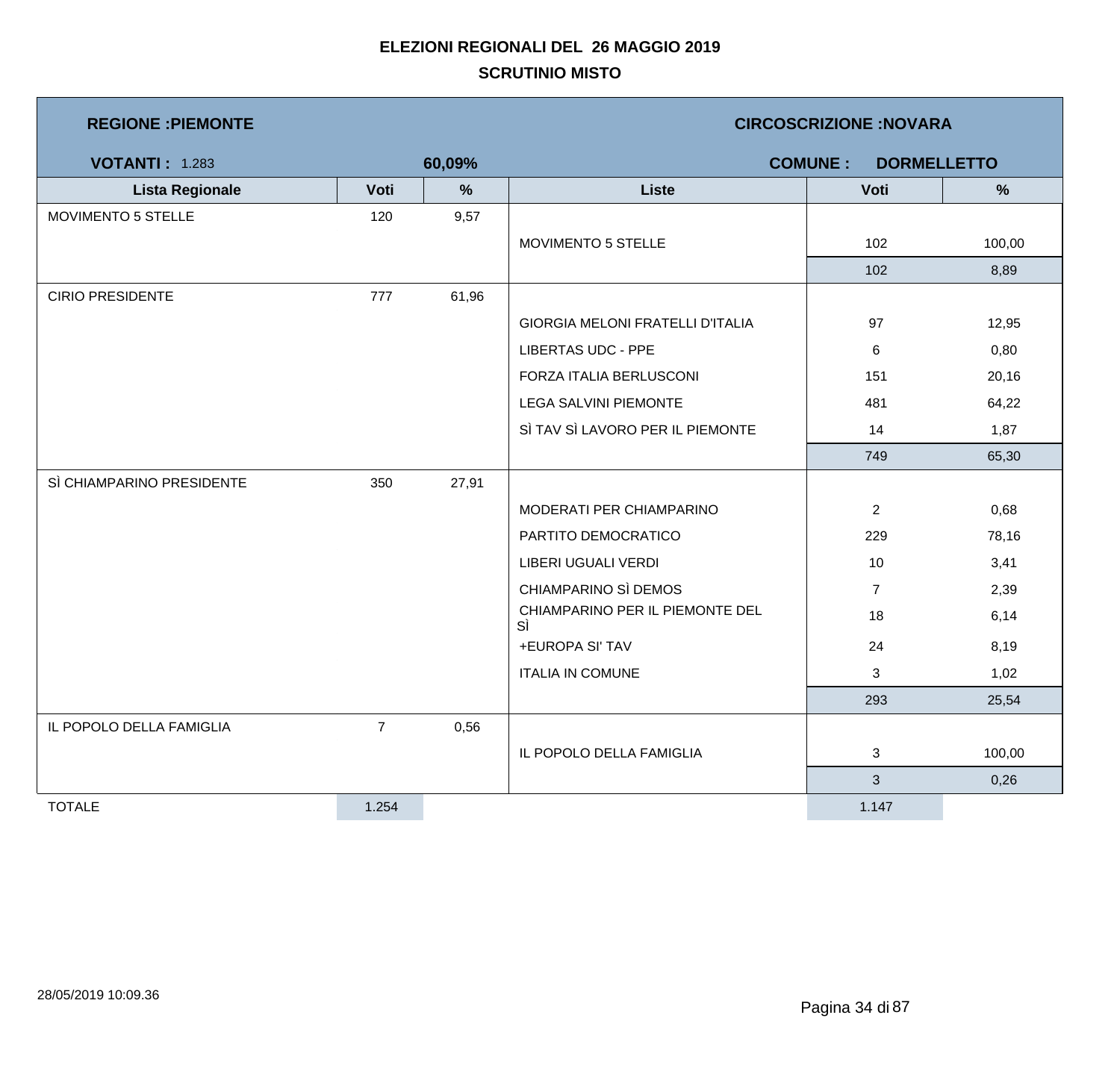| <b>REGIONE : PIEMONTE</b> |       | <b>CIRCOSCRIZIONE:NOVARA</b> |                                        |                |        |  |  |
|---------------------------|-------|------------------------------|----------------------------------------|----------------|--------|--|--|
| <b>VOTANTI: 1.073</b>     |       | 65,15%                       | <b>COMUNE:</b><br><b>FARA NOVARESE</b> |                |        |  |  |
| <b>Lista Regionale</b>    | Voti  | %                            | <b>Liste</b>                           | Voti           | %      |  |  |
| MOVIMENTO 5 STELLE        | 126   | 12,40                        |                                        |                |        |  |  |
|                           |       |                              | MOVIMENTO 5 STELLE                     | 96             | 100,00 |  |  |
|                           |       |                              |                                        | 96             | 10,53  |  |  |
| <b>CIRIO PRESIDENTE</b>   | 636   | 62,60                        |                                        |                |        |  |  |
|                           |       |                              | LEGA SALVINI PIEMONTE                  | 452            | 73,74  |  |  |
|                           |       |                              | FORZA ITALIA BERLUSCONI                | 96             | 15,66  |  |  |
|                           |       |                              | SÌ TAV SÌ LAVORO PER IL PIEMONTE       | $\overline{7}$ | 1,14   |  |  |
|                           |       |                              | GIORGIA MELONI FRATELLI D'ITALIA       | 56             | 9,14   |  |  |
|                           |       |                              | <b>LIBERTAS UDC - PPE</b>              | $\overline{2}$ | 0,33   |  |  |
|                           |       |                              |                                        | 613            | 67,21  |  |  |
| SÌ CHIAMPARINO PRESIDENTE | 250   | 24,61                        |                                        |                |        |  |  |
|                           |       |                              | CHIAMPARINO PER IL PIEMONTE DEL<br>SÌ  | 11             | 5,50   |  |  |
|                           |       |                              | PARTITO DEMOCRATICO                    | 145            | 72,50  |  |  |
|                           |       |                              | MODERATI PER CHIAMPARINO               | $\overline{4}$ | 2,00   |  |  |
|                           |       |                              | <b>LIBERI UGUALI VERDI</b>             | 10             | 5,00   |  |  |
|                           |       |                              | CHIAMPARINO SÌ DEMOS                   | 12             | 6,00   |  |  |
|                           |       |                              | +EUROPA SI' TAV                        | 15             | 7,50   |  |  |
|                           |       |                              | <b>ITALIA IN COMUNE</b>                | 3              | 1,50   |  |  |
|                           |       |                              |                                        | 200            | 21,93  |  |  |
| IL POPOLO DELLA FAMIGLIA  | 4     | 0,39                         |                                        |                |        |  |  |
|                           |       |                              | IL POPOLO DELLA FAMIGLIA               | $\mathbf{3}$   | 100,00 |  |  |
|                           |       |                              |                                        | $\mathfrak{S}$ | 0,33   |  |  |
| <b>TOTALE</b>             | 1.016 |                              |                                        | 912            |        |  |  |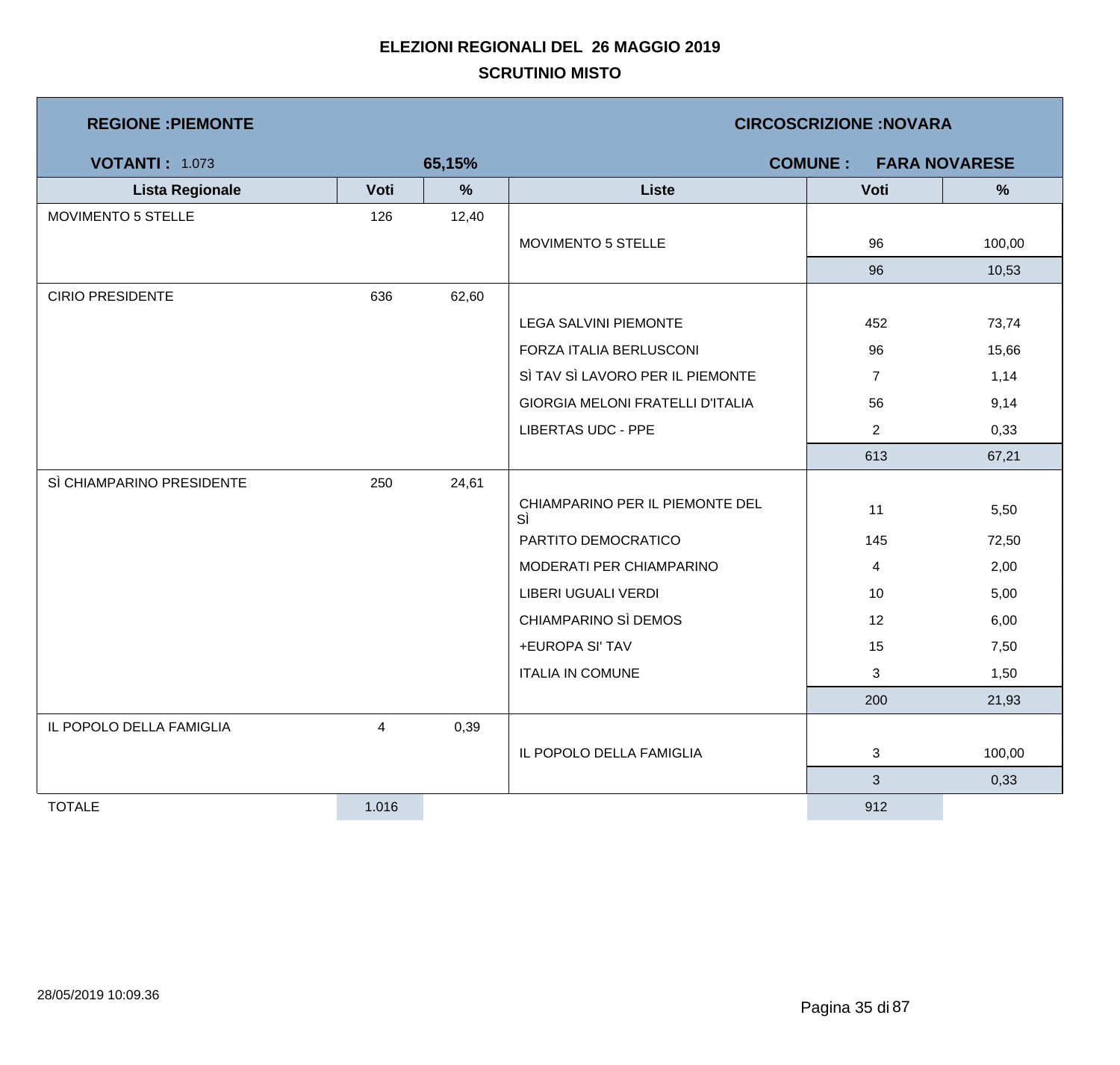| <b>REGIONE : PIEMONTE</b> |       |        | <b>CIRCOSCRIZIONE:NOVARA</b>                          |                |               |  |  |
|---------------------------|-------|--------|-------------------------------------------------------|----------------|---------------|--|--|
| <b>VOTANTI: 1.549</b>     |       | 57,33% | <b>FONTANETO</b><br><b>COMUNE:</b><br><b>D'AGOGNA</b> |                |               |  |  |
| <b>Lista Regionale</b>    | Voti  | %      | <b>Liste</b>                                          | Voti           | $\frac{9}{6}$ |  |  |
| MOVIMENTO 5 STELLE        | 166   | 11,52  |                                                       |                |               |  |  |
|                           |       |        | MOVIMENTO 5 STELLE                                    | 134            | 100,00        |  |  |
|                           |       |        |                                                       | 134            | 10,37         |  |  |
| <b>CIRIO PRESIDENTE</b>   | 846   | 58,71  |                                                       |                |               |  |  |
|                           |       |        | <b>LEGA SALVINI PIEMONTE</b>                          | 590            | 72,04         |  |  |
|                           |       |        | FORZA ITALIA BERLUSCONI                               | 144            | 17,58         |  |  |
|                           |       |        | <b>LIBERTAS UDC - PPE</b>                             | $\overline{7}$ | 0,85          |  |  |
|                           |       |        | SÌ TAV SÌ LAVORO PER IL PIEMONTE                      | 10             | 1,22          |  |  |
|                           |       |        | <b>GIORGIA MELONI FRATELLI D'ITALIA</b>               | 68             | 8,30          |  |  |
|                           |       |        |                                                       | 819            | 63,39         |  |  |
| SÌ CHIAMPARINO PRESIDENTE | 416   | 28,87  |                                                       |                |               |  |  |
|                           |       |        | CHIAMPARINO PER IL PIEMONTE DEL<br>SÌ                 | 18             | 5,44          |  |  |
|                           |       |        | PARTITO DEMOCRATICO                                   | 259            | 78,25         |  |  |
|                           |       |        | MODERATI PER CHIAMPARINO                              | 6              | 1,81          |  |  |
|                           |       |        | LIBERI UGUALI VERDI                                   | 17             | 5,14          |  |  |
|                           |       |        | CHIAMPARINO SÌ DEMOS                                  | 15             | 4,53          |  |  |
|                           |       |        | +EUROPA SI' TAV                                       | 14             | 4,23          |  |  |
|                           |       |        | <b>ITALIA IN COMUNE</b>                               | $\overline{2}$ | 0,60          |  |  |
|                           |       |        |                                                       | 331            | 25,62         |  |  |
| IL POPOLO DELLA FAMIGLIA  | 13    | 0,90   |                                                       |                |               |  |  |
|                           |       |        | IL POPOLO DELLA FAMIGLIA                              | 8              | 100,00        |  |  |
|                           |       |        |                                                       | 8              | 0,62          |  |  |
| <b>TOTALE</b>             | 1.441 |        |                                                       | 1.292          |               |  |  |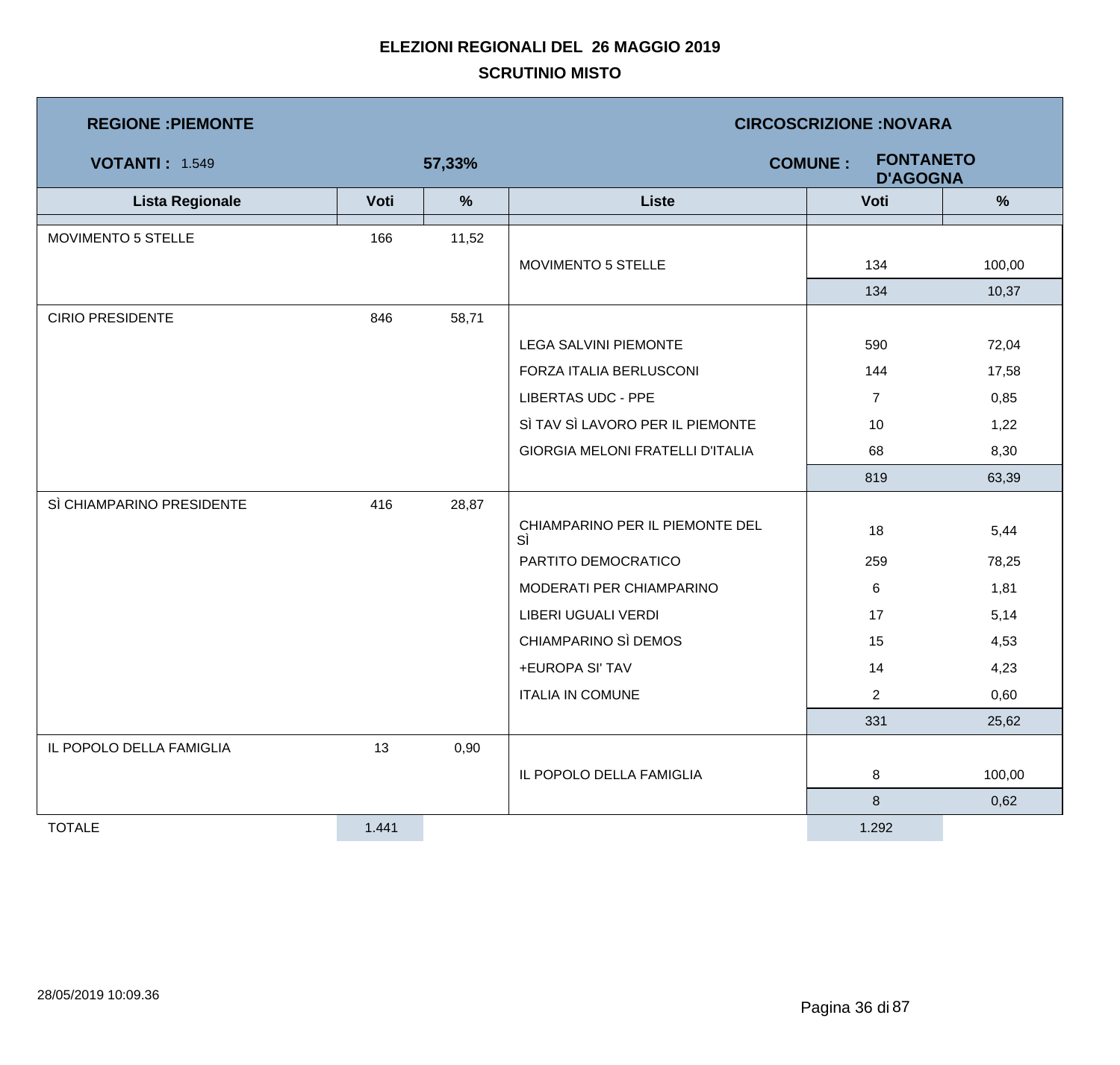| <b>REGIONE : PIEMONTE</b> |       |               | <b>CIRCOSCRIZIONE:NOVARA</b>            |                                   |        |  |  |
|---------------------------|-------|---------------|-----------------------------------------|-----------------------------------|--------|--|--|
| <b>VOTANTI: 8.509</b>     |       | 68,77%        |                                         | <b>COMUNE:</b><br><b>GALLIATE</b> |        |  |  |
| <b>Lista Regionale</b>    | Voti  | $\frac{9}{6}$ | <b>Liste</b>                            | Voti                              | %      |  |  |
| MOVIMENTO 5 STELLE        | 1.008 | 12,40         |                                         |                                   |        |  |  |
|                           |       |               | <b>MOVIMENTO 5 STELLE</b>               | 588                               | 100,00 |  |  |
|                           |       |               |                                         | 588                               | 8,16   |  |  |
| <b>CIRIO PRESIDENTE</b>   | 4.719 | 58,07         |                                         |                                   |        |  |  |
|                           |       |               | <b>GIORGIA MELONI FRATELLI D'ITALIA</b> | 453                               | 9,92   |  |  |
|                           |       |               | <b>LIBERTAS UDC - PPE</b>               | 21                                | 0,46   |  |  |
|                           |       |               | FORZA ITALIA BERLUSCONI                 | 639                               | 13,99  |  |  |
|                           |       |               | <b>LEGA SALVINI PIEMONTE</b>            | 3.416                             | 74,80  |  |  |
|                           |       |               | SÌ TAV SÌ LAVORO PER IL PIEMONTE        | 38                                | 0,83   |  |  |
|                           |       |               |                                         | 4.567                             | 63,36  |  |  |
| SÌ CHIAMPARINO PRESIDENTE | 2.340 | 28,80         |                                         |                                   |        |  |  |
|                           |       |               | <b>ITALIA IN COMUNE</b>                 | 12                                | 0,60   |  |  |
|                           |       |               | PARTITO DEMOCRATICO                     | 1.584                             | 78,77  |  |  |
|                           |       |               | +EUROPA SI' TAV                         | 83                                | 4,13   |  |  |
|                           |       |               | CHIAMPARINO PER IL PIEMONTE DEL<br>SÌ   | 158                               | 7,86   |  |  |
|                           |       |               | CHIAMPARINO SÌ DEMOS                    | 72                                | 3,58   |  |  |
|                           |       |               | LIBERI UGUALI VERDI                     | 79                                | 3,93   |  |  |
|                           |       |               | MODERATI PER CHIAMPARINO                | 23                                | 1,14   |  |  |
|                           |       |               |                                         | 2.011                             | 27,90  |  |  |
| IL POPOLO DELLA FAMIGLIA  | 59    | 0,73          |                                         |                                   |        |  |  |
|                           |       |               | IL POPOLO DELLA FAMIGLIA                | 42                                | 100,00 |  |  |
|                           |       |               |                                         | 42                                | 0,58   |  |  |
| <b>TOTALE</b>             | 8.126 |               |                                         | 7.208                             |        |  |  |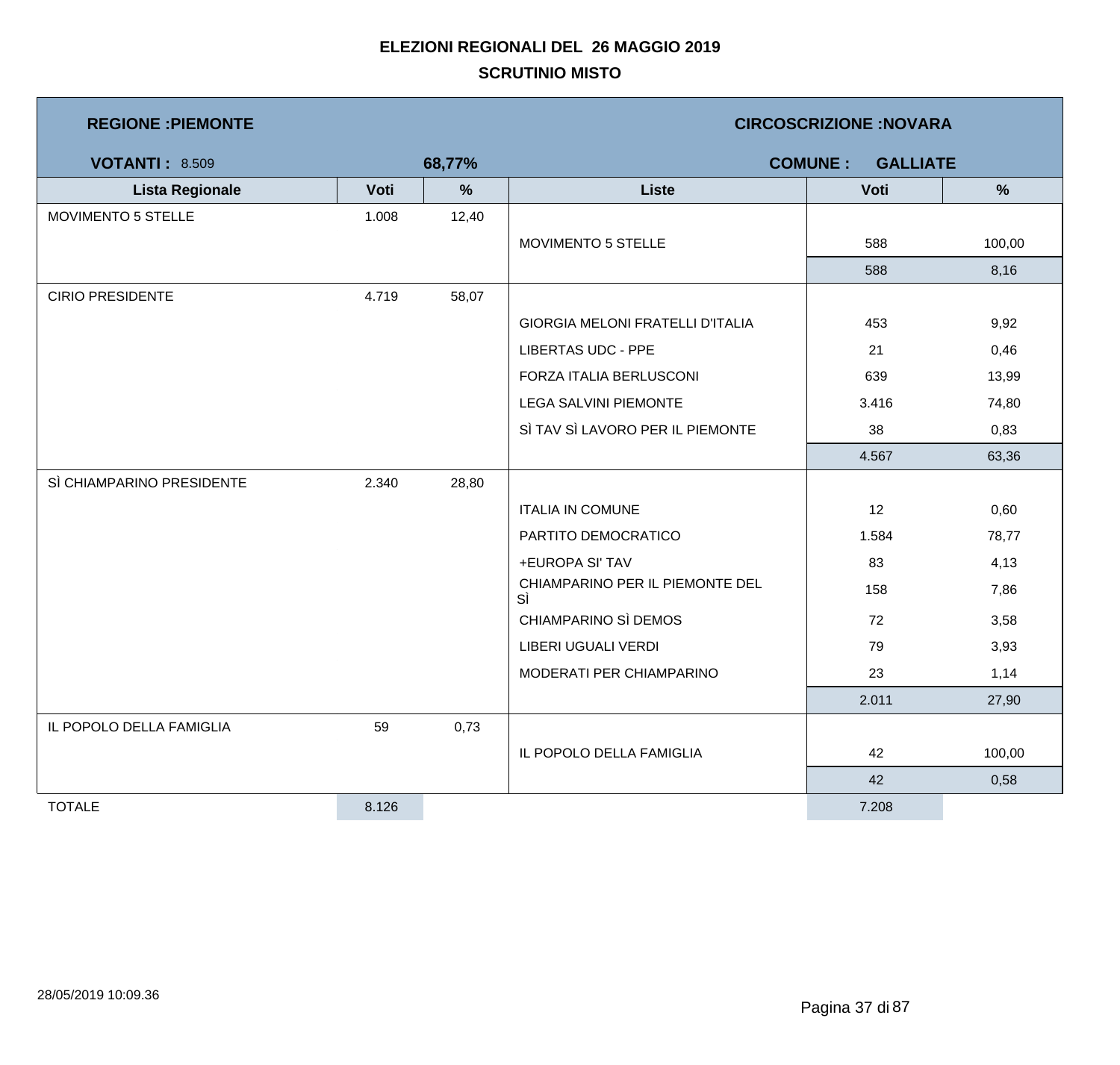| <b>REGIONE : PIEMONTE</b> |                |        | <b>CIRCOSCRIZIONE: NOVARA</b>           |                                                      |        |  |  |
|---------------------------|----------------|--------|-----------------------------------------|------------------------------------------------------|--------|--|--|
| <b>VOTANTI: 713</b>       |                | 60,58% |                                         | <b>GARBAGNA</b><br><b>COMUNE:</b><br><b>NOVARESE</b> |        |  |  |
| <b>Lista Regionale</b>    | Voti           | $\%$   | <b>Liste</b>                            | Voti                                                 | %      |  |  |
| MOVIMENTO 5 STELLE        | 79             | 11,53  |                                         |                                                      |        |  |  |
|                           |                |        | MOVIMENTO 5 STELLE                      | 79                                                   | 100,00 |  |  |
|                           |                |        |                                         | 79                                                   | 12,10  |  |  |
| <b>CIRIO PRESIDENTE</b>   | 435            | 63,50  |                                         |                                                      |        |  |  |
|                           |                |        | <b>GIORGIA MELONI FRATELLI D'ITALIA</b> | 46                                                   | 11,00  |  |  |
|                           |                |        | FORZA ITALIA BERLUSCONI                 | 65                                                   | 15,55  |  |  |
|                           |                |        | <b>LEGA SALVINI PIEMONTE</b>            | 301                                                  | 72,01  |  |  |
|                           |                |        | SÌ TAV SÌ LAVORO PER IL PIEMONTE        | 3                                                    | 0,72   |  |  |
|                           |                |        | <b>LIBERTAS UDC - PPE</b>               | 3                                                    | 0,72   |  |  |
|                           |                |        |                                         | 418                                                  | 64,01  |  |  |
| SÌ CHIAMPARINO PRESIDENTE | 167            | 24,38  |                                         |                                                      |        |  |  |
|                           |                |        | PARTITO DEMOCRATICO                     | 123                                                  | 80,92  |  |  |
|                           |                |        | MODERATI PER CHIAMPARINO                | $\overline{2}$                                       | 1,32   |  |  |
|                           |                |        | LIBERI UGUALI VERDI                     | 9                                                    | 5,92   |  |  |
|                           |                |        | CHIAMPARINO SÌ DEMOS                    | 6                                                    | 3,95   |  |  |
|                           |                |        | CHIAMPARINO PER IL PIEMONTE DEL<br>SÌ   | $\overline{4}$                                       | 2,63   |  |  |
|                           |                |        | +EUROPA SI' TAV                         | $\overline{7}$                                       | 4,61   |  |  |
|                           |                |        | <b>ITALIA IN COMUNE</b>                 | 1                                                    | 0,66   |  |  |
|                           |                |        |                                         | 152                                                  | 23,28  |  |  |
| IL POPOLO DELLA FAMIGLIA  | $\overline{4}$ | 0,58   |                                         |                                                      |        |  |  |
|                           |                |        | IL POPOLO DELLA FAMIGLIA                | 4                                                    | 100,00 |  |  |
|                           |                |        |                                         | $\overline{4}$                                       | 0,61   |  |  |
| <b>TOTALE</b>             | 685            |        |                                         | 653                                                  |        |  |  |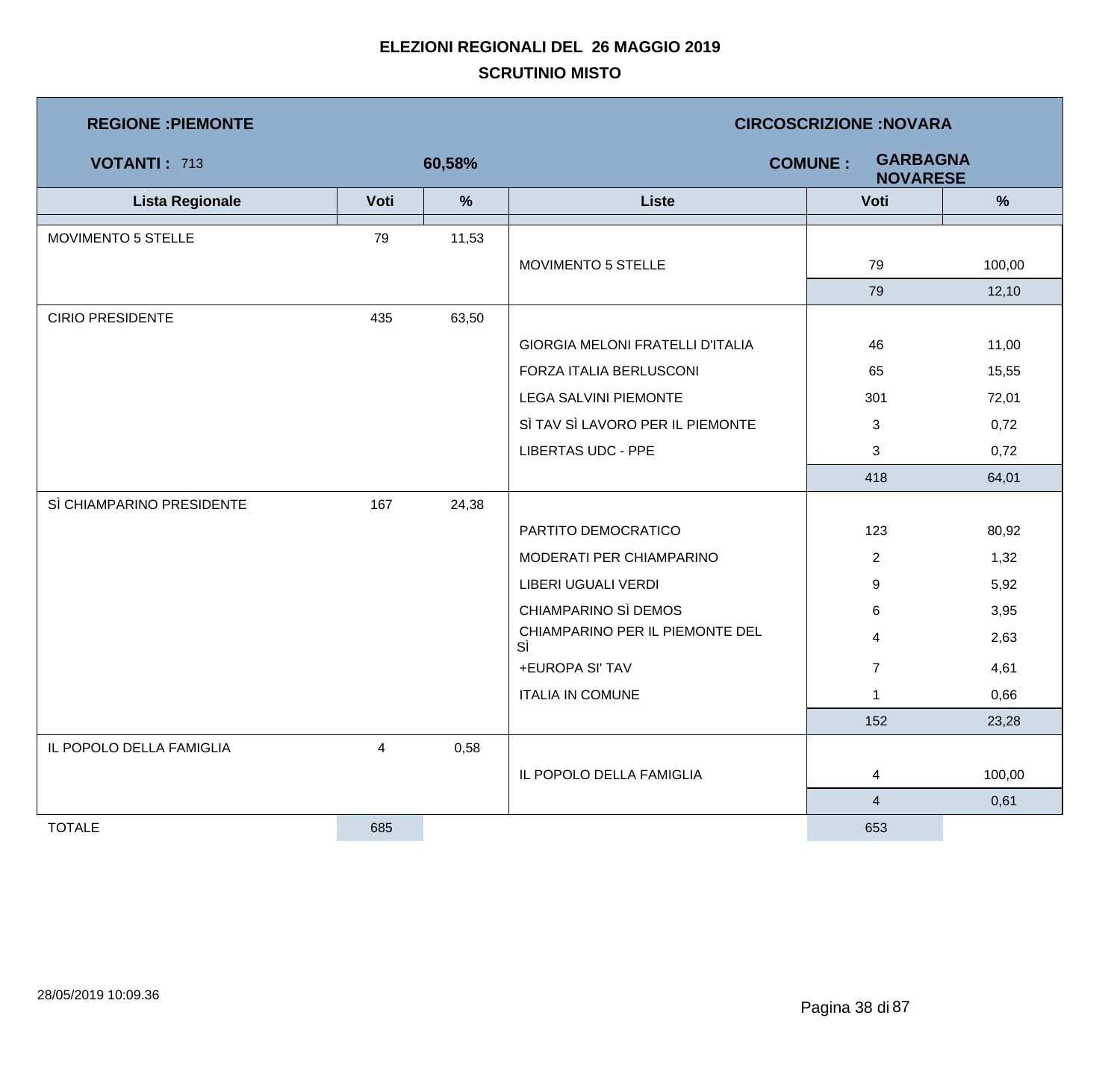| <b>REGIONE : PIEMONTE</b> |       | <b>CIRCOSCRIZIONE:NOVARA</b> |                                         |              |        |  |
|---------------------------|-------|------------------------------|-----------------------------------------|--------------|--------|--|
| <b>VOTANTI: 1.140</b>     |       | 77,34%                       | <b>COMUNE:</b><br><b>GARGALLO</b>       |              |        |  |
| <b>Lista Regionale</b>    | Voti  | $\%$                         | <b>Liste</b>                            | Voti         | %      |  |
| MOVIMENTO 5 STELLE        | 166   | 15,69                        |                                         |              |        |  |
|                           |       |                              | MOVIMENTO 5 STELLE                      | 142          | 100,00 |  |
|                           |       |                              |                                         | 142          | 14,93  |  |
| <b>CIRIO PRESIDENTE</b>   | 653   | 61,72                        |                                         |              |        |  |
|                           |       |                              | <b>LIBERTAS UDC - PPE</b>               | $\mathbf{1}$ | 0,16   |  |
|                           |       |                              | FORZA ITALIA BERLUSCONI                 | 93           | 14,76  |  |
|                           |       |                              | <b>LEGA SALVINI PIEMONTE</b>            | 482          | 76,51  |  |
|                           |       |                              | SÌ TAV SÌ LAVORO PER IL PIEMONTE        | 13           | 2,06   |  |
|                           |       |                              | <b>GIORGIA MELONI FRATELLI D'ITALIA</b> | 41           | 6,51   |  |
|                           |       |                              |                                         | 630          | 66,25  |  |
| SÌ CHIAMPARINO PRESIDENTE | 231   | 21,83                        |                                         |              |        |  |
|                           |       |                              | PARTITO DEMOCRATICO                     | 109          | 63,01  |  |
|                           |       |                              | +EUROPA SI' TAV                         | 16           | 9,25   |  |
|                           |       |                              | CHIAMPARINO PER IL PIEMONTE DEL<br>SÌ   | 17           | 9,83   |  |
|                           |       |                              | CHIAMPARINO SÌ DEMOS                    | 11           | 6,36   |  |
|                           |       |                              | LIBERI UGUALI VERDI                     | 15           | 8,67   |  |
|                           |       |                              | MODERATI PER CHIAMPARINO                | 4            | 2,31   |  |
|                           |       |                              | <b>ITALIA IN COMUNE</b>                 | $\mathbf{1}$ | 0,58   |  |
|                           |       |                              |                                         | 173          | 18,19  |  |
| IL POPOLO DELLA FAMIGLIA  | 8     | 0,76                         |                                         |              |        |  |
|                           |       |                              | IL POPOLO DELLA FAMIGLIA                | 6            | 100,00 |  |
|                           |       |                              |                                         | $\,6$        | 0,63   |  |
| <b>TOTALE</b>             | 1.058 |                              |                                         | 951          |        |  |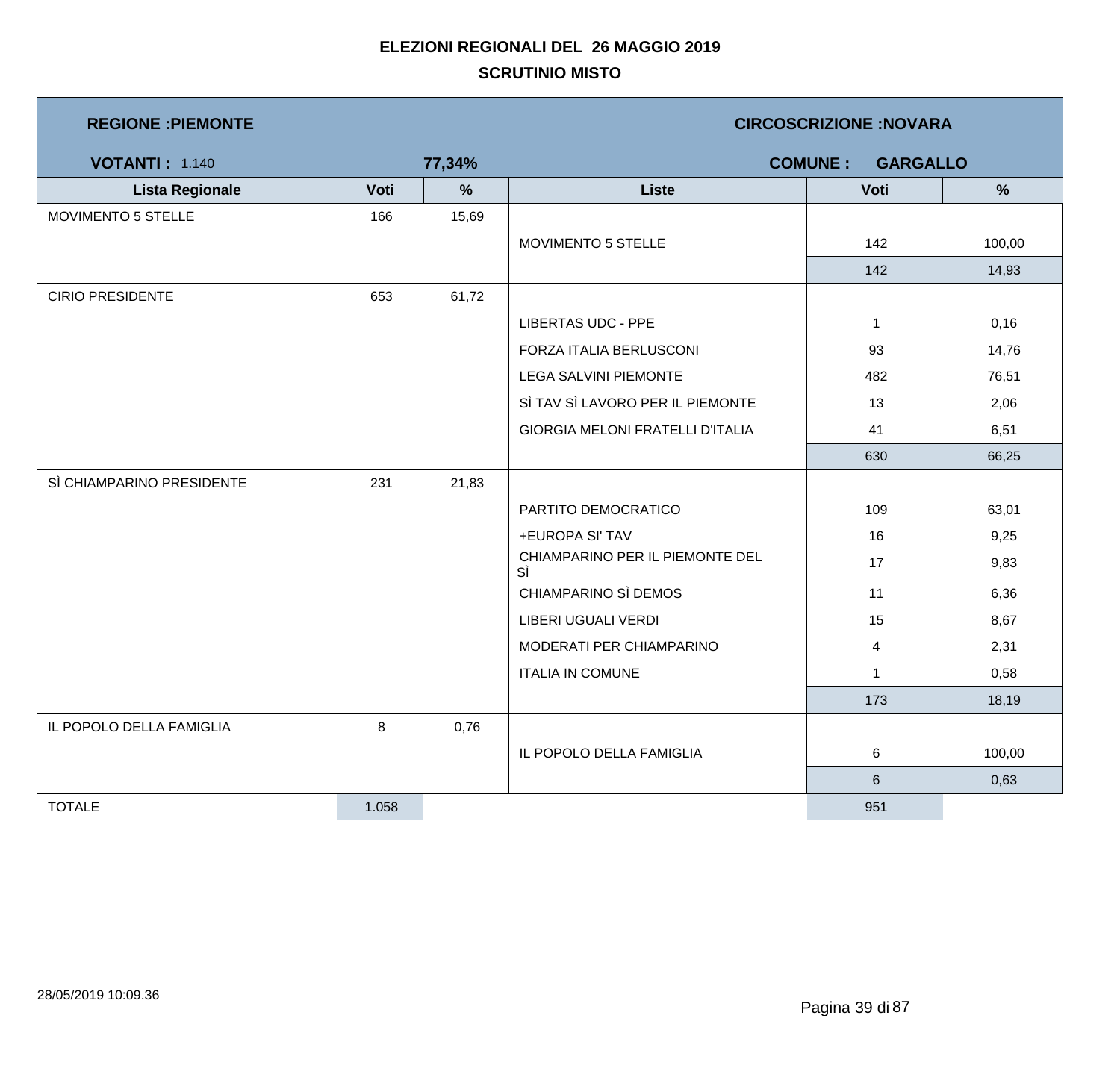| <b>REGIONE : PIEMONTE</b> |       |               | <b>CIRCOSCRIZIONE: NOVARA</b>           |                |                       |  |  |
|---------------------------|-------|---------------|-----------------------------------------|----------------|-----------------------|--|--|
| <b>VOTANTI: 3.289</b>     |       | 72,21%        |                                         | <b>COMUNE:</b> | <b>GATTICO-VERUNO</b> |  |  |
| <b>Lista Regionale</b>    | Voti  | $\frac{9}{6}$ | <b>Liste</b>                            | Voti           | $\frac{9}{6}$         |  |  |
| MOVIMENTO 5 STELLE        | 330   | 10,73         |                                         |                |                       |  |  |
|                           |       |               | <b>MOVIMENTO 5 STELLE</b>               | 295            | 100,00                |  |  |
|                           |       |               |                                         | 295            | 10,41                 |  |  |
| <b>CIRIO PRESIDENTE</b>   | 1.956 | 63,59         |                                         |                |                       |  |  |
|                           |       |               | <b>LIBERTAS UDC - PPE</b>               | 12             | 0,64                  |  |  |
|                           |       |               | FORZA ITALIA BERLUSCONI                 | 273            | 14,55                 |  |  |
|                           |       |               | <b>LEGA SALVINI PIEMONTE</b>            | 1.388          | 73,99                 |  |  |
|                           |       |               | SÌ TAV SÌ LAVORO PER IL PIEMONTE        | 37             | 1,97                  |  |  |
|                           |       |               | <b>GIORGIA MELONI FRATELLI D'ITALIA</b> | 166            | 8,85                  |  |  |
|                           |       |               |                                         | 1.876          | 66,22                 |  |  |
| SÌ CHIAMPARINO PRESIDENTE | 770   | 25,03         |                                         |                |                       |  |  |
|                           |       |               | <b>ITALIA IN COMUNE</b>                 | 10             | 1,56                  |  |  |
|                           |       |               | +EUROPA SI' TAV                         | 53             | 8,24                  |  |  |
|                           |       |               | CHIAMPARINO PER IL PIEMONTE DEL<br>SÌ   | 48             | 7,47                  |  |  |
|                           |       |               | CHIAMPARINO SÌ DEMOS                    | 35             | 5,44                  |  |  |
|                           |       |               | LIBERI UGUALI VERDI                     | 26             | 4,04                  |  |  |
|                           |       |               | MODERATI PER CHIAMPARINO                | 9              | 1,40                  |  |  |
|                           |       |               | PARTITO DEMOCRATICO                     | 462            | 71,85                 |  |  |
|                           |       |               |                                         | 643            | 22,70                 |  |  |
| IL POPOLO DELLA FAMIGLIA  | 20    | 0,65          |                                         |                |                       |  |  |
|                           |       |               | IL POPOLO DELLA FAMIGLIA                | 19             | 100,00                |  |  |
|                           |       |               |                                         | 19             | 0,67                  |  |  |
| <b>TOTALE</b>             | 3.076 |               |                                         | 2.833          |                       |  |  |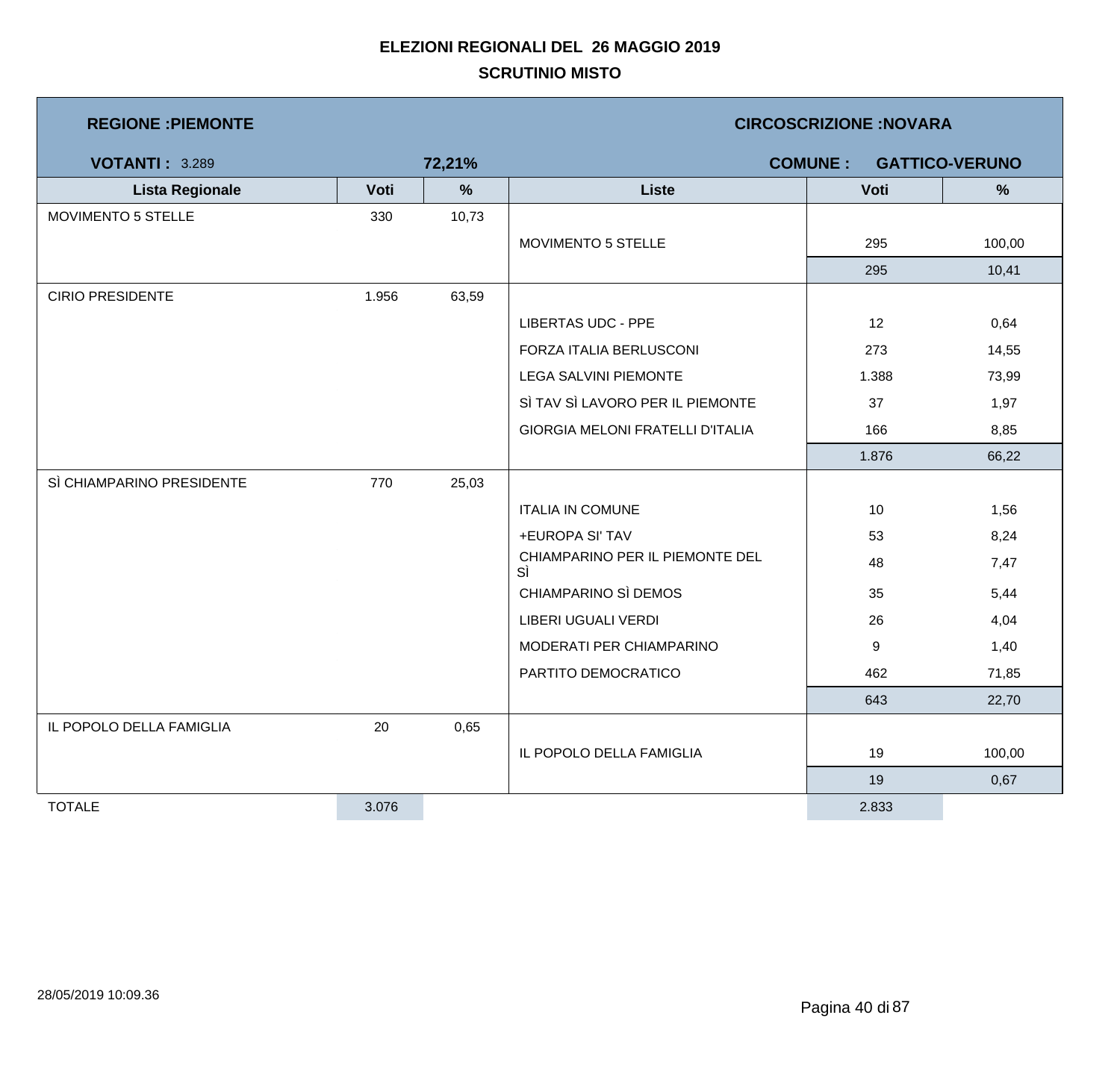| <b>REGIONE : PIEMONTE</b> |       |               | <b>CIRCOSCRIZIONE:NOVARA</b>            |                                 |        |  |  |
|---------------------------|-------|---------------|-----------------------------------------|---------------------------------|--------|--|--|
| <b>VOTANTI: 1.998</b>     |       | 65,77%        |                                         | <b>COMUNE:</b><br><b>GHEMME</b> |        |  |  |
| <b>Lista Regionale</b>    | Voti  | $\frac{9}{6}$ | <b>Liste</b>                            | Voti                            | %      |  |  |
| MOVIMENTO 5 STELLE        | 188   | 9,89          |                                         |                                 |        |  |  |
|                           |       |               | MOVIMENTO 5 STELLE                      | 156                             | 100,00 |  |  |
|                           |       |               |                                         | 156                             | 8,99   |  |  |
| <b>CIRIO PRESIDENTE</b>   | 1.223 | 64,37         |                                         |                                 |        |  |  |
|                           |       |               | FORZA ITALIA BERLUSCONI                 | 123                             | 10,49  |  |  |
|                           |       |               | <b>LEGA SALVINI PIEMONTE</b>            | 904                             | 77,13  |  |  |
|                           |       |               | SÌ TAV SÌ LAVORO PER IL PIEMONTE        | 34                              | 2,90   |  |  |
|                           |       |               | <b>GIORGIA MELONI FRATELLI D'ITALIA</b> | 97                              | 8,28   |  |  |
|                           |       |               | <b>LIBERTAS UDC - PPE</b>               | 14                              | 1,19   |  |  |
|                           |       |               |                                         | 1.172                           | 67,51  |  |  |
| SÌ CHIAMPARINO PRESIDENTE | 475   | 25,00         |                                         |                                 |        |  |  |
|                           |       |               | PARTITO DEMOCRATICO                     | 306                             | 77,08  |  |  |
|                           |       |               | +EUROPA SI' TAV                         | 25                              | 6,30   |  |  |
|                           |       |               | CHIAMPARINO PER IL PIEMONTE DEL<br>SÌ   | 23                              | 5,79   |  |  |
|                           |       |               | CHIAMPARINO SÌ DEMOS                    | 20                              | 5,04   |  |  |
|                           |       |               | LIBERI UGUALI VERDI                     | 13                              | 3,27   |  |  |
|                           |       |               | MODERATI PER CHIAMPARINO                | 8                               | 2,02   |  |  |
|                           |       |               | <b>ITALIA IN COMUNE</b>                 | $\overline{2}$                  | 0,50   |  |  |
|                           |       |               |                                         | 397                             | 22,87  |  |  |
| IL POPOLO DELLA FAMIGLIA  | 14    | 0,74          |                                         |                                 |        |  |  |
|                           |       |               | IL POPOLO DELLA FAMIGLIA                | 11                              | 100,00 |  |  |
|                           |       |               |                                         | 11                              | 0,63   |  |  |
| <b>TOTALE</b>             | 1.900 |               |                                         | 1.736                           |        |  |  |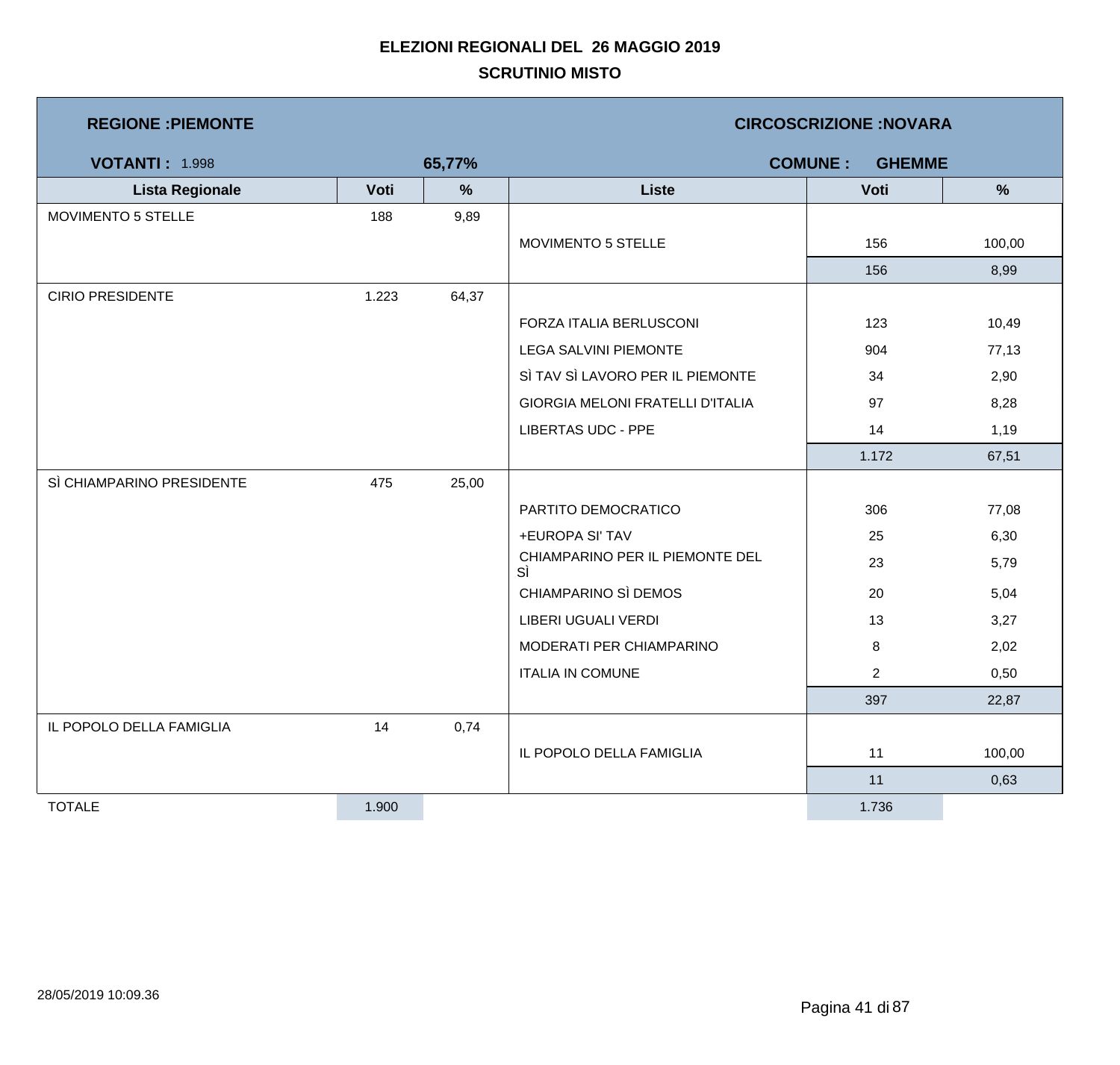| <b>REGIONE : PIEMONTE</b> |       |               | <b>CIRCOSCRIZIONE: NOVARA</b>           |                                  |        |  |  |
|---------------------------|-------|---------------|-----------------------------------------|----------------------------------|--------|--|--|
| <b>VOTANTI: 3.173</b>     |       | 68,78%        |                                         | <b>COMUNE:</b><br><b>GOZZANO</b> |        |  |  |
| <b>Lista Regionale</b>    | Voti  | $\frac{9}{6}$ | <b>Liste</b>                            | Voti                             | %      |  |  |
| MOVIMENTO 5 STELLE        | 298   | 10,04         |                                         |                                  |        |  |  |
|                           |       |               | MOVIMENTO 5 STELLE                      | 247                              | 100,00 |  |  |
|                           |       |               |                                         | 247                              | 9,18   |  |  |
| <b>CIRIO PRESIDENTE</b>   | 1.752 | 59,05         |                                         |                                  |        |  |  |
|                           |       |               | SÌ TAV SÌ LAVORO PER IL PIEMONTE        | 41                               | 2,45   |  |  |
|                           |       |               | <b>GIORGIA MELONI FRATELLI D'ITALIA</b> | 156                              | 9,34   |  |  |
|                           |       |               | <b>LIBERTAS UDC - PPE</b>               | 17                               | 1,02   |  |  |
|                           |       |               | FORZA ITALIA BERLUSCONI                 | 273                              | 16,34  |  |  |
|                           |       |               | LEGA SALVINI PIEMONTE                   | 1.184                            | 70,86  |  |  |
|                           |       |               |                                         | 1.671                            | 62,07  |  |  |
| SÌ CHIAMPARINO PRESIDENTE | 902   | 30,40         |                                         |                                  |        |  |  |
|                           |       |               | +EUROPA SI' TAV                         | 37                               | 4,86   |  |  |
|                           |       |               | <b>ITALIA IN COMUNE</b>                 | 9                                | 1,18   |  |  |
|                           |       |               | MODERATI PER CHIAMPARINO                | 19                               | 2,49   |  |  |
|                           |       |               | LIBERI UGUALI VERDI                     | 37                               | 4,86   |  |  |
|                           |       |               | CHIAMPARINO SÌ DEMOS                    | 27                               | 3,54   |  |  |
|                           |       |               | CHIAMPARINO PER IL PIEMONTE DEL<br>SÌ   | 239                              | 31,36  |  |  |
|                           |       |               | PARTITO DEMOCRATICO                     | 394                              | 51,71  |  |  |
|                           |       |               |                                         | 762                              | 28,31  |  |  |
| IL POPOLO DELLA FAMIGLIA  | 15    | 0,51          |                                         |                                  |        |  |  |
|                           |       |               | IL POPOLO DELLA FAMIGLIA                | 12                               | 100,00 |  |  |
|                           |       |               |                                         | 12                               | 0,45   |  |  |
| <b>TOTALE</b>             | 2.967 |               |                                         | 2.692                            |        |  |  |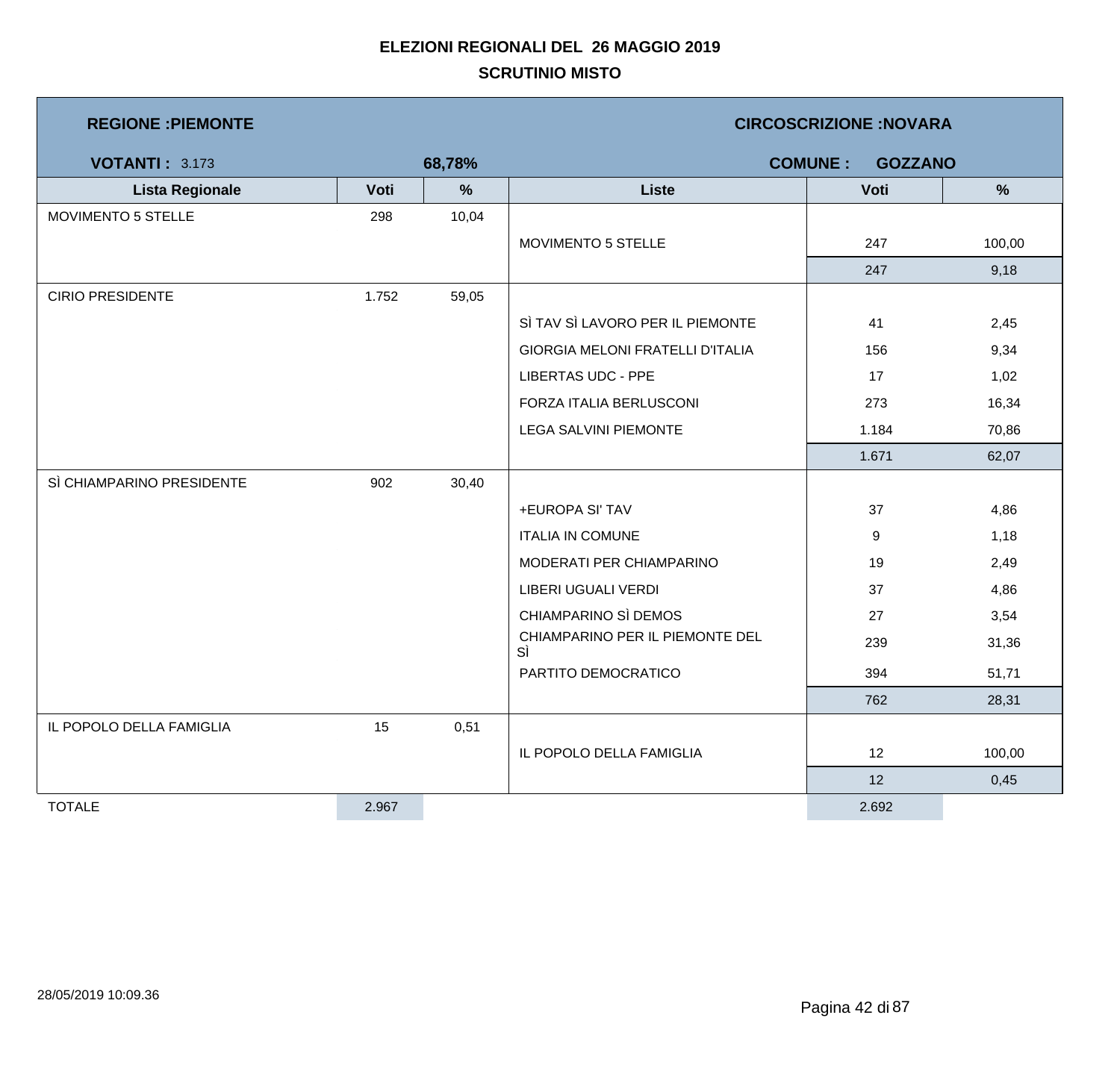| <b>REGIONE : PIEMONTE</b> |              |               | <b>CIRCOSCRIZIONE:NOVARA</b>            |                                     |                     |  |  |
|---------------------------|--------------|---------------|-----------------------------------------|-------------------------------------|---------------------|--|--|
| VOTANTI: 731              |              | 62,85%        |                                         | <b>COMUNE:</b><br><b>MONTICELLO</b> | <b>GRANOZZO CON</b> |  |  |
| <b>Lista Regionale</b>    | Voti         | $\frac{9}{6}$ | <b>Liste</b>                            | Voti                                | $\frac{9}{6}$       |  |  |
| <b>MOVIMENTO 5 STELLE</b> | 81           | 11,33         |                                         |                                     |                     |  |  |
|                           |              |               | MOVIMENTO 5 STELLE                      | 63                                  | 100,00              |  |  |
|                           |              |               |                                         | 63                                  | 9,60                |  |  |
| <b>CIRIO PRESIDENTE</b>   | 455          | 63,64         |                                         |                                     |                     |  |  |
|                           |              |               | SÌ TAV SÌ LAVORO PER IL PIEMONTE        | 4                                   | 0,90                |  |  |
|                           |              |               | <b>GIORGIA MELONI FRATELLI D'ITALIA</b> | 36                                  | 8,11                |  |  |
|                           |              |               | <b>LIBERTAS UDC - PPE</b>               | $\mathbf 1$                         | 0,23                |  |  |
|                           |              |               | FORZA ITALIA BERLUSCONI                 | 62                                  | 13,96               |  |  |
|                           |              |               | <b>LEGA SALVINI PIEMONTE</b>            | 341                                 | 76,80               |  |  |
|                           |              |               |                                         | 444                                 | 67,68               |  |  |
| SÌ CHIAMPARINO PRESIDENTE | 176          | 24,62         |                                         |                                     |                     |  |  |
|                           |              |               | MODERATI PER CHIAMPARINO                | 1                                   | 0,67                |  |  |
|                           |              |               | LIBERI UGUALI VERDI                     | 6                                   | 4,03                |  |  |
|                           |              |               | CHIAMPARINO SÌ DEMOS                    | 11                                  | 7,38                |  |  |
|                           |              |               | CHIAMPARINO PER IL PIEMONTE DEL<br>SÌ   | 10                                  | 6,71                |  |  |
|                           |              |               | +EUROPA SI' TAV                         | 9                                   | 6,04                |  |  |
|                           |              |               | PARTITO DEMOCRATICO                     | 112                                 | 75,17               |  |  |
|                           |              |               | <b>ITALIA IN COMUNE</b>                 | 0                                   | 0,00                |  |  |
|                           |              |               |                                         | 149                                 | 22,71               |  |  |
| IL POPOLO DELLA FAMIGLIA  | $\mathbf{3}$ | 0,42          |                                         |                                     |                     |  |  |
|                           |              |               | IL POPOLO DELLA FAMIGLIA                | 0                                   | 0,00                |  |  |
|                           |              |               |                                         | $\overline{0}$                      | 0,00                |  |  |
| <b>TOTALE</b>             | 715          |               |                                         | 656                                 |                     |  |  |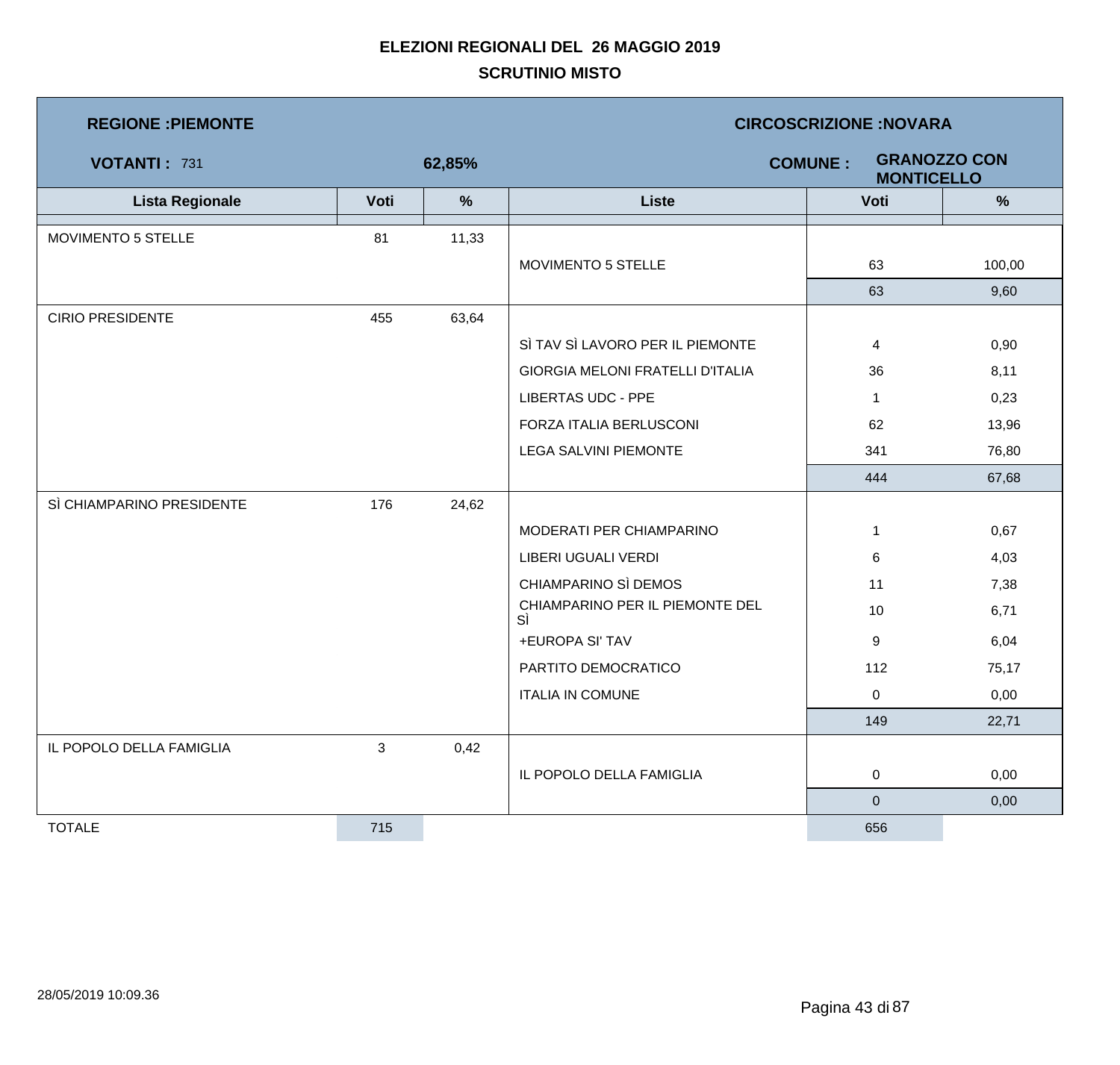| <b>REGIONE : PIEMONTE</b> |       |               | <b>CIRCOSCRIZIONE:NOVARA</b>            |                |               |  |  |
|---------------------------|-------|---------------|-----------------------------------------|----------------|---------------|--|--|
| <b>VOTANTI: 2.771</b>     |       | 71%           | <b>COMUNE:</b><br><b>GRIGNASCO</b>      |                |               |  |  |
| <b>Lista Regionale</b>    | Voti  | $\frac{9}{6}$ | <b>Liste</b>                            | Voti           | $\frac{9}{6}$ |  |  |
| MOVIMENTO 5 STELLE        | 288   | 11,14         |                                         |                |               |  |  |
|                           |       |               | MOVIMENTO 5 STELLE                      | 246            | 100,00        |  |  |
|                           |       |               |                                         | 246            | 10,19         |  |  |
| <b>CIRIO PRESIDENTE</b>   | 1.598 | 61,82         |                                         |                |               |  |  |
|                           |       |               | FORZA ITALIA BERLUSCONI                 | 160            | 10,24         |  |  |
|                           |       |               | SÌ TAV SÌ LAVORO PER IL PIEMONTE        | 13             | 0,83          |  |  |
|                           |       |               | <b>LEGA SALVINI PIEMONTE</b>            | 1.287          | 82,34         |  |  |
|                           |       |               | <b>LIBERTAS UDC - PPE</b>               | 12             | 0,77          |  |  |
|                           |       |               | <b>GIORGIA MELONI FRATELLI D'ITALIA</b> | 91             | 5,82          |  |  |
|                           |       |               |                                         | 1.563          | 64,72         |  |  |
| SÌ CHIAMPARINO PRESIDENTE | 682   | 26,38         |                                         |                |               |  |  |
|                           |       |               | MODERATI PER CHIAMPARINO                | 5              | 0,84          |  |  |
|                           |       |               | LIBERI UGUALI VERDI                     | 29             | 4,90          |  |  |
|                           |       |               | CHIAMPARINO SÌ DEMOS                    | 10             | 1,69          |  |  |
|                           |       |               | CHIAMPARINO PER IL PIEMONTE DEL<br>SÌ   | 46             | 7,77          |  |  |
|                           |       |               | +EUROPA SI' TAV                         | 27             | 4,56          |  |  |
|                           |       |               | <b>ITALIA IN COMUNE</b>                 | $\overline{2}$ | 0,34          |  |  |
|                           |       |               | PARTITO DEMOCRATICO                     | 473            | 79,90         |  |  |
|                           |       |               |                                         | 592            | 24,51         |  |  |
| IL POPOLO DELLA FAMIGLIA  | 17    | 0,66          |                                         |                |               |  |  |
|                           |       |               | IL POPOLO DELLA FAMIGLIA                | 14             | 100,00        |  |  |
|                           |       |               |                                         | 14             | 0,58          |  |  |
| <b>TOTALE</b>             | 2.585 |               |                                         | 2.415          |               |  |  |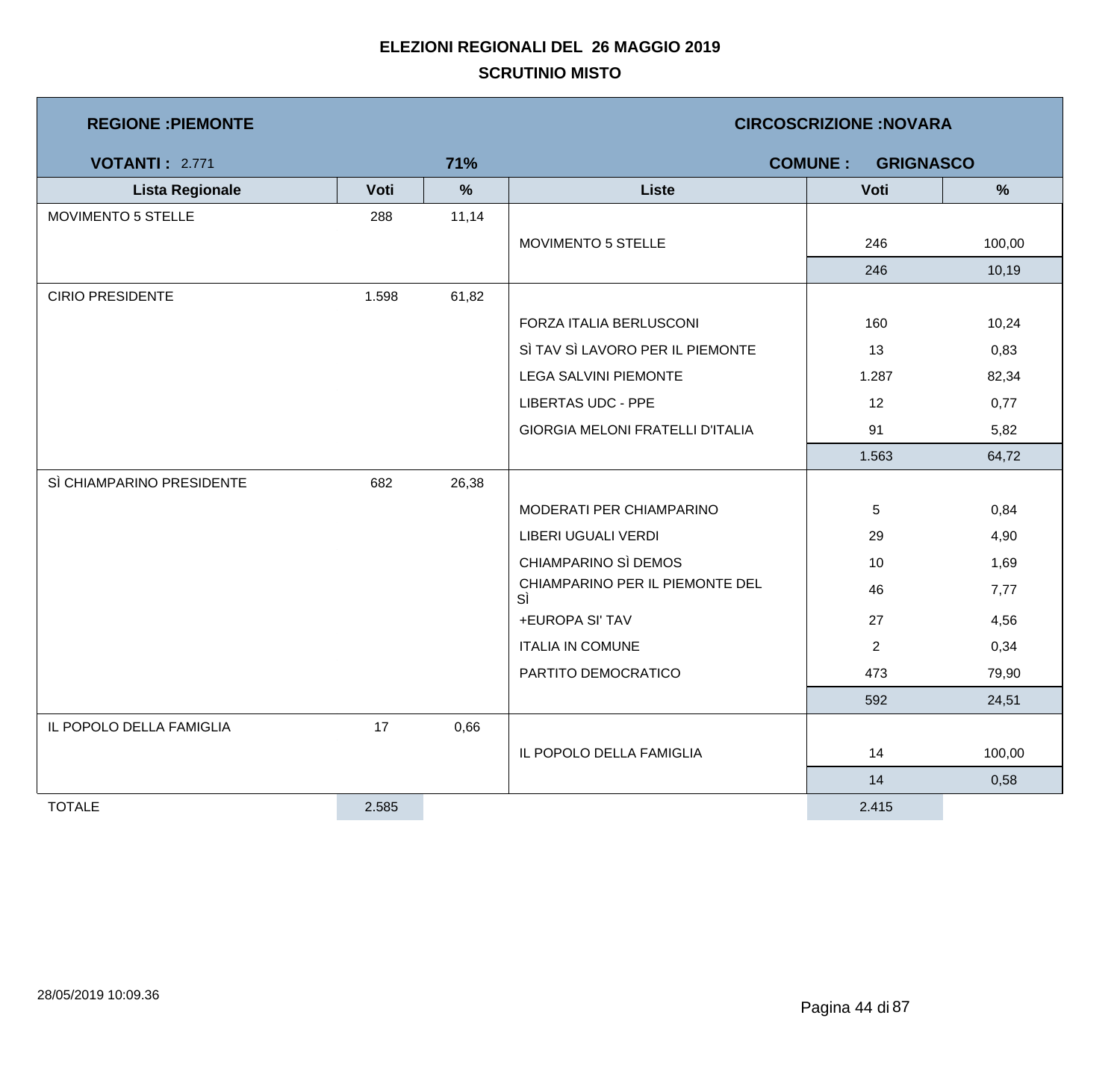| <b>REGIONE : PIEMONTE</b> |       |               | <b>CIRCOSCRIZIONE:NOVARA</b>            |                |               |  |  |
|---------------------------|-------|---------------|-----------------------------------------|----------------|---------------|--|--|
| <b>VOTANTI: 2.169</b>     |       | 56,62%        | <b>COMUNE:</b><br><b>INVORIO</b>        |                |               |  |  |
| <b>Lista Regionale</b>    | Voti  | $\frac{0}{0}$ | <b>Liste</b>                            | Voti           | $\frac{9}{6}$ |  |  |
| MOVIMENTO 5 STELLE        | 205   | 9,86          |                                         |                |               |  |  |
|                           |       |               | MOVIMENTO 5 STELLE                      | 170            | 100,00        |  |  |
|                           |       |               |                                         | 170            | 9,00          |  |  |
| <b>CIRIO PRESIDENTE</b>   | 1.168 | 56,15         |                                         |                |               |  |  |
|                           |       |               | <b>LIBERTAS UDC - PPE</b>               | $\overline{7}$ | 0,62          |  |  |
|                           |       |               | <b>GIORGIA MELONI FRATELLI D'ITALIA</b> | 98             | 8,66          |  |  |
|                           |       |               | FORZA ITALIA BERLUSCONI                 | 140            | 12,38         |  |  |
|                           |       |               | <b>LEGA SALVINI PIEMONTE</b>            | 862            | 76,22         |  |  |
|                           |       |               | SÌ TAV SÌ LAVORO PER IL PIEMONTE        | 24             | 2,12          |  |  |
|                           |       |               |                                         | 1.131          | 59,90         |  |  |
| SÌ CHIAMPARINO PRESIDENTE | 685   | 32,93         |                                         |                |               |  |  |
|                           |       |               | +EUROPA SI' TAV                         | 39             | 6,87          |  |  |
|                           |       |               | <b>ITALIA IN COMUNE</b>                 | 4              | 0,70          |  |  |
|                           |       |               | PARTITO DEMOCRATICO                     | 448            | 78,87         |  |  |
|                           |       |               | CHIAMPARINO PER IL PIEMONTE DEL<br>SÌ   | 32             | 5,63          |  |  |
|                           |       |               | CHIAMPARINO SÌ DEMOS                    | 16             | 2,82          |  |  |
|                           |       |               | LIBERI UGUALI VERDI                     | 23             | 4,05          |  |  |
|                           |       |               | MODERATI PER CHIAMPARINO                | 6              | 1,06          |  |  |
|                           |       |               |                                         | 568            | 30,08         |  |  |
| IL POPOLO DELLA FAMIGLIA  | 22    | 1,06          |                                         |                |               |  |  |
|                           |       |               | IL POPOLO DELLA FAMIGLIA                | 19             | 100,00        |  |  |
|                           |       |               |                                         | 19             | 1,01          |  |  |
| <b>TOTALE</b>             | 2.080 |               |                                         | 1.888          |               |  |  |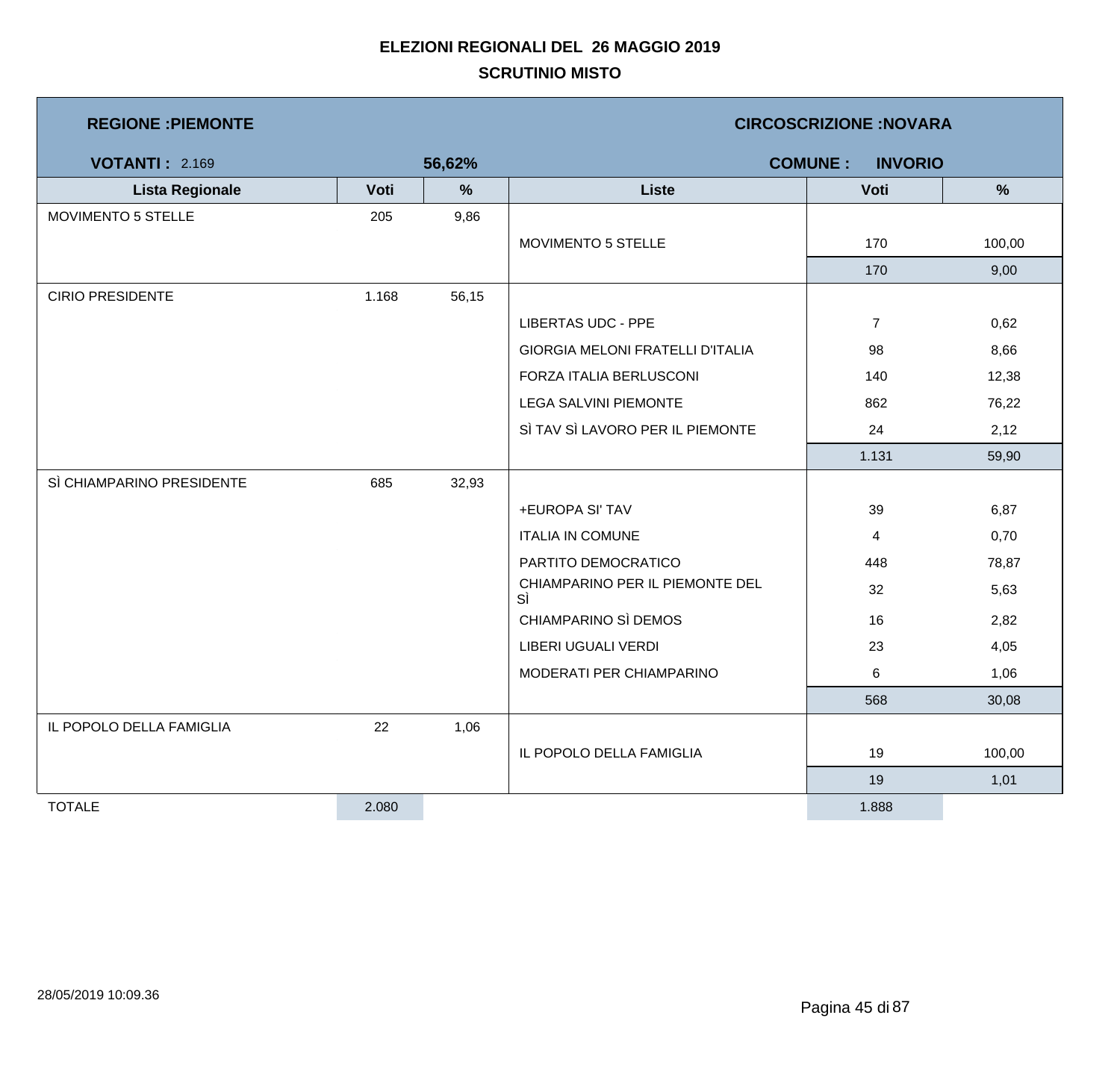| <b>REGIONE: PIEMONTE</b>  |      |        | <b>CIRCOSCRIZIONE:NOVARA</b>          |                                   |        |  |  |
|---------------------------|------|--------|---------------------------------------|-----------------------------------|--------|--|--|
| <b>VOTANTI: 303</b>       |      | 60,24% |                                       | <b>COMUNE:</b><br><b>LANDIONA</b> |        |  |  |
| <b>Lista Regionale</b>    | Voti | %      | <b>Liste</b>                          | Voti                              | %      |  |  |
| MOVIMENTO 5 STELLE        | 13   | 4,47   |                                       |                                   |        |  |  |
|                           |      |        | MOVIMENTO 5 STELLE                    | 11                                | 100,00 |  |  |
|                           |      |        |                                       | 11                                | 4,04   |  |  |
| <b>CIRIO PRESIDENTE</b>   | 215  | 73,88  |                                       |                                   |        |  |  |
|                           |      |        | SÌ TAV SÌ LAVORO PER IL PIEMONTE      | 3                                 | 1,42   |  |  |
|                           |      |        | LEGA SALVINI PIEMONTE                 | 143                               | 67,77  |  |  |
|                           |      |        | FORZA ITALIA BERLUSCONI               | 42                                | 19,91  |  |  |
|                           |      |        | <b>LIBERTAS UDC - PPE</b>             | $\mathbf{1}$                      | 0,47   |  |  |
|                           |      |        | GIORGIA MELONI FRATELLI D'ITALIA      | 22                                | 10,43  |  |  |
|                           |      |        |                                       | 211                               | 77,57  |  |  |
| SÌ CHIAMPARINO PRESIDENTE | 60   | 20,62  |                                       |                                   |        |  |  |
|                           |      |        | LIBERI UGUALI VERDI                   | $\overline{7}$                    | 14,58  |  |  |
|                           |      |        | CHIAMPARINO SÌ DEMOS                  | 0                                 | 0,00   |  |  |
|                           |      |        | CHIAMPARINO PER IL PIEMONTE DEL<br>SÌ | $\overline{2}$                    | 4,17   |  |  |
|                           |      |        | +EUROPA SI' TAV                       | 3                                 | 6,25   |  |  |
|                           |      |        | MODERATI PER CHIAMPARINO              | 0                                 | 0,00   |  |  |
|                           |      |        | PARTITO DEMOCRATICO                   | 34                                | 70,83  |  |  |
|                           |      |        | <b>ITALIA IN COMUNE</b>               | $\overline{2}$                    | 4,17   |  |  |
|                           |      |        |                                       | 48                                | 17,65  |  |  |
| IL POPOLO DELLA FAMIGLIA  | 3    | 1,03   |                                       |                                   |        |  |  |
|                           |      |        | IL POPOLO DELLA FAMIGLIA              | $\overline{2}$                    | 100,00 |  |  |
|                           |      |        |                                       | $\overline{2}$                    | 0,74   |  |  |
| <b>TOTALE</b>             | 291  |        |                                       | 272                               |        |  |  |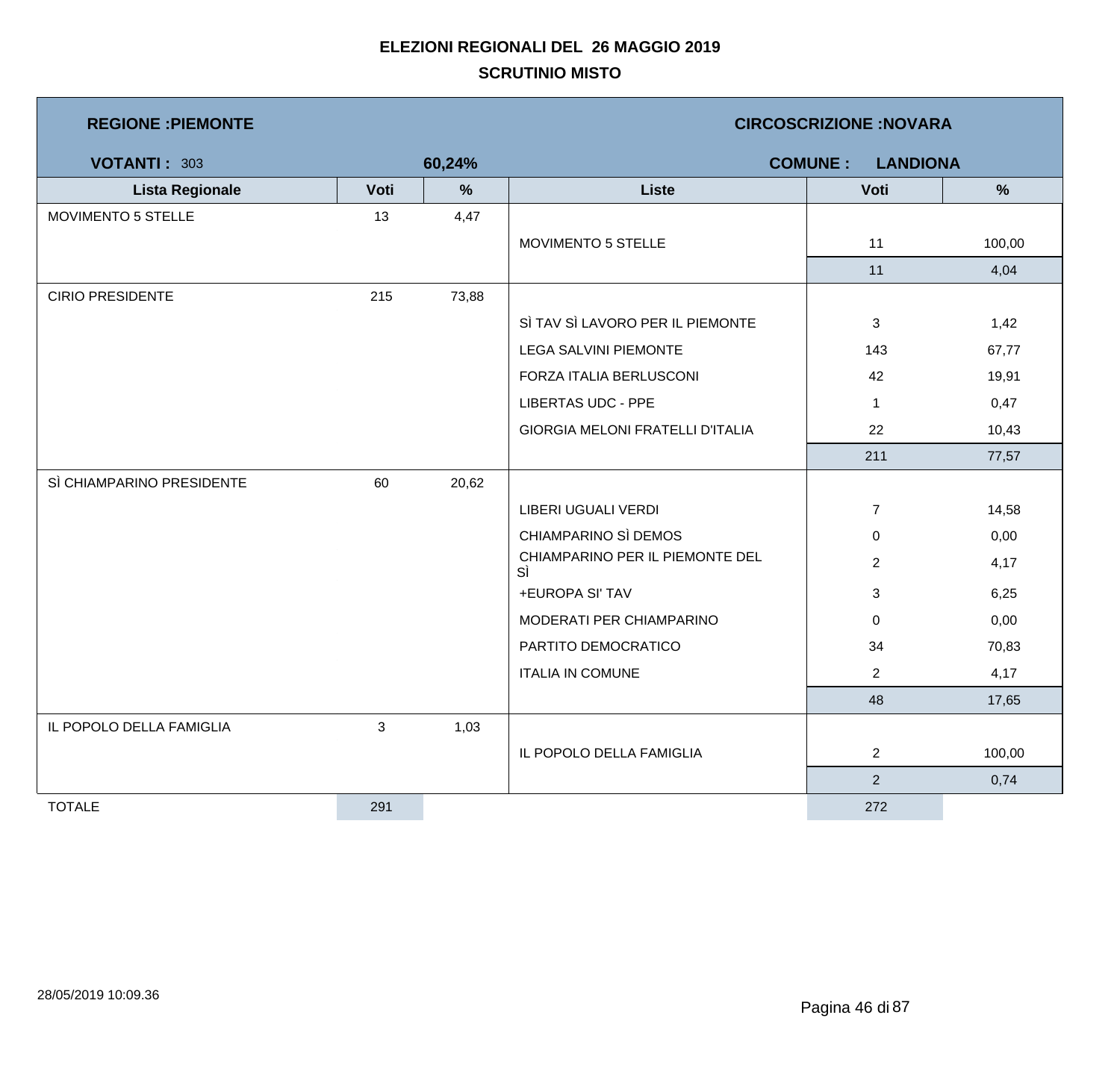| <b>REGIONE : PIEMONTE</b> |       |        |                                       | <b>CIRCOSCRIZIONE:NOVARA</b>  |               |
|---------------------------|-------|--------|---------------------------------------|-------------------------------|---------------|
| <b>VOTANTI: 1.303</b>     |       | 67,65% |                                       | <b>COMUNE:</b><br><b>LESA</b> |               |
| <b>Lista Regionale</b>    | Voti  | $\%$   | <b>Liste</b>                          | Voti                          | $\frac{9}{6}$ |
| MOVIMENTO 5 STELLE        | 125   | 10,03  |                                       |                               |               |
|                           |       |        | MOVIMENTO 5 STELLE                    | 110                           | 100,00        |
|                           |       |        |                                       | 110                           | 9,75          |
| <b>CIRIO PRESIDENTE</b>   | 717   | 57,54  |                                       |                               |               |
|                           |       |        | GIORGIA MELONI FRATELLI D'ITALIA      | 72                            | 10,51         |
|                           |       |        | <b>LIBERTAS UDC - PPE</b>             | 4                             | 0,58          |
|                           |       |        | FORZA ITALIA BERLUSCONI               | 150                           | 21,90         |
|                           |       |        | <b>LEGA SALVINI PIEMONTE</b>          | 444                           | 64,82         |
|                           |       |        | SÌ TAV SÌ LAVORO PER IL PIEMONTE      | 15                            | 2,19          |
|                           |       |        |                                       | 685                           | 60,73         |
| SÌ CHIAMPARINO PRESIDENTE | 394   | 31,62  |                                       |                               |               |
|                           |       |        | CHIAMPARINO PER IL PIEMONTE DEL<br>SÌ | 20                            | 6,19          |
|                           |       |        | LIBERI UGUALI VERDI                   | 19                            | 5,88          |
|                           |       |        | PARTITO DEMOCRATICO                   | 237                           | 73,37         |
|                           |       |        | <b>ITALIA IN COMUNE</b>               | 4                             | 1,24          |
|                           |       |        | +EUROPA SI' TAV                       | 29                            | 8,98          |
|                           |       |        | MODERATI PER CHIAMPARINO              | $\overline{7}$                | 2,17          |
|                           |       |        | CHIAMPARINO SÌ DEMOS                  | $\overline{7}$                | 2,17          |
|                           |       |        |                                       | 323                           | 28,63         |
| IL POPOLO DELLA FAMIGLIA  | 10    | 0,80   |                                       |                               |               |
|                           |       |        | IL POPOLO DELLA FAMIGLIA              | 10                            | 100,00        |
|                           |       |        |                                       | 10                            | 0,89          |
| <b>TOTALE</b>             | 1.246 |        |                                       | 1.128                         |               |

m,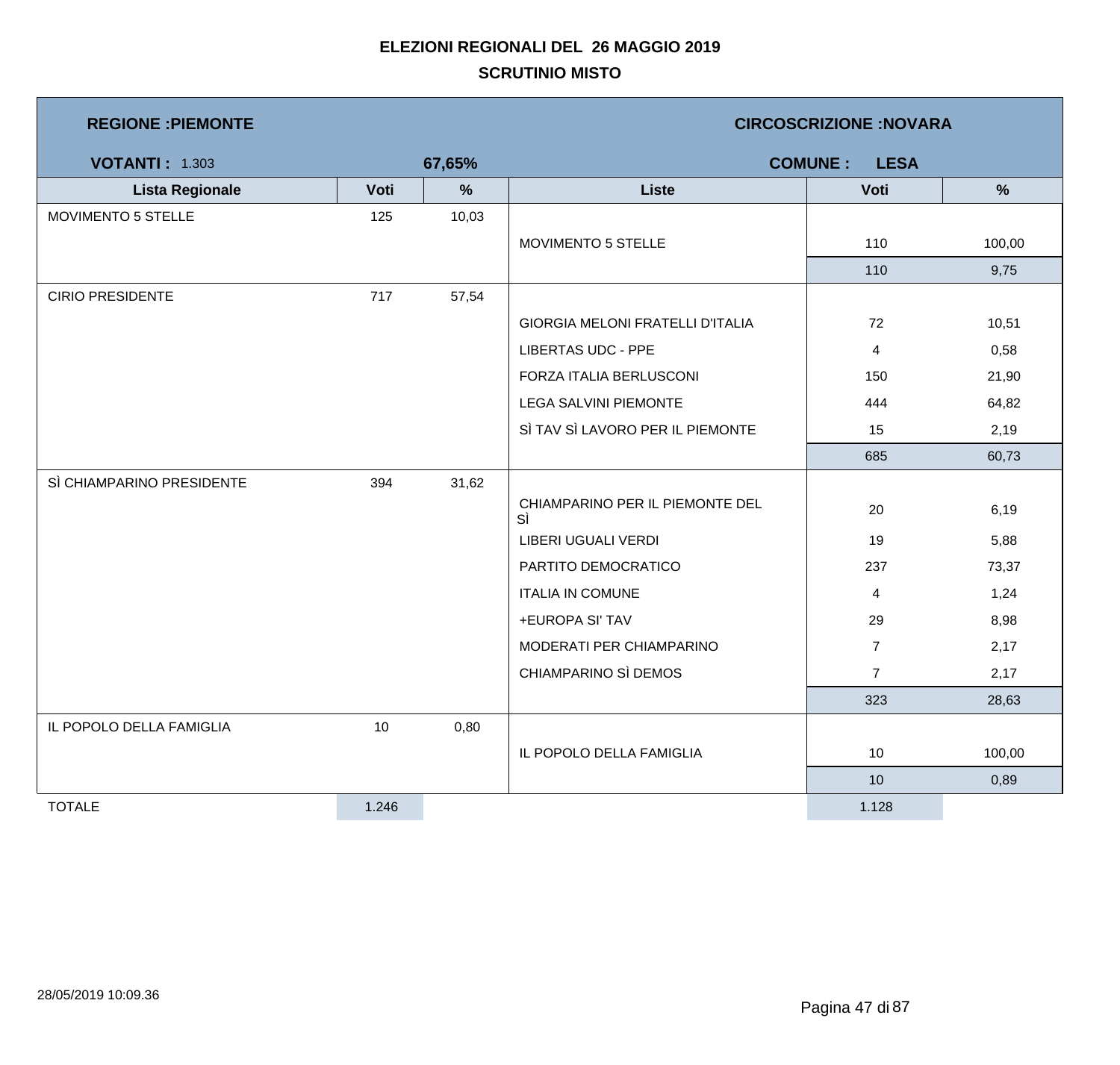| <b>REGIONE : PIEMONTE</b> |      |       | <b>CIRCOSCRIZIONE:NOVARA</b>            |                                   |               |  |  |
|---------------------------|------|-------|-----------------------------------------|-----------------------------------|---------------|--|--|
| <b>VOTANTI: 990</b>       |      | 63,5% |                                         | <b>COMUNE:</b><br><b>MAGGIORA</b> |               |  |  |
| <b>Lista Regionale</b>    | Voti | %     | <b>Liste</b>                            | Voti                              | $\frac{9}{6}$ |  |  |
| MOVIMENTO 5 STELLE        | 79   | 8,45  |                                         |                                   |               |  |  |
|                           |      |       | MOVIMENTO 5 STELLE                      | 66                                | 100,00        |  |  |
|                           |      |       |                                         | 66                                | 7,71          |  |  |
| <b>CIRIO PRESIDENTE</b>   | 596  | 63,74 |                                         |                                   |               |  |  |
|                           |      |       | <b>LIBERTAS UDC - PPE</b>               | 5                                 | 0,87          |  |  |
|                           |      |       | <b>GIORGIA MELONI FRATELLI D'ITALIA</b> | 49                                | 8,51          |  |  |
|                           |      |       | FORZA ITALIA BERLUSCONI                 | 87                                | 15,10         |  |  |
|                           |      |       | <b>LEGA SALVINI PIEMONTE</b>            | 379                               | 65,80         |  |  |
|                           |      |       | SÌ TAV SÌ LAVORO PER IL PIEMONTE        | 56                                | 9,72          |  |  |
|                           |      |       |                                         | 576                               | 67,29         |  |  |
| SÌ CHIAMPARINO PRESIDENTE | 247  | 26,42 |                                         |                                   |               |  |  |
|                           |      |       | <b>ITALIA IN COMUNE</b>                 | $\mathbf 0$                       | 0,00          |  |  |
|                           |      |       | PARTITO DEMOCRATICO                     | 158                               | 77,45         |  |  |
|                           |      |       | +EUROPA SI' TAV                         | 16                                | 7,84          |  |  |
|                           |      |       | CHIAMPARINO PER IL PIEMONTE DEL<br>SÌ   | 14                                | 6,86          |  |  |
|                           |      |       | CHIAMPARINO SÌ DEMOS                    | 5                                 | 2,45          |  |  |
|                           |      |       | LIBERI UGUALI VERDI                     | 10                                | 4,90          |  |  |
|                           |      |       | MODERATI PER CHIAMPARINO                | $\mathbf{1}$                      | 0,49          |  |  |
|                           |      |       |                                         | 204                               | 23,83         |  |  |
| IL POPOLO DELLA FAMIGLIA  | 13   | 1,39  |                                         |                                   |               |  |  |
|                           |      |       | IL POPOLO DELLA FAMIGLIA                | 10                                | 100,00        |  |  |
|                           |      |       |                                         | 10                                | 1,17          |  |  |
| <b>TOTALE</b>             | 935  |       |                                         | 856                               |               |  |  |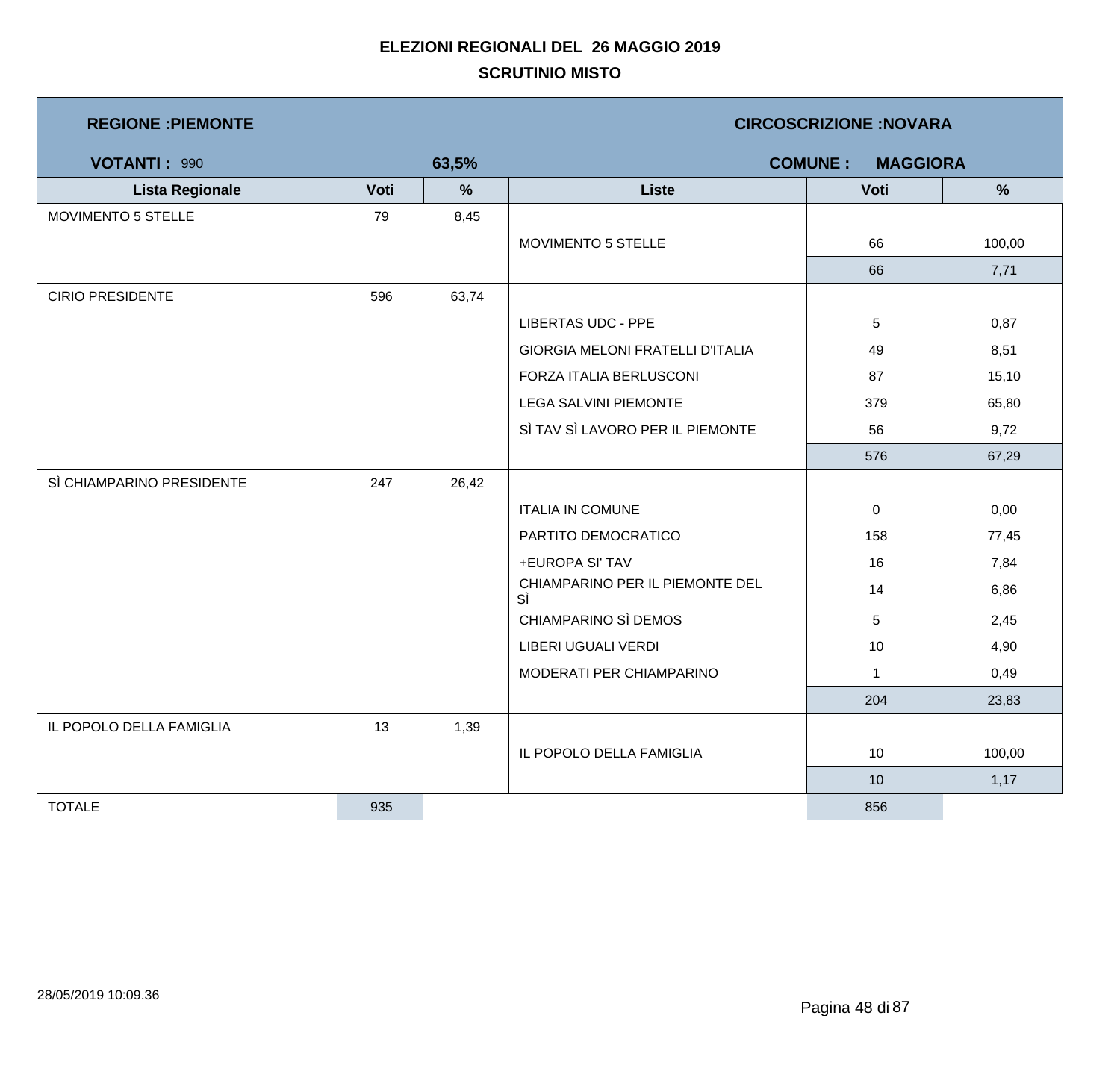| <b>REGIONE: PIEMONTE</b>  |      |       | <b>CIRCOSCRIZIONE: NOVARA</b>         |                                         |        |  |  |
|---------------------------|------|-------|---------------------------------------|-----------------------------------------|--------|--|--|
| <b>VOTANTI: 149</b>       |      | 74,5% |                                       | <b>COMUNE:</b><br><b>MANDELLO VITTA</b> |        |  |  |
| <b>Lista Regionale</b>    | Voti | %     | <b>Liste</b>                          | Voti                                    | %      |  |  |
| MOVIMENTO 5 STELLE        | 10   | 7,30  |                                       |                                         |        |  |  |
|                           |      |       | MOVIMENTO 5 STELLE                    | 10 <sup>°</sup>                         | 100,00 |  |  |
|                           |      |       |                                       | 10                                      | 7,81   |  |  |
| <b>CIRIO PRESIDENTE</b>   | 99   | 72,26 |                                       |                                         |        |  |  |
|                           |      |       | LEGA SALVINI PIEMONTE                 | 67                                      | 69,07  |  |  |
|                           |      |       | SÌ TAV SÌ LAVORO PER IL PIEMONTE      | 10                                      | 10,31  |  |  |
|                           |      |       | GIORGIA MELONI FRATELLI D'ITALIA      | 10                                      | 10,31  |  |  |
|                           |      |       | <b>LIBERTAS UDC - PPE</b>             | $\overline{c}$                          | 2,06   |  |  |
|                           |      |       | FORZA ITALIA BERLUSCONI               | 8                                       | 8,25   |  |  |
|                           |      |       |                                       | 97                                      | 75,78  |  |  |
| SÌ CHIAMPARINO PRESIDENTE | 28   | 20,44 |                                       |                                         |        |  |  |
|                           |      |       | PARTITO DEMOCRATICO                   | 17                                      | 80,95  |  |  |
|                           |      |       | <b>ITALIA IN COMUNE</b>               | $\mathbf 0$                             | 0,00   |  |  |
|                           |      |       | +EUROPA SI' TAV                       | 3                                       | 14,29  |  |  |
|                           |      |       | CHIAMPARINO SÌ DEMOS                  | $\mathbf{1}$                            | 4,76   |  |  |
|                           |      |       | CHIAMPARINO PER IL PIEMONTE DEL<br>SÌ | $\overline{0}$                          | 0,00   |  |  |
|                           |      |       | MODERATI PER CHIAMPARINO              | $\mathbf 0$                             | 0,00   |  |  |
|                           |      |       | LIBERI UGUALI VERDI                   | $\mathbf 0$                             | 0,00   |  |  |
|                           |      |       |                                       | 21                                      | 16,41  |  |  |
| IL POPOLO DELLA FAMIGLIA  | 0    | 0,00  |                                       |                                         |        |  |  |
|                           |      |       | IL POPOLO DELLA FAMIGLIA              | $\mathbf 0$                             | 0,00   |  |  |
|                           |      |       |                                       | $\overline{0}$                          | 0,00   |  |  |
| <b>TOTALE</b>             | 137  |       |                                       | 128                                     |        |  |  |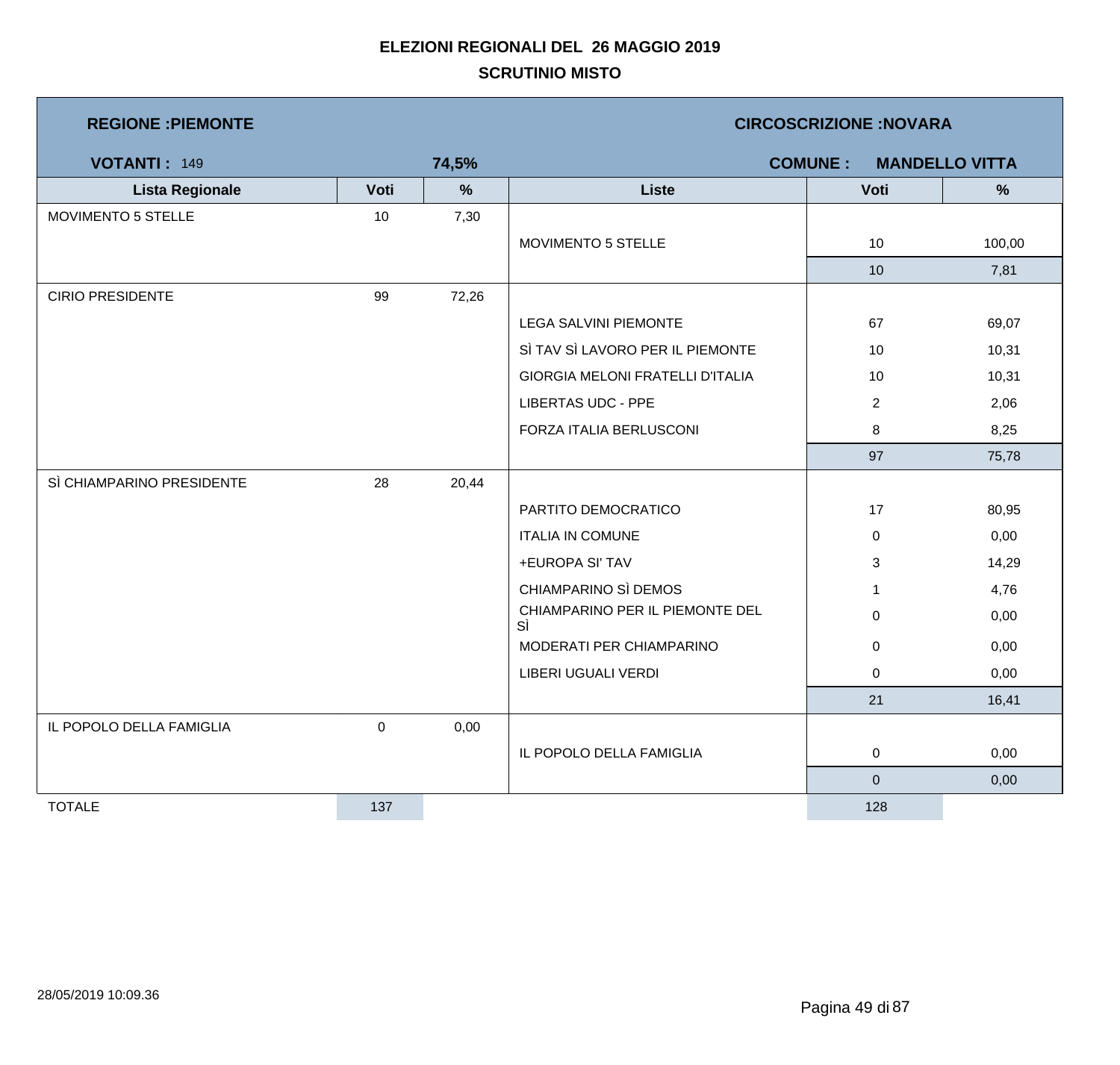| <b>REGIONE : PIEMONTE</b> |      |        | <b>CIRCOSCRIZIONE: NOVARA</b>         |                |                      |  |  |
|---------------------------|------|--------|---------------------------------------|----------------|----------------------|--|--|
| <b>VOTANTI: 927</b>       |      | 70,28% |                                       | <b>COMUNE:</b> | <b>MARANO TICINO</b> |  |  |
| <b>Lista Regionale</b>    | Voti | $\%$   | <b>Liste</b>                          | Voti           | $\%$                 |  |  |
| MOVIMENTO 5 STELLE        | 151  | 17,24  |                                       |                |                      |  |  |
|                           |      |        | MOVIMENTO 5 STELLE                    | 128            | 100,00               |  |  |
|                           |      |        |                                       | 128            | 15,90                |  |  |
| <b>CIRIO PRESIDENTE</b>   | 521  | 59,47  |                                       |                |                      |  |  |
|                           |      |        | <b>LEGA SALVINI PIEMONTE</b>          | 339            | 67,13                |  |  |
|                           |      |        | GIORGIA MELONI FRATELLI D'ITALIA      | 48             | 9,50                 |  |  |
|                           |      |        | FORZA ITALIA BERLUSCONI               | 105            | 20,79                |  |  |
|                           |      |        | SÌ TAV SÌ LAVORO PER IL PIEMONTE      | 11             | 2,18                 |  |  |
|                           |      |        | <b>LIBERTAS UDC - PPE</b>             | $\overline{2}$ | 0,40                 |  |  |
|                           |      |        |                                       | 505            | 62,73                |  |  |
| SÌ CHIAMPARINO PRESIDENTE | 201  | 22,95  |                                       |                |                      |  |  |
|                           |      |        | PARTITO DEMOCRATICO                   | 130            | 76,47                |  |  |
|                           |      |        | <b>ITALIA IN COMUNE</b>               | $\overline{2}$ | 1,18                 |  |  |
|                           |      |        | CHIAMPARINO PER IL PIEMONTE DEL<br>SÌ | 10             | 5,88                 |  |  |
|                           |      |        | CHIAMPARINO SÌ DEMOS                  | $\sqrt{5}$     | 2,94                 |  |  |
|                           |      |        | LIBERI UGUALI VERDI                   | 8              | 4,71                 |  |  |
|                           |      |        | MODERATI PER CHIAMPARINO              | 5              | 2,94                 |  |  |
|                           |      |        | +EUROPA SI' TAV                       | 10             | 5,88                 |  |  |
|                           |      |        |                                       | 170            | 21,12                |  |  |
| IL POPOLO DELLA FAMIGLIA  | 3    | 0,34   |                                       |                |                      |  |  |
|                           |      |        | IL POPOLO DELLA FAMIGLIA              | $\overline{2}$ | 100,00               |  |  |
|                           |      |        |                                       | $\overline{2}$ | 0,25                 |  |  |
| <b>TOTALE</b>             | 876  |        |                                       | 805            |                      |  |  |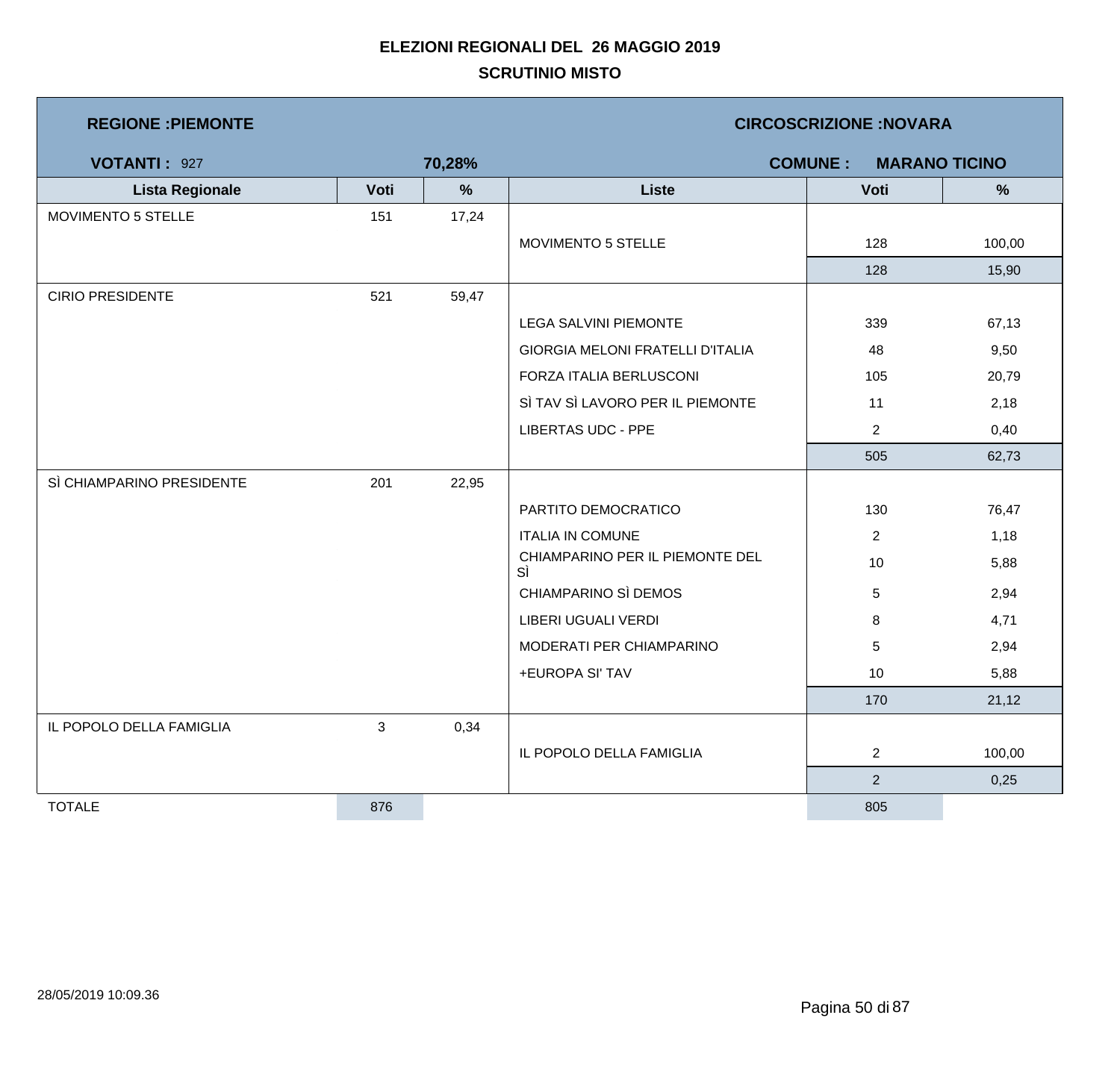| <b>REGIONE : PIEMONTE</b> |      |               | <b>CIRCOSCRIZIONE:NOVARA</b>              |                |               |  |  |
|---------------------------|------|---------------|-------------------------------------------|----------------|---------------|--|--|
| <b>VOTANTI: 734</b>       |      | 79,78%        | <b>MASSINO VISCONTI</b><br><b>COMUNE:</b> |                |               |  |  |
| <b>Lista Regionale</b>    | Voti | $\frac{9}{6}$ | <b>Liste</b>                              | Voti           | $\frac{9}{6}$ |  |  |
| MOVIMENTO 5 STELLE        | 51   | 7,30          |                                           |                |               |  |  |
|                           |      |               | MOVIMENTO 5 STELLE                        | 45             | 100,00        |  |  |
|                           |      |               |                                           | 45             | 7,04          |  |  |
| <b>CIRIO PRESIDENTE</b>   | 467  | 66,81         |                                           |                |               |  |  |
|                           |      |               | <b>LIBERTAS UDC - PPE</b>                 | $\,6$          | 1,38          |  |  |
|                           |      |               | <b>GIORGIA MELONI FRATELLI D'ITALIA</b>   | 39             | 8,94          |  |  |
|                           |      |               | FORZA ITALIA BERLUSCONI                   | 75             | 17,20         |  |  |
|                           |      |               | <b>LEGA SALVINI PIEMONTE</b>              | 303            | 69,50         |  |  |
|                           |      |               | SÌ TAV SÌ LAVORO PER IL PIEMONTE          | 13             | 2,98          |  |  |
|                           |      |               |                                           | 436            | 68,23         |  |  |
| SÌ CHIAMPARINO PRESIDENTE | 172  | 24,61         |                                           |                |               |  |  |
|                           |      |               | +EUROPA SI' TAV                           | 8              | 5,37          |  |  |
|                           |      |               | <b>ITALIA IN COMUNE</b>                   | $\overline{2}$ | 1,34          |  |  |
|                           |      |               | PARTITO DEMOCRATICO                       | 122            | 81,88         |  |  |
|                           |      |               | CHIAMPARINO PER IL PIEMONTE DEL<br>SÌ     | $\overline{7}$ | 4,70          |  |  |
|                           |      |               | CHIAMPARINO SÌ DEMOS                      | $\overline{2}$ | 1,34          |  |  |
|                           |      |               | LIBERI UGUALI VERDI                       | $\overline{7}$ | 4,70          |  |  |
|                           |      |               | MODERATI PER CHIAMPARINO                  | 1              | 0,67          |  |  |
|                           |      |               |                                           | 149            | 23,32         |  |  |
| IL POPOLO DELLA FAMIGLIA  | 9    | 1,29          |                                           |                |               |  |  |
|                           |      |               | IL POPOLO DELLA FAMIGLIA                  | 9              | 100,00        |  |  |
|                           |      |               |                                           | $9\,$          | 1,41          |  |  |
| <b>TOTALE</b>             | 699  |               |                                           | 639            |               |  |  |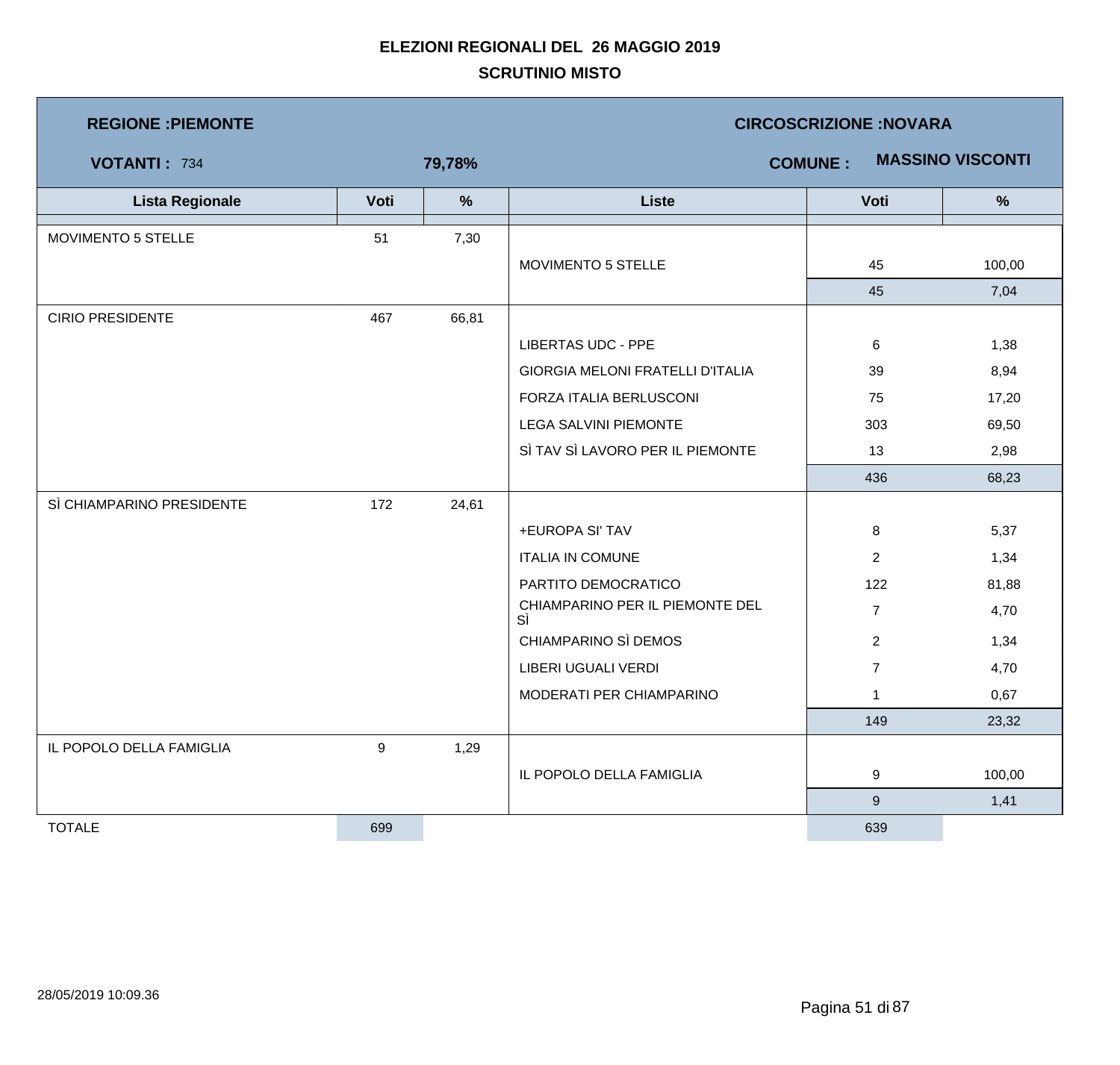| <b>REGIONE: PIEMONTE</b>  |                  |        | <b>CIRCOSCRIZIONE:NOVARA</b>            |                                |        |  |
|---------------------------|------------------|--------|-----------------------------------------|--------------------------------|--------|--|
| <b>VOTANTI: 1.524</b>     |                  | 73,98% |                                         | <b>COMUNE:</b><br><b>MEINA</b> |        |  |
| <b>Lista Regionale</b>    | Voti             | $\%$   | <b>Liste</b>                            | Voti                           | %      |  |
| MOVIMENTO 5 STELLE        | 152              | 10,52  |                                         |                                |        |  |
|                           |                  |        | MOVIMENTO 5 STELLE                      | 135                            | 100,00 |  |
|                           |                  |        |                                         | 135                            | 10,31  |  |
| <b>CIRIO PRESIDENTE</b>   | 869              | 60,14  |                                         |                                |        |  |
|                           |                  |        | FORZA ITALIA BERLUSCONI                 | 137                            | 16,59  |  |
|                           |                  |        | <b>LEGA SALVINI PIEMONTE</b>            | 590                            | 71,43  |  |
|                           |                  |        | SÌ TAV SÌ LAVORO PER IL PIEMONTE        | 11                             | 1,33   |  |
|                           |                  |        | <b>LIBERTAS UDC - PPE</b>               | 12                             | 1,45   |  |
|                           |                  |        | <b>GIORGIA MELONI FRATELLI D'ITALIA</b> | 76                             | 9,20   |  |
|                           |                  |        |                                         | 826                            | 63,05  |  |
| SÌ CHIAMPARINO PRESIDENTE | 415              | 28,72  |                                         |                                |        |  |
|                           |                  |        | PARTITO DEMOCRATICO                     | 246                            | 71,93  |  |
|                           |                  |        | +EUROPA SI' TAV                         | 35                             | 10,23  |  |
|                           |                  |        | CHIAMPARINO PER IL PIEMONTE DEL<br>SÌ   | 31                             | 9,06   |  |
|                           |                  |        | CHIAMPARINO SÌ DEMOS                    | 14                             | 4,09   |  |
|                           |                  |        | LIBERI UGUALI VERDI                     | 12                             | 3,51   |  |
|                           |                  |        | MODERATI PER CHIAMPARINO                | 0                              | 0,00   |  |
|                           |                  |        | <b>ITALIA IN COMUNE</b>                 | 4                              | 1,17   |  |
|                           |                  |        |                                         | 342                            | 26,11  |  |
| IL POPOLO DELLA FAMIGLIA  | $\boldsymbol{9}$ | 0,62   |                                         |                                |        |  |
|                           |                  |        | IL POPOLO DELLA FAMIGLIA                | $\overline{7}$                 | 100,00 |  |
|                           |                  |        |                                         | $\overline{7}$                 | 0,53   |  |
| <b>TOTALE</b>             | 1.445            |        |                                         | 1.310                          |        |  |

 $\mathcal{L}_{\mathcal{A}}$ 

<u> 1980 - Johann Barnett, mars et al. 1980 - </u>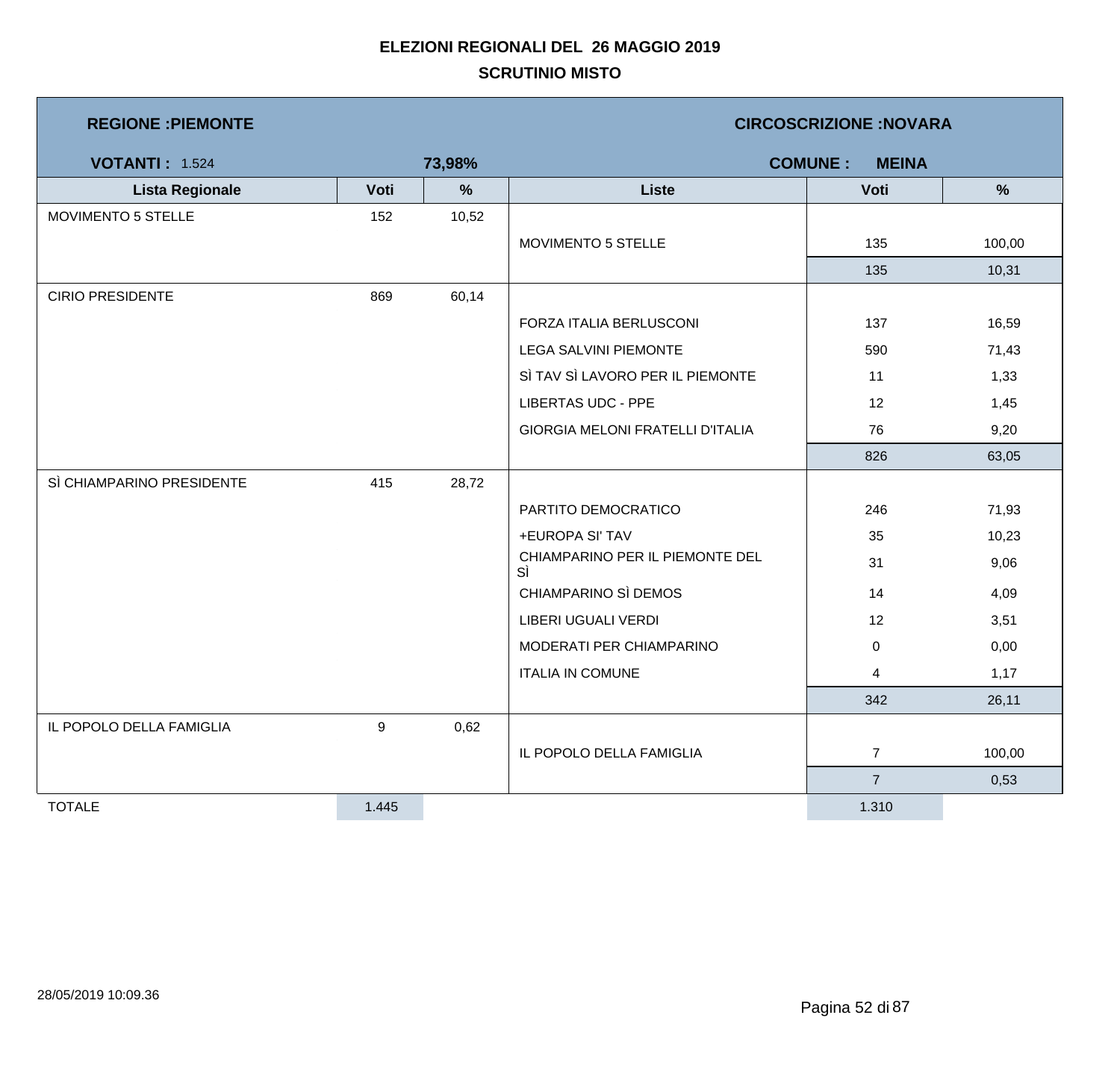| <b>REGIONE : PIEMONTE</b> |      |       | <b>CIRCOSCRIZIONE:NOVARA</b>          |                |        |  |  |
|---------------------------|------|-------|---------------------------------------|----------------|--------|--|--|
| <b>VOTANTI: 599</b>       |      | 64,2% | <b>COMUNE:</b><br><b>MEZZOMERICO</b>  |                |        |  |  |
| <b>Lista Regionale</b>    | Voti | %     | <b>Liste</b>                          | Voti           | %      |  |  |
| MOVIMENTO 5 STELLE        | 77   | 13,60 |                                       |                |        |  |  |
|                           |      |       | MOVIMENTO 5 STELLE                    | 61             | 100,00 |  |  |
|                           |      |       |                                       | 61             | 12,22  |  |  |
| <b>CIRIO PRESIDENTE</b>   | 313  | 55,30 |                                       |                |        |  |  |
|                           |      |       | LEGA SALVINI PIEMONTE                 | 219            | 73,00  |  |  |
|                           |      |       | <b>LIBERTAS UDC - PPE</b>             | $\mathbf{1}$   | 0,33   |  |  |
|                           |      |       | GIORGIA MELONI FRATELLI D'ITALIA      | 21             | 7,00   |  |  |
|                           |      |       | SÌ TAV SÌ LAVORO PER IL PIEMONTE      | $\overline{2}$ | 0,67   |  |  |
|                           |      |       | FORZA ITALIA BERLUSCONI               | 57             | 19,00  |  |  |
|                           |      |       |                                       | 300            | 60,12  |  |  |
| SÌ CHIAMPARINO PRESIDENTE | 171  | 30,21 |                                       |                |        |  |  |
|                           |      |       | MODERATI PER CHIAMPARINO              | 0              | 0,00   |  |  |
|                           |      |       | LIBERI UGUALI VERDI                   | $\overline{7}$ | 5,26   |  |  |
|                           |      |       | CHIAMPARINO SÌ DEMOS                  | 6              | 4,51   |  |  |
|                           |      |       | CHIAMPARINO PER IL PIEMONTE DEL<br>SÌ | 6              | 4,51   |  |  |
|                           |      |       | +EUROPA SI' TAV                       | 14             | 10,53  |  |  |
|                           |      |       | <b>ITALIA IN COMUNE</b>               | $\mathbf{1}$   | 0,75   |  |  |
|                           |      |       | PARTITO DEMOCRATICO                   | 99             | 74,44  |  |  |
|                           |      |       |                                       | 133            | 26,65  |  |  |
| IL POPOLO DELLA FAMIGLIA  | 5    | 0,88  |                                       |                |        |  |  |
|                           |      |       | IL POPOLO DELLA FAMIGLIA              | 5              | 100,00 |  |  |
|                           |      |       |                                       | $\sqrt{5}$     | 1,00   |  |  |
| <b>TOTALE</b>             | 566  |       |                                       | 499            |        |  |  |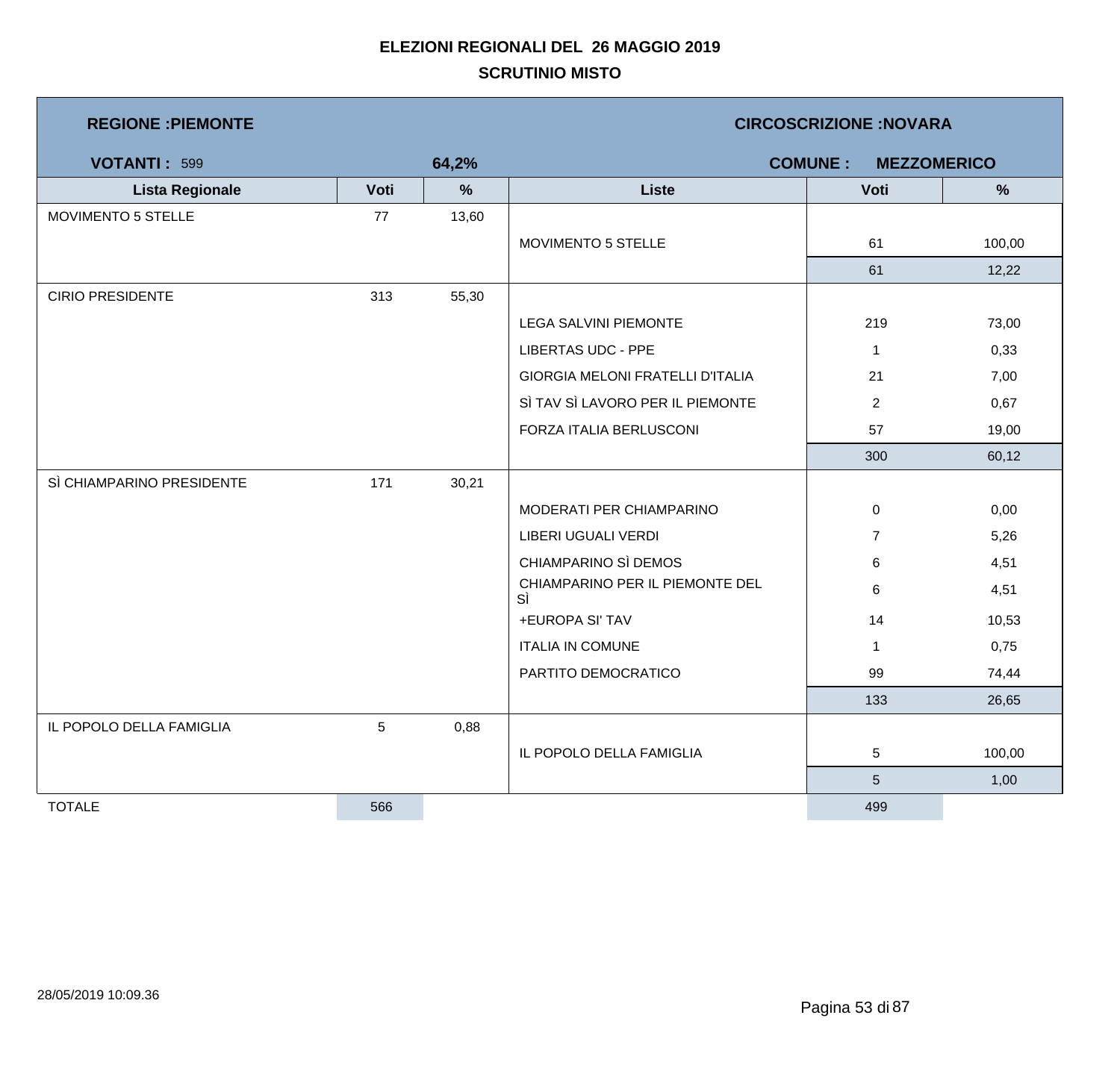| <b>REGIONE : PIEMONTE</b> |      |        | <b>CIRCOSCRIZIONE: NOVARA</b>           |                |               |  |  |
|---------------------------|------|--------|-----------------------------------------|----------------|---------------|--|--|
| VOTANTI: 397              |      | 48,53% | <b>COMUNE:</b><br><b>MIASINO</b>        |                |               |  |  |
| <b>Lista Regionale</b>    | Voti | $\%$   | <b>Liste</b>                            | Voti           | $\frac{9}{6}$ |  |  |
| MOVIMENTO 5 STELLE        | 40   | 10,50  |                                         |                |               |  |  |
|                           |      |        | MOVIMENTO 5 STELLE                      | 33             | 100,00        |  |  |
|                           |      |        |                                         | 33             | 9,43          |  |  |
| <b>CIRIO PRESIDENTE</b>   | 206  | 54,07  |                                         |                |               |  |  |
|                           |      |        | <b>LIBERTAS UDC - PPE</b>               | 6              | 3,09          |  |  |
|                           |      |        | FORZA ITALIA BERLUSCONI                 | 31             | 15,98         |  |  |
|                           |      |        | <b>LEGA SALVINI PIEMONTE</b>            | 134            | 69,07         |  |  |
|                           |      |        | SÌ TAV SÌ LAVORO PER IL PIEMONTE        | 3              | 1,55          |  |  |
|                           |      |        | <b>GIORGIA MELONI FRATELLI D'ITALIA</b> | 20             | 10,31         |  |  |
|                           |      |        |                                         | 194            | 55,43         |  |  |
| SÌ CHIAMPARINO PRESIDENTE | 121  | 31,76  |                                         |                |               |  |  |
|                           |      |        | PARTITO DEMOCRATICO                     | 86             | 78,18         |  |  |
|                           |      |        | +EUROPA SI' TAV                         | 6              | 5,45          |  |  |
|                           |      |        | CHIAMPARINO PER IL PIEMONTE DEL<br>SÌ   | 3              | 2,73          |  |  |
|                           |      |        | CHIAMPARINO SÌ DEMOS                    | 4              | 3,64          |  |  |
|                           |      |        | <b>LIBERI UGUALI VERDI</b>              | $\overline{7}$ | 6,36          |  |  |
|                           |      |        | MODERATI PER CHIAMPARINO                | 4              | 3,64          |  |  |
|                           |      |        | <b>ITALIA IN COMUNE</b>                 | 0              | 0,00          |  |  |
|                           |      |        |                                         | 110            | 31,43         |  |  |
| IL POPOLO DELLA FAMIGLIA  | 14   | 3,67   |                                         |                |               |  |  |
|                           |      |        | IL POPOLO DELLA FAMIGLIA                | 13             | 100,00        |  |  |
|                           |      |        |                                         | 13             | 3,71          |  |  |
| <b>TOTALE</b>             | 381  |        |                                         | 350            |               |  |  |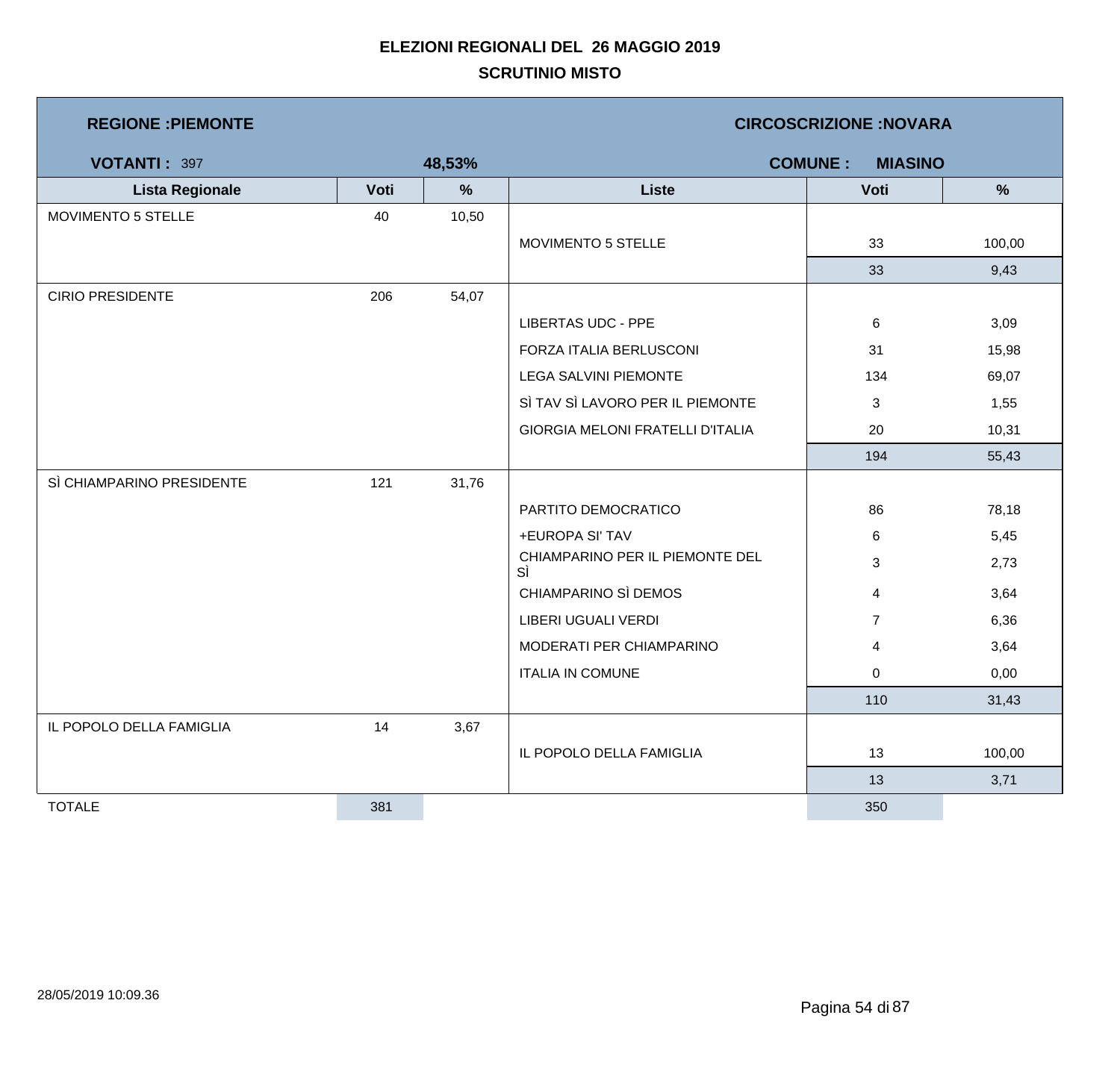| <b>REGIONE: PIEMONTE</b>  |       |        |                                         | <b>CIRCOSCRIZIONE: NOVARA</b> |               |
|---------------------------|-------|--------|-----------------------------------------|-------------------------------|---------------|
| <b>VOTANTI: 1.566</b>     |       | 72,57% |                                         | <b>COMUNE:</b><br><b>MOMO</b> |               |
| <b>Lista Regionale</b>    | Voti  | $\%$   | <b>Liste</b>                            | Voti                          | $\frac{9}{6}$ |
| MOVIMENTO 5 STELLE        | 158   | 10,73  |                                         |                               |               |
|                           |       |        | MOVIMENTO 5 STELLE                      | 131                           | 100,00        |
|                           |       |        |                                         | 131                           | 9,58          |
| <b>CIRIO PRESIDENTE</b>   | 971   | 65,92  |                                         |                               |               |
|                           |       |        | <b>LIBERTAS UDC - PPE</b>               | 11                            | 1,16          |
|                           |       |        | FORZA ITALIA BERLUSCONI                 | 135                           | 14,24         |
|                           |       |        | <b>LEGA SALVINI PIEMONTE</b>            | 723                           | 76,27         |
|                           |       |        | SÌ TAV SÌ LAVORO PER IL PIEMONTE        | 14                            | 1,48          |
|                           |       |        | <b>GIORGIA MELONI FRATELLI D'ITALIA</b> | 65                            | 6,86          |
|                           |       |        |                                         | 948                           | 69,35         |
| SÌ CHIAMPARINO PRESIDENTE | 334   | 22,67  |                                         |                               |               |
|                           |       |        | <b>ITALIA IN COMUNE</b>                 | 5                             | 1,79          |
|                           |       |        | +EUROPA SI' TAV                         | 12                            | 4,30          |
|                           |       |        | CHIAMPARINO PER IL PIEMONTE DEL<br>SÌ   | 16                            | 5,73          |
|                           |       |        | CHIAMPARINO SÌ DEMOS                    | 14                            | 5,02          |
|                           |       |        | LIBERI UGUALI VERDI                     | 9                             | 3,23          |
|                           |       |        | MODERATI PER CHIAMPARINO                | 9                             | 3,23          |
|                           |       |        | PARTITO DEMOCRATICO                     | 214                           | 76,70         |
|                           |       |        |                                         | 279                           | 20,41         |
| IL POPOLO DELLA FAMIGLIA  | 10    | 0,68   |                                         |                               |               |
|                           |       |        | IL POPOLO DELLA FAMIGLIA                | 9                             | 100,00        |
|                           |       |        |                                         | $9\,$                         | 0,66          |
| <b>TOTALE</b>             | 1.473 |        |                                         | 1.367                         |               |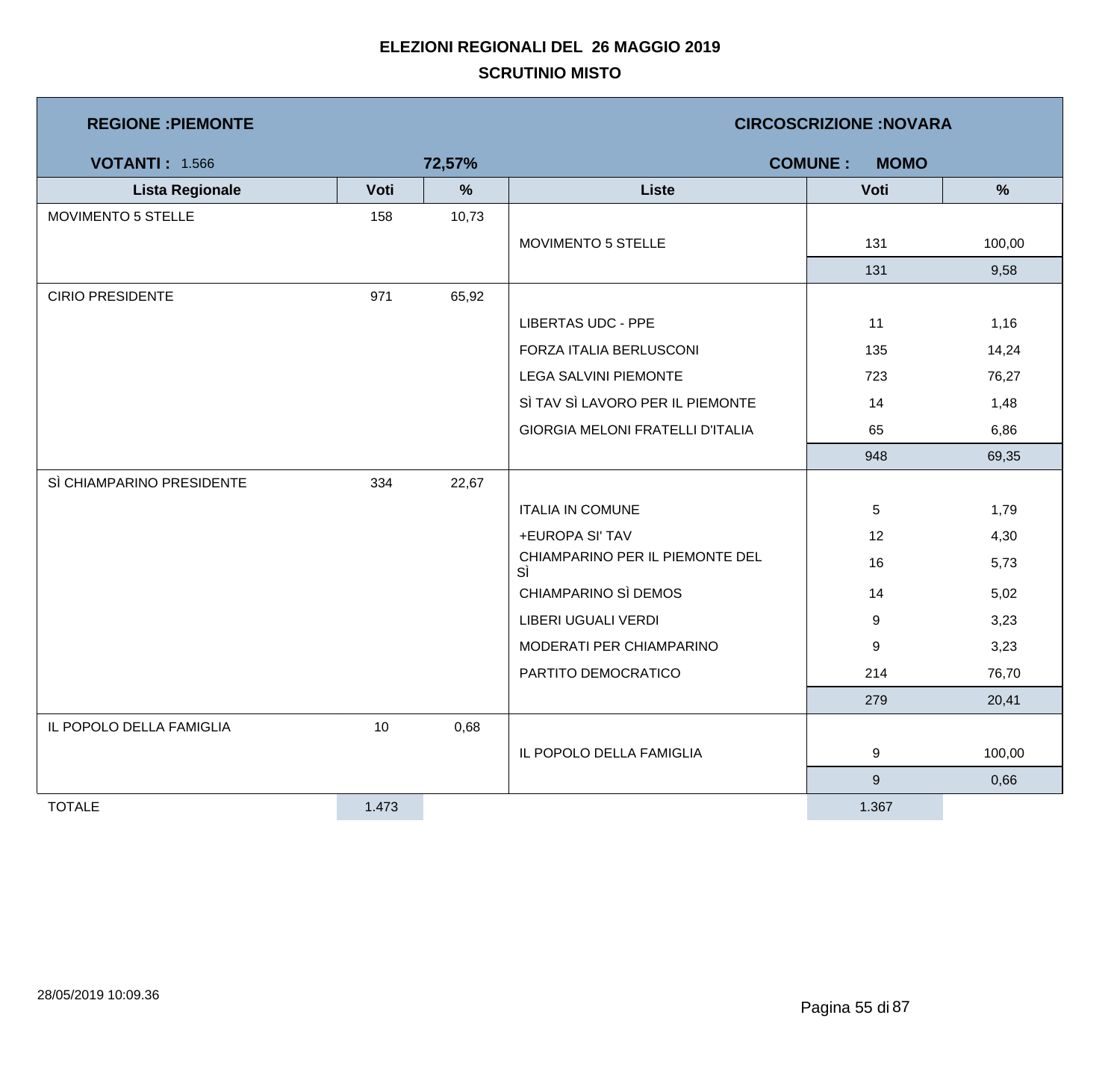| <b>REGIONE : PIEMONTE</b> |              |        | <b>CIRCOSCRIZIONE: NOVARA</b>           |                |               |  |  |
|---------------------------|--------------|--------|-----------------------------------------|----------------|---------------|--|--|
| VOTANTI: 962              |              | 63,33% | <b>COMUNE:</b><br><b>NEBBIUNO</b>       |                |               |  |  |
| <b>Lista Regionale</b>    | Voti         | %      | <b>Liste</b>                            | Voti           | $\frac{9}{6}$ |  |  |
| MOVIMENTO 5 STELLE        | 111          | 11,77  |                                         |                |               |  |  |
|                           |              |        | MOVIMENTO 5 STELLE                      | 88             | 100,00        |  |  |
|                           |              |        |                                         | 88             | 10,97         |  |  |
| <b>CIRIO PRESIDENTE</b>   | 595          | 63,10  |                                         |                |               |  |  |
|                           |              |        | <b>LIBERTAS UDC - PPE</b>               | $\mathbf 0$    | 0,00          |  |  |
|                           |              |        | FORZA ITALIA BERLUSCONI                 | 96             | 17,71         |  |  |
|                           |              |        | <b>LEGA SALVINI PIEMONTE</b>            | 382            | 70,48         |  |  |
|                           |              |        | SÌ TAV SÌ LAVORO PER IL PIEMONTE        | $\,6$          | 1,11          |  |  |
|                           |              |        | <b>GIORGIA MELONI FRATELLI D'ITALIA</b> | 58             | 10,70         |  |  |
|                           |              |        |                                         | 542            | 67,58         |  |  |
| SÌ CHIAMPARINO PRESIDENTE | 236          | 25,03  |                                         |                |               |  |  |
|                           |              |        | <b>ITALIA IN COMUNE</b>                 | $\overline{2}$ | 1,17          |  |  |
|                           |              |        | +EUROPA SI' TAV                         | 14             | 8,19          |  |  |
|                           |              |        | CHIAMPARINO PER IL PIEMONTE DEL<br>SÌ   | 15             | 8,77          |  |  |
|                           |              |        | CHIAMPARINO SÌ DEMOS                    | 6              | 3,51          |  |  |
|                           |              |        | LIBERI UGUALI VERDI                     | 12             | 7,02          |  |  |
|                           |              |        | MODERATI PER CHIAMPARINO                | 6              | 3,51          |  |  |
|                           |              |        | PARTITO DEMOCRATICO                     | 116            | 67,84         |  |  |
|                           |              |        |                                         | 171            | 21,32         |  |  |
| IL POPOLO DELLA FAMIGLIA  | $\mathbf{1}$ | 0,11   |                                         |                |               |  |  |
|                           |              |        | IL POPOLO DELLA FAMIGLIA                | 1              | 100,00        |  |  |
|                           |              |        |                                         | $\mathbf{1}$   | 0,12          |  |  |
| <b>TOTALE</b>             | 943          |        |                                         | 802            |               |  |  |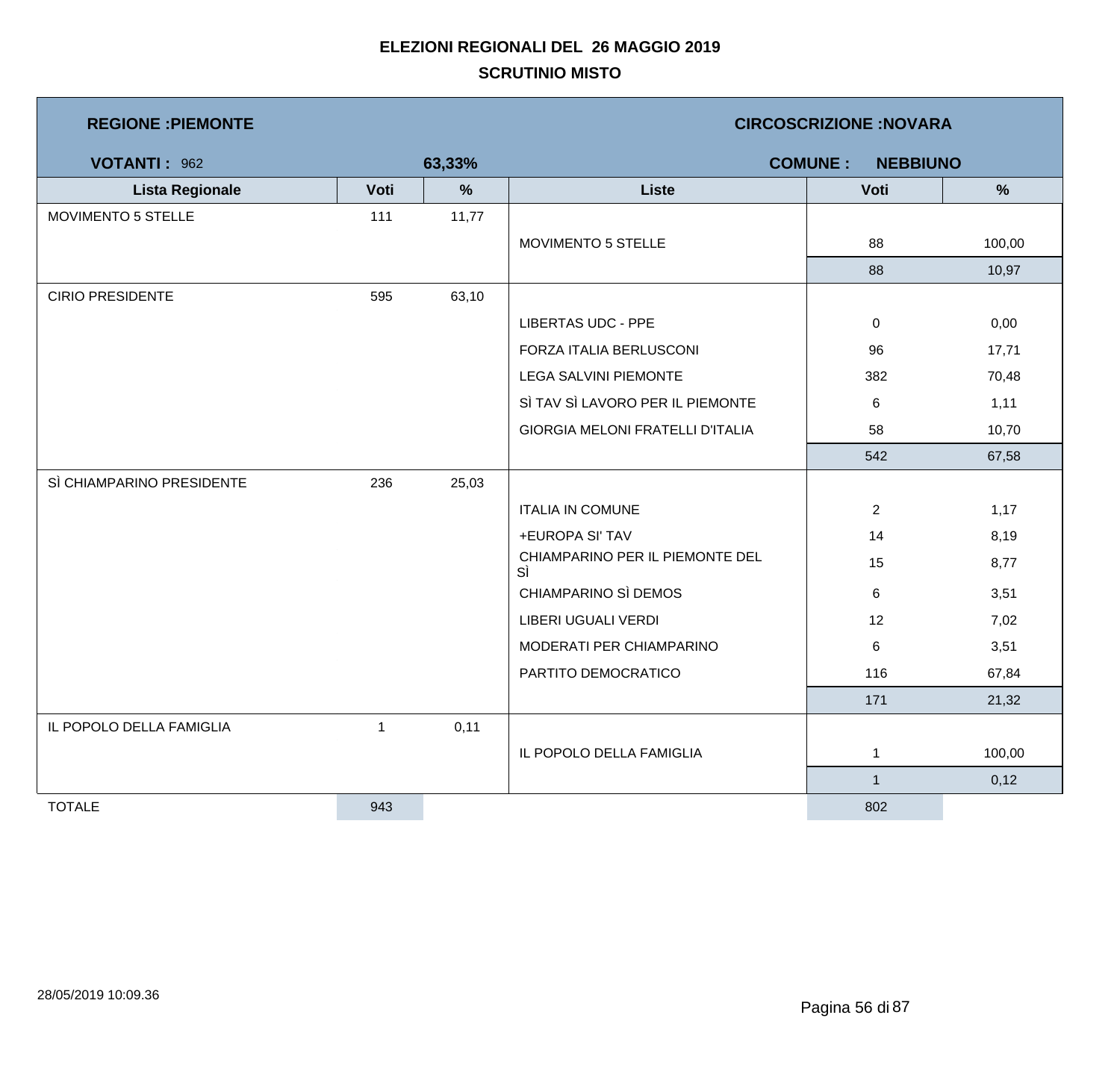| <b>REGIONE : PIEMONTE</b> |                | <b>CIRCOSCRIZIONE: NOVARA</b> |                                         |                                   |        |  |
|---------------------------|----------------|-------------------------------|-----------------------------------------|-----------------------------------|--------|--|
| <b>VOTANTI: 454</b>       |                | 61,52%                        |                                         | <b>COMUNE:</b><br><b>NIBBIOLA</b> |        |  |
| <b>Lista Regionale</b>    | Voti           | $\%$                          | <b>Liste</b>                            | Voti                              | %      |  |
| MOVIMENTO 5 STELLE        | 44             | 10,02                         |                                         |                                   |        |  |
|                           |                |                               | MOVIMENTO 5 STELLE                      | 36                                | 100,00 |  |
|                           |                |                               |                                         | 36                                | 8,82   |  |
| <b>CIRIO PRESIDENTE</b>   | 286            | 65,15                         |                                         |                                   |        |  |
|                           |                |                               | <b>GIORGIA MELONI FRATELLI D'ITALIA</b> | 69                                | 24,64  |  |
|                           |                |                               | <b>LIBERTAS UDC - PPE</b>               | 0                                 | 0,00   |  |
|                           |                |                               | FORZA ITALIA BERLUSCONI                 | 19                                | 6,79   |  |
|                           |                |                               | <b>LEGA SALVINI PIEMONTE</b>            | 191                               | 68,21  |  |
|                           |                |                               | SÌ TAV SÌ LAVORO PER IL PIEMONTE        | $\mathbf{1}$                      | 0,36   |  |
|                           |                |                               |                                         | 280                               | 68,63  |  |
| SÌ CHIAMPARINO PRESIDENTE | 106            | 24,15                         |                                         |                                   |        |  |
|                           |                |                               | <b>ITALIA IN COMUNE</b>                 | 0                                 | 0,00   |  |
|                           |                |                               | PARTITO DEMOCRATICO                     | 79                                | 88,76  |  |
|                           |                |                               | +EUROPA SI' TAV                         | $\mathbf{1}$                      | 1,12   |  |
|                           |                |                               | CHIAMPARINO PER IL PIEMONTE DEL<br>SÌ   | 3                                 | 3,37   |  |
|                           |                |                               | CHIAMPARINO SÌ DEMOS                    | $\overline{2}$                    | 2,25   |  |
|                           |                |                               | LIBERI UGUALI VERDI                     | 4                                 | 4,49   |  |
|                           |                |                               | MODERATI PER CHIAMPARINO                | 0                                 | 0,00   |  |
|                           |                |                               |                                         | 89                                | 21,81  |  |
| IL POPOLO DELLA FAMIGLIA  | $\mathfrak{S}$ | 0,68                          |                                         |                                   |        |  |
|                           |                |                               | IL POPOLO DELLA FAMIGLIA                | 3                                 | 100,00 |  |
|                           |                |                               |                                         | $\mathbf{3}$                      | 0,74   |  |
| <b>TOTALE</b>             | 439            |                               |                                         | 408                               |        |  |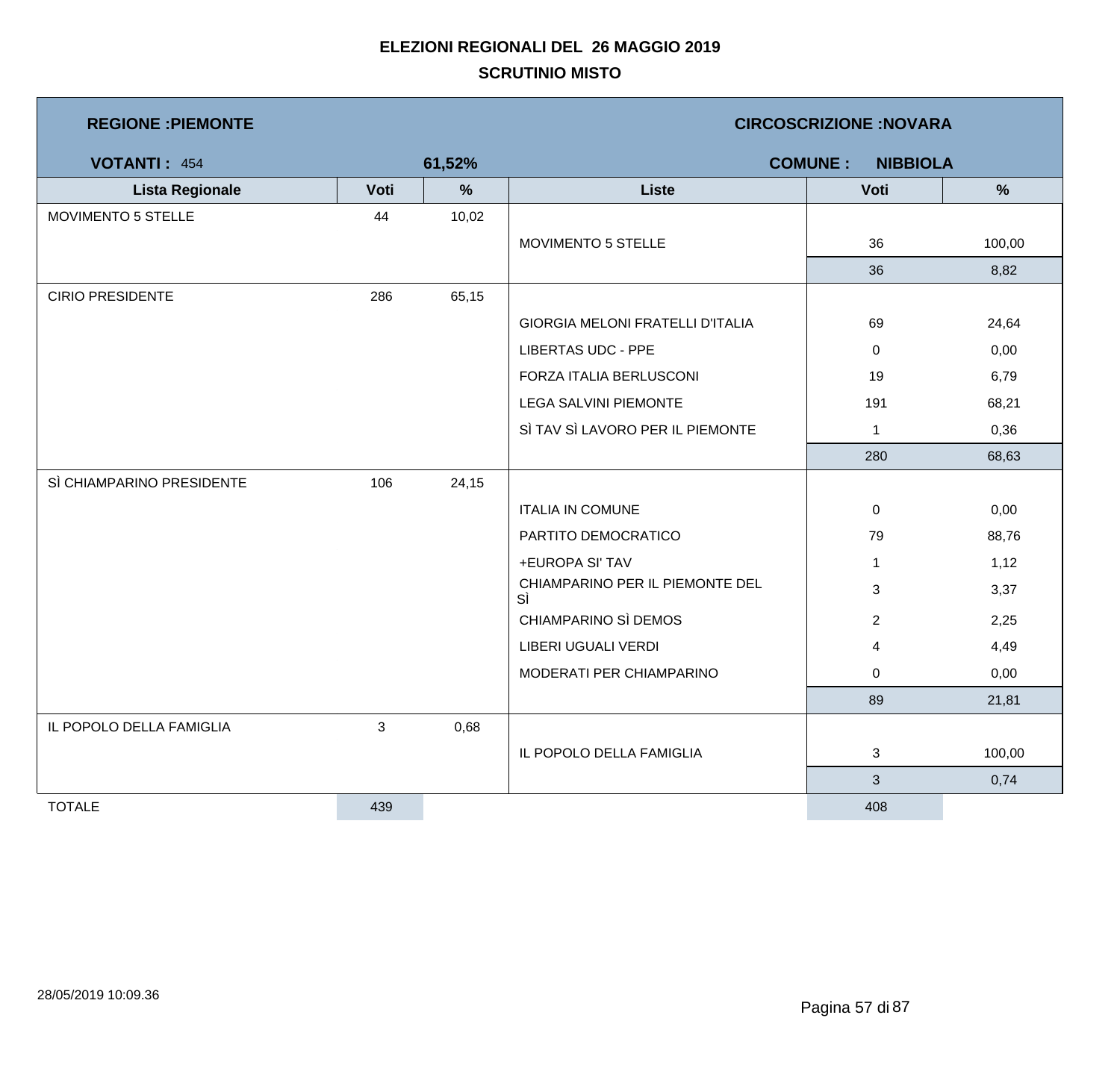| <b>REGIONE : PIEMONTE</b> |        |               | <b>CIRCOSCRIZIONE:NOVARA</b>            |                                 |        |  |  |
|---------------------------|--------|---------------|-----------------------------------------|---------------------------------|--------|--|--|
| <b>VOTANTI: 47.450</b>    |        | 59,92%        |                                         | <b>COMUNE:</b><br><b>NOVARA</b> |        |  |  |
| <b>Lista Regionale</b>    | Voti   | $\frac{9}{6}$ | <b>Liste</b>                            | Voti                            | %      |  |  |
| MOVIMENTO 5 STELLE        | 9.919  | 19,68         |                                         |                                 |        |  |  |
|                           |        |               | <b>MOVIMENTO 5 STELLE</b>               | 9.919                           | 100,00 |  |  |
|                           |        |               |                                         | 9.919                           | 35,98  |  |  |
| <b>CIRIO PRESIDENTE</b>   | 24.170 | 47,94         |                                         |                                 |        |  |  |
|                           |        |               | <b>GIORGIA MELONI FRATELLI D'ITALIA</b> | 3.646                           | 15,63  |  |  |
|                           |        |               | <b>LIBERTAS UDC - PPE</b>               | 146                             | 0,63   |  |  |
|                           |        |               | FORZA ITALIA BERLUSCONI                 | 3.377                           | 14,48  |  |  |
|                           |        |               | <b>LEGA SALVINI PIEMONTE</b>            | 15.982                          | 68,53  |  |  |
|                           |        |               | SÌ TAV SÌ LAVORO PER IL PIEMONTE        | 171                             | 0,73   |  |  |
|                           |        |               |                                         | 23.322                          | 84,59  |  |  |
| SÌ CHIAMPARINO PRESIDENTE | 15.813 | 31,37         |                                         |                                 |        |  |  |
|                           |        |               | MODERATI PER CHIAMPARINO                | 128                             | 0,94   |  |  |
|                           |        |               | PARTITO DEMOCRATICO                     | 11.035                          | 80,68  |  |  |
|                           |        |               | LIBERI UGUALI VERDI                     | 714                             | 5,22   |  |  |
|                           |        |               | CHIAMPARINO SÌ DEMOS                    | 632                             | 4,62   |  |  |
|                           |        |               | CHIAMPARINO PER IL PIEMONTE DEL<br>SÌ   | 438                             | 3,20   |  |  |
|                           |        |               | +EUROPA SI' TAV                         | 655                             | 4,79   |  |  |
|                           |        |               | <b>ITALIA IN COMUNE</b>                 | 75                              | 0,55   |  |  |
|                           |        |               |                                         | 13.677                          | 49,61  |  |  |
| IL POPOLO DELLA FAMIGLIA  | 511    | 1,01          |                                         |                                 |        |  |  |
|                           |        |               | IL POPOLO DELLA FAMIGLIA                | 511                             | 100,00 |  |  |
|                           |        |               |                                         | 511                             | 1,85   |  |  |
| <b>TOTALE</b>             | 50.413 |               |                                         | 47.429                          |        |  |  |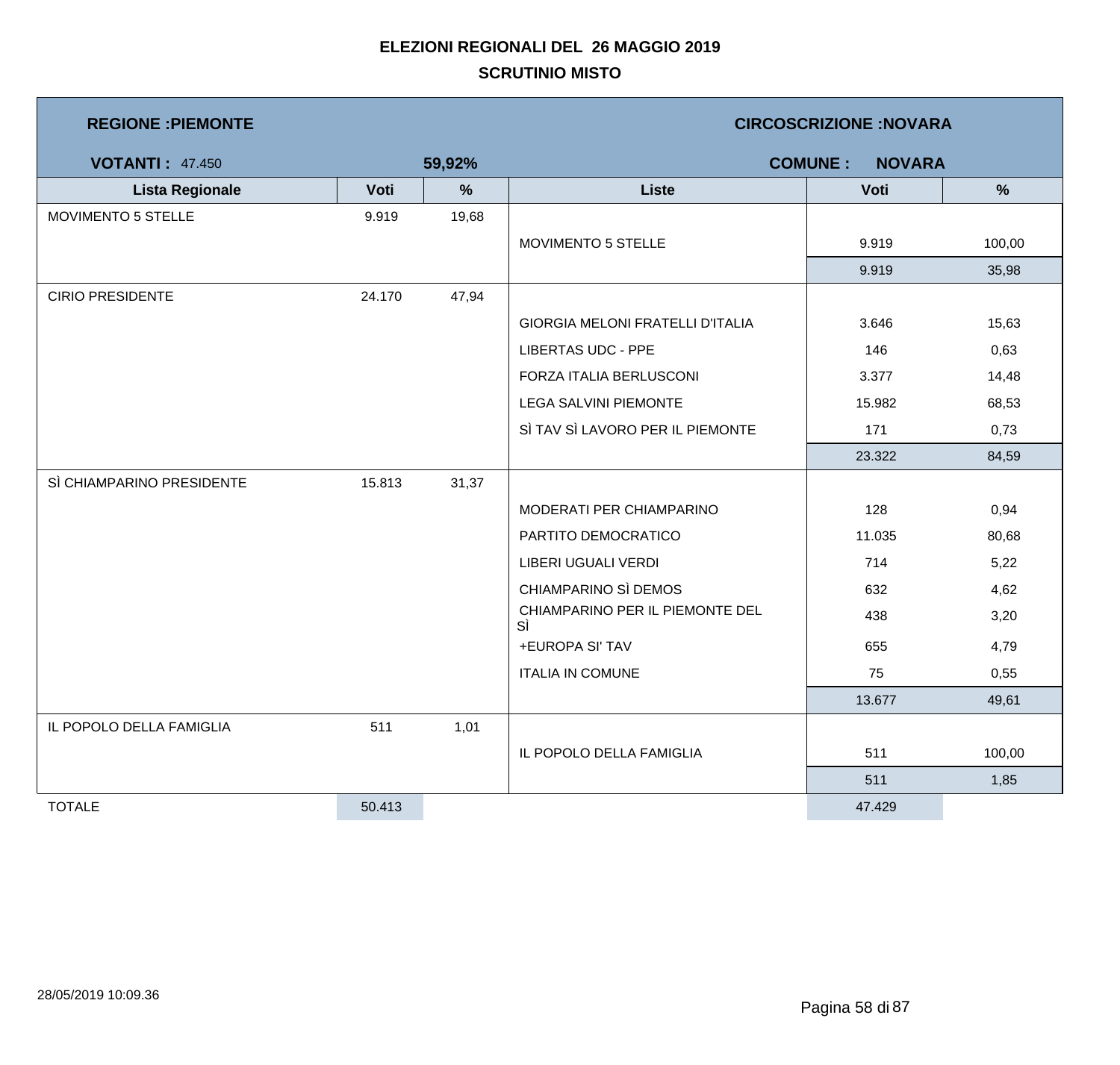| <b>REGIONE: PIEMONTE</b>  |       |               | <b>CIRCOSCRIZIONE:NOVARA</b>            |                                  |        |  |  |  |
|---------------------------|-------|---------------|-----------------------------------------|----------------------------------|--------|--|--|--|
| <b>VOTANTI: 7.842</b>     |       | 68,51%        |                                         | <b>COMUNE:</b><br><b>OLEGGIO</b> |        |  |  |  |
| <b>Lista Regionale</b>    | Voti  | $\frac{9}{6}$ | <b>Liste</b>                            | Voti                             | %      |  |  |  |
| MOVIMENTO 5 STELLE        | 957   | 12,85         |                                         |                                  |        |  |  |  |
|                           |       |               | MOVIMENTO 5 STELLE                      | 726                              | 100,00 |  |  |  |
|                           |       |               |                                         | 726                              | 10,64  |  |  |  |
| <b>CIRIO PRESIDENTE</b>   | 4.657 | 62,54         |                                         |                                  |        |  |  |  |
|                           |       |               | <b>LEGA SALVINI PIEMONTE</b>            | 2.548                            | 56,00  |  |  |  |
|                           |       |               | FORZA ITALIA BERLUSCONI                 | 1.470                            | 32,31  |  |  |  |
|                           |       |               | <b>LIBERTAS UDC - PPE</b>               | 31                               | 0,68   |  |  |  |
|                           |       |               | SÌ TAV SÌ LAVORO PER IL PIEMONTE        | 50                               | 1,10   |  |  |  |
|                           |       |               | <b>GIORGIA MELONI FRATELLI D'ITALIA</b> | 451                              | 9,91   |  |  |  |
|                           |       |               |                                         | 4.550                            | 66,67  |  |  |  |
| SÌ CHIAMPARINO PRESIDENTE | 1.787 | 24,00         |                                         |                                  |        |  |  |  |
|                           |       |               | CHIAMPARINO PER IL PIEMONTE DEL<br>SÌ   | 89                               | 5,90   |  |  |  |
|                           |       |               | PARTITO DEMOCRATICO                     | 1.169                            | 77,47  |  |  |  |
|                           |       |               | MODERATI PER CHIAMPARINO                | 22                               | 1,46   |  |  |  |
|                           |       |               | LIBERI UGUALI VERDI                     | 114                              | 7,55   |  |  |  |
|                           |       |               | CHIAMPARINO SÌ DEMOS                    | 42                               | 2,78   |  |  |  |
|                           |       |               | +EUROPA SI' TAV                         | 57                               | 3,78   |  |  |  |
|                           |       |               | <b>ITALIA IN COMUNE</b>                 | 16                               | 1,06   |  |  |  |
|                           |       |               |                                         | 1.509                            | 22,11  |  |  |  |
| IL POPOLO DELLA FAMIGLIA  | 45    | 0,60          |                                         |                                  |        |  |  |  |
|                           |       |               | IL POPOLO DELLA FAMIGLIA                | 40                               | 100,00 |  |  |  |
|                           |       |               |                                         | 40                               | 0,59   |  |  |  |
| <b>TOTALE</b>             | 7.446 |               |                                         | 6.825                            |        |  |  |  |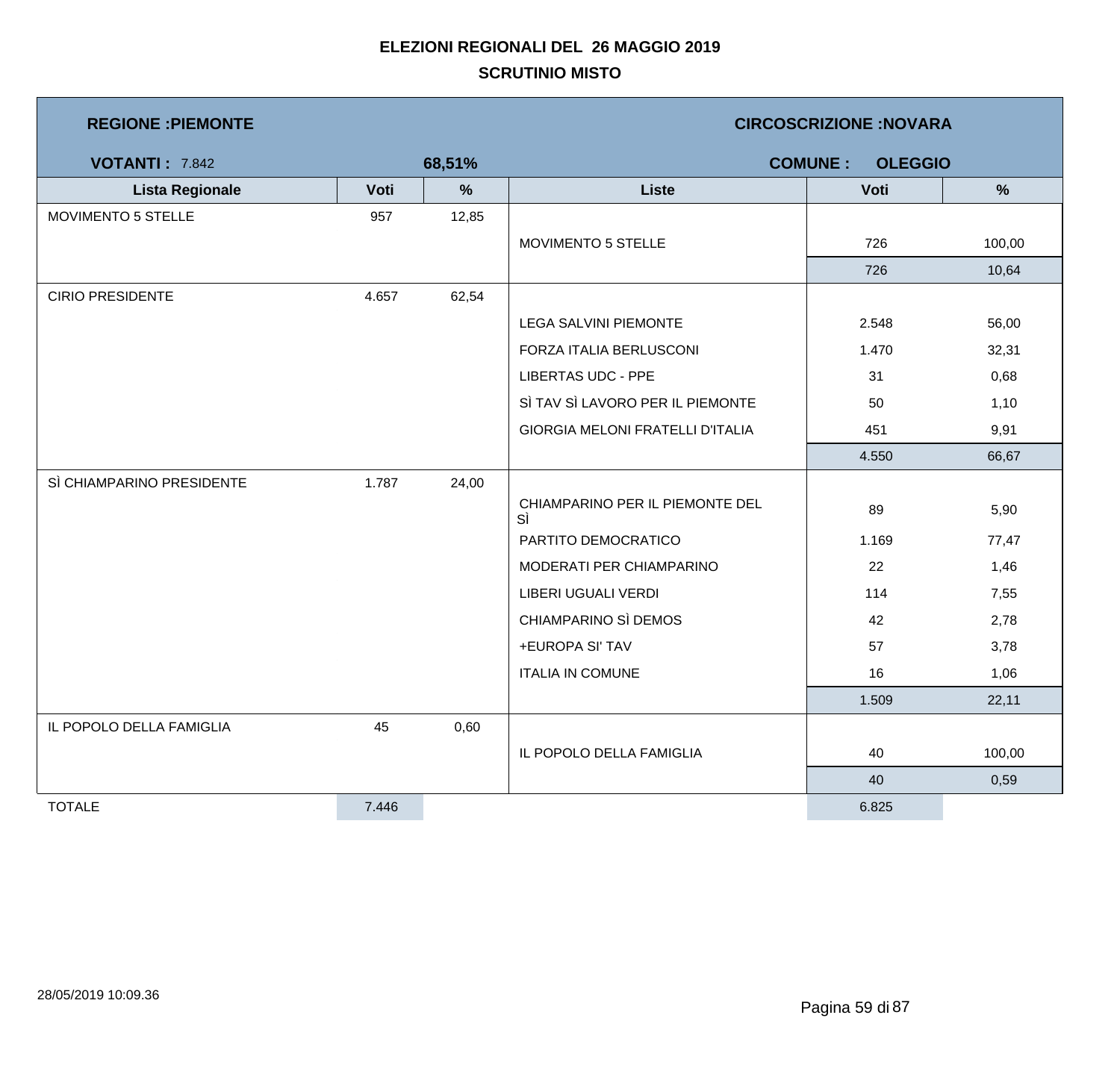| <b>REGIONE : PIEMONTE</b> |       |        | <b>CIRCOSCRIZIONE:NOVARA</b>          |                |                         |  |  |
|---------------------------|-------|--------|---------------------------------------|----------------|-------------------------|--|--|
| <b>VOTANTI: 1.386</b>     |       | 76,24% |                                       | <b>COMUNE:</b> | <b>OLEGGIO CASTELLO</b> |  |  |
| <b>Lista Regionale</b>    | Voti  | $\%$   | <b>Liste</b>                          | Voti           | %                       |  |  |
| MOVIMENTO 5 STELLE        | 148   | 11,28  |                                       |                |                         |  |  |
|                           |       |        | MOVIMENTO 5 STELLE                    | 128            | 100,00                  |  |  |
|                           |       |        |                                       | 128            | 10,70                   |  |  |
| <b>CIRIO PRESIDENTE</b>   | 772   | 58,84  |                                       |                |                         |  |  |
|                           |       |        | GIORGIA MELONI FRATELLI D'ITALIA      | 66             | 8,98                    |  |  |
|                           |       |        | <b>LIBERTAS UDC - PPE</b>             | $\overline{7}$ | 0,95                    |  |  |
|                           |       |        | FORZA ITALIA BERLUSCONI               | 92             | 12,52                   |  |  |
|                           |       |        | <b>LEGA SALVINI PIEMONTE</b>          | 554            | 75,37                   |  |  |
|                           |       |        | SÌ TAV SÌ LAVORO PER IL PIEMONTE      | 16             | 2,18                    |  |  |
|                           |       |        |                                       | 735            | 61,45                   |  |  |
| SÌ CHIAMPARINO PRESIDENTE | 379   | 28,89  |                                       |                |                         |  |  |
|                           |       |        | <b>ITALIA IN COMUNE</b>               | 0              | 0,00                    |  |  |
|                           |       |        | PARTITO DEMOCRATICO                   | 253            | 79,06                   |  |  |
|                           |       |        | +EUROPA SI' TAV                       | 18             | 5,63                    |  |  |
|                           |       |        | CHIAMPARINO PER IL PIEMONTE DEL<br>SÌ | 18             | 5,63                    |  |  |
|                           |       |        | CHIAMPARINO SÌ DEMOS                  | $\overline{7}$ | 2,19                    |  |  |
|                           |       |        | LIBERI UGUALI VERDI                   | 16             | 5,00                    |  |  |
|                           |       |        | MODERATI PER CHIAMPARINO              | 8              | 2,50                    |  |  |
|                           |       |        |                                       | 320            | 26,76                   |  |  |
| IL POPOLO DELLA FAMIGLIA  | 13    | 0,99   |                                       |                |                         |  |  |
|                           |       |        | IL POPOLO DELLA FAMIGLIA              | 13             | 100,00                  |  |  |
|                           |       |        |                                       | 13             | 1,09                    |  |  |
| <b>TOTALE</b>             | 1.312 |        |                                       | 1.196          |                         |  |  |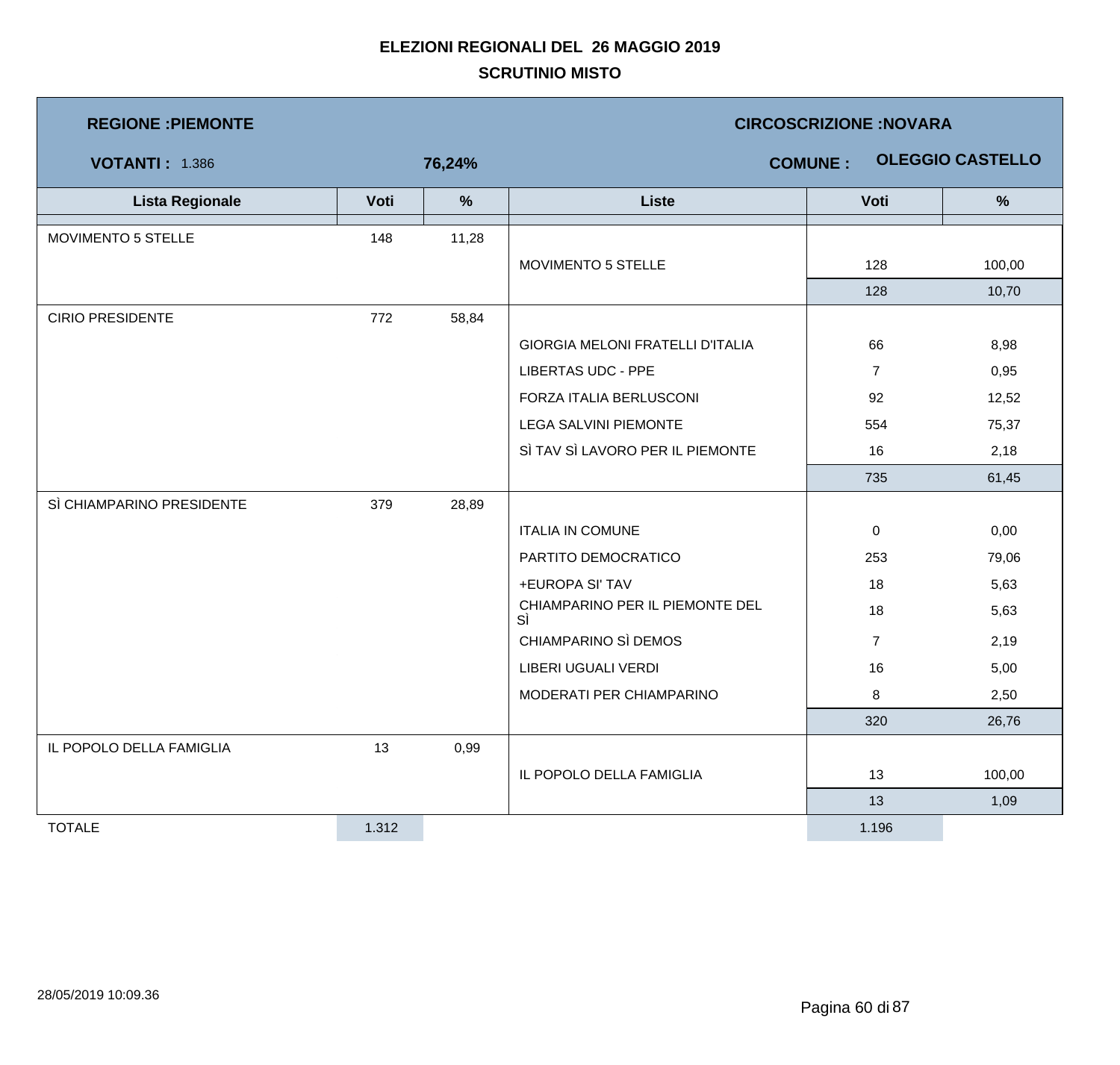| <b>REGIONE : PIEMONTE</b> |      |        | <b>CIRCOSCRIZIONE:NOVARA</b>             |             |        |  |  |
|---------------------------|------|--------|------------------------------------------|-------------|--------|--|--|
| <b>VOTANTI: 725</b>       |      | 61,34% | <b>COMUNE:</b><br><b>ORTA SAN GIULIO</b> |             |        |  |  |
| <b>Lista Regionale</b>    | Voti | %      | <b>Liste</b>                             | Voti        | %      |  |  |
| MOVIMENTO 5 STELLE        | 57   | 8,20   |                                          |             |        |  |  |
|                           |      |        | MOVIMENTO 5 STELLE                       | 58          | 100,00 |  |  |
|                           |      |        |                                          | 58          | 9,59   |  |  |
| <b>CIRIO PRESIDENTE</b>   | 309  | 44,46  |                                          |             |        |  |  |
|                           |      |        | GIORGIA MELONI FRATELLI D'ITALIA         | 35          | 11,33  |  |  |
|                           |      |        | FORZA ITALIA BERLUSCONI                  | 71          | 22,98  |  |  |
|                           |      |        | <b>LEGA SALVINI PIEMONTE</b>             | 193         | 62,46  |  |  |
|                           |      |        | SÌ TAV SÌ LAVORO PER IL PIEMONTE         | 4           | 1,29   |  |  |
|                           |      |        | <b>LIBERTAS UDC - PPE</b>                | 6           | 1,94   |  |  |
|                           |      |        |                                          | 309         | 51,07  |  |  |
| SÌ CHIAMPARINO PRESIDENTE | 321  | 46,19  |                                          |             |        |  |  |
|                           |      |        | MODERATI PER CHIAMPARINO                 | 3           | 1,30   |  |  |
|                           |      |        | LIBERI UGUALI VERDI                      | 10          | 4,35   |  |  |
|                           |      |        | CHIAMPARINO SÌ DEMOS                     | 37          | 16,09  |  |  |
|                           |      |        | CHIAMPARINO PER IL PIEMONTE DEL<br>SÌ    | 28          | 12,17  |  |  |
|                           |      |        | +EUROPA SI' TAV                          | 12          | 5,22   |  |  |
|                           |      |        | <b>ITALIA IN COMUNE</b>                  | $\mathbf 0$ | 0,00   |  |  |
|                           |      |        | PARTITO DEMOCRATICO                      | 140         | 60,87  |  |  |
|                           |      |        |                                          | 230         | 38,02  |  |  |
| IL POPOLO DELLA FAMIGLIA  | 8    | 1,15   |                                          |             |        |  |  |
|                           |      |        | IL POPOLO DELLA FAMIGLIA                 | 8           | 100,00 |  |  |
|                           |      |        |                                          | $\bf 8$     | 1,32   |  |  |
| <b>TOTALE</b>             | 695  |        |                                          | 605         |        |  |  |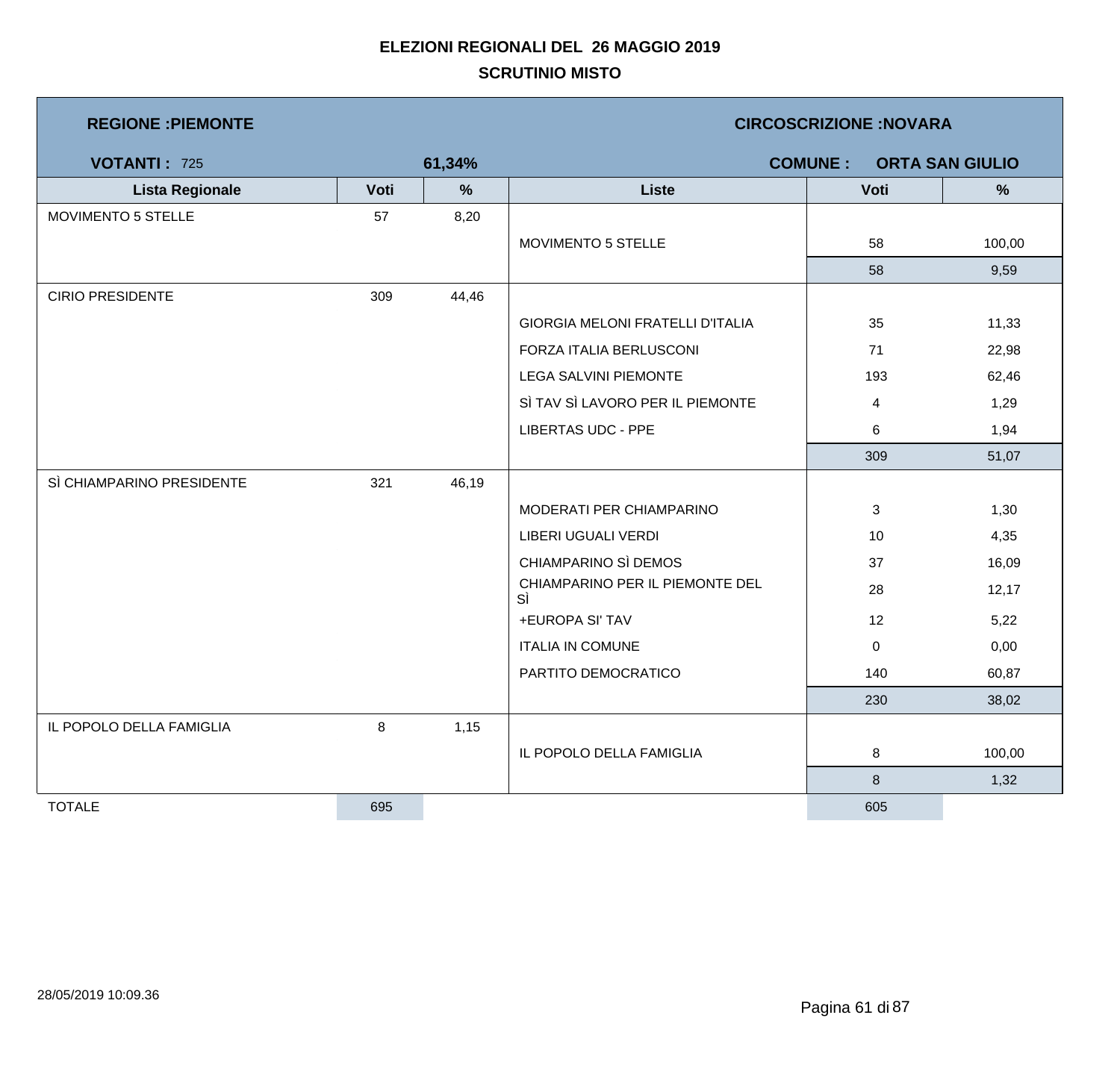| <b>REGIONE: PIEMONTE</b>  |       |        | <b>CIRCOSCRIZIONE:NOVARA</b>          |                |        |  |  |
|---------------------------|-------|--------|---------------------------------------|----------------|--------|--|--|
| <b>VOTANTI: 1.226</b>     |       | 66,99% | <b>COMUNE:</b><br><b>PARUZZARO</b>    |                |        |  |  |
| <b>Lista Regionale</b>    | Voti  | %      | <b>Liste</b>                          | Voti           | %      |  |  |
| MOVIMENTO 5 STELLE        | 137   | 11,85  |                                       |                |        |  |  |
|                           |       |        | MOVIMENTO 5 STELLE                    | 108            | 100,00 |  |  |
|                           |       |        |                                       | 108            | 10,24  |  |  |
| <b>CIRIO PRESIDENTE</b>   | 701   | 60,64  |                                       |                |        |  |  |
|                           |       |        | <b>LIBERTAS UDC - PPE</b>             | $\overline{5}$ | 0,74   |  |  |
|                           |       |        | FORZA ITALIA BERLUSCONI               | 107            | 15,76  |  |  |
|                           |       |        | LEGA SALVINI PIEMONTE                 | 497            | 73,20  |  |  |
|                           |       |        | SÌ TAV SÌ LAVORO PER IL PIEMONTE      | $\overline{7}$ | 1,03   |  |  |
|                           |       |        | GIORGIA MELONI FRATELLI D'ITALIA      | 63             | 9,28   |  |  |
|                           |       |        |                                       | 679            | 64,36  |  |  |
| SÌ CHIAMPARINO PRESIDENTE | 312   | 26,99  |                                       |                |        |  |  |
|                           |       |        | PARTITO DEMOCRATICO                   | 196            | 74,52  |  |  |
|                           |       |        | +EUROPA SI' TAV                       | 21             | 7,98   |  |  |
|                           |       |        | CHIAMPARINO PER IL PIEMONTE DEL<br>SÌ | 18             | 6,84   |  |  |
|                           |       |        | CHIAMPARINO SÌ DEMOS                  | $\overline{4}$ | 1,52   |  |  |
|                           |       |        | LIBERI UGUALI VERDI                   | 19             | 7,22   |  |  |
|                           |       |        | MODERATI PER CHIAMPARINO              | 4              | 1,52   |  |  |
|                           |       |        | <b>ITALIA IN COMUNE</b>               | $\overline{1}$ | 0,38   |  |  |
|                           |       |        |                                       | 263            | 24,93  |  |  |
| IL POPOLO DELLA FAMIGLIA  | 6     | 0,52   |                                       |                |        |  |  |
|                           |       |        | IL POPOLO DELLA FAMIGLIA              | $\overline{5}$ | 100,00 |  |  |
|                           |       |        |                                       | 5              | 0,47   |  |  |
| <b>TOTALE</b>             | 1.156 |        |                                       | 1.055          |        |  |  |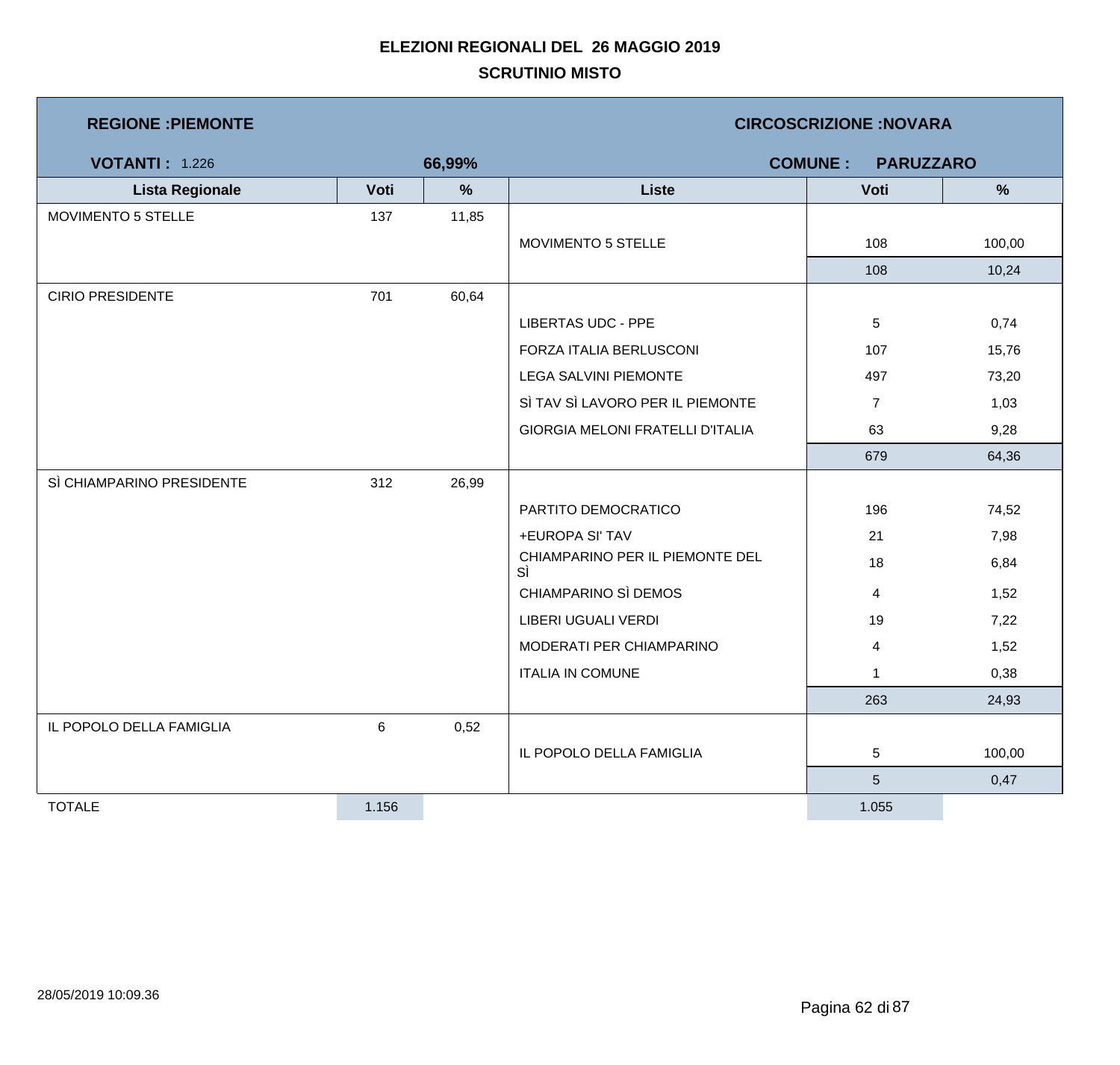| <b>REGIONE : PIEMONTE</b> |              |               | <b>CIRCOSCRIZIONE: NOVARA</b>           |                                |        |  |  |
|---------------------------|--------------|---------------|-----------------------------------------|--------------------------------|--------|--|--|
| VOTANTI: 664              |              | 76,5%         |                                         | <b>COMUNE:</b><br><b>PELLA</b> |        |  |  |
| <b>Lista Regionale</b>    | Voti         | $\frac{9}{6}$ | <b>Liste</b>                            | Voti                           | %      |  |  |
| MOVIMENTO 5 STELLE        | 69           | 11,20         |                                         |                                |        |  |  |
|                           |              |               | MOVIMENTO 5 STELLE                      | 56                             | 100,00 |  |  |
|                           |              |               |                                         | 56                             | 10,04  |  |  |
| <b>CIRIO PRESIDENTE</b>   | 370          | 60,06         |                                         |                                |        |  |  |
|                           |              |               | <b>LIBERTAS UDC - PPE</b>               | $\mathbf{1}$                   | 0,27   |  |  |
|                           |              |               | FORZA ITALIA BERLUSCONI                 | 49                             | 13,46  |  |  |
|                           |              |               | LEGA SALVINI PIEMONTE                   | 270                            | 74,18  |  |  |
|                           |              |               | SÌ TAV SÌ LAVORO PER IL PIEMONTE        | 8                              | 2,20   |  |  |
|                           |              |               | <b>GIORGIA MELONI FRATELLI D'ITALIA</b> | 36                             | 9,89   |  |  |
|                           |              |               |                                         | 364                            | 65,23  |  |  |
| SÌ CHIAMPARINO PRESIDENTE | 174          | 28,25         |                                         |                                |        |  |  |
|                           |              |               | <b>ITALIA IN COMUNE</b>                 | 1                              | 0,74   |  |  |
|                           |              |               | +EUROPA SI' TAV                         | 8                              | 5,93   |  |  |
|                           |              |               | CHIAMPARINO PER IL PIEMONTE DEL<br>SÌ   | 12                             | 8,89   |  |  |
|                           |              |               | CHIAMPARINO SÌ DEMOS                    | 10                             | 7,41   |  |  |
|                           |              |               | LIBERI UGUALI VERDI                     | 6                              | 4,44   |  |  |
|                           |              |               | MODERATI PER CHIAMPARINO                | $\mathbf{1}$                   | 0,74   |  |  |
|                           |              |               | PARTITO DEMOCRATICO                     | 97                             | 71,85  |  |  |
|                           |              |               |                                         | 135                            | 24,19  |  |  |
| IL POPOLO DELLA FAMIGLIA  | $\mathbf{3}$ | 0,49          |                                         |                                |        |  |  |
|                           |              |               | IL POPOLO DELLA FAMIGLIA                | 3                              | 100,00 |  |  |
|                           |              |               |                                         | 3                              | 0,54   |  |  |
| <b>TOTALE</b>             | 616          |               |                                         | 558                            |        |  |  |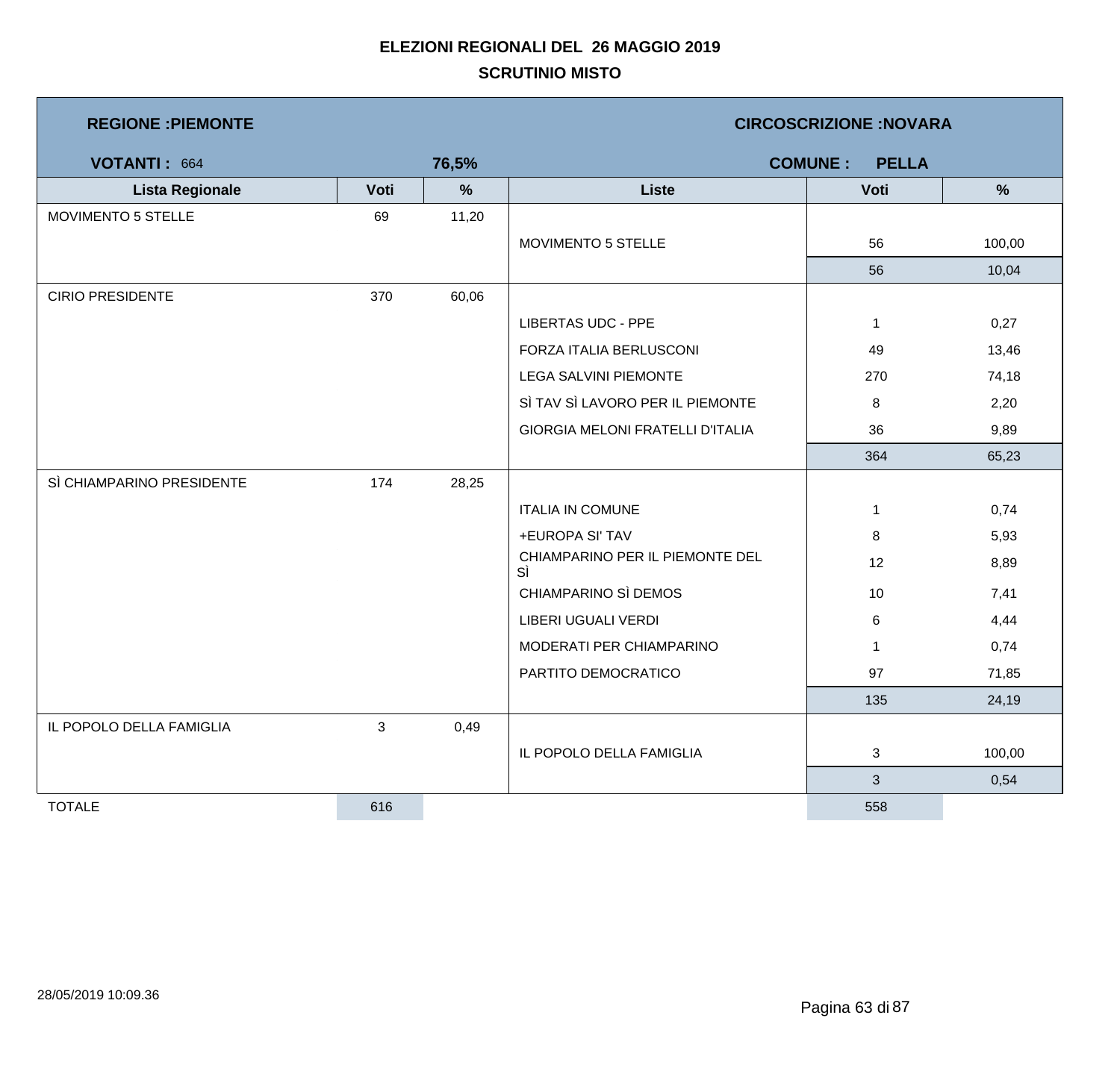| <b>REGIONE : PIEMONTE</b> |      |        | <b>CIRCOSCRIZIONE:NOVARA</b>            |                 |               |  |  |
|---------------------------|------|--------|-----------------------------------------|-----------------|---------------|--|--|
| <b>VOTANTI: 700</b>       |      | 57,66% | <b>PETTENASCO</b><br><b>COMUNE:</b>     |                 |               |  |  |
| <b>Lista Regionale</b>    | Voti | $\%$   | <b>Liste</b>                            | Voti            | $\frac{9}{6}$ |  |  |
| MOVIMENTO 5 STELLE        | 73   | 11,04  |                                         |                 |               |  |  |
|                           |      |        | MOVIMENTO 5 STELLE                      | 62              | 100,00        |  |  |
|                           |      |        |                                         | 62              | 10,90         |  |  |
| <b>CIRIO PRESIDENTE</b>   | 360  | 54,46  |                                         |                 |               |  |  |
|                           |      |        | FORZA ITALIA BERLUSCONI                 | 61              | 18,65         |  |  |
|                           |      |        | <b>LEGA SALVINI PIEMONTE</b>            | 213             | 65,14         |  |  |
|                           |      |        | SÌ TAV SÌ LAVORO PER IL PIEMONTE        | 6               | 1,83          |  |  |
|                           |      |        | <b>LIBERTAS UDC - PPE</b>               | 6               | 1,83          |  |  |
|                           |      |        | <b>GIORGIA MELONI FRATELLI D'ITALIA</b> | 41              | 12,54         |  |  |
|                           |      |        |                                         | 327             | 57,47         |  |  |
| SÌ CHIAMPARINO PRESIDENTE | 224  | 33,89  |                                         |                 |               |  |  |
|                           |      |        | PARTITO DEMOCRATICO                     | 128             | 72,32         |  |  |
|                           |      |        | <b>ITALIA IN COMUNE</b>                 | $\mathbf{1}$    | 0,56          |  |  |
|                           |      |        | CHIAMPARINO PER IL PIEMONTE DEL<br>SÌ   | 9               | 5,08          |  |  |
|                           |      |        | CHIAMPARINO SÌ DEMOS                    | 10              | 5,65          |  |  |
|                           |      |        | LIBERI UGUALI VERDI                     | 17              | 9,60          |  |  |
|                           |      |        | MODERATI PER CHIAMPARINO                | $\overline{2}$  | 1,13          |  |  |
|                           |      |        | +EUROPA SI' TAV                         | 10 <sup>1</sup> | 5,65          |  |  |
|                           |      |        |                                         | 177             | 31,11         |  |  |
| IL POPOLO DELLA FAMIGLIA  | 4    | 0,61   |                                         |                 |               |  |  |
|                           |      |        | IL POPOLO DELLA FAMIGLIA                | 3               | 100,00        |  |  |
|                           |      |        |                                         | 3 <sup>1</sup>  | 0,53          |  |  |
| <b>TOTALE</b>             | 661  |        |                                         | 569             |               |  |  |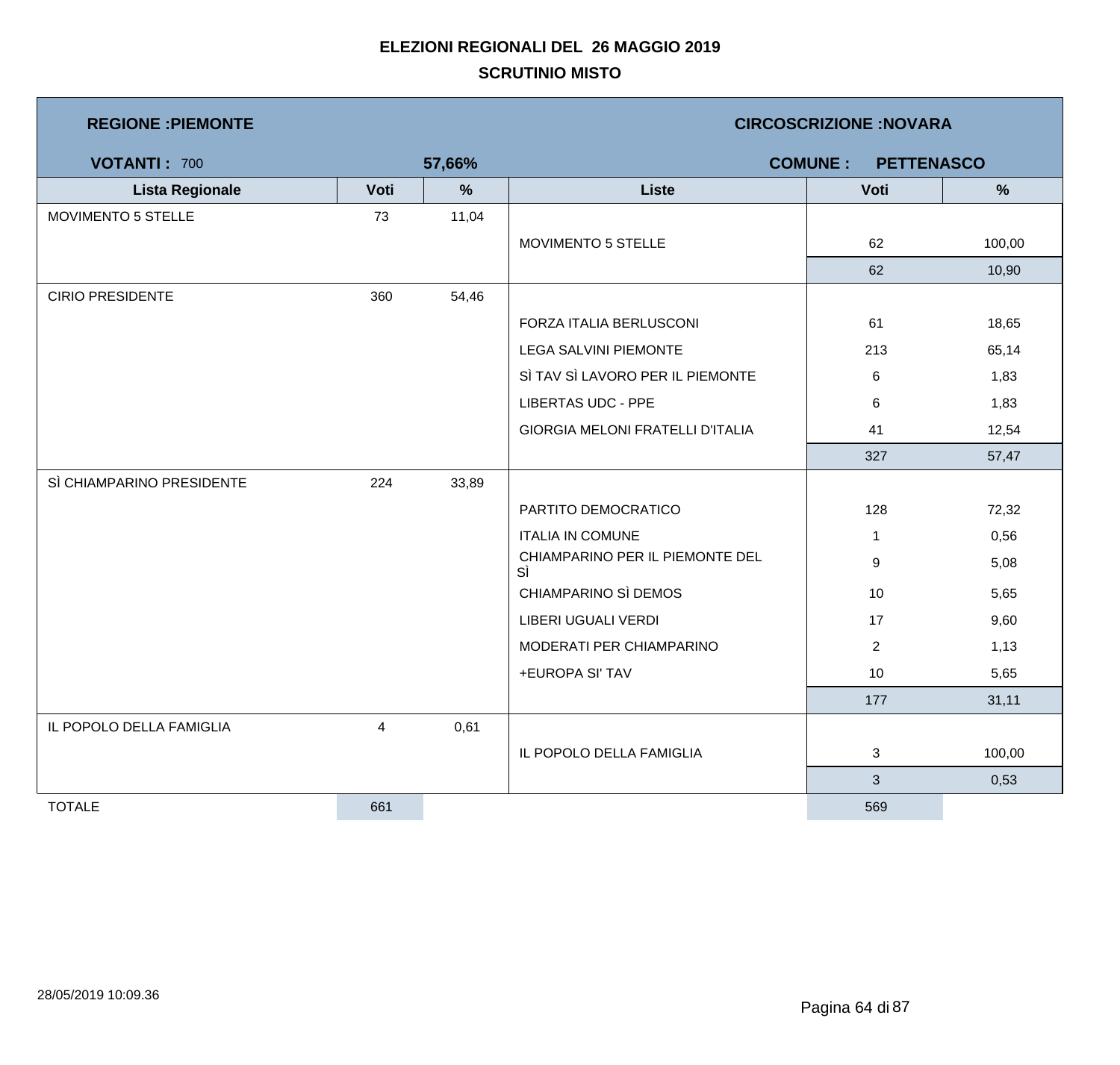| <b>REGIONE : PIEMONTE</b> |      |        | <b>CIRCOSCRIZIONE: NOVARA</b>           |                                 |               |  |  |
|---------------------------|------|--------|-----------------------------------------|---------------------------------|---------------|--|--|
| <b>VOTANTI: 534</b>       |      | 74,48% |                                         | <b>COMUNE:</b><br><b>PISANO</b> |               |  |  |
| <b>Lista Regionale</b>    | Voti | $\%$   | <b>Liste</b>                            | Voti                            | $\frac{9}{6}$ |  |  |
| MOVIMENTO 5 STELLE        | 50   | 10, 10 |                                         |                                 |               |  |  |
|                           |      |        | MOVIMENTO 5 STELLE                      | 38                              | 100,00        |  |  |
|                           |      |        |                                         | 38                              | 8,68          |  |  |
| <b>CIRIO PRESIDENTE</b>   | 280  | 56,57  |                                         |                                 |               |  |  |
|                           |      |        | FORZA ITALIA BERLUSCONI                 | 34                              | 12,45         |  |  |
|                           |      |        | <b>LEGA SALVINI PIEMONTE</b>            | 208                             | 76,19         |  |  |
|                           |      |        | SÌ TAV SÌ LAVORO PER IL PIEMONTE        | $\overline{2}$                  | 0,73          |  |  |
|                           |      |        | <b>GIORGIA MELONI FRATELLI D'ITALIA</b> | 25                              | 9,16          |  |  |
|                           |      |        | <b>LIBERTAS UDC - PPE</b>               | 4                               | 1,47          |  |  |
|                           |      |        |                                         | 273                             | 62,33         |  |  |
| SÌ CHIAMPARINO PRESIDENTE | 156  | 31,52  |                                         |                                 |               |  |  |
|                           |      |        | PARTITO DEMOCRATICO                     | 82                              | 66,67         |  |  |
|                           |      |        | +EUROPA SI' TAV                         | $\overline{7}$                  | 5,69          |  |  |
|                           |      |        | CHIAMPARINO PER IL PIEMONTE DEL<br>SÌ   | 9                               | 7,32          |  |  |
|                           |      |        | CHIAMPARINO SÌ DEMOS                    | 11                              | 8,94          |  |  |
|                           |      |        | LIBERI UGUALI VERDI                     | 14                              | 11,38         |  |  |
|                           |      |        | MODERATI PER CHIAMPARINO                | $\mathbf 0$                     | 0,00          |  |  |
|                           |      |        | <b>ITALIA IN COMUNE</b>                 | 0                               | 0,00          |  |  |
|                           |      |        |                                         | 123                             | 28,08         |  |  |
| IL POPOLO DELLA FAMIGLIA  | 9    | 1,82   |                                         |                                 |               |  |  |
|                           |      |        | IL POPOLO DELLA FAMIGLIA                | $\overline{4}$                  | 100,00        |  |  |
|                           |      |        |                                         | $\overline{4}$                  | 0,91          |  |  |
| <b>TOTALE</b>             | 495  |        |                                         | 438                             |               |  |  |

m,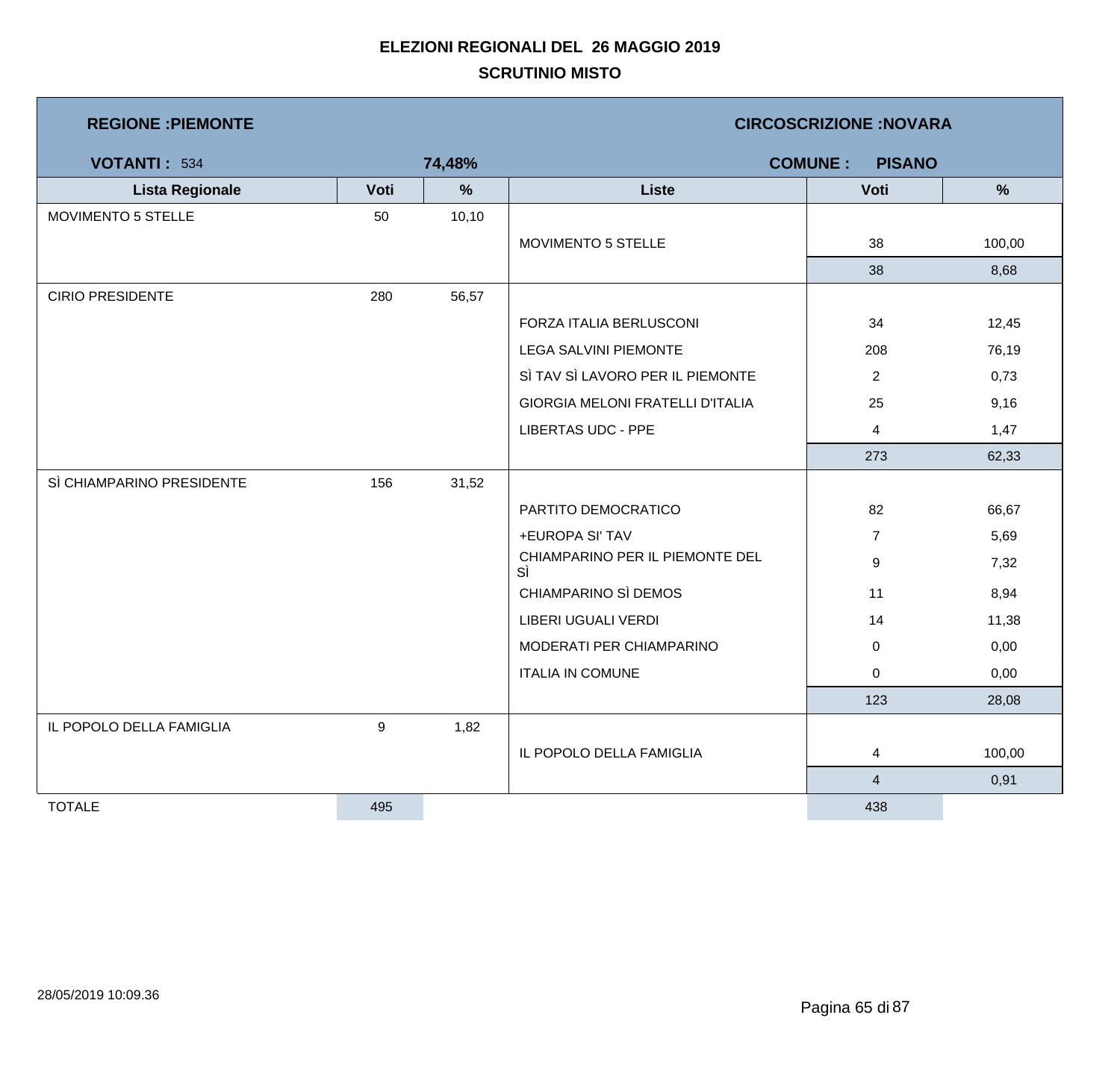| <b>REGIONE : PIEMONTE</b> |      |               | <b>CIRCOSCRIZIONE: NOVARA</b>           |                |        |  |  |
|---------------------------|------|---------------|-----------------------------------------|----------------|--------|--|--|
| VOTANTI: 836              |      | 74,44%        | <b>COMUNE:</b><br><b>POGNO</b>          |                |        |  |  |
| <b>Lista Regionale</b>    | Voti | $\frac{9}{6}$ | <b>Liste</b>                            | Voti           | %      |  |  |
| MOVIMENTO 5 STELLE        | 74   | 9,59          |                                         |                |        |  |  |
|                           |      |               | MOVIMENTO 5 STELLE                      | 58             | 100,00 |  |  |
|                           |      |               |                                         | 58             | 8,11   |  |  |
| <b>CIRIO PRESIDENTE</b>   | 542  | 70,21         |                                         |                |        |  |  |
|                           |      |               | LEGA SALVINI PIEMONTE                   | 360            | 68,57  |  |  |
|                           |      |               | FORZA ITALIA BERLUSCONI                 | 99             | 18,86  |  |  |
|                           |      |               | <b>LIBERTAS UDC - PPE</b>               | 4              | 0,76   |  |  |
|                           |      |               | <b>GIORGIA MELONI FRATELLI D'ITALIA</b> | 54             | 10,29  |  |  |
|                           |      |               | SÌ TAV SÌ LAVORO PER IL PIEMONTE        | 8              | 1,52   |  |  |
|                           |      |               |                                         | 525            | 73,43  |  |  |
| SÌ CHIAMPARINO PRESIDENTE | 152  | 19,69         |                                         |                |        |  |  |
|                           |      |               | PARTITO DEMOCRATICO                     | 98             | 75,97  |  |  |
|                           |      |               | MODERATI PER CHIAMPARINO                | 0              | 0,00   |  |  |
|                           |      |               | LIBERI UGUALI VERDI                     | 6              | 4,65   |  |  |
|                           |      |               | CHIAMPARINO SÌ DEMOS                    | 4              | 3,10   |  |  |
|                           |      |               | CHIAMPARINO PER IL PIEMONTE DEL<br>SÌ   | 14             | 10,85  |  |  |
|                           |      |               | +EUROPA SI' TAV                         | 4              | 3,10   |  |  |
|                           |      |               | <b>ITALIA IN COMUNE</b>                 | 3              | 2,33   |  |  |
|                           |      |               |                                         | 129            | 18,04  |  |  |
| IL POPOLO DELLA FAMIGLIA  | 4    | 0,52          |                                         |                |        |  |  |
|                           |      |               | IL POPOLO DELLA FAMIGLIA                | 3              | 100,00 |  |  |
|                           |      |               |                                         | $\mathfrak{S}$ | 0,42   |  |  |
| <b>TOTALE</b>             | 772  |               |                                         | 715            |        |  |  |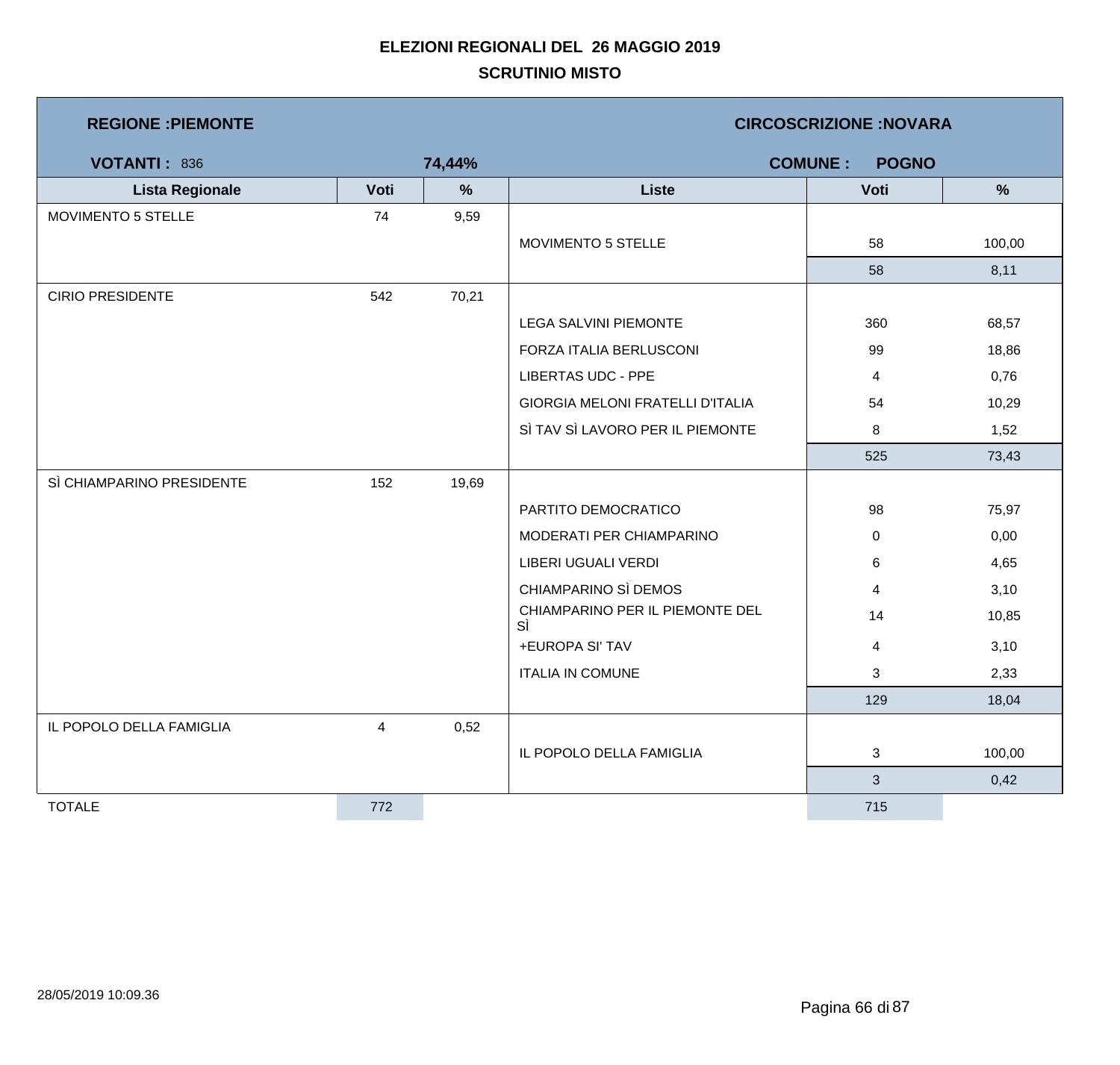| <b>REGIONE : PIEMONTE</b> |                |        | <b>CIRCOSCRIZIONE: NOVARA</b>           |                                 |               |  |
|---------------------------|----------------|--------|-----------------------------------------|---------------------------------|---------------|--|
| VOTANTI: 981              |                | 57,03% |                                         | <b>COMUNE:</b><br><b>POMBIA</b> |               |  |
| <b>Lista Regionale</b>    | Voti           | $\%$   | <b>Liste</b>                            | Voti                            | $\frac{9}{6}$ |  |
| MOVIMENTO 5 STELLE        | 127            | 13,58  |                                         |                                 |               |  |
|                           |                |        | MOVIMENTO 5 STELLE                      | 104                             | 100,00        |  |
|                           |                |        |                                         | 104                             | 12,26         |  |
| <b>CIRIO PRESIDENTE</b>   | 598            | 63,96  |                                         |                                 |               |  |
|                           |                |        | FORZA ITALIA BERLUSCONI                 | 117                             | 20,03         |  |
|                           |                |        | <b>LIBERTAS UDC - PPE</b>               | 4                               | 0,68          |  |
|                           |                |        | LEGA SALVINI PIEMONTE                   | 408                             | 69,86         |  |
|                           |                |        | SÌ TAV SÌ LAVORO PER IL PIEMONTE        | $\overline{7}$                  | 1,20          |  |
|                           |                |        | <b>GIORGIA MELONI FRATELLI D'ITALIA</b> | 48                              | 8,22          |  |
|                           |                |        |                                         | 584                             | 68,87         |  |
| SÌ CHIAMPARINO PRESIDENTE | 203            | 21,71  |                                         |                                 |               |  |
|                           |                |        | +EUROPA SI' TAV                         | 5                               | 3,18          |  |
|                           |                |        | CHIAMPARINO PER IL PIEMONTE DEL<br>SÌ   | 8                               | 5,10          |  |
|                           |                |        | CHIAMPARINO SÌ DEMOS                    | 4                               | 2,55          |  |
|                           |                |        | LIBERI UGUALI VERDI                     | 14                              | 8,92          |  |
|                           |                |        | MODERATI PER CHIAMPARINO                | 3                               | 1,91          |  |
|                           |                |        | <b>ITALIA IN COMUNE</b>                 | -1                              | 0,64          |  |
|                           |                |        | PARTITO DEMOCRATICO                     | 122                             | 77,71         |  |
|                           |                |        |                                         | 157                             | 18,51         |  |
| IL POPOLO DELLA FAMIGLIA  | $\overline{7}$ | 0,75   |                                         |                                 |               |  |
|                           |                |        | IL POPOLO DELLA FAMIGLIA                | 3                               | 100,00        |  |
|                           |                |        |                                         | $\mathbf{3}$                    | 0,35          |  |
| <b>TOTALE</b>             | 935            |        |                                         | 848                             |               |  |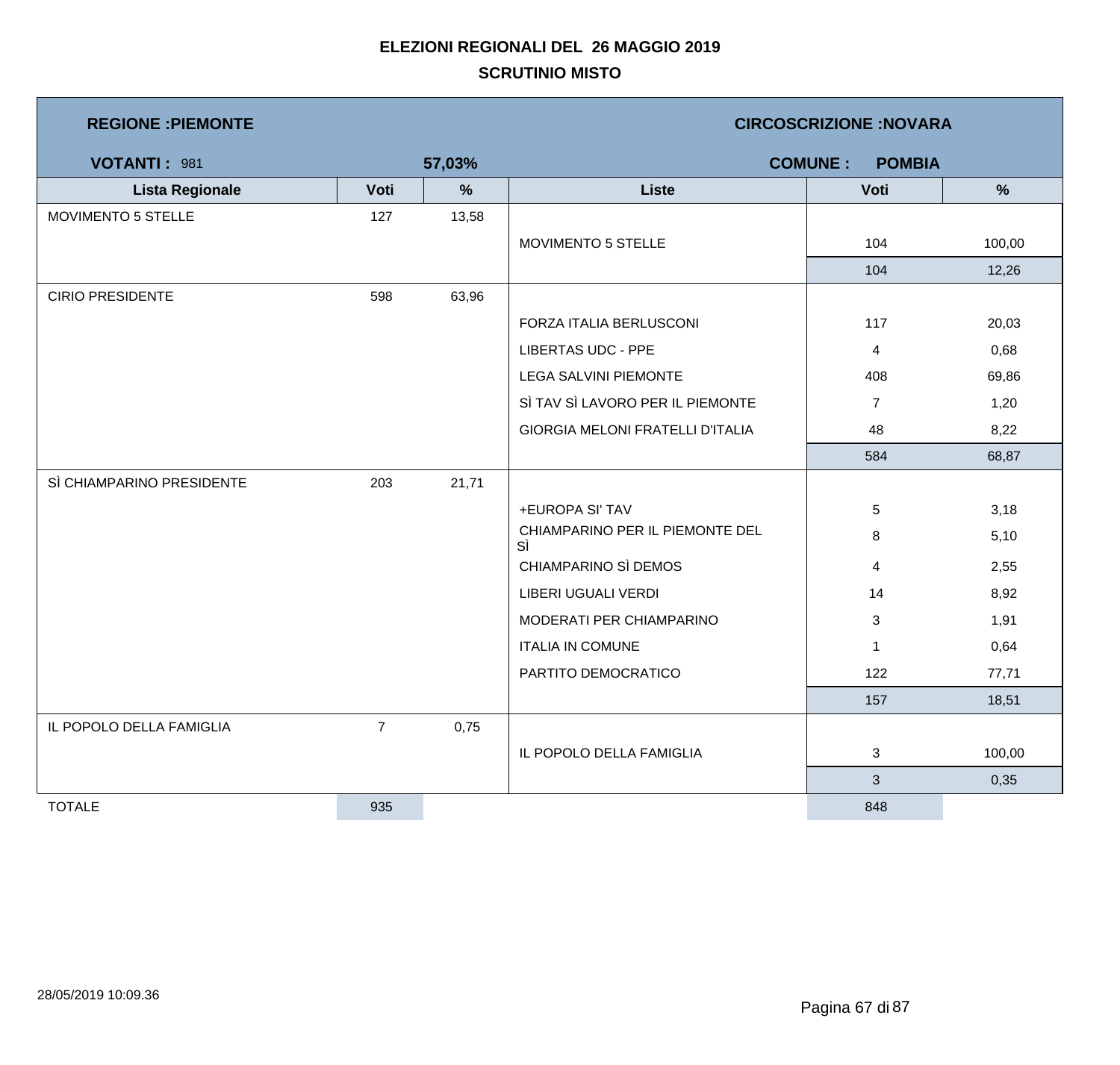| <b>REGIONE: PIEMONTE</b>  |       |        | <b>CIRCOSCRIZIONE:NOVARA</b>          |              |               |  |  |
|---------------------------|-------|--------|---------------------------------------|--------------|---------------|--|--|
| <b>VOTANTI: 1.079</b>     |       | 65,35% | <b>COMUNE:</b><br><b>PRATO SESIA</b>  |              |               |  |  |
| <b>Lista Regionale</b>    | Voti  | $\%$   | <b>Liste</b>                          | Voti         | $\frac{9}{6}$ |  |  |
| MOVIMENTO 5 STELLE        | 89    | 8,85   |                                       |              |               |  |  |
|                           |       |        | MOVIMENTO 5 STELLE                    | 76           | 100,00        |  |  |
|                           |       |        |                                       | 76           | 8,33          |  |  |
| <b>CIRIO PRESIDENTE</b>   | 630   | 62,62  |                                       |              |               |  |  |
|                           |       |        | GIORGIA MELONI FRATELLI D'ITALIA      | 31           | 5,02          |  |  |
|                           |       |        | <b>LIBERTAS UDC - PPE</b>             | 4            | 0,65          |  |  |
|                           |       |        | FORZA ITALIA BERLUSCONI               | 61           | 9,87          |  |  |
|                           |       |        | <b>LEGA SALVINI PIEMONTE</b>          | 517          | 83,66         |  |  |
|                           |       |        | SÌ TAV SÌ LAVORO PER IL PIEMONTE      | $\sqrt{5}$   | 0,81          |  |  |
|                           |       |        |                                       | 618          | 67,76         |  |  |
| SÌ CHIAMPARINO PRESIDENTE | 281   | 27,93  |                                       |              |               |  |  |
|                           |       |        | MODERATI PER CHIAMPARINO              | $\mathbf{1}$ | 0,47          |  |  |
|                           |       |        | LIBERI UGUALI VERDI                   | 14           | 6,60          |  |  |
|                           |       |        | CHIAMPARINO SÌ DEMOS                  | 11           | 5,19          |  |  |
|                           |       |        | CHIAMPARINO PER IL PIEMONTE DEL<br>SÌ | 15           | 7,08          |  |  |
|                           |       |        | <b>ITALIA IN COMUNE</b>               | $\mathbf{1}$ | 0,47          |  |  |
|                           |       |        | PARTITO DEMOCRATICO                   | 162          | 76,42         |  |  |
|                           |       |        | +EUROPA SI' TAV                       | 8            | 3,77          |  |  |
|                           |       |        |                                       | 212          | 23,25         |  |  |
| IL POPOLO DELLA FAMIGLIA  | 6     | 0,60   |                                       |              |               |  |  |
|                           |       |        | IL POPOLO DELLA FAMIGLIA              | 6            | 100,00        |  |  |
|                           |       |        |                                       | $\,6\,$      | 0,66          |  |  |
| <b>TOTALE</b>             | 1.006 |        |                                       | 912          |               |  |  |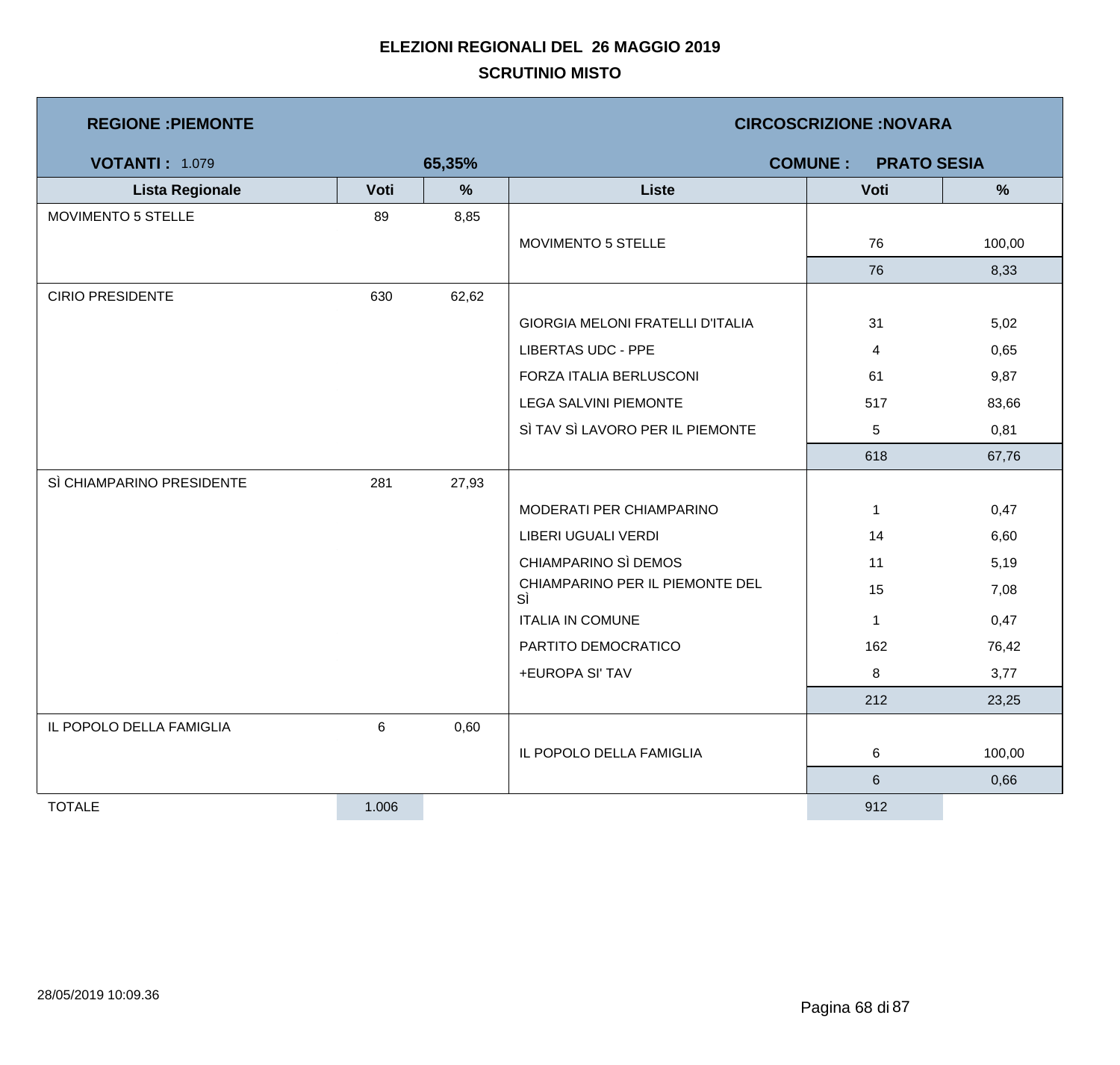| <b>REGIONE : PIEMONTE</b> |                |       | <b>CIRCOSCRIZIONE: NOVARA</b>         |                                  |        |  |  |
|---------------------------|----------------|-------|---------------------------------------|----------------------------------|--------|--|--|
| <b>VOTANTI: 473</b>       |                | 66,9% |                                       | <b>COMUNE:</b><br><b>RECETTO</b> |        |  |  |
| <b>Lista Regionale</b>    | Voti           | $\%$  | <b>Liste</b>                          | Voti                             | %      |  |  |
| MOVIMENTO 5 STELLE        | 51             | 11,72 |                                       |                                  |        |  |  |
|                           |                |       | MOVIMENTO 5 STELLE                    | 39                               | 100,00 |  |  |
|                           |                |       |                                       | 39                               | 9,70   |  |  |
| <b>CIRIO PRESIDENTE</b>   | 295            | 67,82 |                                       |                                  |        |  |  |
|                           |                |       | SÌ TAV SÌ LAVORO PER IL PIEMONTE      | $\overline{2}$                   | 0,70   |  |  |
|                           |                |       | GIORGIA MELONI FRATELLI D'ITALIA      | 18                               | 6,32   |  |  |
|                           |                |       | <b>LIBERTAS UDC - PPE</b>             | $\overline{2}$                   | 0,70   |  |  |
|                           |                |       | FORZA ITALIA BERLUSCONI               | 53                               | 18,60  |  |  |
|                           |                |       | <b>LEGA SALVINI PIEMONTE</b>          | 210                              | 73,68  |  |  |
|                           |                |       |                                       | 285                              | 70,90  |  |  |
| SÌ CHIAMPARINO PRESIDENTE | 86             | 19,77 |                                       |                                  |        |  |  |
|                           |                |       | MODERATI PER CHIAMPARINO              | $\mathbf 0$                      | 0,00   |  |  |
|                           |                |       | PARTITO DEMOCRATICO                   | 63                               | 82,89  |  |  |
|                           |                |       | <b>LIBERI UGUALI VERDI</b>            | 3                                | 3,95   |  |  |
|                           |                |       | CHIAMPARINO SÌ DEMOS                  | 3                                | 3,95   |  |  |
|                           |                |       | CHIAMPARINO PER IL PIEMONTE DEL<br>SÌ | $\mathbf 1$                      | 1,32   |  |  |
|                           |                |       | +EUROPA SI' TAV                       | 5                                | 6,58   |  |  |
|                           |                |       | <b>ITALIA IN COMUNE</b>               | $\mathbf 1$                      | 1,32   |  |  |
|                           |                |       |                                       | 76                               | 18,91  |  |  |
| IL POPOLO DELLA FAMIGLIA  | $\mathfrak{S}$ | 0,69  |                                       |                                  |        |  |  |
|                           |                |       | IL POPOLO DELLA FAMIGLIA              | $\overline{2}$                   | 100,00 |  |  |
|                           |                |       |                                       | 2 <sup>1</sup>                   | 0,50   |  |  |
| <b>TOTALE</b>             | 435            |       |                                       | 402                              |        |  |  |

m,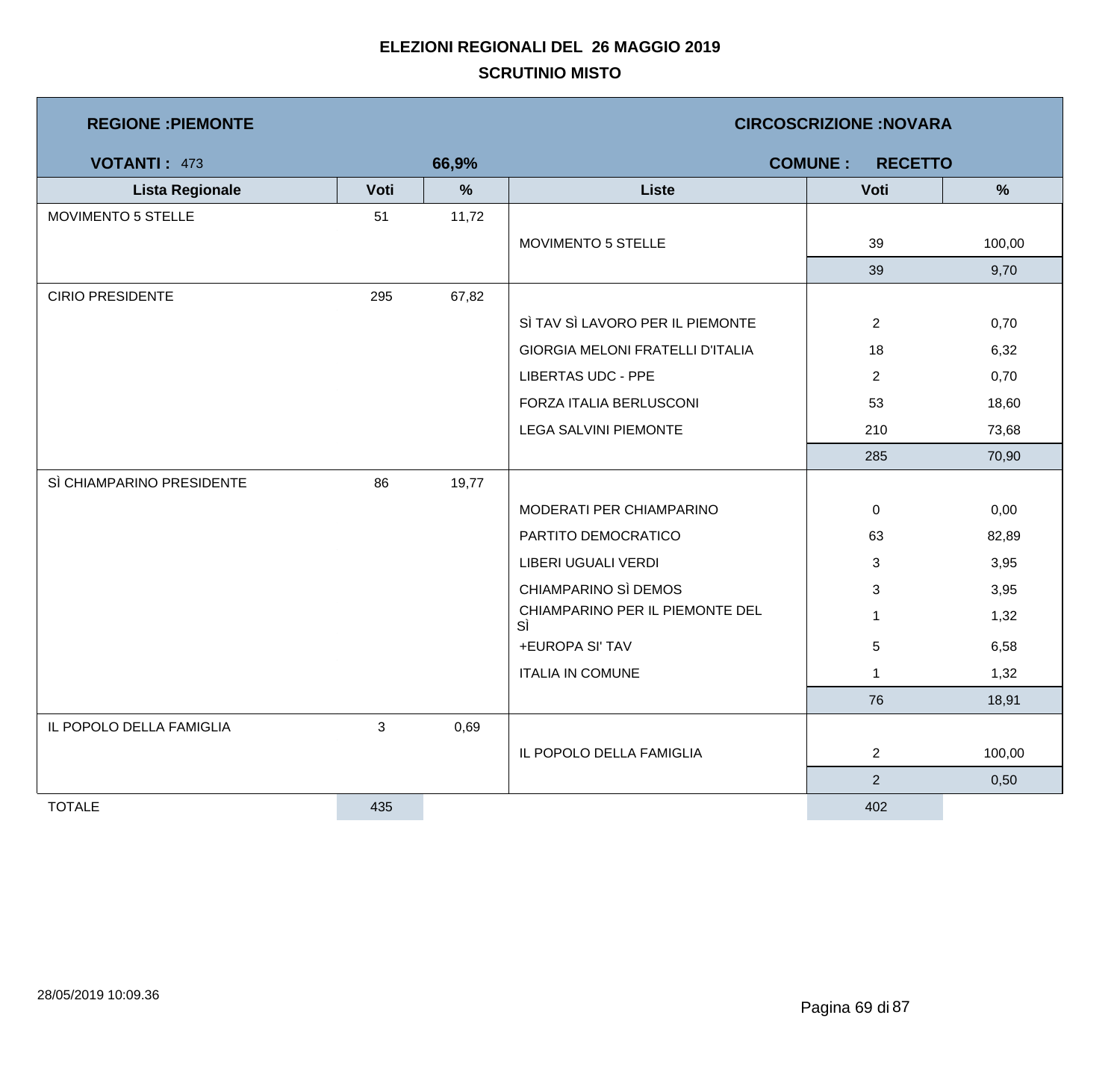| <b>REGIONE : PIEMONTE</b> |       | <b>CIRCOSCRIZIONE: NOVARA</b> |                                          |       |               |  |  |
|---------------------------|-------|-------------------------------|------------------------------------------|-------|---------------|--|--|
| <b>VOTANTI: 2.315</b>     |       | 71,41%                        | <b>ROMAGNANO SESIA</b><br><b>COMUNE:</b> |       |               |  |  |
| <b>Lista Regionale</b>    | Voti  | %                             | <b>Liste</b>                             | Voti  | $\frac{9}{6}$ |  |  |
| MOVIMENTO 5 STELLE        | 238   | 10,87                         |                                          |       |               |  |  |
|                           |       |                               | MOVIMENTO 5 STELLE                       | 216   | 100,00        |  |  |
|                           |       |                               |                                          | 216   | 10,82         |  |  |
| <b>CIRIO PRESIDENTE</b>   | 1.246 | 56,92                         |                                          |       |               |  |  |
|                           |       |                               | GIORGIA MELONI FRATELLI D'ITALIA         | 84    | 7,01          |  |  |
|                           |       |                               | <b>LIBERTAS UDC - PPE</b>                | 37    | 3,09          |  |  |
|                           |       |                               | FORZA ITALIA BERLUSCONI                  | 157   | 13,11         |  |  |
|                           |       |                               | LEGA SALVINI PIEMONTE                    | 893   | 74,54         |  |  |
|                           |       |                               | SÌ TAV SÌ LAVORO PER IL PIEMONTE         | 27    | 2,25          |  |  |
|                           |       |                               |                                          | 1.198 | 60,02         |  |  |
| SÌ CHIAMPARINO PRESIDENTE | 690   | 31,52                         |                                          |       |               |  |  |
|                           |       |                               | <b>ITALIA IN COMUNE</b>                  | 5     | 0,88          |  |  |
|                           |       |                               | PARTITO DEMOCRATICO                      | 424   | 74,52         |  |  |
|                           |       |                               | +EUROPA SI' TAV                          | 40    | 7,03          |  |  |
|                           |       |                               | CHIAMPARINO PER IL PIEMONTE DEL<br>SÌ    | 38    | 6,68          |  |  |
|                           |       |                               | CHIAMPARINO SÌ DEMOS                     | 21    | 3,69          |  |  |
|                           |       |                               | LIBERI UGUALI VERDI                      | 33    | 5,80          |  |  |
|                           |       |                               | MODERATI PER CHIAMPARINO                 | 8     | 1,41          |  |  |
|                           |       |                               |                                          | 569   | 28,51         |  |  |
| IL POPOLO DELLA FAMIGLIA  | 15    | 0,69                          |                                          |       |               |  |  |
|                           |       |                               | IL POPOLO DELLA FAMIGLIA                 | 13    | 100,00        |  |  |
|                           |       |                               |                                          | 13    | 0,65          |  |  |
| <b>TOTALE</b>             | 2.189 |                               |                                          | 1.996 |               |  |  |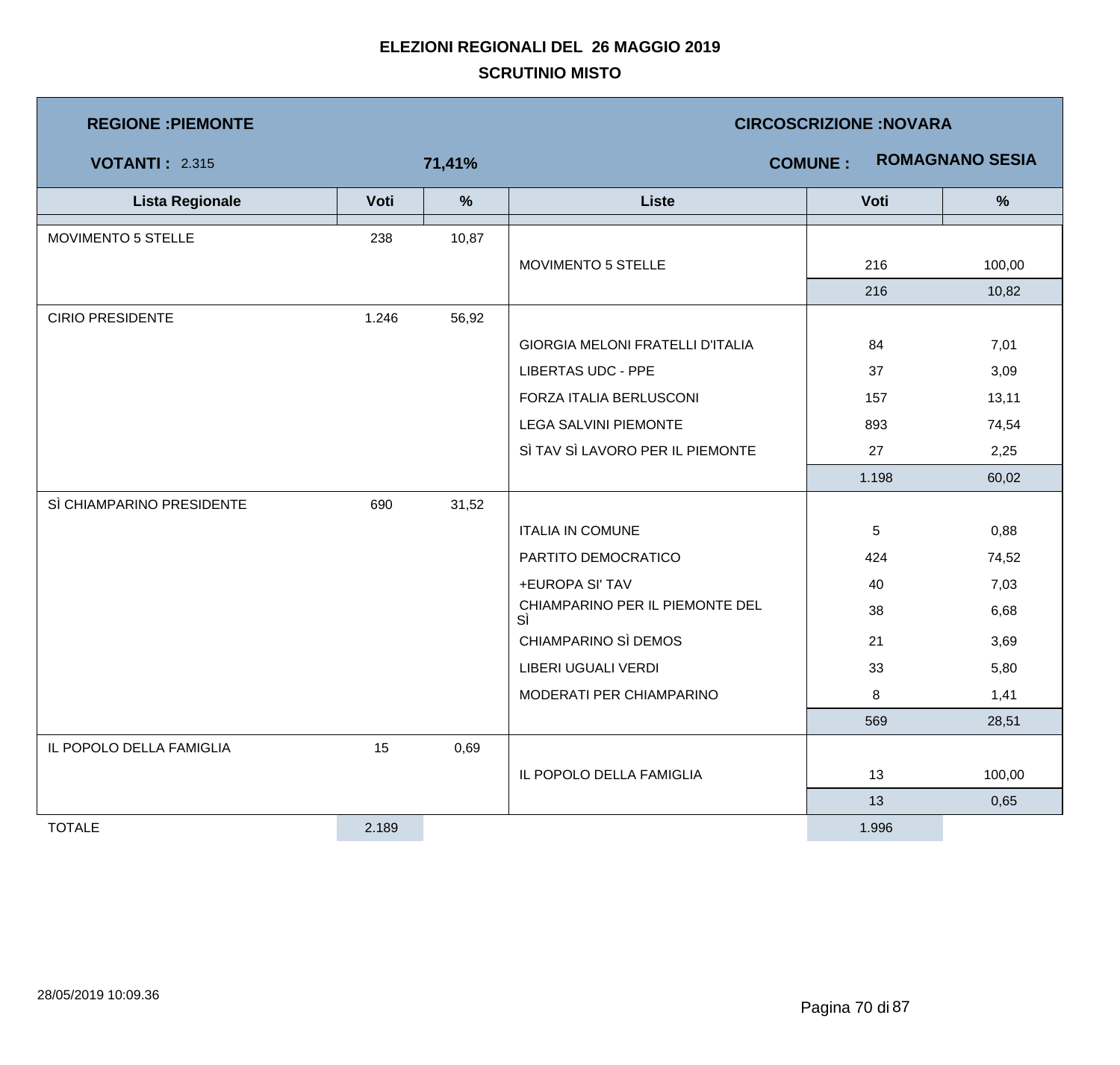| <b>REGIONE: PIEMONTE</b>  |       |        | <b>CIRCOSCRIZIONE:NOVARA</b>            |       |               |  |  |
|---------------------------|-------|--------|-----------------------------------------|-------|---------------|--|--|
| <b>VOTANTI: 2.966</b>     |       | 69,51% | <b>COMUNE:</b><br><b>ROMENTINO</b>      |       |               |  |  |
| <b>Lista Regionale</b>    | Voti  | %      | <b>Liste</b>                            | Voti  | $\frac{9}{6}$ |  |  |
| MOVIMENTO 5 STELLE        | 343   | 12,19  |                                         |       |               |  |  |
|                           |       |        | MOVIMENTO 5 STELLE                      | 298   | 100,00        |  |  |
|                           |       |        |                                         | 298   | 11,40         |  |  |
| <b>CIRIO PRESIDENTE</b>   | 1.668 | 59,30  |                                         |       |               |  |  |
|                           |       |        | <b>GIORGIA MELONI FRATELLI D'ITALIA</b> | 208   | 12,87         |  |  |
|                           |       |        | FORZA ITALIA BERLUSCONI                 | 282   | 17,45         |  |  |
|                           |       |        | <b>LEGA SALVINI PIEMONTE</b>            | 1.106 | 68,44         |  |  |
|                           |       |        | SÌ TAV SÌ LAVORO PER IL PIEMONTE        | 8     | 0,50          |  |  |
|                           |       |        | <b>LIBERTAS UDC - PPE</b>               | 12    | 0,74          |  |  |
|                           |       |        |                                         | 1.616 | 61,80         |  |  |
| SÌ CHIAMPARINO PRESIDENTE | 788   | 28,01  |                                         |       |               |  |  |
|                           |       |        | LIBERI UGUALI VERDI                     | 19    | 2,77          |  |  |
|                           |       |        | CHIAMPARINO SÌ DEMOS                    | 17    | 2,47          |  |  |
|                           |       |        | CHIAMPARINO PER IL PIEMONTE DEL<br>SÌ   | 28    | 4,08          |  |  |
|                           |       |        | +EUROPA SI' TAV                         | 24    | 3,49          |  |  |
|                           |       |        | <b>ITALIA IN COMUNE</b>                 | 4     | 0,58          |  |  |
|                           |       |        | PARTITO DEMOCRATICO                     | 587   | 85,44         |  |  |
|                           |       |        | MODERATI PER CHIAMPARINO                | 8     | 1,16          |  |  |
|                           |       |        |                                         | 687   | 26,27         |  |  |
| IL POPOLO DELLA FAMIGLIA  | 14    | 0,50   |                                         |       |               |  |  |
|                           |       |        | IL POPOLO DELLA FAMIGLIA                | 14    | 100,00        |  |  |
|                           |       |        |                                         | 14    | 0,54          |  |  |
| <b>TOTALE</b>             | 2.813 |        |                                         | 2.615 |               |  |  |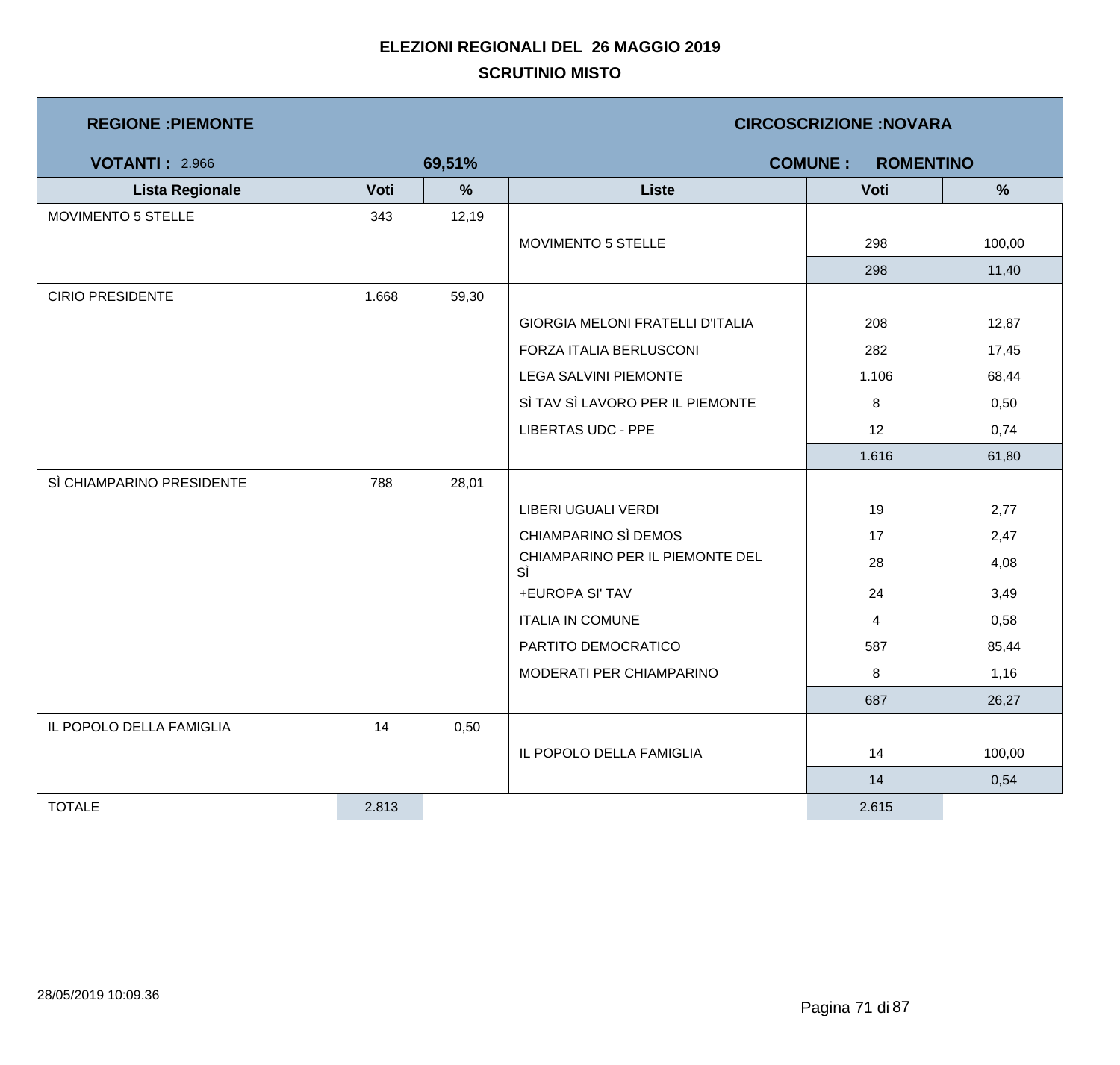| <b>REGIONE: PIEMONTE</b>  |       | <b>CIRCOSCRIZIONE:NOVARA</b> |                                       |                                                           |        |  |
|---------------------------|-------|------------------------------|---------------------------------------|-----------------------------------------------------------|--------|--|
| <b>VOTANTI: 2.013</b>     |       | 80,17%                       |                                       | <b>SAN MAURIZIO</b><br><b>COMUNE:</b><br><b>D'OPAGLIO</b> |        |  |
| <b>Lista Regionale</b>    | Voti  | $\%$                         | <b>Liste</b>                          | Voti                                                      | %      |  |
| MOVIMENTO 5 STELLE        | 211   | 11,11                        |                                       |                                                           |        |  |
|                           |       |                              | MOVIMENTO 5 STELLE                    | 180                                                       | 100,00 |  |
|                           |       |                              |                                       | 180                                                       | 10,06  |  |
| <b>CIRIO PRESIDENTE</b>   | 1.228 | 64,63                        |                                       |                                                           |        |  |
|                           |       |                              | <b>LIBERTAS UDC - PPE</b>             | $\overline{7}$                                            | 0,58   |  |
|                           |       |                              | FORZA ITALIA BERLUSCONI               | 191                                                       | 15,92  |  |
|                           |       |                              | <b>LEGA SALVINI PIEMONTE</b>          | 888                                                       | 74,00  |  |
|                           |       |                              | SÌ TAV SÌ LAVORO PER IL PIEMONTE      | 19                                                        | 1,58   |  |
|                           |       |                              | GIORGIA MELONI FRATELLI D'ITALIA      | 95                                                        | 7,92   |  |
|                           |       |                              |                                       | 1.200                                                     | 67,04  |  |
| SÌ CHIAMPARINO PRESIDENTE | 436   | 22,95                        |                                       |                                                           |        |  |
|                           |       |                              | PARTITO DEMOCRATICO                   | 273                                                       | 70,73  |  |
|                           |       |                              | +EUROPA SI' TAV                       | 31                                                        | 8,03   |  |
|                           |       |                              | CHIAMPARINO PER IL PIEMONTE DEL<br>SÌ | 38                                                        | 9,84   |  |
|                           |       |                              | CHIAMPARINO SÌ DEMOS                  | 13                                                        | 3,37   |  |
|                           |       |                              | <b>LIBERI UGUALI VERDI</b>            | 18                                                        | 4,66   |  |
|                           |       |                              | MODERATI PER CHIAMPARINO              | $\overline{7}$                                            | 1,81   |  |
|                           |       |                              | <b>ITALIA IN COMUNE</b>               | 6                                                         | 1,55   |  |
|                           |       |                              |                                       | 386                                                       | 21,56  |  |
| IL POPOLO DELLA FAMIGLIA  | 25    | 1,32                         |                                       |                                                           |        |  |
|                           |       |                              | IL POPOLO DELLA FAMIGLIA              | 24                                                        | 100,00 |  |
|                           |       |                              |                                       | 24                                                        | 1,34   |  |
| <b>TOTALE</b>             | 1.900 |                              |                                       | 1.790                                                     |        |  |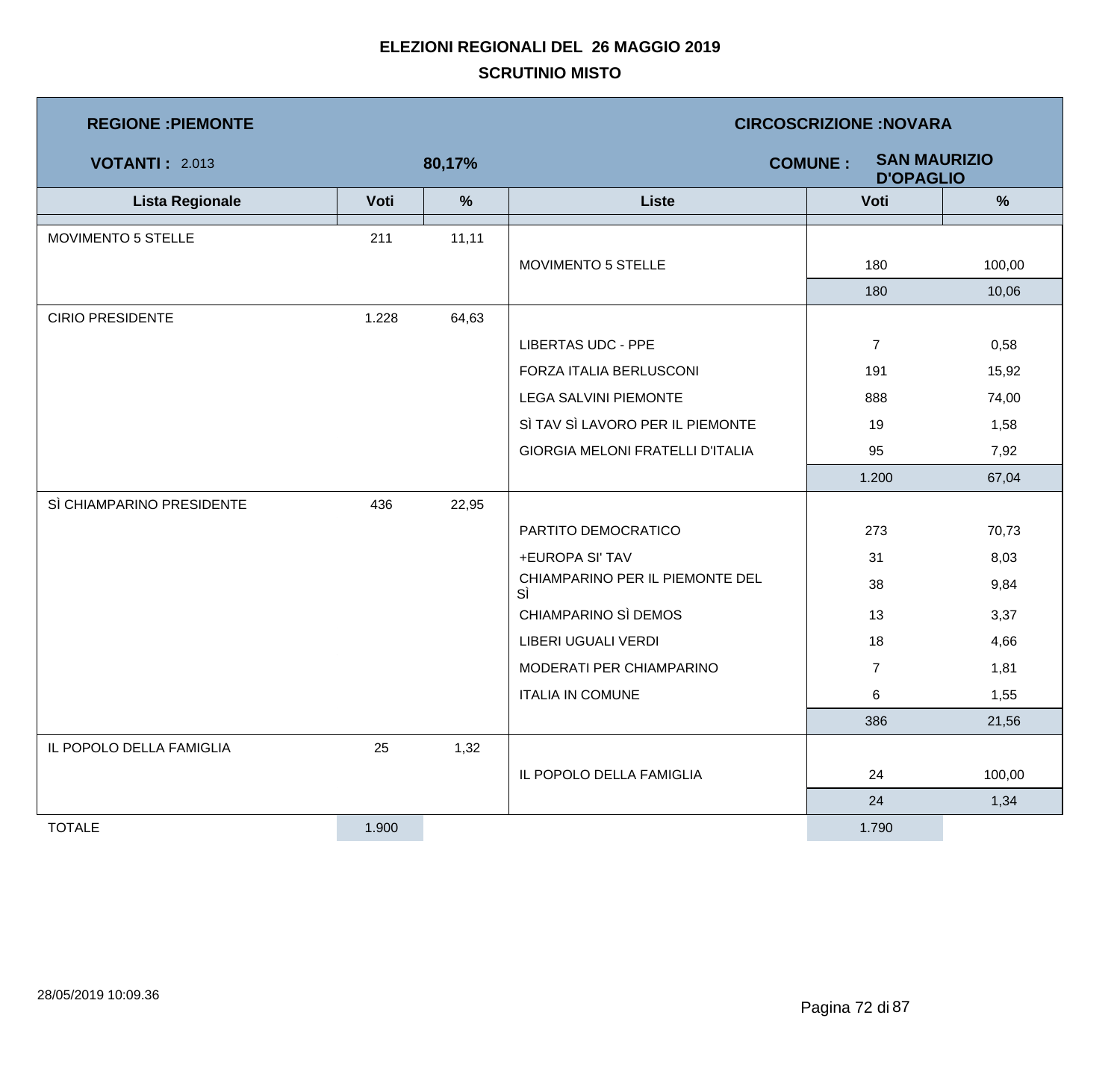| <b>REGIONE : PIEMONTE</b> |              |               | <b>CIRCOSCRIZIONE:NOVARA</b>            |                |                          |  |  |
|---------------------------|--------------|---------------|-----------------------------------------|----------------|--------------------------|--|--|
| <b>VOTANTI: 377</b>       |              | 56,1%         |                                         | <b>COMUNE:</b> | <b>SAN NAZZARO SESIA</b> |  |  |
| <b>Lista Regionale</b>    | Voti         | $\frac{9}{6}$ | <b>Liste</b>                            | Voti           | %                        |  |  |
| MOVIMENTO 5 STELLE        | 46           | 12,81         |                                         |                |                          |  |  |
|                           |              |               | MOVIMENTO 5 STELLE                      | 39             | 100,00                   |  |  |
|                           |              |               |                                         | 39             | 11,78                    |  |  |
| <b>CIRIO PRESIDENTE</b>   | 228          | 63,51         |                                         |                |                          |  |  |
|                           |              |               | <b>LIBERTAS UDC - PPE</b>               | $\mathbf 0$    | 0,00                     |  |  |
|                           |              |               | FORZA ITALIA BERLUSCONI                 | 38             | 16,96                    |  |  |
|                           |              |               | <b>LEGA SALVINI PIEMONTE</b>            | 155            | 69,20                    |  |  |
|                           |              |               | SÌ TAV SÌ LAVORO PER IL PIEMONTE        | 1              | 0,45                     |  |  |
|                           |              |               | <b>GIORGIA MELONI FRATELLI D'ITALIA</b> | 30             | 13,39                    |  |  |
|                           |              |               |                                         | 224            | 67,67                    |  |  |
| SÌ CHIAMPARINO PRESIDENTE | 84           | 23,40         |                                         |                |                          |  |  |
|                           |              |               | <b>ITALIA IN COMUNE</b>                 | 1              | 1,49                     |  |  |
|                           |              |               | +EUROPA SI' TAV                         | $\mathbf 0$    | 0,00                     |  |  |
|                           |              |               | CHIAMPARINO PER IL PIEMONTE DEL<br>SÌ   | 0              | 0,00                     |  |  |
|                           |              |               | CHIAMPARINO SÌ DEMOS                    | 1              | 1,49                     |  |  |
|                           |              |               | LIBERI UGUALI VERDI                     | $\mathbf 1$    | 1,49                     |  |  |
|                           |              |               | MODERATI PER CHIAMPARINO                | $\mathbf 0$    | 0,00                     |  |  |
|                           |              |               | PARTITO DEMOCRATICO                     | 64             | 95,52                    |  |  |
|                           |              |               |                                         | 67             | 20,24                    |  |  |
| IL POPOLO DELLA FAMIGLIA  | $\mathbf{1}$ | 0,28          |                                         |                |                          |  |  |
|                           |              |               | IL POPOLO DELLA FAMIGLIA                | 1              | 100,00                   |  |  |
|                           |              |               |                                         | -1             | 0,30                     |  |  |
| <b>TOTALE</b>             | 359          |               |                                         | 331            |                          |  |  |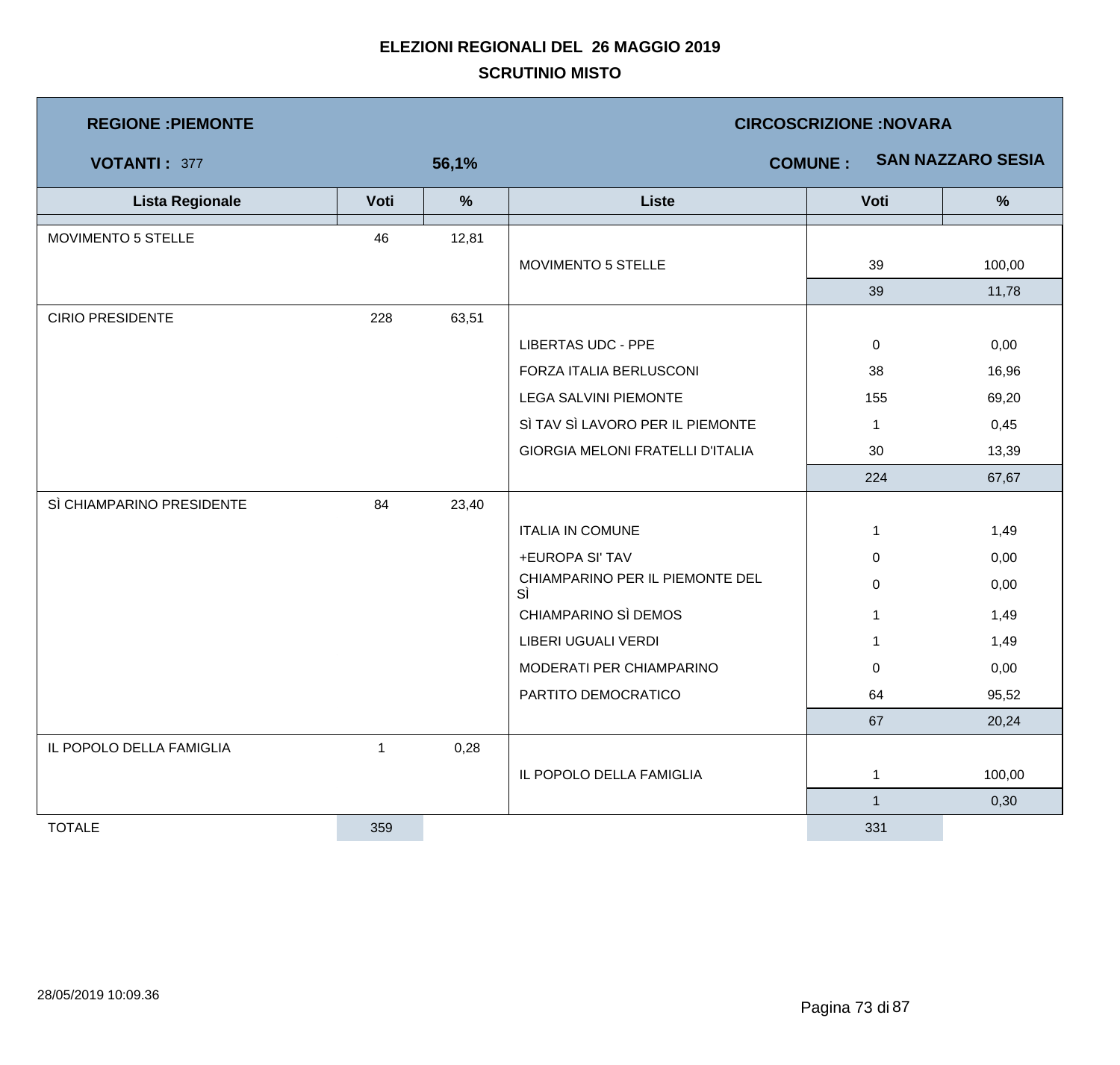| <b>REGIONE : PIEMONTE</b> |       |       | <b>CIRCOSCRIZIONE: NOVARA</b>           |                |                           |  |  |
|---------------------------|-------|-------|-----------------------------------------|----------------|---------------------------|--|--|
| <b>VOTANTI: 1.101</b>     |       | 69,2% |                                         | <b>COMUNE:</b> | <b>SAN PIETRO MOSEZZO</b> |  |  |
| <b>Lista Regionale</b>    | Voti  | %     | <b>Liste</b>                            | Voti           | $\frac{9}{6}$             |  |  |
| MOVIMENTO 5 STELLE        | 104   | 9,81  |                                         |                |                           |  |  |
|                           |       |       | MOVIMENTO 5 STELLE                      | 91             | 100,00                    |  |  |
|                           |       |       |                                         | 91             | 9,02                      |  |  |
| <b>CIRIO PRESIDENTE</b>   | 741   | 69,91 |                                         |                |                           |  |  |
|                           |       |       | SÌ TAV SÌ LAVORO PER IL PIEMONTE        | $\overline{4}$ | 0,55                      |  |  |
|                           |       |       | <b>LEGA SALVINI PIEMONTE</b>            | 521            | 71,96                     |  |  |
|                           |       |       | FORZA ITALIA BERLUSCONI                 | 118            | 16,30                     |  |  |
|                           |       |       | <b>LIBERTAS UDC - PPE</b>               | $\overline{2}$ | 0,28                      |  |  |
|                           |       |       | <b>GIORGIA MELONI FRATELLI D'ITALIA</b> | 79             | 10,91                     |  |  |
|                           |       |       |                                         | 724            | 71,75                     |  |  |
| SÌ CHIAMPARINO PRESIDENTE | 205   | 19,34 |                                         |                |                           |  |  |
|                           |       |       | CHIAMPARINO SÌ DEMOS                    | 3              | 1,62                      |  |  |
|                           |       |       | MODERATI PER CHIAMPARINO                | $\overline{2}$ | 1,08                      |  |  |
|                           |       |       | LIBERI UGUALI VERDI                     | 6              | 3,24                      |  |  |
|                           |       |       | PARTITO DEMOCRATICO                     | 152            | 82,16                     |  |  |
|                           |       |       | CHIAMPARINO PER IL PIEMONTE DEL<br>SÌ   | 8              | 4,32                      |  |  |
|                           |       |       | +EUROPA SI' TAV                         | 13             | 7,03                      |  |  |
|                           |       |       | <b>ITALIA IN COMUNE</b>                 | 1              | 0,54                      |  |  |
|                           |       |       |                                         | 185            | 18,33                     |  |  |
| IL POPOLO DELLA FAMIGLIA  | 10    | 0,94  |                                         |                |                           |  |  |
|                           |       |       | IL POPOLO DELLA FAMIGLIA                | 9              | 100,00                    |  |  |
|                           |       |       |                                         | 9              | 0,89                      |  |  |
| <b>TOTALE</b>             | 1.060 |       |                                         | 1.009          |                           |  |  |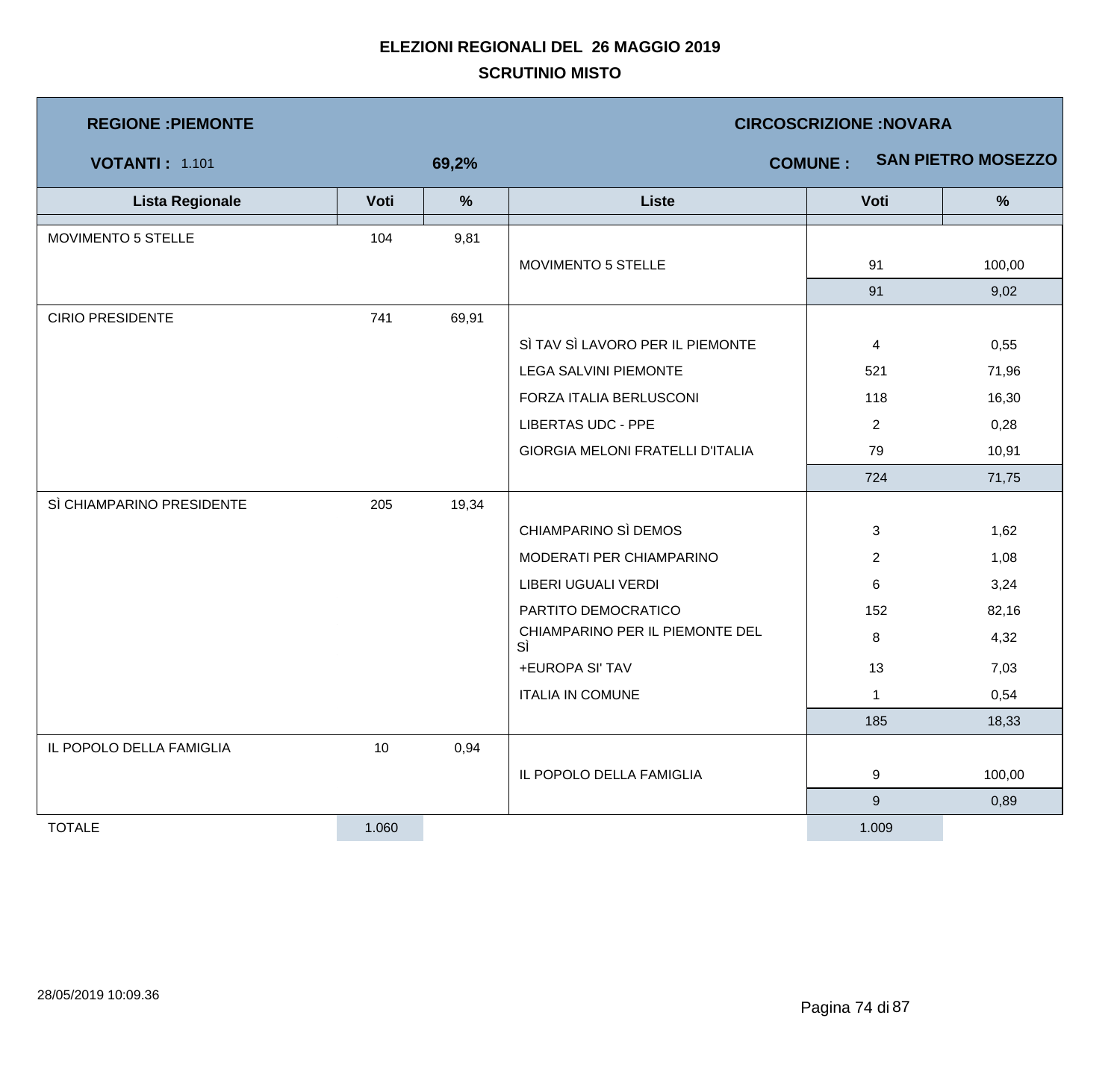| <b>REGIONE: PIEMONTE</b>  |              |               | <b>CIRCOSCRIZIONE:NOVARA</b>          |                |               |  |  |  |
|---------------------------|--------------|---------------|---------------------------------------|----------------|---------------|--|--|--|
| <b>VOTANTI: 374</b>       |              | 78,57%        | <b>COMUNE:</b><br><b>SILLAVENGO</b>   |                |               |  |  |  |
| <b>Lista Regionale</b>    | Voti         | $\frac{9}{6}$ | <b>Liste</b>                          | Voti           | $\frac{9}{6}$ |  |  |  |
| MOVIMENTO 5 STELLE        | 35           | 10,14         |                                       |                |               |  |  |  |
|                           |              |               | MOVIMENTO 5 STELLE                    | 29             | 100,00        |  |  |  |
|                           |              |               |                                       | 29             | 9,06          |  |  |  |
| <b>CIRIO PRESIDENTE</b>   | 246          | 71,30         |                                       |                |               |  |  |  |
|                           |              |               | FORZA ITALIA BERLUSCONI               | 38             | 15,90         |  |  |  |
|                           |              |               | LEGA SALVINI PIEMONTE                 | 173            | 72,38         |  |  |  |
|                           |              |               | SÌ TAV SÌ LAVORO PER IL PIEMONTE      | 4              | 1,67          |  |  |  |
|                           |              |               | GIORGIA MELONI FRATELLI D'ITALIA      | 20             | 8,37          |  |  |  |
|                           |              |               | <b>LIBERTAS UDC - PPE</b>             | $\overline{4}$ | 1,67          |  |  |  |
|                           |              |               |                                       | 239            | 74,69         |  |  |  |
| SÌ CHIAMPARINO PRESIDENTE | 63           | 18,26         |                                       |                |               |  |  |  |
|                           |              |               | PARTITO DEMOCRATICO                   | 41             | 80,39         |  |  |  |
|                           |              |               | <b>ITALIA IN COMUNE</b>               | 0              | 0,00          |  |  |  |
|                           |              |               | CHIAMPARINO PER IL PIEMONTE DEL<br>SÌ | $\mathbf 0$    | 0,00          |  |  |  |
|                           |              |               | CHIAMPARINO SÌ DEMOS                  | $\mathbf 1$    | 1,96          |  |  |  |
|                           |              |               | LIBERI UGUALI VERDI                   | $\mathbf{3}$   | 5,88          |  |  |  |
|                           |              |               | MODERATI PER CHIAMPARINO              | 0              | 0,00          |  |  |  |
|                           |              |               | +EUROPA SI' TAV                       | 6              | 11,76         |  |  |  |
|                           |              |               |                                       | 51             | 15,94         |  |  |  |
| IL POPOLO DELLA FAMIGLIA  | $\mathbf{1}$ | 0,29          |                                       |                |               |  |  |  |
|                           |              |               | IL POPOLO DELLA FAMIGLIA              | $\mathbf{1}$   | 100,00        |  |  |  |
|                           |              |               |                                       | $\mathbf{1}$   | 0,31          |  |  |  |
| <b>TOTALE</b>             | 345          |               |                                       | 320            |               |  |  |  |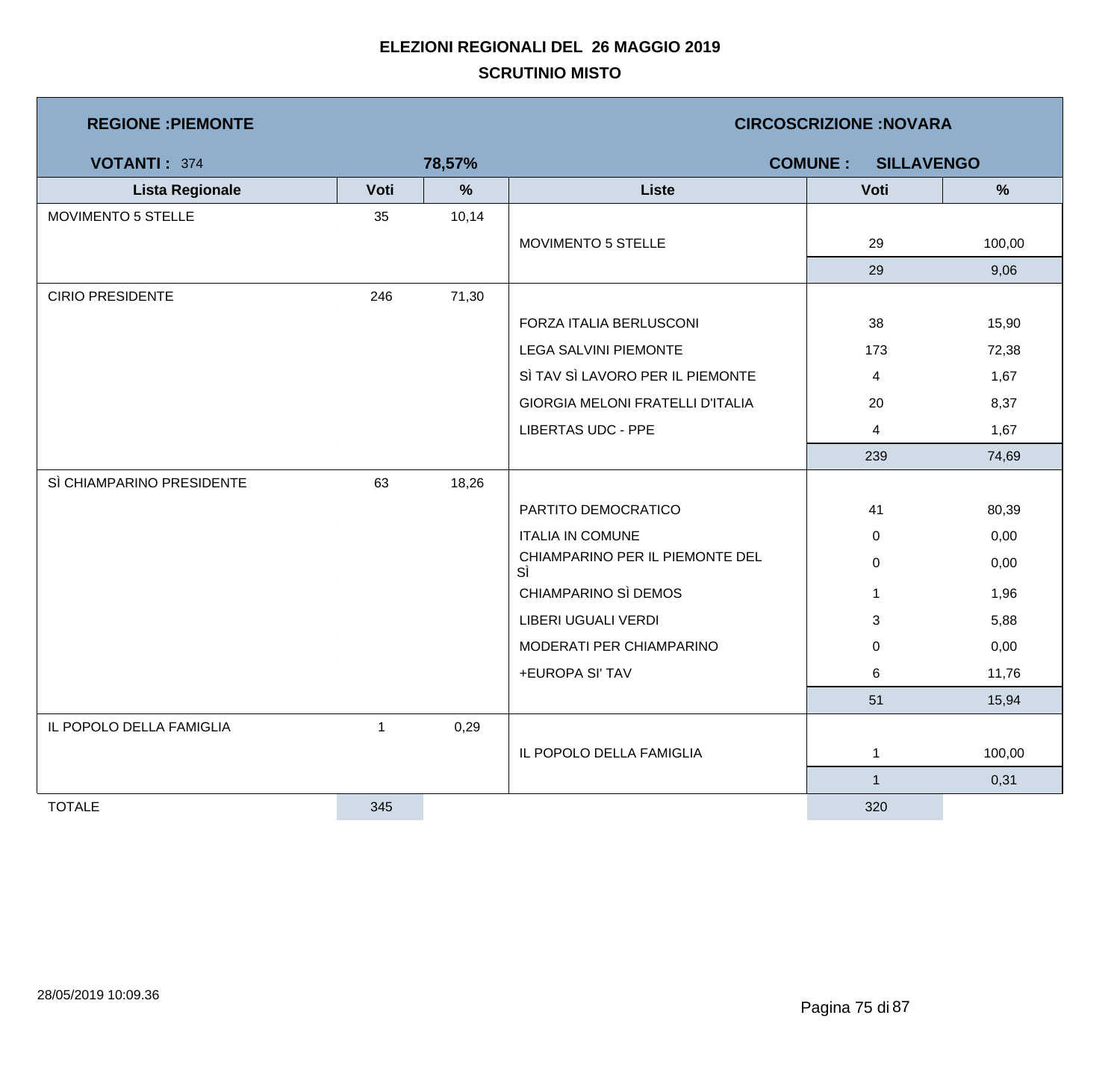| <b>REGIONE: PIEMONTE</b>  |      |               | <b>CIRCOSCRIZIONE:NOVARA</b>            |                |        |  |  |
|---------------------------|------|---------------|-----------------------------------------|----------------|--------|--|--|
| <b>VOTANTI: 835</b>       |      | 69,87%        | <b>COMUNE:</b><br><b>SIZZANO</b>        |                |        |  |  |
| <b>Lista Regionale</b>    | Voti | $\frac{9}{6}$ | <b>Liste</b>                            | Voti           | %      |  |  |
| MOVIMENTO 5 STELLE        | 100  | 12,90         |                                         |                |        |  |  |
|                           |      |               | MOVIMENTO 5 STELLE                      | 84             | 100,00 |  |  |
|                           |      |               |                                         | 84             | 12,23  |  |  |
| <b>CIRIO PRESIDENTE</b>   | 447  | 57,68         |                                         |                |        |  |  |
|                           |      |               | FORZA ITALIA BERLUSCONI                 | 58             | 13,39  |  |  |
|                           |      |               | <b>LEGA SALVINI PIEMONTE</b>            | 331            | 76,44  |  |  |
|                           |      |               | SÌ TAV SÌ LAVORO PER IL PIEMONTE        | 3              | 0,69   |  |  |
|                           |      |               | <b>LIBERTAS UDC - PPE</b>               | 5              | 1,15   |  |  |
|                           |      |               | <b>GIORGIA MELONI FRATELLI D'ITALIA</b> | 36             | 8,31   |  |  |
|                           |      |               |                                         | 433            | 63,03  |  |  |
| SÌ CHIAMPARINO PRESIDENTE | 223  | 28,77         |                                         |                |        |  |  |
|                           |      |               | PARTITO DEMOCRATICO                     | 135            | 80,84  |  |  |
|                           |      |               | <b>ITALIA IN COMUNE</b>                 | $\mathbf 0$    | 0,00   |  |  |
|                           |      |               | CHIAMPARINO PER IL PIEMONTE DEL<br>SÌ   | 12             | 7,19   |  |  |
|                           |      |               | CHIAMPARINO SÌ DEMOS                    | 9              | 5,39   |  |  |
|                           |      |               | LIBERI UGUALI VERDI                     | 4              | 2,40   |  |  |
|                           |      |               | MODERATI PER CHIAMPARINO                |                | 0,60   |  |  |
|                           |      |               | +EUROPA SI' TAV                         | 6              | 3,59   |  |  |
|                           |      |               |                                         | 167            | 24,31  |  |  |
| IL POPOLO DELLA FAMIGLIA  | 5    | 0,65          |                                         |                |        |  |  |
|                           |      |               | IL POPOLO DELLA FAMIGLIA                | 3              | 100,00 |  |  |
|                           |      |               |                                         | 3 <sup>1</sup> | 0,44   |  |  |
| <b>TOTALE</b>             | 775  |               |                                         | 687            |        |  |  |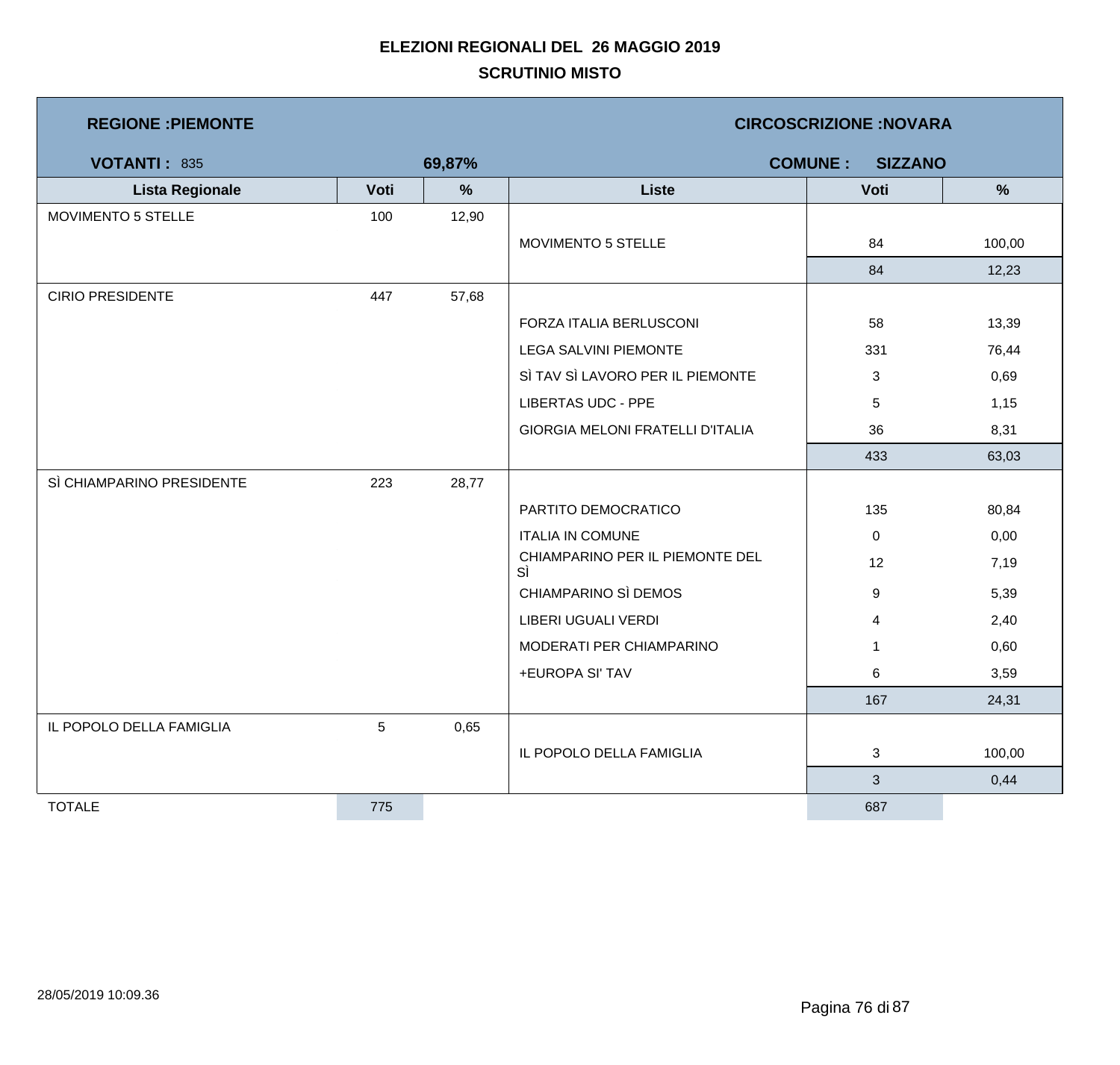| <b>REGIONE: PIEMONTE</b>  |           |        | <b>CIRCOSCRIZIONE:NOVARA</b>            |                                 |        |  |  |
|---------------------------|-----------|--------|-----------------------------------------|---------------------------------|--------|--|--|
| <b>VOTANTI: 386</b>       |           | 63,38% |                                         | <b>COMUNE:</b><br><b>SORISO</b> |        |  |  |
| <b>Lista Regionale</b>    | Voti      | %      | <b>Liste</b>                            | Voti                            | %      |  |  |
| MOVIMENTO 5 STELLE        | 48        | 13,19  |                                         |                                 |        |  |  |
|                           |           |        | MOVIMENTO 5 STELLE                      | 39                              | 100,00 |  |  |
|                           |           |        |                                         | 39                              | 11,96  |  |  |
| <b>CIRIO PRESIDENTE</b>   | 207       | 56,87  |                                         |                                 |        |  |  |
|                           |           |        | FORZA ITALIA BERLUSCONI                 | 36                              | 17,65  |  |  |
|                           |           |        | <b>LEGA SALVINI PIEMONTE</b>            | 139                             | 68,14  |  |  |
|                           |           |        | SÌ TAV SÌ LAVORO PER IL PIEMONTE        | $\overline{7}$                  | 3,43   |  |  |
|                           |           |        | <b>LIBERTAS UDC - PPE</b>               | 0                               | 0,00   |  |  |
|                           |           |        | <b>GIORGIA MELONI FRATELLI D'ITALIA</b> | 22                              | 10,78  |  |  |
|                           |           |        |                                         | 204                             | 62,58  |  |  |
| SÌ CHIAMPARINO PRESIDENTE | 109       | 29,95  |                                         |                                 |        |  |  |
|                           |           |        | PARTITO DEMOCRATICO                     | 53                              | 63,86  |  |  |
|                           |           |        | +EUROPA SI' TAV                         | 8                               | 9,64   |  |  |
|                           |           |        | CHIAMPARINO PER IL PIEMONTE DEL<br>SÌ   | 10                              | 12,05  |  |  |
|                           |           |        | CHIAMPARINO SÌ DEMOS                    | $\mathbf{1}$                    | 1,20   |  |  |
|                           |           |        | LIBERI UGUALI VERDI                     | 8                               | 9,64   |  |  |
|                           |           |        | MODERATI PER CHIAMPARINO                | 3                               | 3,61   |  |  |
|                           |           |        | <b>ITALIA IN COMUNE</b>                 | 0                               | 0,00   |  |  |
|                           |           |        |                                         | 83                              | 25,46  |  |  |
| IL POPOLO DELLA FAMIGLIA  | $\pmb{0}$ | 0,00   |                                         |                                 |        |  |  |
|                           |           |        | IL POPOLO DELLA FAMIGLIA                | $\overline{0}$                  | 0,00   |  |  |
|                           |           |        |                                         | $\pmb{0}$                       | 0,00   |  |  |
| <b>TOTALE</b>             | 364       |        |                                         | 326                             |        |  |  |

 $\mathcal{L}_{\mathcal{A}}$ 

and the state of the state of the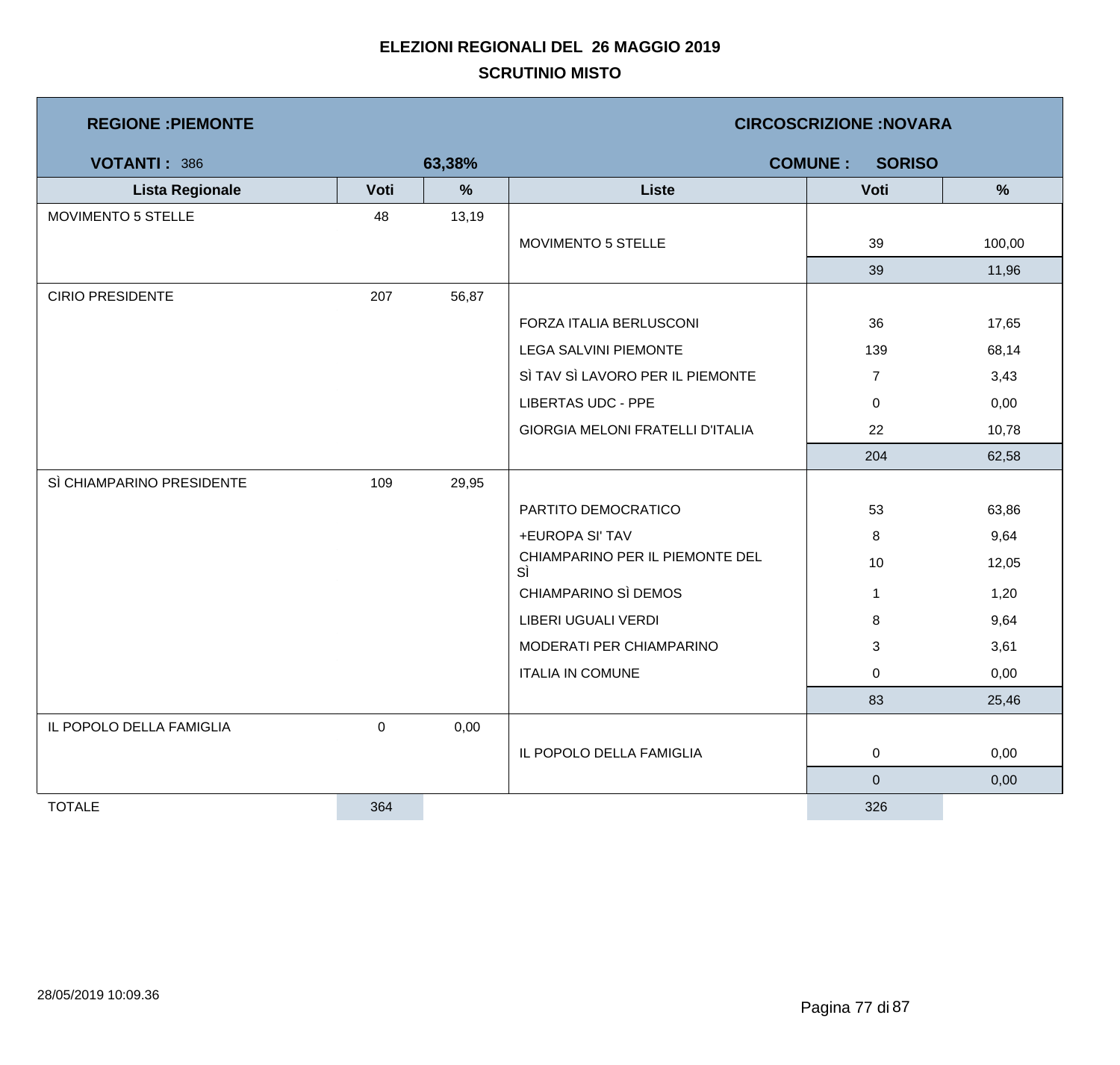| <b>REGIONE : PIEMONTE</b> |      |        | <b>CIRCOSCRIZIONE:NOVARA</b>            |                |               |  |  |
|---------------------------|------|--------|-----------------------------------------|----------------|---------------|--|--|
| <b>VOTANTI: 664</b>       |      | 74,44% | <b>COMUNE:</b><br><b>SOZZAGO</b>        |                |               |  |  |
| <b>Lista Regionale</b>    | Voti | $\%$   | <b>Liste</b>                            | Voti           | $\frac{9}{6}$ |  |  |
| MOVIMENTO 5 STELLE        | 86   | 13,83  |                                         |                |               |  |  |
|                           |      |        | MOVIMENTO 5 STELLE                      | 70             | 100,00        |  |  |
|                           |      |        |                                         | 70             | 12,17         |  |  |
| <b>CIRIO PRESIDENTE</b>   | 425  | 68,33  |                                         |                |               |  |  |
|                           |      |        | FORZA ITALIA BERLUSCONI                 | 64             | 15,57         |  |  |
|                           |      |        | <b>LEGA SALVINI PIEMONTE</b>            | 291            | 70,80         |  |  |
|                           |      |        | SÌ TAV SÌ LAVORO PER IL PIEMONTE        | $\overline{2}$ | 0,49          |  |  |
|                           |      |        | <b>GIORGIA MELONI FRATELLI D'ITALIA</b> | 53             | 12,90         |  |  |
|                           |      |        | <b>LIBERTAS UDC - PPE</b>               | $\mathbf{1}$   | 0,24          |  |  |
|                           |      |        |                                         | 411            | 71,48         |  |  |
| SÌ CHIAMPARINO PRESIDENTE | 108  | 17,36  |                                         |                |               |  |  |
|                           |      |        | PARTITO DEMOCRATICO                     | 71             | 77,17         |  |  |
|                           |      |        | +EUROPA SI' TAV                         | 3              | 3,26          |  |  |
|                           |      |        | CHIAMPARINO PER IL PIEMONTE DEL<br>SÌ   | 5              | 5,43          |  |  |
|                           |      |        | CHIAMPARINO SÌ DEMOS                    | 3              | 3,26          |  |  |
|                           |      |        | LIBERI UGUALI VERDI                     | 8              | 8,70          |  |  |
|                           |      |        | MODERATI PER CHIAMPARINO                | $\mathbf 1$    | 1,09          |  |  |
|                           |      |        | <b>ITALIA IN COMUNE</b>                 | $\mathbf 1$    | 1,09          |  |  |
|                           |      |        |                                         | 92             | 16,00         |  |  |
| IL POPOLO DELLA FAMIGLIA  | 3    | 0,48   |                                         |                |               |  |  |
|                           |      |        | IL POPOLO DELLA FAMIGLIA                | $\overline{2}$ | 100,00        |  |  |
|                           |      |        |                                         | 2 <sup>1</sup> | 0,35          |  |  |
| <b>TOTALE</b>             | 622  |        |                                         | 575            |               |  |  |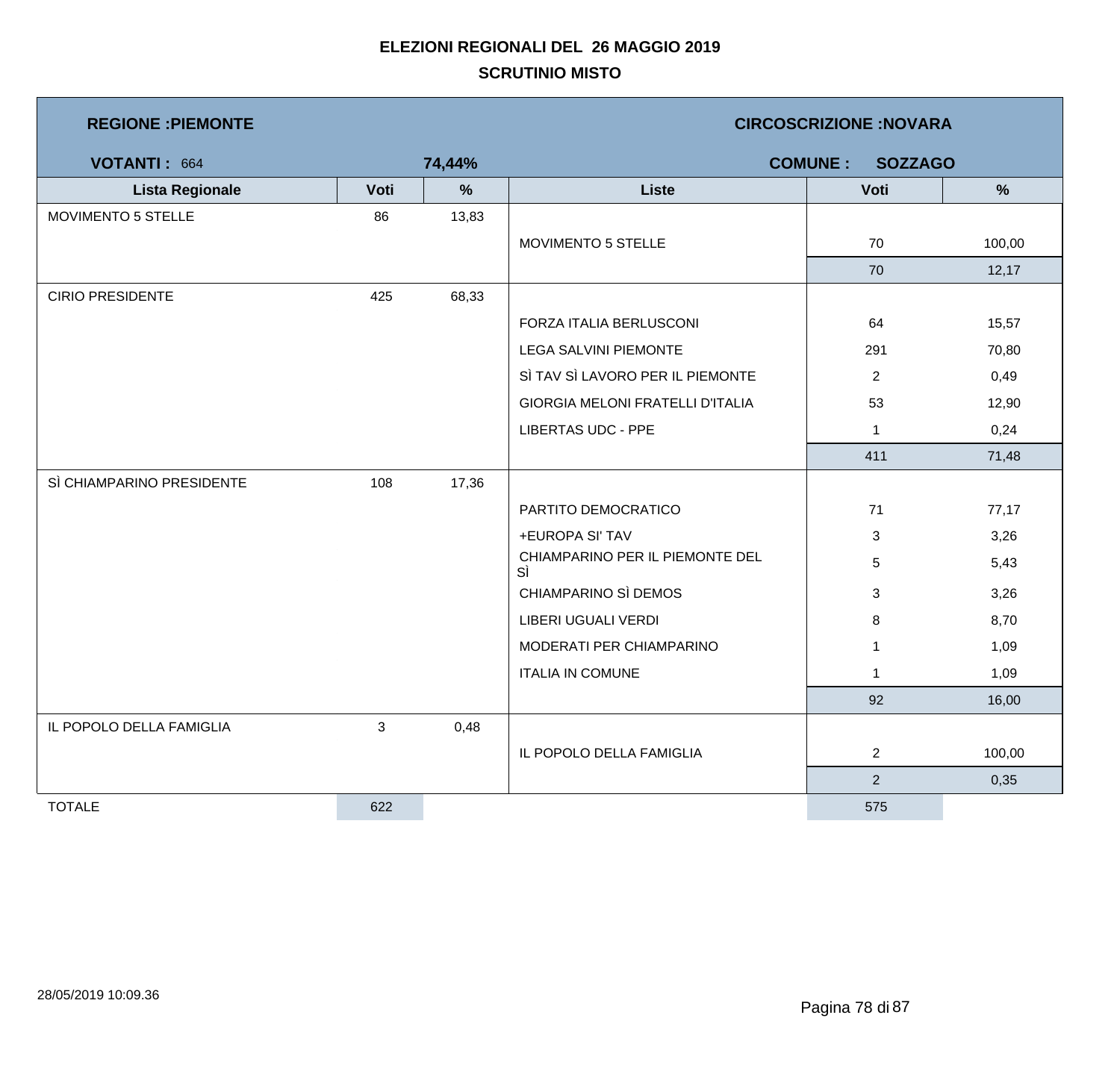| <b>REGIONE: PIEMONTE</b>  |       | <b>CIRCOSCRIZIONE: NOVARA</b> |                                         |                               |               |  |
|---------------------------|-------|-------------------------------|-----------------------------------------|-------------------------------|---------------|--|
| <b>VOTANTI: 1.365</b>     |       | 56,88%                        |                                         | <b>COMUNE:</b><br><b>SUNO</b> |               |  |
| <b>Lista Regionale</b>    | Voti  | $\%$                          | <b>Liste</b>                            | Voti                          | $\frac{9}{6}$ |  |
| MOVIMENTO 5 STELLE        | 135   | 10,31                         |                                         |                               |               |  |
|                           |       |                               | MOVIMENTO 5 STELLE                      | 117                           | 100,00        |  |
|                           |       |                               |                                         | 117                           | 9,74          |  |
| <b>CIRIO PRESIDENTE</b>   | 761   | 58,09                         |                                         |                               |               |  |
|                           |       |                               | <b>LEGA SALVINI PIEMONTE</b>            | 554                           | 75,58         |  |
|                           |       |                               | FORZA ITALIA BERLUSCONI                 | 84                            | 11,46         |  |
|                           |       |                               | <b>LIBERTAS UDC - PPE</b>               | 6                             | 0,82          |  |
|                           |       |                               | <b>GIORGIA MELONI FRATELLI D'ITALIA</b> | 75                            | 10,23         |  |
|                           |       |                               | SÌ TAV SÌ LAVORO PER IL PIEMONTE        | 14                            | 1,91          |  |
|                           |       |                               |                                         | 733                           | 61,03         |  |
| SÌ CHIAMPARINO PRESIDENTE | 401   | 30,61                         |                                         |                               |               |  |
|                           |       |                               | PARTITO DEMOCRATICO                     | 281                           | 82,40         |  |
|                           |       |                               | MODERATI PER CHIAMPARINO                | 6                             | 1,76          |  |
|                           |       |                               | LIBERI UGUALI VERDI                     | 15                            | 4,40          |  |
|                           |       |                               | CHIAMPARINO SÌ DEMOS                    | 12                            | 3,52          |  |
|                           |       |                               | CHIAMPARINO PER IL PIEMONTE DEL<br>SÌ   | 18                            | 5,28          |  |
|                           |       |                               | +EUROPA SI' TAV                         | 9                             | 2,64          |  |
|                           |       |                               | <b>ITALIA IN COMUNE</b>                 | 0                             | 0,00          |  |
|                           |       |                               |                                         | 341                           | 28,39         |  |
| IL POPOLO DELLA FAMIGLIA  | 13    | 0,99                          |                                         |                               |               |  |
|                           |       |                               | IL POPOLO DELLA FAMIGLIA                | 10 <sub>1</sub>               | 100,00        |  |
|                           |       |                               |                                         | 10                            | 0,83          |  |
| <b>TOTALE</b>             | 1.310 |                               |                                         | 1.201                         |               |  |

 $\mathcal{L}_{\mathcal{A}}$ 

and the state of the state of the state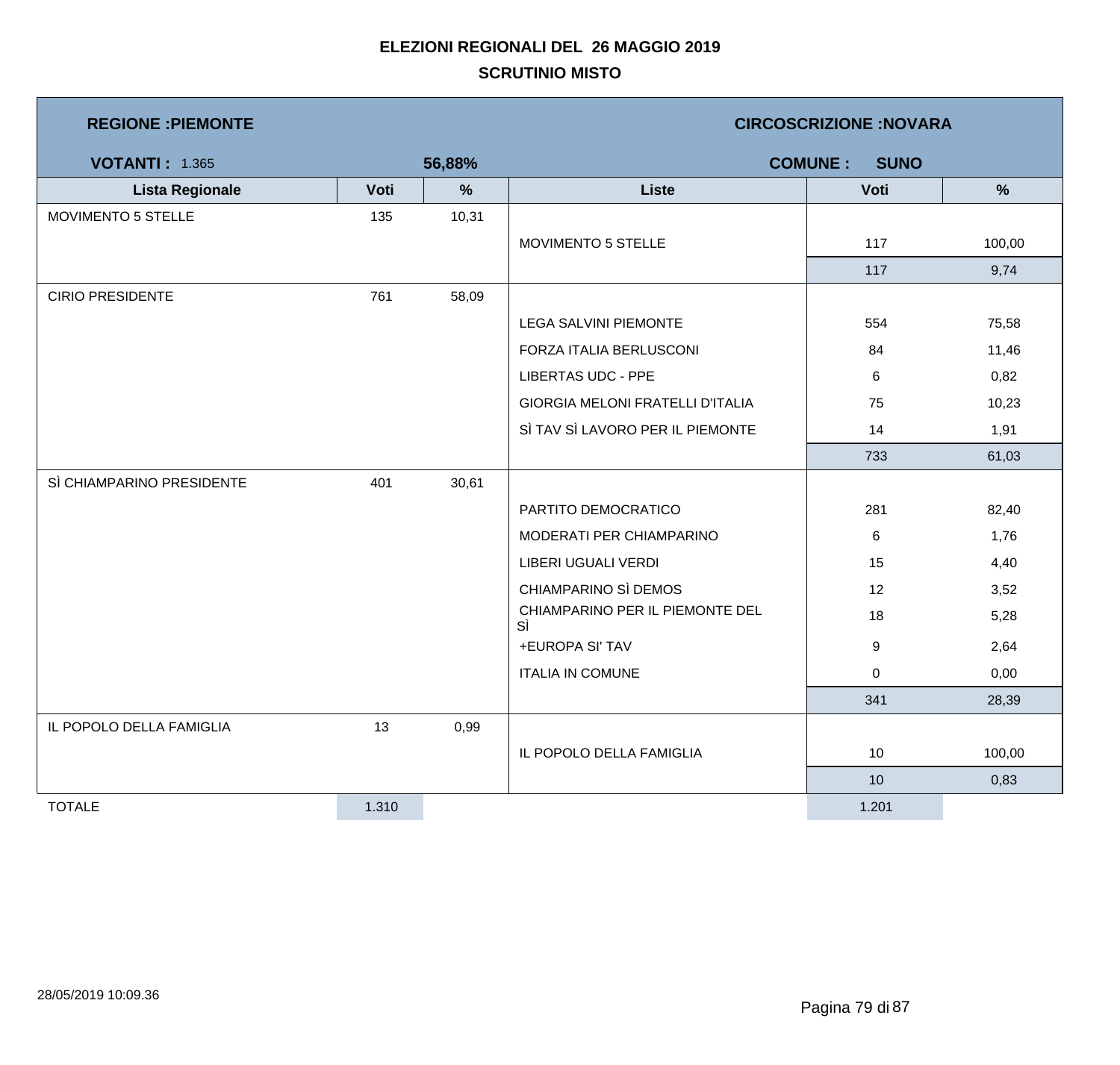| <b>REGIONE : PIEMONTE</b> |      |        | <b>CIRCOSCRIZIONE:NOVARA</b>          |                                      |        |  |  |
|---------------------------|------|--------|---------------------------------------|--------------------------------------|--------|--|--|
| <b>VOTANTI: 288</b>       |      | 69,06% |                                       | <b>COMUNE:</b><br><b>TERDOBBIATE</b> |        |  |  |
| <b>Lista Regionale</b>    | Voti | %      | <b>Liste</b>                          | Voti                                 | %      |  |  |
| <b>MOVIMENTO 5 STELLE</b> | 29   | 10,66  |                                       |                                      |        |  |  |
|                           |      |        | MOVIMENTO 5 STELLE                    | 25                                   | 100,00 |  |  |
|                           |      |        |                                       | 25                                   | 10,33  |  |  |
| <b>CIRIO PRESIDENTE</b>   | 180  | 66,18  |                                       |                                      |        |  |  |
|                           |      |        | FORZA ITALIA BERLUSCONI               | 18                                   | 10,78  |  |  |
|                           |      |        | <b>LIBERTAS UDC - PPE</b>             | 0                                    | 0,00   |  |  |
|                           |      |        | LEGA SALVINI PIEMONTE                 | 128                                  | 76,65  |  |  |
|                           |      |        | SÌ TAV SÌ LAVORO PER IL PIEMONTE      | 4                                    | 2,40   |  |  |
|                           |      |        | GIORGIA MELONI FRATELLI D'ITALIA      | 17                                   | 10,18  |  |  |
|                           |      |        |                                       | 167                                  | 69,01  |  |  |
| SÌ CHIAMPARINO PRESIDENTE | 60   | 22,06  |                                       |                                      |        |  |  |
|                           |      |        | +EUROPA SI' TAV                       | 4                                    | 8,33   |  |  |
|                           |      |        | CHIAMPARINO PER IL PIEMONTE DEL<br>SÌ | $\overline{2}$                       | 4,17   |  |  |
|                           |      |        | CHIAMPARINO SÌ DEMOS                  | 0                                    | 0,00   |  |  |
|                           |      |        | LIBERI UGUALI VERDI                   | $\mathbf 1$                          | 2,08   |  |  |
|                           |      |        | MODERATI PER CHIAMPARINO              | 0                                    | 0,00   |  |  |
|                           |      |        | <b>ITALIA IN COMUNE</b>               | 1                                    | 2,08   |  |  |
|                           |      |        | PARTITO DEMOCRATICO                   | 40                                   | 83,33  |  |  |
|                           |      |        |                                       | 48                                   | 19,83  |  |  |
| IL POPOLO DELLA FAMIGLIA  | 3    | 1,10   |                                       |                                      |        |  |  |
|                           |      |        | IL POPOLO DELLA FAMIGLIA              | $\overline{2}$                       | 100,00 |  |  |
|                           |      |        |                                       | $\overline{2}$                       | 0,83   |  |  |
| <b>TOTALE</b>             | 272  |        |                                       | 242                                  |        |  |  |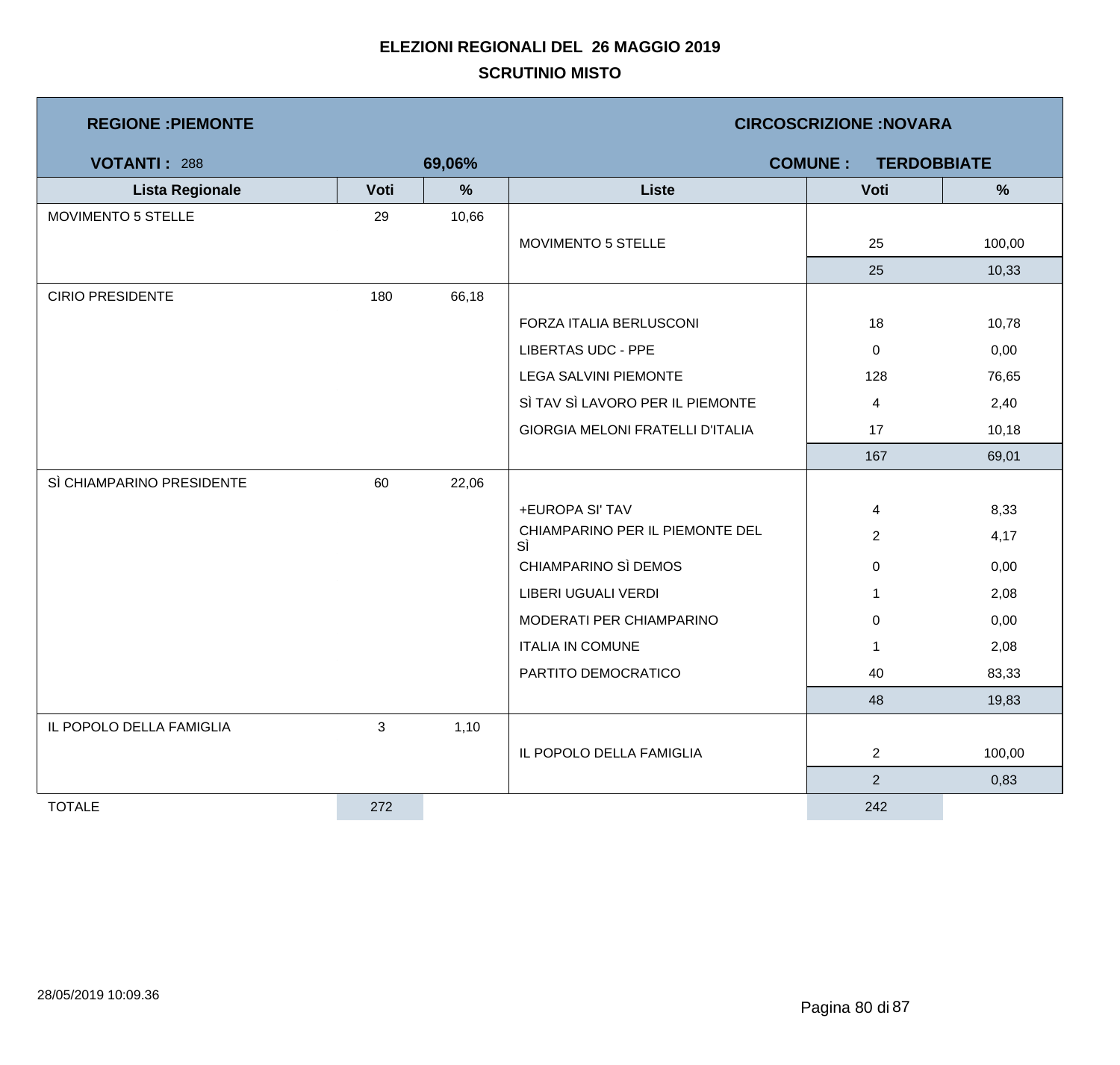| <b>REGIONE : PIEMONTE</b> |      |        | <b>CIRCOSCRIZIONE: NOVARA</b>           |                  |               |  |  |
|---------------------------|------|--------|-----------------------------------------|------------------|---------------|--|--|
| <b>VOTANTI: 543</b>       |      | 68,65% | <b>COMUNE:</b><br><b>TORNACO</b>        |                  |               |  |  |
| <b>Lista Regionale</b>    | Voti | %      | <b>Liste</b>                            | Voti             | $\frac{9}{6}$ |  |  |
| MOVIMENTO 5 STELLE        | 54   | 10,53  |                                         |                  |               |  |  |
|                           |      |        | MOVIMENTO 5 STELLE                      | 41               | 100,00        |  |  |
|                           |      |        |                                         | 41               | 8,97          |  |  |
| <b>CIRIO PRESIDENTE</b>   | 304  | 59,26  |                                         |                  |               |  |  |
|                           |      |        | <b>GIORGIA MELONI FRATELLI D'ITALIA</b> | 25               | 8,47          |  |  |
|                           |      |        | <b>LIBERTAS UDC - PPE</b>               | $\mathbf{1}$     | 0,34          |  |  |
|                           |      |        | FORZA ITALIA BERLUSCONI                 | 40               | 13,56         |  |  |
|                           |      |        | <b>LEGA SALVINI PIEMONTE</b>            | 228              | 77,29         |  |  |
|                           |      |        | SÌ TAV SÌ LAVORO PER IL PIEMONTE        | $\mathbf{1}$     | 0,34          |  |  |
|                           |      |        |                                         | 295              | 64,55         |  |  |
| SÌ CHIAMPARINO PRESIDENTE | 143  | 27,88  |                                         |                  |               |  |  |
|                           |      |        | MODERATI PER CHIAMPARINO                | 1                | 0,89          |  |  |
|                           |      |        | LIBERI UGUALI VERDI                     | 6                | 5,36          |  |  |
|                           |      |        | CHIAMPARINO SÌ DEMOS                    | 8                | 7,14          |  |  |
|                           |      |        | CHIAMPARINO PER IL PIEMONTE DEL<br>SÌ   | 4                | 3,57          |  |  |
|                           |      |        | <b>ITALIA IN COMUNE</b>                 | 4                | 3,57          |  |  |
|                           |      |        | PARTITO DEMOCRATICO                     | 82               | 73,21         |  |  |
|                           |      |        | +EUROPA SI' TAV                         | $\overline{7}$   | 6,25          |  |  |
|                           |      |        |                                         | 112              | 24,51         |  |  |
| IL POPOLO DELLA FAMIGLIA  | 12   | 2,34   |                                         |                  |               |  |  |
|                           |      |        | IL POPOLO DELLA FAMIGLIA                | 9                | 100,00        |  |  |
|                           |      |        |                                         | $\boldsymbol{9}$ | 1,97          |  |  |
| <b>TOTALE</b>             | 513  |        |                                         | 457              |               |  |  |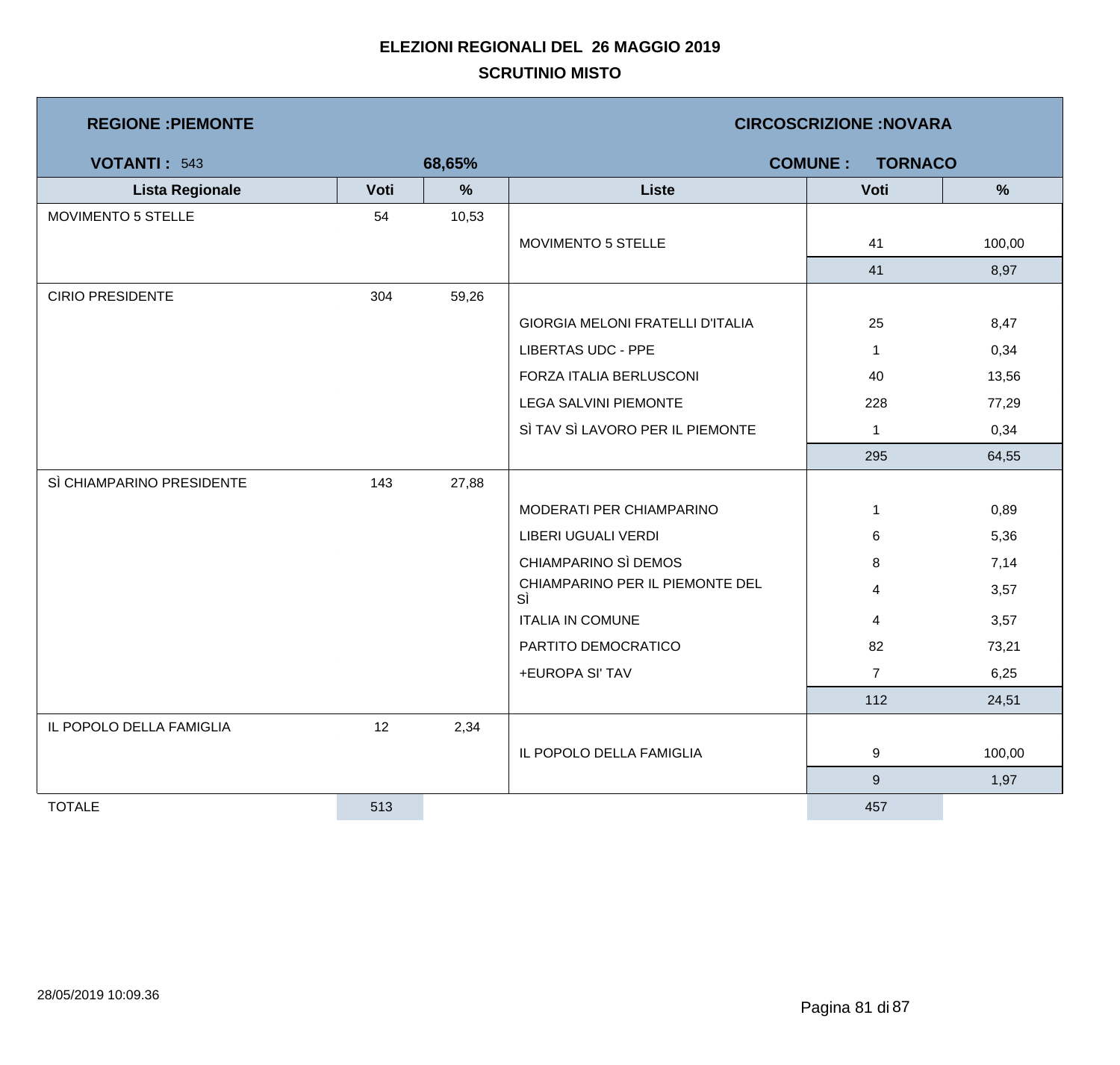| <b>REGIONE : PIEMONTE</b> |       |               | <b>CIRCOSCRIZIONE:NOVARA</b>            |                                  |               |  |  |
|---------------------------|-------|---------------|-----------------------------------------|----------------------------------|---------------|--|--|
| <b>VOTANTI: 8.584</b>     |       | 58,09%        |                                         | <b>COMUNE:</b><br><b>TRECATE</b> |               |  |  |
| <b>Lista Regionale</b>    | Voti  | $\frac{9}{6}$ | <b>Liste</b>                            | Voti                             | $\frac{9}{6}$ |  |  |
| MOVIMENTO 5 STELLE        | 1.016 | 12,30         |                                         |                                  |               |  |  |
|                           |       |               | MOVIMENTO 5 STELLE                      | 865                              | 100,00        |  |  |
|                           |       |               |                                         | 865                              | 11,21         |  |  |
| <b>CIRIO PRESIDENTE</b>   | 5.115 | 61,94         |                                         |                                  |               |  |  |
|                           |       |               | <b>LEGA SALVINI PIEMONTE</b>            | 2.731                            | 54,55         |  |  |
|                           |       |               | SÌ TAV SÌ LAVORO PER IL PIEMONTE        | 23                               | 0,46          |  |  |
|                           |       |               | <b>GIORGIA MELONI FRATELLI D'ITALIA</b> | 1.590                            | 31,76         |  |  |
|                           |       |               | <b>LIBERTAS UDC - PPE</b>               | 14                               | 0,28          |  |  |
|                           |       |               | FORZA ITALIA BERLUSCONI                 | 648                              | 12,94         |  |  |
|                           |       |               |                                         | 5.006                            | 64,85         |  |  |
| SÌ CHIAMPARINO PRESIDENTE | 2.081 | 25,20         |                                         |                                  |               |  |  |
|                           |       |               | PARTITO DEMOCRATICO                     | 1.464                            | 80,88         |  |  |
|                           |       |               | <b>ITALIA IN COMUNE</b>                 | 18                               | 0,99          |  |  |
|                           |       |               | +EUROPA SI' TAV                         | 110                              | 6,08          |  |  |
|                           |       |               | CHIAMPARINO SÌ DEMOS                    | 53                               | 2,93          |  |  |
|                           |       |               | CHIAMPARINO PER IL PIEMONTE DEL<br>SÌ   | 63                               | 3,48          |  |  |
|                           |       |               | MODERATI PER CHIAMPARINO                | 14                               | 0,77          |  |  |
|                           |       |               | LIBERI UGUALI VERDI                     | 88                               | 4,86          |  |  |
|                           |       |               |                                         | 1.810                            | 23,45         |  |  |
| IL POPOLO DELLA FAMIGLIA  | 46    | 0,56          |                                         |                                  |               |  |  |
|                           |       |               | IL POPOLO DELLA FAMIGLIA                | 38                               | 100,00        |  |  |
|                           |       |               |                                         | 38                               | 0,49          |  |  |
| <b>TOTALE</b>             | 8.258 |               |                                         | 7.719                            |               |  |  |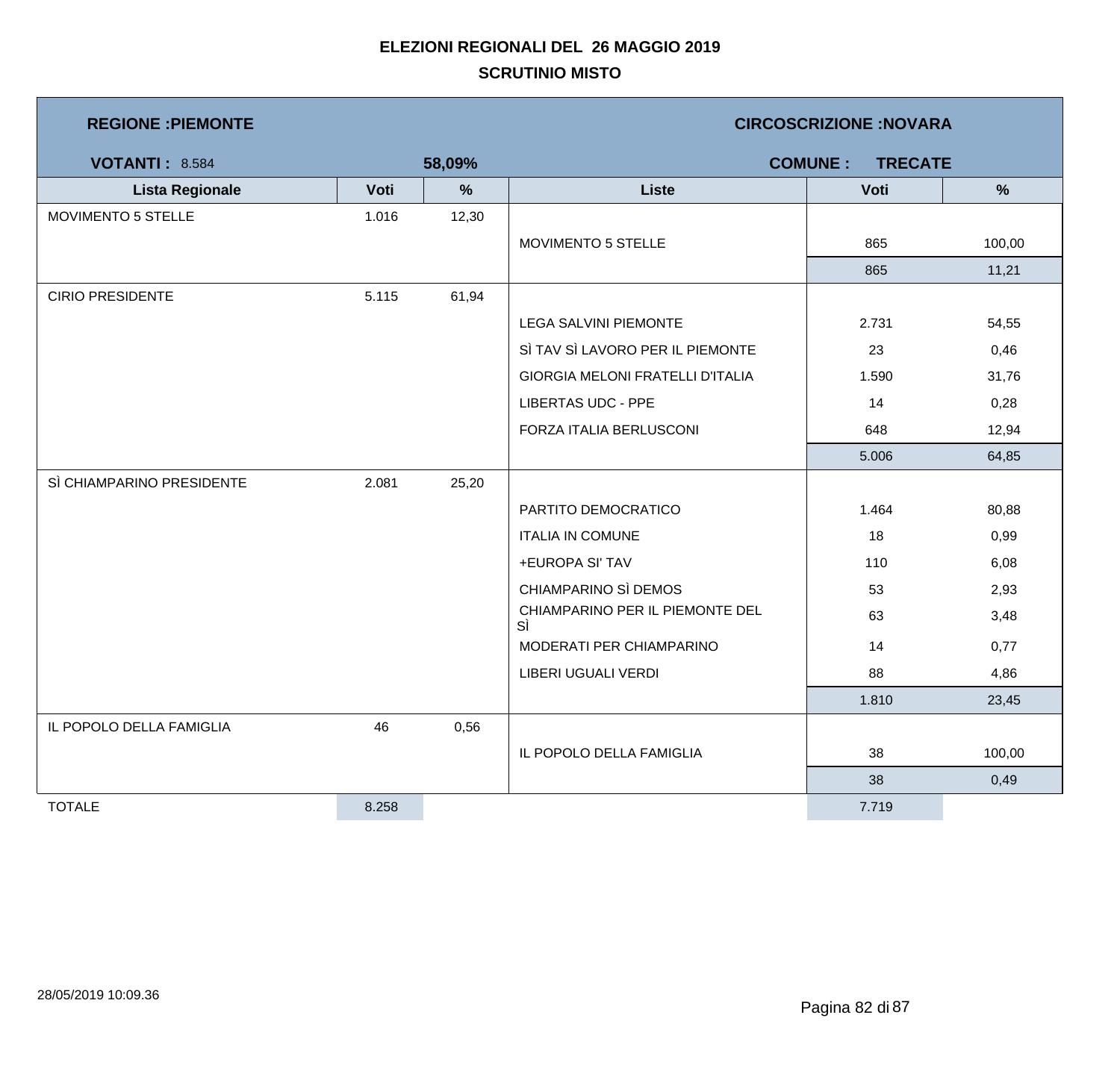| <b>REGIONE: PIEMONTE</b>  |      |        | <b>CIRCOSCRIZIONE:NOVARA</b>          |                |                        |  |  |
|---------------------------|------|--------|---------------------------------------|----------------|------------------------|--|--|
| VOTANTI: 619              |      | 71,07% |                                       | <b>COMUNE:</b> | <b>VAPRIO D'AGOGNA</b> |  |  |
| <b>Lista Regionale</b>    | Voti | $\%$   | <b>Liste</b>                          | Voti           | $\%$                   |  |  |
| MOVIMENTO 5 STELLE        | 78   | 13,83  |                                       |                |                        |  |  |
|                           |      |        | MOVIMENTO 5 STELLE                    | 66             | 100,00                 |  |  |
|                           |      |        |                                       | 66             | 12,82                  |  |  |
| <b>CIRIO PRESIDENTE</b>   | 351  | 62,23  |                                       |                |                        |  |  |
|                           |      |        | <b>LEGA SALVINI PIEMONTE</b>          | 215            | 63,42                  |  |  |
|                           |      |        | GIORGIA MELONI FRATELLI D'ITALIA      | 37             | 10,91                  |  |  |
|                           |      |        | FORZA ITALIA BERLUSCONI               | 82             | 24,19                  |  |  |
|                           |      |        | SÌ TAV SÌ LAVORO PER IL PIEMONTE      | 3              | 0,88                   |  |  |
|                           |      |        | <b>LIBERTAS UDC - PPE</b>             | $\overline{2}$ | 0,59                   |  |  |
|                           |      |        |                                       | 339            | 65,83                  |  |  |
| SÌ CHIAMPARINO PRESIDENTE | 132  | 23,40  |                                       |                |                        |  |  |
|                           |      |        | PARTITO DEMOCRATICO                   | 74             | 69,16                  |  |  |
|                           |      |        | <b>ITALIA IN COMUNE</b>               | $\mathbf{1}$   | 0,93                   |  |  |
|                           |      |        | CHIAMPARINO PER IL PIEMONTE DEL<br>SÌ | $\overline{7}$ | 6,54                   |  |  |
|                           |      |        | CHIAMPARINO SÌ DEMOS                  | 8              | 7,48                   |  |  |
|                           |      |        | LIBERI UGUALI VERDI                   | 10             | 9,35                   |  |  |
|                           |      |        | MODERATI PER CHIAMPARINO              | 4              | 3,74                   |  |  |
|                           |      |        | +EUROPA SI' TAV                       | $\mathbf{3}$   | 2,80                   |  |  |
|                           |      |        |                                       | 107            | 20,78                  |  |  |
| IL POPOLO DELLA FAMIGLIA  | 3    | 0,53   |                                       |                |                        |  |  |
|                           |      |        | IL POPOLO DELLA FAMIGLIA              | 3              | 100,00                 |  |  |
|                           |      |        |                                       | $\mathbf{3}$   | 0,58                   |  |  |
| <b>TOTALE</b>             | 564  |        |                                       | 515            |                        |  |  |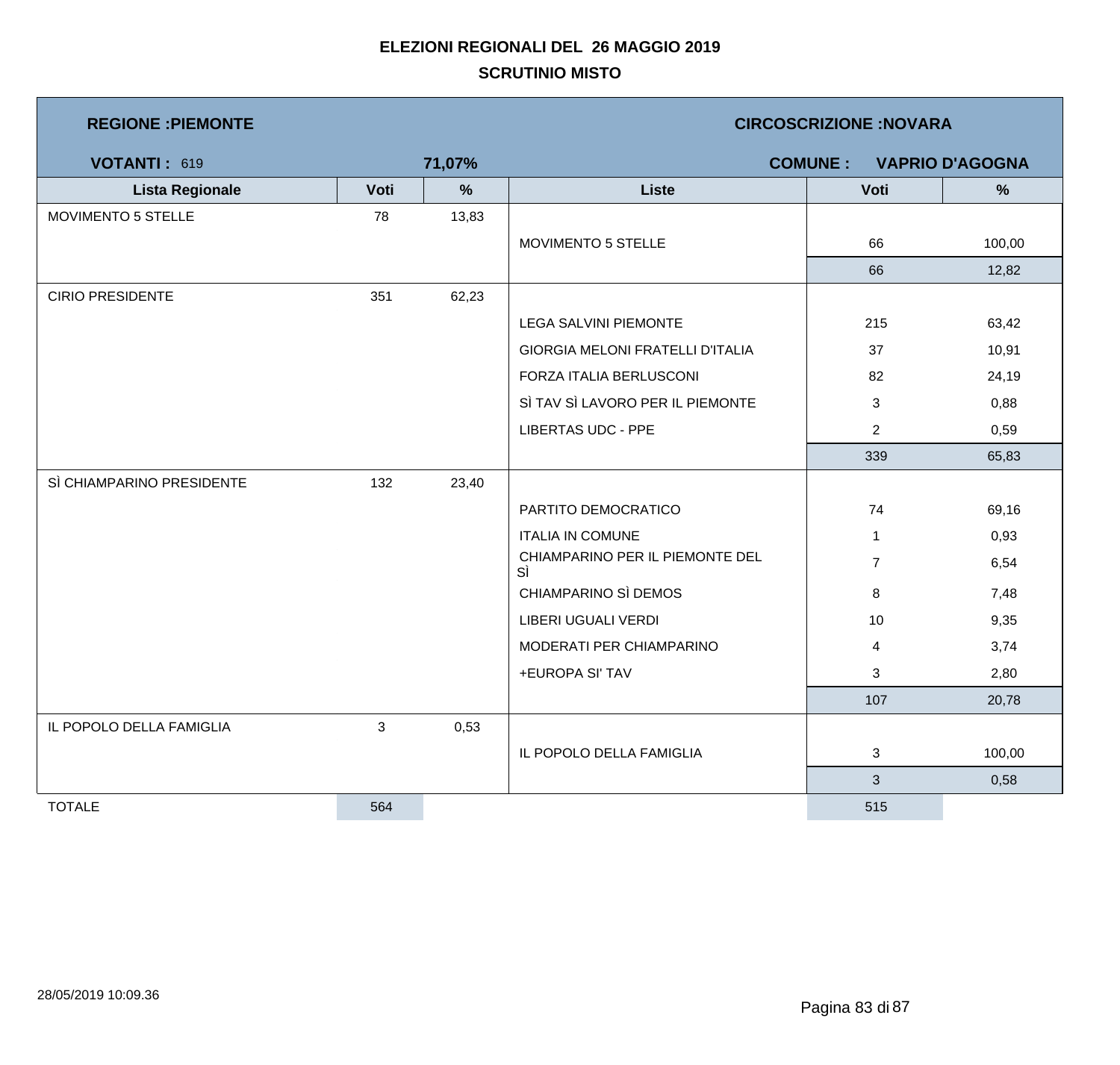| <b>REGIONE : PIEMONTE</b> |       |        | <b>CIRCOSCRIZIONE:NOVARA</b>          |                |                       |  |  |
|---------------------------|-------|--------|---------------------------------------|----------------|-----------------------|--|--|
| <b>VOTANTI: 2.383</b>     |       | 58,75% |                                       | <b>COMUNE:</b> | <b>VARALLO POMBIA</b> |  |  |
| <b>Lista Regionale</b>    | Voti  | %      | <b>Liste</b>                          | Voti           | %                     |  |  |
| MOVIMENTO 5 STELLE        | 292   | 12,64  |                                       |                |                       |  |  |
|                           |       |        | MOVIMENTO 5 STELLE                    | 250            | 100,00                |  |  |
|                           |       |        |                                       | 250            | 11,64                 |  |  |
| <b>CIRIO PRESIDENTE</b>   | 1.384 | 59,89  |                                       |                |                       |  |  |
|                           |       |        | <b>LIBERTAS UDC - PPE</b>             | 8              | 0,59                  |  |  |
|                           |       |        | GIORGIA MELONI FRATELLI D'ITALIA      | 108            | 8,03                  |  |  |
|                           |       |        | FORZA ITALIA BERLUSCONI               | 211            | 15,69                 |  |  |
|                           |       |        | LEGA SALVINI PIEMONTE                 | 1.000          | 74,35                 |  |  |
|                           |       |        | SÌ TAV SÌ LAVORO PER IL PIEMONTE      | 18             | 1,34                  |  |  |
|                           |       |        |                                       | 1.345          | 62,65                 |  |  |
| SÌ CHIAMPARINO PRESIDENTE | 614   | 26,57  |                                       |                |                       |  |  |
|                           |       |        | +EUROPA SI' TAV                       | 29             | 5,41                  |  |  |
|                           |       |        | <b>ITALIA IN COMUNE</b>               | $\mathbf{1}$   | 0,19                  |  |  |
|                           |       |        | PARTITO DEMOCRATICO                   | 418            | 77,99                 |  |  |
|                           |       |        | CHIAMPARINO PER IL PIEMONTE DEL<br>SÌ | 24             | 4,48                  |  |  |
|                           |       |        | CHIAMPARINO SÌ DEMOS                  | 13             | 2,43                  |  |  |
|                           |       |        | LIBERI UGUALI VERDI                   | 40             | 7,46                  |  |  |
|                           |       |        | MODERATI PER CHIAMPARINO              | 11             | 2,05                  |  |  |
|                           |       |        |                                       | 536            | 24,97                 |  |  |
| IL POPOLO DELLA FAMIGLIA  | 21    | 0,91   |                                       |                |                       |  |  |
|                           |       |        | IL POPOLO DELLA FAMIGLIA              | 16             | 100,00                |  |  |
|                           |       |        |                                       | 16             | 0,75                  |  |  |
| <b>TOTALE</b>             | 2.311 |        |                                       | 2.147          |                       |  |  |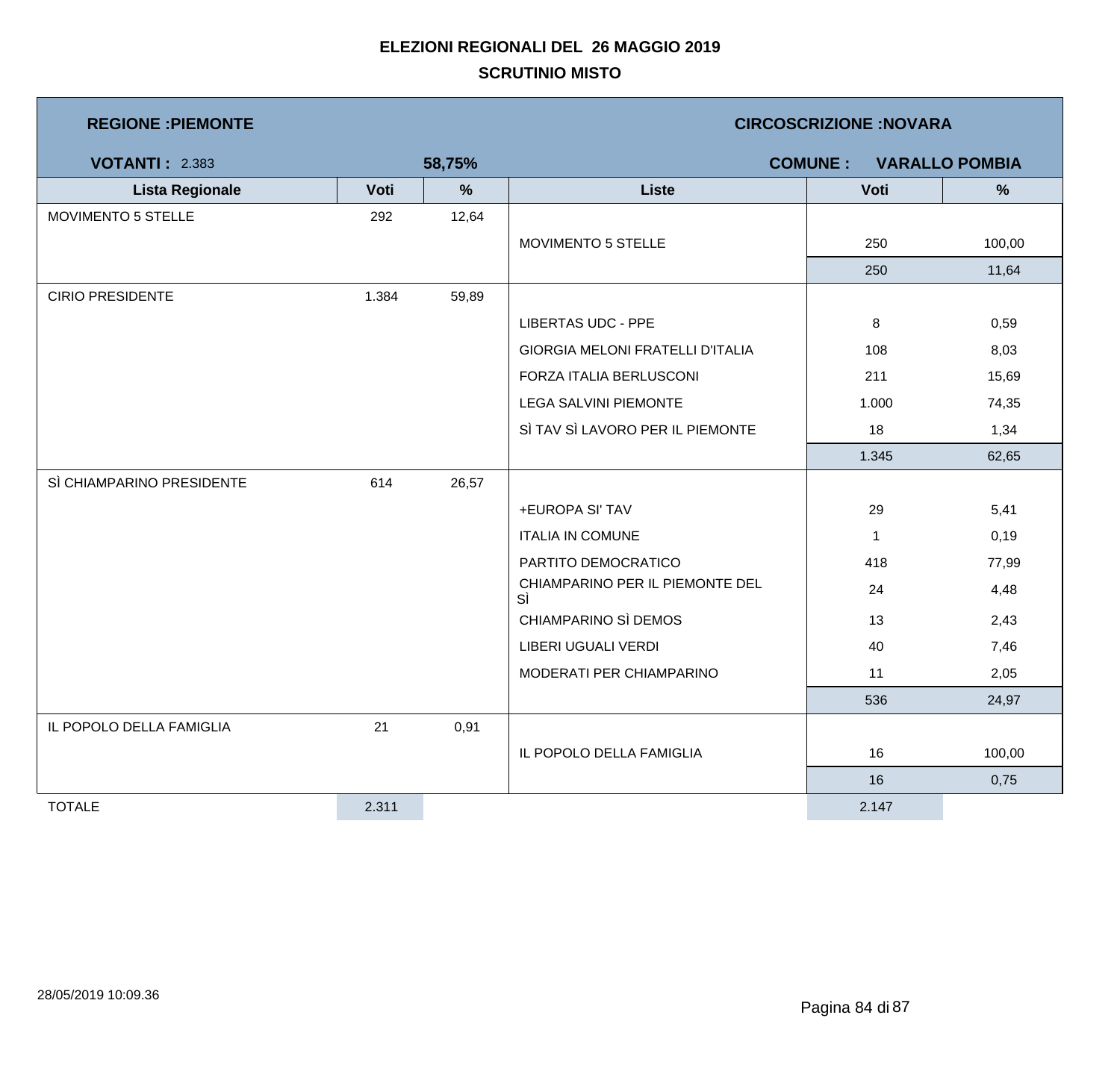| <b>REGIONE : PIEMONTE</b> |                |        | <b>CIRCOSCRIZIONE:NOVARA</b>          |                                    |        |  |
|---------------------------|----------------|--------|---------------------------------------|------------------------------------|--------|--|
| <b>VOTANTI: 1.266</b>     |                | 69,03% |                                       | <b>COMUNE:</b><br><b>VESPOLATE</b> |        |  |
| <b>Lista Regionale</b>    | Voti           | %      | <b>Liste</b>                          | Voti                               | %      |  |
| MOVIMENTO 5 STELLE        | 131            | 10,99  |                                       |                                    |        |  |
|                           |                |        | MOVIMENTO 5 STELLE                    | 103                                | 100,00 |  |
|                           |                |        |                                       | 103                                | 9,48   |  |
| <b>CIRIO PRESIDENTE</b>   | 755            | 63,34  |                                       |                                    |        |  |
|                           |                |        | GIORGIA MELONI FRATELLI D'ITALIA      | 93                                 | 12,74  |  |
|                           |                |        | <b>LIBERTAS UDC - PPE</b>             | 5                                  | 0,68   |  |
|                           |                |        | SÌ TAV SÌ LAVORO PER IL PIEMONTE      | $\mathbf 1$                        | 0,14   |  |
|                           |                |        | <b>LEGA SALVINI PIEMONTE</b>          | 524                                | 71,78  |  |
|                           |                |        | FORZA ITALIA BERLUSCONI               | 107                                | 14,66  |  |
|                           |                |        |                                       | 730                                | 67,22  |  |
| SÌ CHIAMPARINO PRESIDENTE | 299            | 25,08  |                                       |                                    |        |  |
|                           |                |        | PARTITO DEMOCRATICO                   | 193                                | 78,14  |  |
|                           |                |        | CHIAMPARINO PER IL PIEMONTE DEL<br>SÌ | 10                                 | 4,05   |  |
|                           |                |        | +EUROPA SI' TAV                       | 18                                 | 7,29   |  |
|                           |                |        | <b>ITALIA IN COMUNE</b>               | 3                                  | 1,21   |  |
|                           |                |        | CHIAMPARINO SÌ DEMOS                  | $\overline{7}$                     | 2,83   |  |
|                           |                |        | LIBERI UGUALI VERDI                   | 13                                 | 5,26   |  |
|                           |                |        | MODERATI PER CHIAMPARINO              | 3                                  | 1,21   |  |
|                           |                |        |                                       | 247                                | 22,74  |  |
| IL POPOLO DELLA FAMIGLIA  | $\overline{7}$ | 0,59   |                                       |                                    |        |  |
|                           |                |        | IL POPOLO DELLA FAMIGLIA              | 6                                  | 100,00 |  |
|                           |                |        |                                       | $\,6\,$                            | 0,55   |  |
| <b>TOTALE</b>             | 1.192          |        |                                       | 1.086                              |        |  |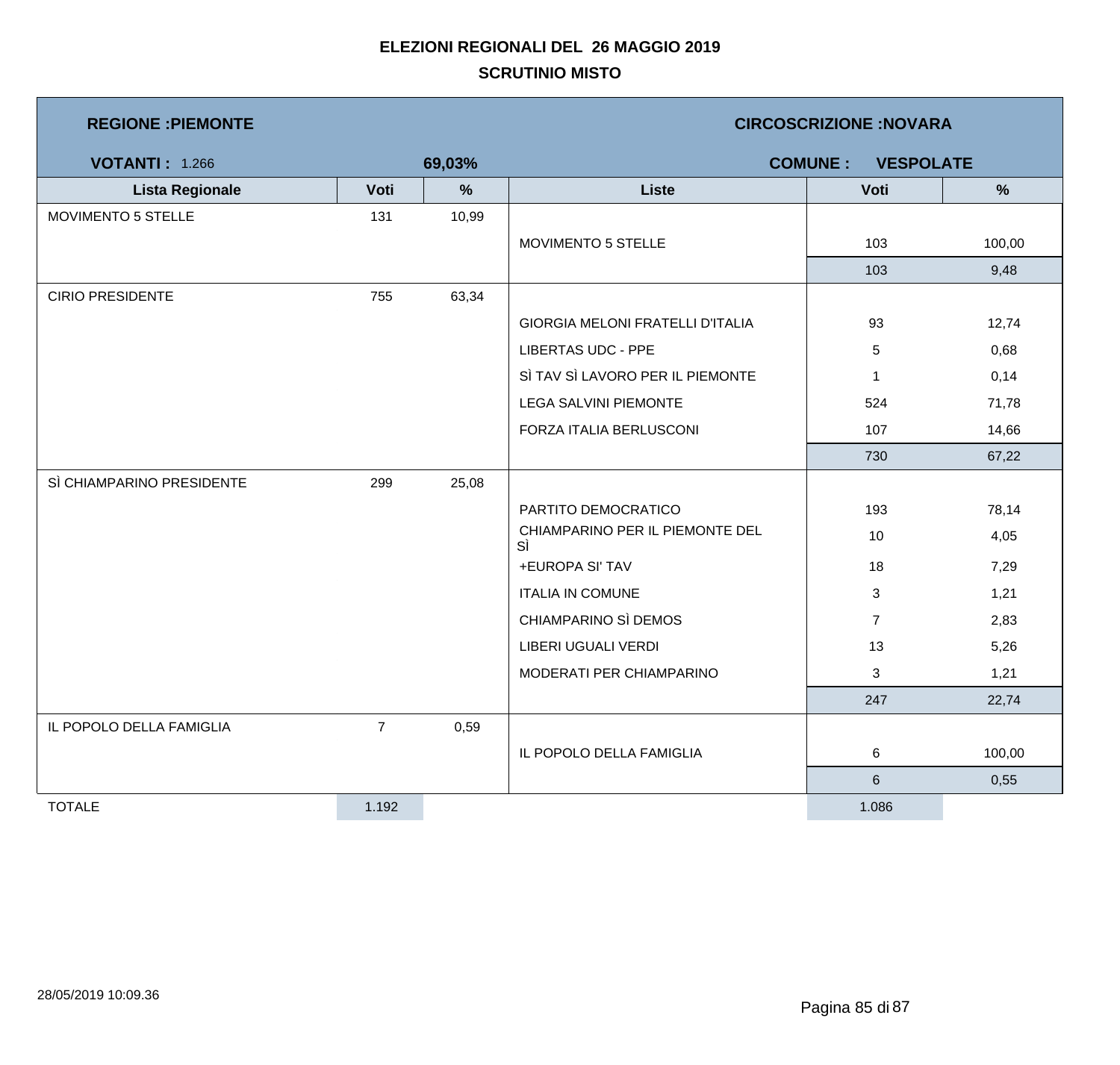| <b>REGIONE : PIEMONTE</b> |      |        | <b>CIRCOSCRIZIONE:NOVARA</b>          |                |        |  |
|---------------------------|------|--------|---------------------------------------|----------------|--------|--|
| <b>VOTANTI: 498</b>       |      | 72,59% | <b>COMUNE:</b><br><b>VICOLUNGO</b>    |                |        |  |
| <b>Lista Regionale</b>    | Voti | %      | <b>Liste</b>                          | Voti           | %      |  |
| MOVIMENTO 5 STELLE        | 50   | 11,24  |                                       |                |        |  |
|                           |      |        | MOVIMENTO 5 STELLE                    | 42             | 100,00 |  |
|                           |      |        |                                       | 42             | 10,34  |  |
| <b>CIRIO PRESIDENTE</b>   | 316  | 71,01  |                                       |                |        |  |
|                           |      |        | GIORGIA MELONI FRATELLI D'ITALIA      | 28             | 9,40   |  |
|                           |      |        | <b>LIBERTAS UDC - PPE</b>             | 0              | 0,00   |  |
|                           |      |        | SÌ TAV SÌ LAVORO PER IL PIEMONTE      | 8              | 2,68   |  |
|                           |      |        | <b>LEGA SALVINI PIEMONTE</b>          | 188            | 63,09  |  |
|                           |      |        | FORZA ITALIA BERLUSCONI               | 74             | 24,83  |  |
|                           |      |        |                                       | 298            | 73,40  |  |
| SÌ CHIAMPARINO PRESIDENTE | 78   | 17,53  |                                       |                |        |  |
|                           |      |        | PARTITO DEMOCRATICO                   | 52             | 80,00  |  |
|                           |      |        | <b>ITALIA IN COMUNE</b>               | $\mathbf{1}$   | 1,54   |  |
|                           |      |        | CHIAMPARINO PER IL PIEMONTE DEL<br>SÌ | 5              | 7,69   |  |
|                           |      |        | +EUROPA SI' TAV                       | 3              | 4,62   |  |
|                           |      |        | MODERATI PER CHIAMPARINO              | $\overline{2}$ | 3,08   |  |
|                           |      |        | LIBERI UGUALI VERDI                   |                | 1,54   |  |
|                           |      |        | CHIAMPARINO SÌ DEMOS                  | $\mathbf{1}$   | 1,54   |  |
|                           |      |        |                                       | 65             | 16,01  |  |
| IL POPOLO DELLA FAMIGLIA  | 1    | 0,22   |                                       |                |        |  |
|                           |      |        | IL POPOLO DELLA FAMIGLIA              | $\mathbf{1}$   | 100,00 |  |
|                           |      |        |                                       | $\mathbf{1}$   | 0,25   |  |
| <b>TOTALE</b>             | 445  |        |                                       | 406            |        |  |